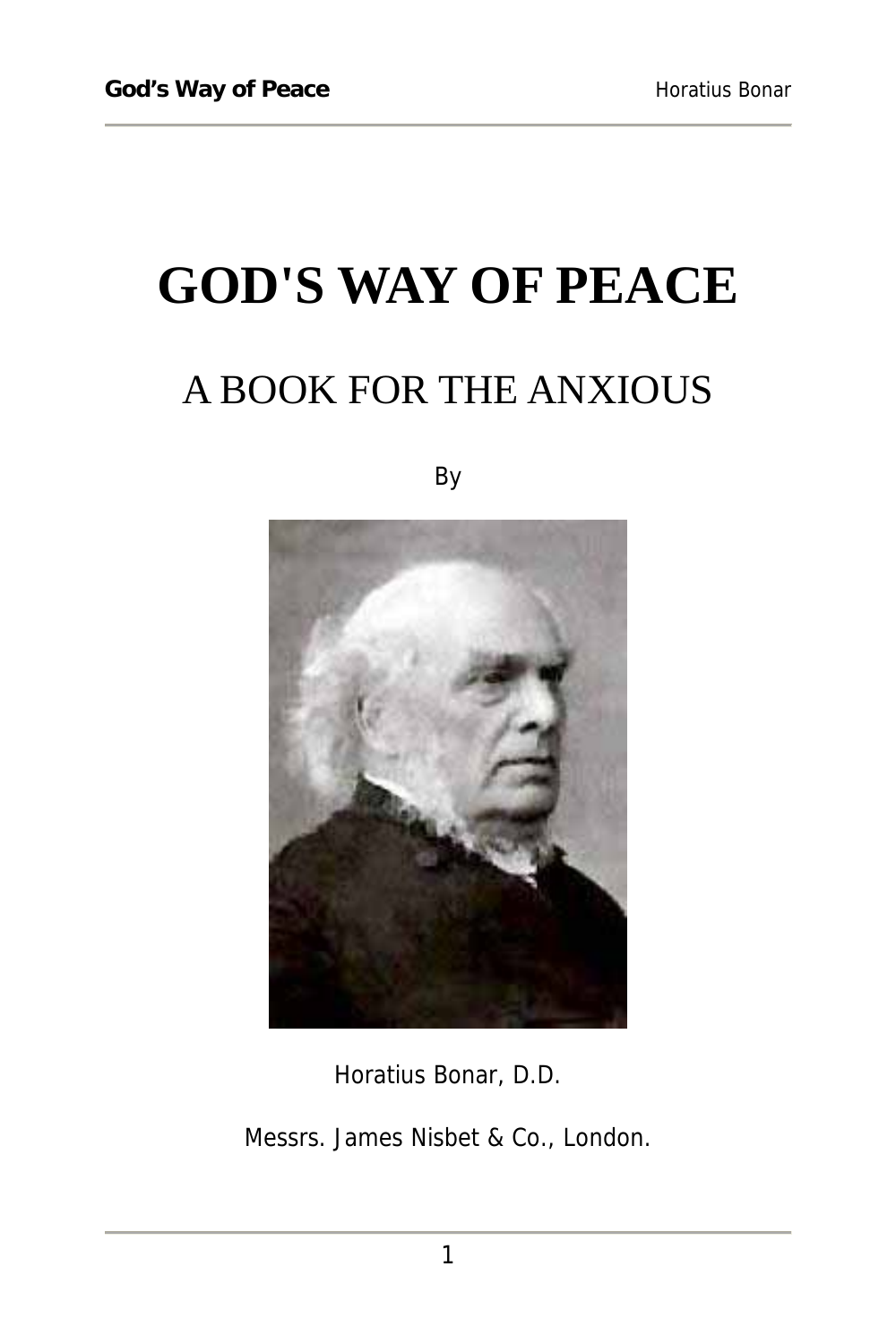"To him that worketh not, but believeth." Rom. iv.2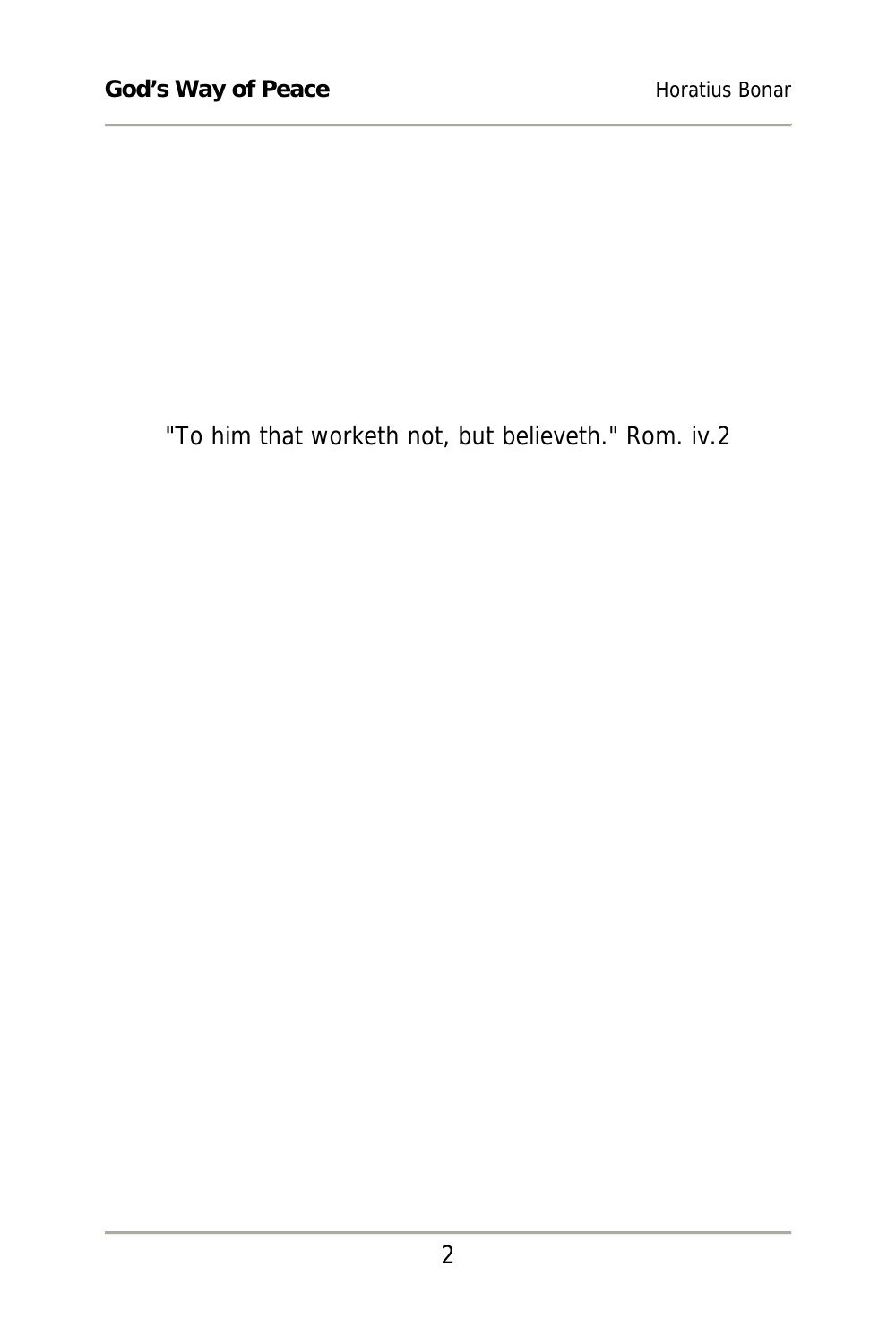#### EDITOR'S PREFACE

"God's way of peace", by the Rev. Horatius Bonar, of Scotland, has been adopted, and is now issued, by the Presbyterian Publication Committee with the belief that its wide circulation will be of the greatest service to the cause of Christ. To the troubled, anxious, and inquiring, it is a guide and helper. It leads them to Christ crucified, the present Saviour, the complete salvation - to Christ, not an assistant, but a Saviour. It incites him to labor for God's dear Son with the happy earnestness of those who are entirely, as well as freely, forgiven; whose reward is his approving smile.

Its use is commended to pastors and laymen who would lead burdened souls to the enjoyment of Peace with God.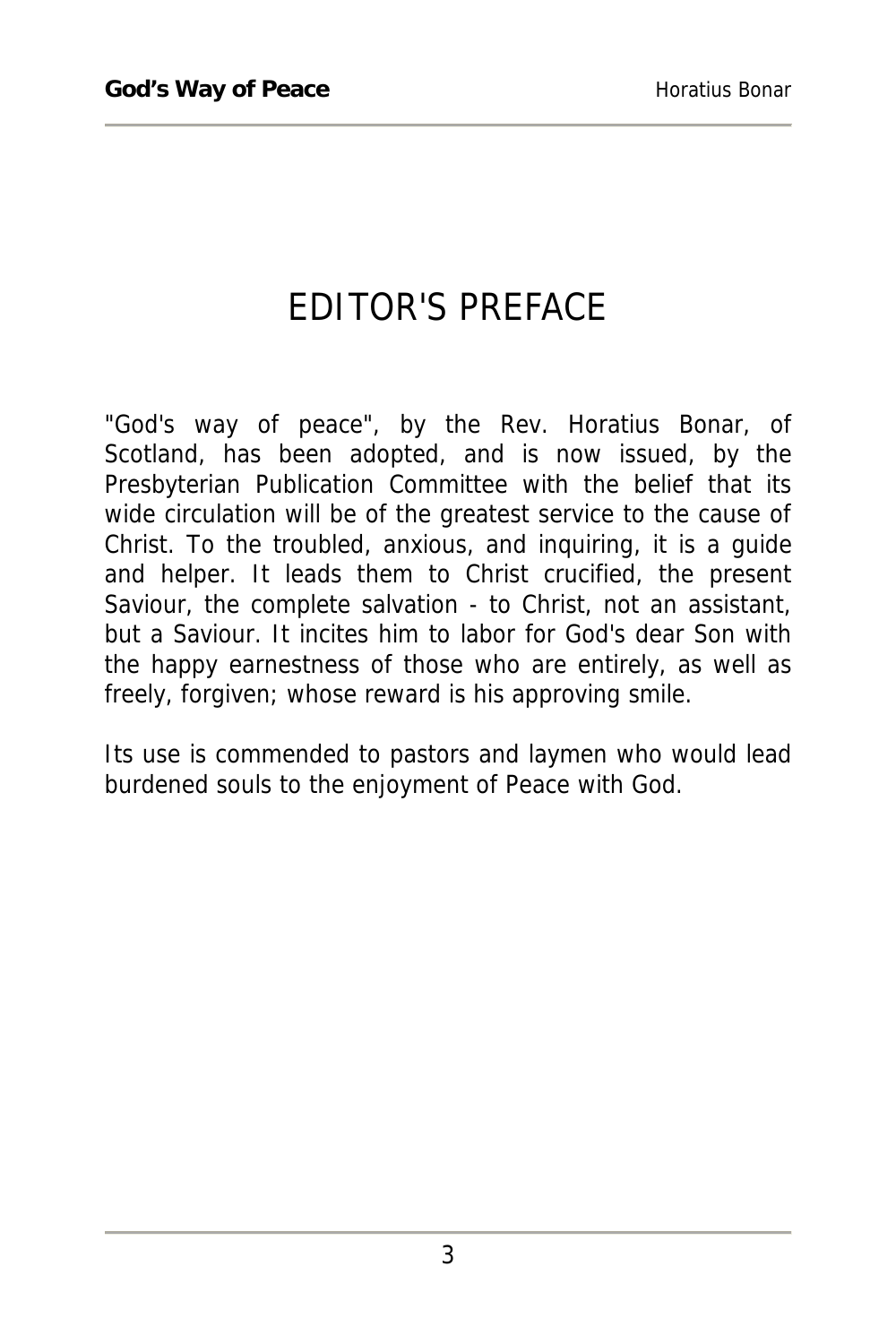## CHAPTER 1

#### **God's Testimony Concerning Man**

God knows us. He knows what we are; he knows also what he meant us to be; and upon the difference between these two states he founds his testimony concerning us.

He is too loving to say anything needlessly severe; too true to say anything untrue; nor can he have any motive to misrepresent us; for he loves to tell of the good, not of the evil, that may be found in any of the works of his hands. He declares, them "good", "very good", at first; and if he does not do so now, it is not because he would not, but because he cannot; for "all flesh has corrupted its way upon the earth."

God's testimony concerning man is, that he is a sinner. He bears witness against him, not for him, and testifies that "there is none righteous, no, not one;" that there is "none that doeth good;" none "that understandeth;" none that even seeketh after God, and still more none that loveth him. God speaks of man kindly, but severely; as one yearning over a lost child, yet as one who will make no terms with sin, and will "by no means clear the guilty." He declares man to be a lost one, a stray one, a rebel, nay a "hater of God;" not a sinner occasionally, but a sinner always; not a sinner in part, with many good things about him; but wholly a sinner, with no compensating goodness; evil in heart as well as life, "dead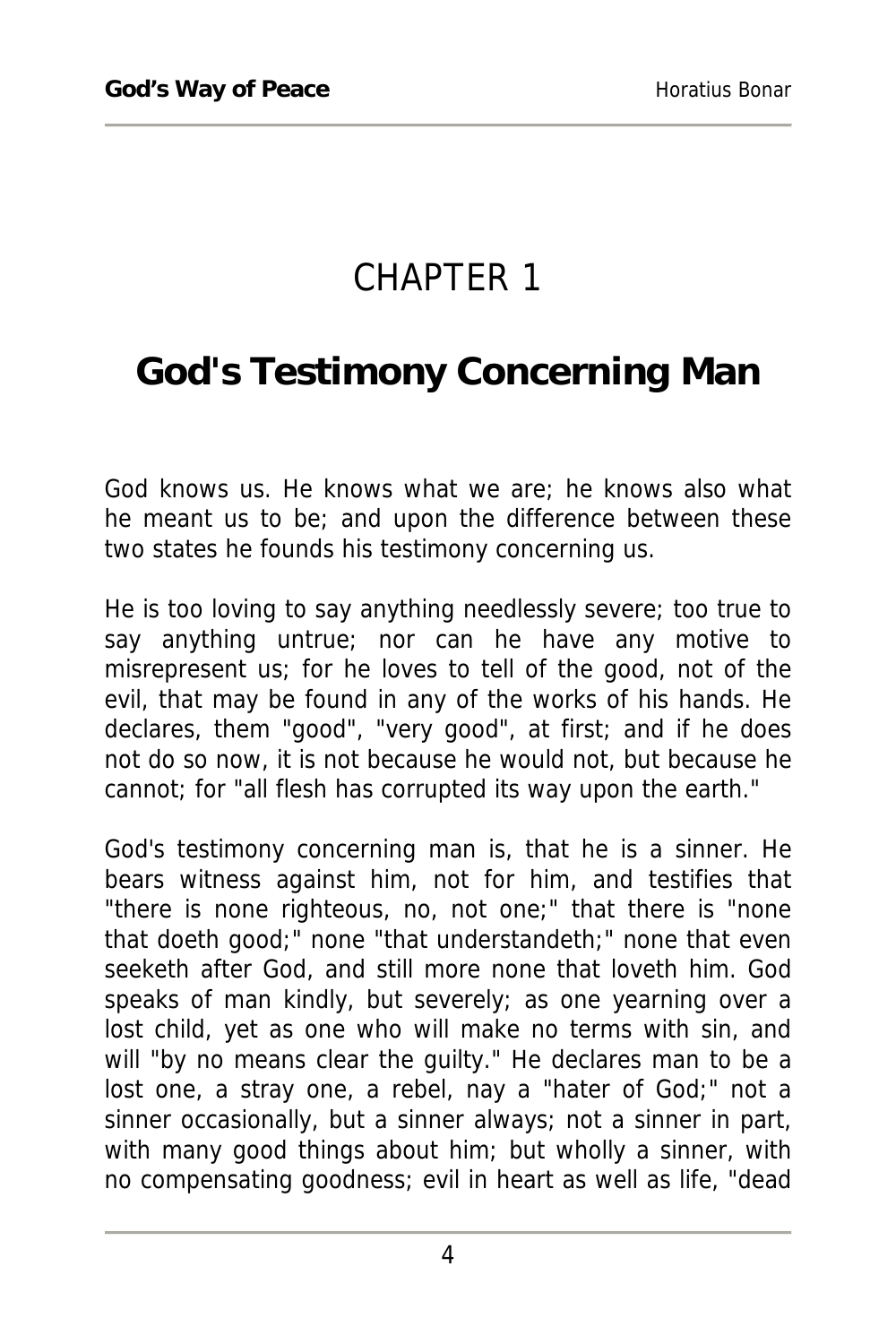in trespasses and sins;" an evil doer, and therefore under condemnation; an enemy of God, and therefore "under wrath;" a breaker of the righteous law, and therefore under "the curse of the law."

Man has fallen! Not this man or that man, but the whole race. In Adam all have sinned; in Adam all have died. It is not that a few leaves have faded or been shaken down, but the tree has become corrupt, root and branch. The "flesh," or "old man" - that is, each man as he is born into the world, a son of man, a fragment of humanity, a unit in Adam's fallen body, is "corrupt." He not merely brings forth sin, but he carries it about with him, as his second self; nay, he is a "body" or mass of sin, a "body of death," subject not to the law of God, but to "the law of sin." The Jew, educated under the most perfect of laws, and in the most favorable circumstances, was the best type of humanity, - of civilized, polished, educated humanity; the best specimen of the first Adam's sons; yet God's testimony concerning him is that he is "under sin," that he has gone astray, and that he has "come short of the glory of God."

The outer life of a man is not the man, just as the paint on a piece of timber is not the timber, and as the green moss upon the hard rock is not the rock itself. The picture of a man is not the man; it is but a skillful arrangement of colors which look like the man. The man that loves God with all his heart is in a right state; the man that does not love him thus is in a wrong one. He is a sinner; because his heart is not right with God. He may think his life a good one, and others may think the same; but God counts him guilty, worthy of death and hell. The outward good cannot make up for the inward evil. The good deeds done to his fellow man cannot be set off against his bad thoughts of God. And he must be full of these bad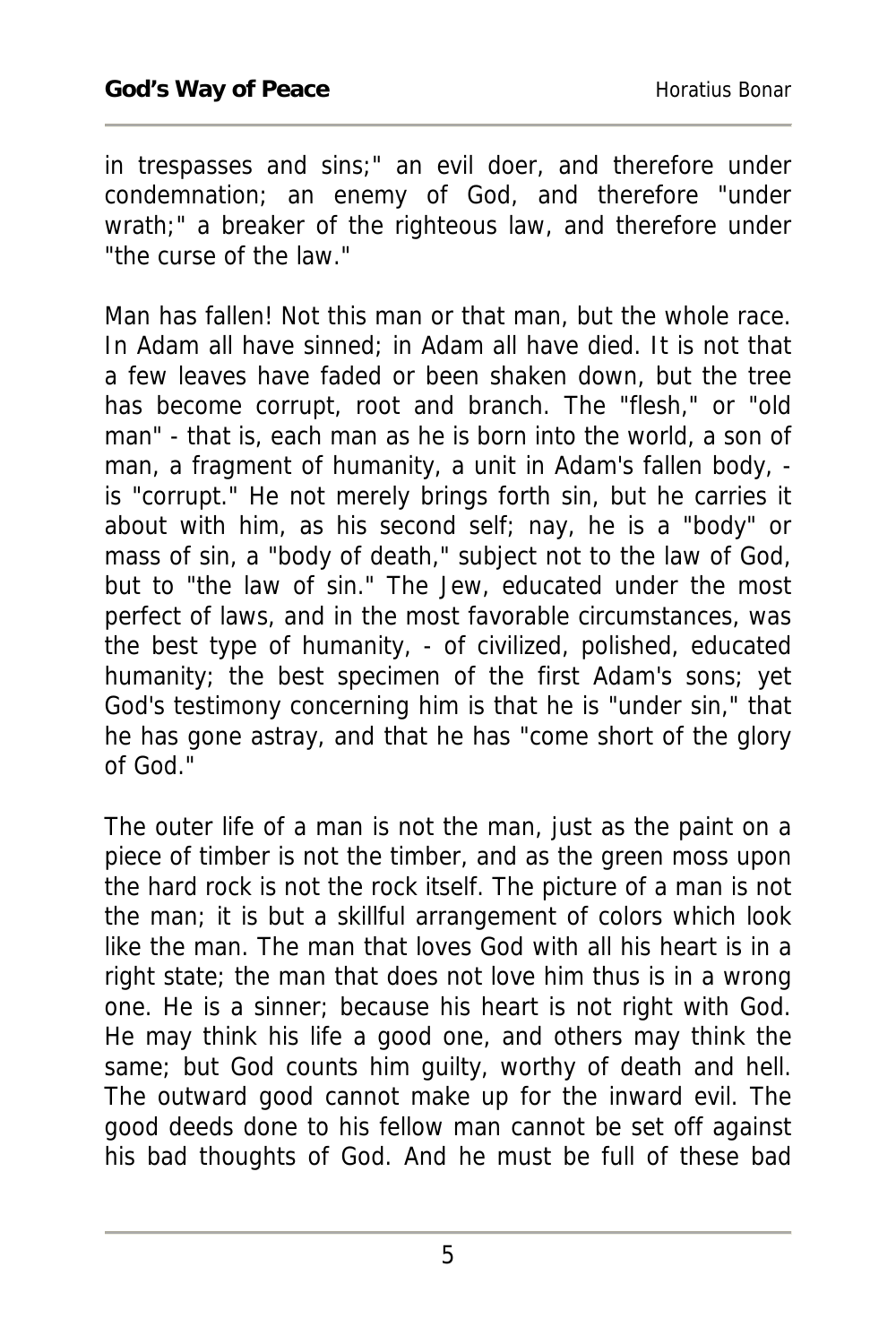thoughts so long as he does not love this infinitely lovable and infinitely glorious Being with all his strength.

God's testimony then concerning man is, that he does not love God with all his heart; nay, that he does not love him at all. Not to love our neighbor is sin; not to love a parent is greater sin; but not to love God, our divine parent, is greater sin still.

Man need not try to say a good word for himself, or to plead "not guilty," unless he can show that he loves, and has always loved God with his whole heart and soul. If he can truly say this, he is all right, he is not a sinner, and does not need pardon. He will find his way to the kingdom without the cross and without a Saviour. But, if he cannot say this, "his mouth is stopped," and he is "guilty before God." However favorably a good outward life may dispose himself and others to look upon his case just now, the verdict will go against him hereafter. This is man's day, when man's judgments prevail; but God's day is coming, when the case shall be strictly tried upon its real merits. Then the Judge of all the earth shall do right, and the sinner be put to shame.

There is another and yet worse charge against him. He does not believe on the name of the Son of God, nor love the Christ of God. This is his sin of sins. That his heart is not right with God is the first charge against him. That his heart is not right with the Son of God is the second. And it is this second that is the crowning crushing sin, carrying with it more terrible damnation than all other sins together. "He that believeth not is condemned already; because he he hath not believed in the name of the only begotten Son of God." "He that believeth not God, hath made him a liar; because he believeth not the record which God gave of his Son." "He that believeth not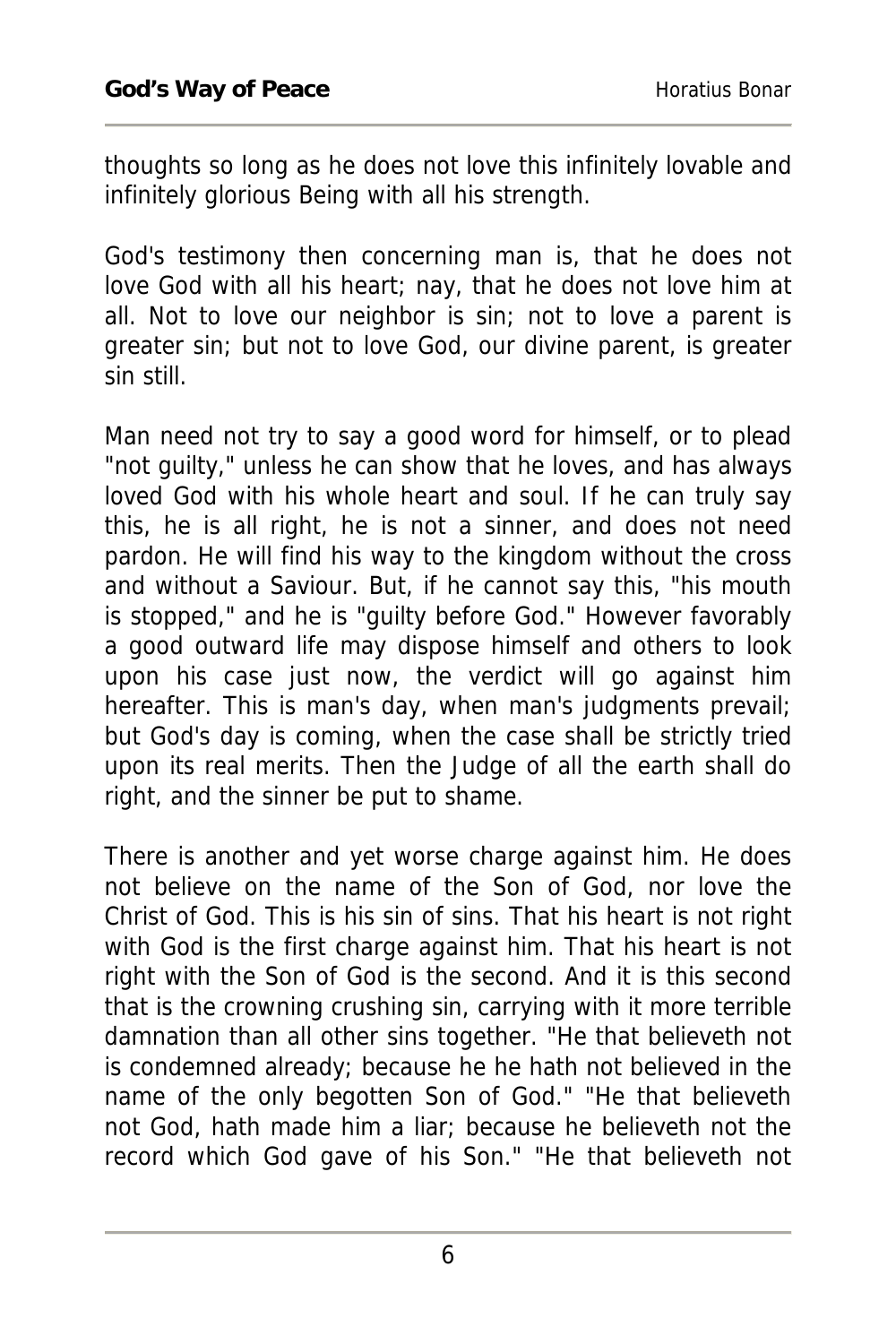shall be damned." Hence it was that the apostles preached "repentance toward God, and faith toward our Lord Jesus Christ." And hence it is that the first sin which the Holy Spirit brings home to a man is unbelief; "when he is come he will reprove the world of sin, because they believe not on me."

Such is God's condemnation of man. Of this the whole Bible is full. That great love of God which his word reveals is based on this condemnation. It is love to the condemned. God's testimony to his own grace has no meaning, save as resting on or taking for granted his testimony to man's guilt and ruin. Nor is it against man as merely a being morally diseased or sadly unfortunate that he testifies; but as guilty of death, under wrath, sentenced to the eternal curse; for that crime of crimes, a heart not right with God, and not true to his Incarnate Son.

This is a divine verdict, not a human one. It is God, not man, who condemns, and God is not a man that he should lie. This is God's testimony concerning man, and we know that this witness is true.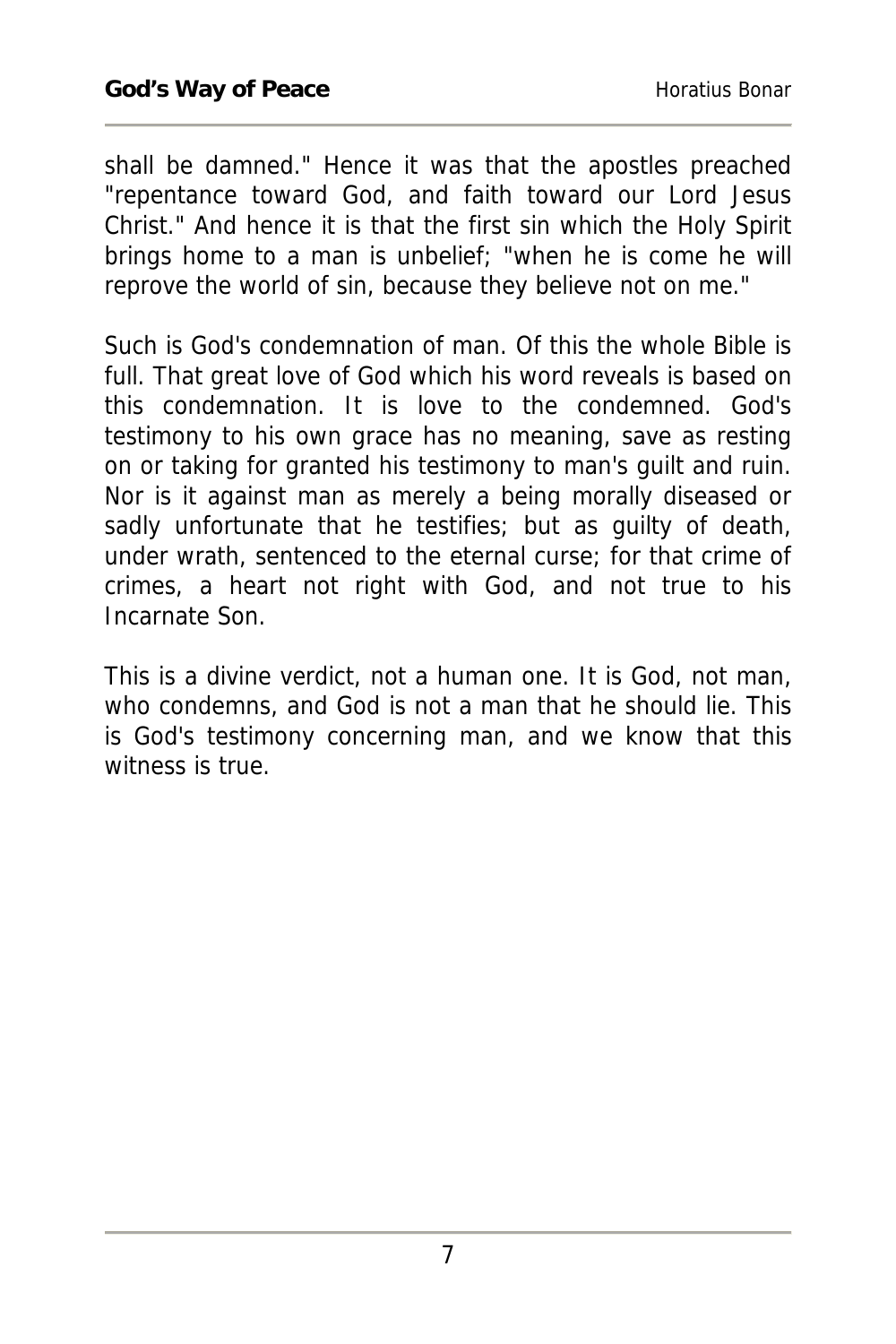## CHAPTER 2

## **Man's Own Character No Ground Of Peace**

If God testify against us, who can testify for us? If God's opinion of man's sinfulness, his judgment of man's guilt, and his declaration of sin's evil be so very decided, there can be no hope of acquittal for us on the ground of personal character of goodness, either of heart or life. That which God sees in us furnishes only matter for condemnation, not for pardon.

It is vain to struggle or murmur against God's judgment. He is the Judge of all the earth; and he is right as well as sovereign in his judgment. He must be obeyed; his law in inexorable; it cannot be broken without making the breaker of it (even in one jot or tittle) worthy of death.

When the Holy Spirit opens the eyes of the soul it sees this. Conviction of sin is just the sinner seeing himself as he is, and as God has all along seen him. Then every fond idea of selfgoodness, either in whole or in part, vanishes away. The things in him that once seemed good appear so bad, and the bad things so very bad, that every self-prop falls from beneath him, and all hope of being saved, in consequence of something in his own character, is then taken away. He sees

8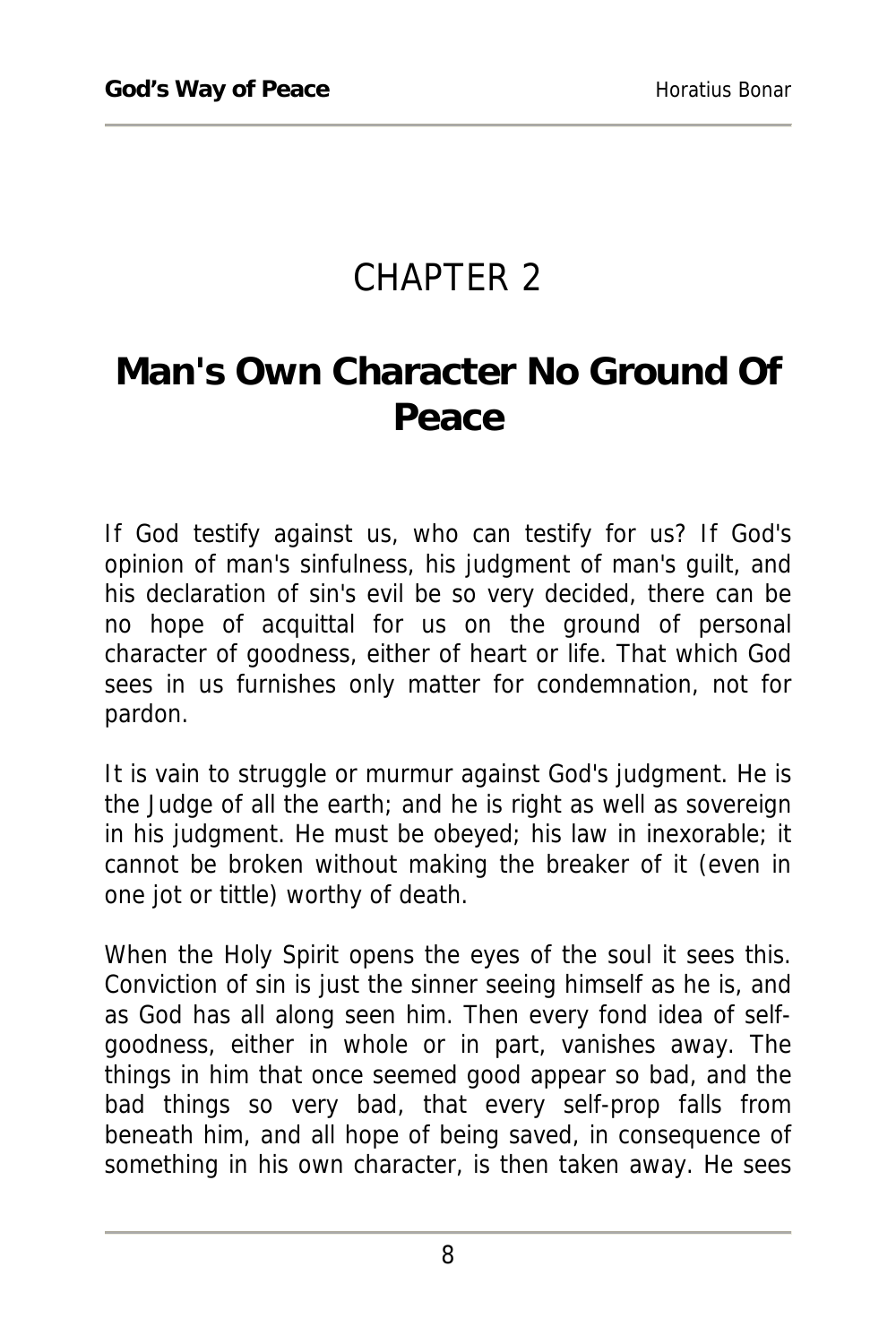that he cannot save himself; nor help God to save him. He is lost, and he is helpless. Doings, feelings, strivings, prayings, givings, abstainings, and the life, are found to be no relief from a sense of guilt, and, therefore, no resting-place for a troubled heart. If sin were but a disease or a misfortune, these apparent good things might relieve him, as being favorable symptoms of returning health; but when sin is guilt even more than disease; and when the sinner is not merely sick, but condemned by the righteous Judge; then none of these goodnesses in himself can reach his case, for they cannot assure him of a complete and righteous pardon, and, therefore, cannot pacify his roused and wounded conscience.

He sees God's unchangeable hatred of sin, and the coming revelation of his wrath against the sinner; and he cannot but tremble. An old writer thus describes his own case; "I had a deep impression of the things of God; a natural condition and sin appeared worse than hell itself; the world and vanities thereof terrible and exceeding dangerous; it was fearful to have ado with it, or to be rich; I saw its day coming; Scripture expressions were weighty; a Saviour was a big thing in mine eyes; Christ's agonies were earnest with me; I thought that all my days I was in a dream till now, or like a child in jest; and I thought the world was sleeping."

The question, "Wherewith shall I come before the Lord?" is not one which can be decided by an appeal to personal character, or goodness of life, or prayers, or performances of religion. The way of approach is not for us to settle. God has settled it; and it only remains for us to avail ourselves of it. He has fixed it on grounds altogether irrespective of our character; or rather on grounds which take for granted simply that we are sinners, and that therefore the element of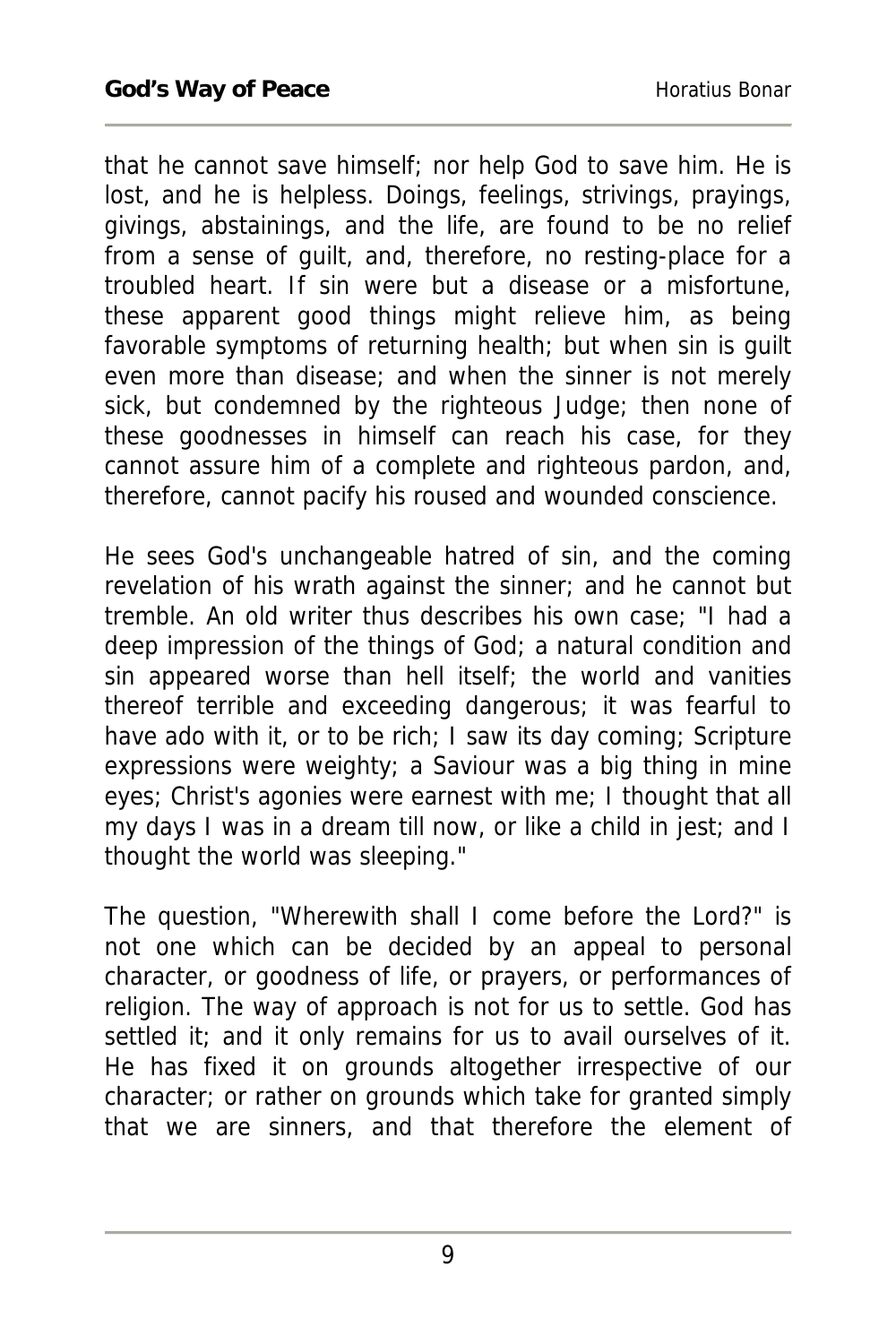goodness in us, as a title, or warrant, or recommendation, is altogether inadmissible, either in whole or in part.

To say, as some inquiring ones do at the outset of their anxiety, I will set myself to pray, and after I have prayed a sufficient length of time, and with tolerable earnestness, I may approach and count upon acceptance, is not only to build upon the quality and quantity of our prayers, but is to overlook the real question before the sinner, "How am I to approach God in order to pray?" All prayers are approaches to God, and the sinner's anxious question is, "How may I approach God?" God's explicit testimony to man is, "You are unfit to approach me;" and it is a denial of the testimony to say, "I will pray myself out of this unfitness into fitness; I will work myself into a right state of mind and character for drawing near to God." Anxious spirit! Were you from this moment to cease from sin, and do nothing but good all the rest of your life, it would not do. Were you to begin praying now, and do nothing else but pray all your days, it would not do! Your own character cannot be your way of approach, nor your ground of confidence toward God. No amount of praying, or working, or feeling, can satisfy the righteous law, or pacify a guilty conscience, or quench the flaming sword that guards the access into the presence of the infinitely Holy One.

That which makes it safe for you to draw near to God, and right for God to receive you, must be something altogether away from and independent of yourself; for, yourself and everything pertaining to yourself God has already condemned; and no condemned thing can give you any warrant for going to him, or hoping for acceptance. Your liberty of entrance must come from something which he has accepted; not from something which he has condemned.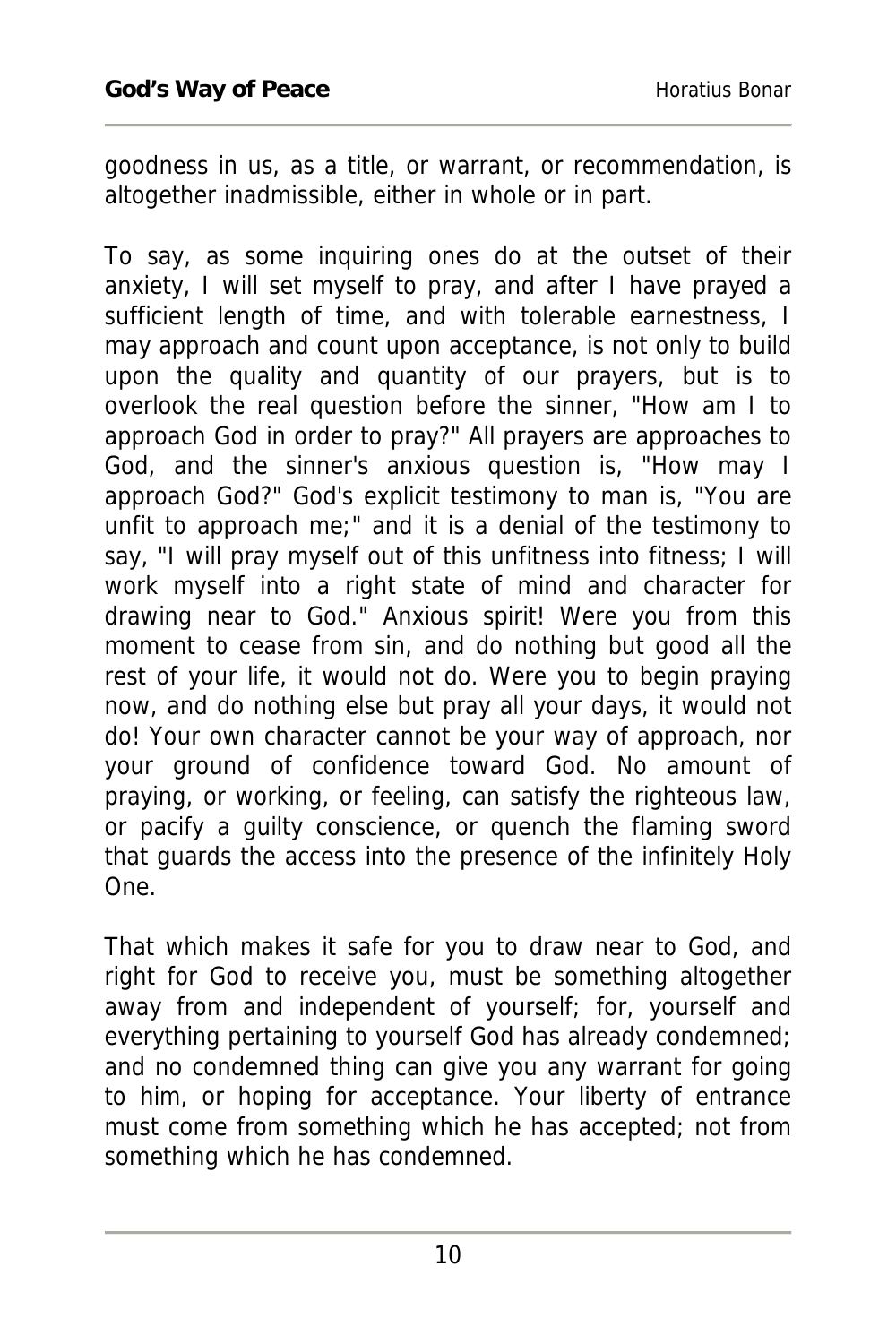I knew an awakened soul who, in the bitterness of his spirit, thus set himself to work and pray in order to get peace. He doubled the amount of his devotions, saying to himself, "Surely God will give me peace." But the peace did not come. He set up family worship, saying, "Surely God will give me peace." But the peace came not. At last he bethought himself of having a prayer meeting in his house as a certain remedy. He fixed the night; called his neighbors; and prepared himself for conducting the meeting, by writing a prayer and learning it by heart. As he finished the operation of learning it, preparatory to the meeting, he threw it down on the table saying, "Surely that will do, God will give me peace now." In that moment, a still small voice seemed to speak in his ear, saying, "No, that will not do; but Christ will do." Straightway the scales fell from his eyes, and the burden from his shoulders. Peace poured in like a river. "Christ will do," was his watchword for life.

Very clear is God's testimony against man, and man's doings, in this great matter of approach and acceptance. "Not by works of righteousness which we have done," says Paul in one place,[1] and "to him that worketh not," says he in a second; [2] "not justified by the works of the law," say he in a third.[3]

The sinner's peace with God is not to come from his own character. No grounds of peace or elements of reconciliation can be extracted from himself, either directly or indirectly. His one qualification for peace is, that he needs it. It is not what he has, but what he lacks of good that draws him to God; and it is the conscienceness of his lack that bids him look elsewhere, for something both to invite and embolden him to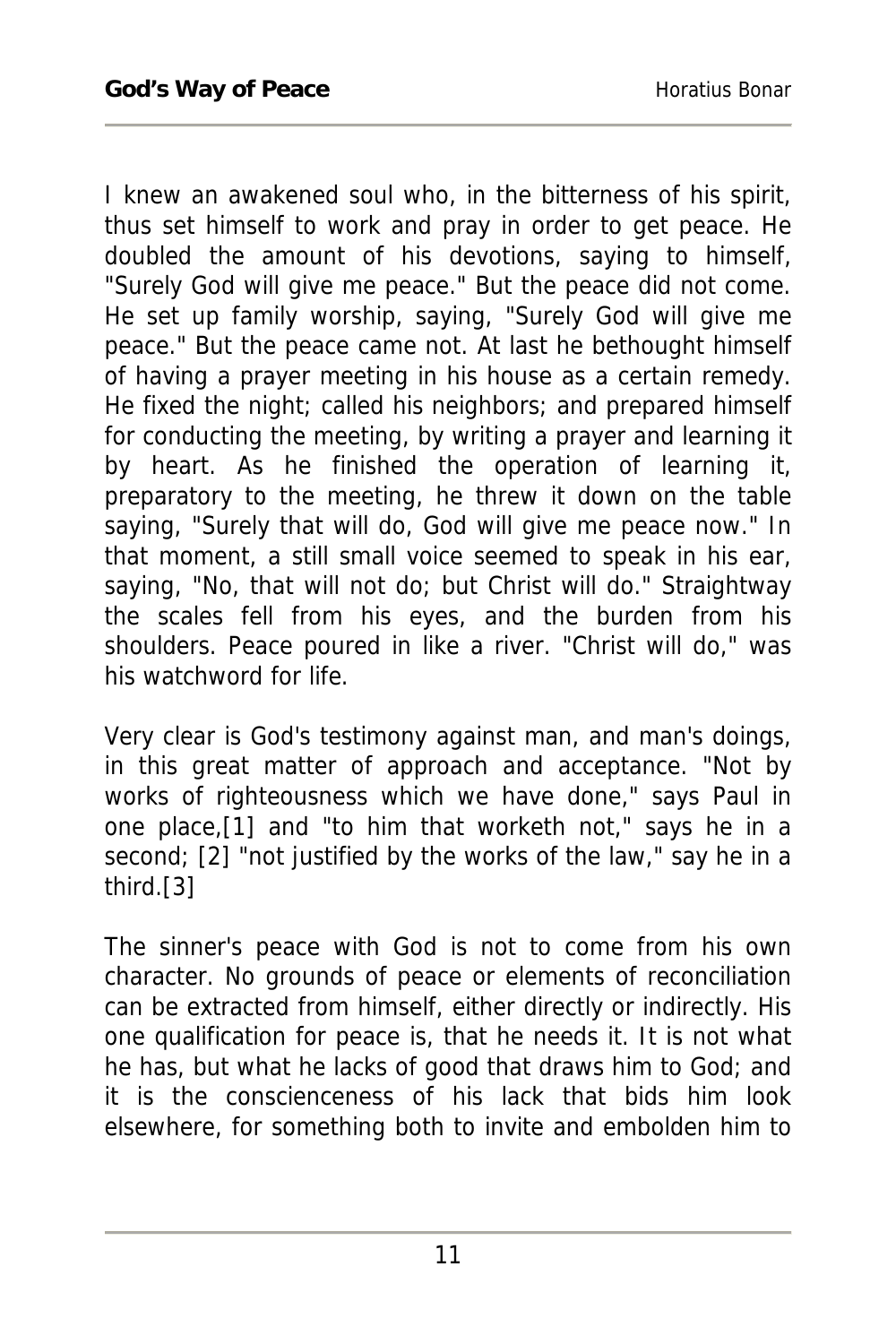approach. It is our sickness, not our health, that fits us for the physician, and casts us upon his skill.

No guilty conscience can be pacified with anything short of that which will make pardon a present, a sure, and a righteous thing. Can our best doings, our best feelings, our best prayers, our best sacrifices, bring this about? Nay; having accumulated these to the utmost, does not the sinner feel that pardon is just as far off and uncertain as before? and that all his earnestness cannot persuade God to admit him to favor, or bride his own conscience into true quiet even for an hour?

In all false religion, the worshipper rests his hope of divine favor upon something in his own character, or life, or religious duties. The Pharisee did this when he came into the temple, "thanking God that he was not as other men."[4] So do those in our day who think to get peace by doing, feeling, and praying more than others, or than they themselves have done in time past; and who refuse to take the peace of the free gospel till they have amassed such an amount of this doing and feeling as will ease their consciences, and make them conclude that it would not be fair in God to reject the application of men so earnest and devout as they. The Galatians did this also when they insisted on adding the law of Moses to the gospel of Christ as the ground of confidence toward God. Thus do many act among ourselves. They will not take confidence from God's character or Christ's work, but from their own character and work; though in reference to all this it is written, "The Lord hath rejected thy confidences, and thou shalt not prosper in them."[5] They object to a present confidence, for that assumes that a sinner's resting place is wholly out of himself, - ready-made, as it were, by God. They would have this confidence to be a very gradual thing, in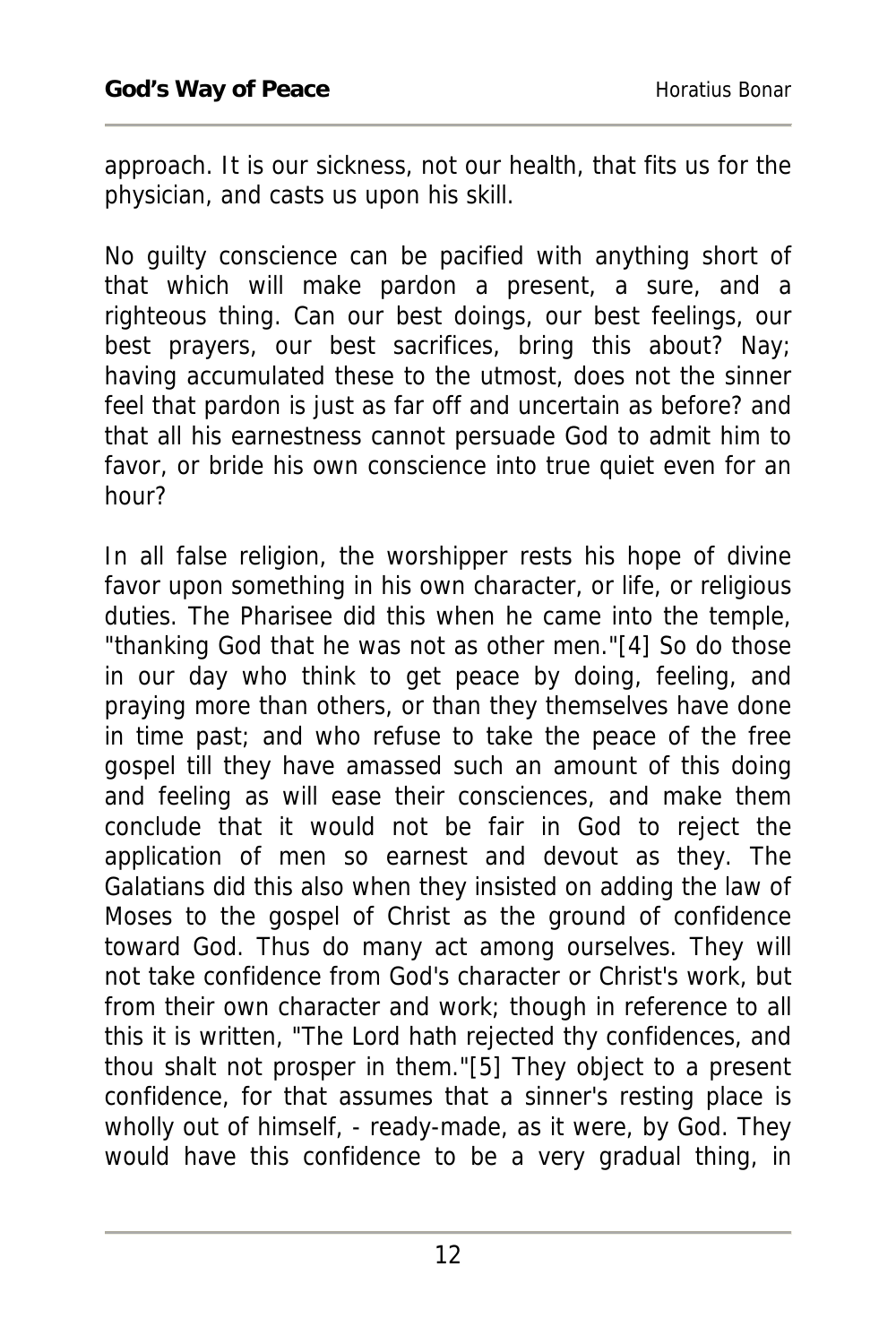order that they may gain time, and, by a little diligence in religious observances, may so add to their stock of duties, prayers, experiences, devotions, that they may, with some humble hope, as they call it, claim acceptance from God. By this course of devout living they think they have made themselves more acceptable to God than they were before they began this religious process, and much more entitled to expect the divine favor than those who have not so qualified themselves. In all this the attempted resting-place is self, that self which God has condemned. They would not rest upon unpraying, or unworking, or undevout self; but they think it right and safe to rest upon praying, and working, and devout self, and they call this humility! The happy confidence of the simple believer who takes God's word at once, and rests on it, they call presumption or fanaticism; their own miserable uncertainty, extracted from the doings of self, they speak of as a humble hope.

The sinner's own character, in any form, and under any process of improvement, cannot furnish reasons for trusting God. However amended, it cannot speak peace to his conscience, nor afford him any warrant for reckoning on God's favor; nor can it help to heal the breach between him and God. For God can accept nothing but perfection in such a case, and the sinner has nothing but imperfection to present. Imperfect duties and devotions cannot persuade God to forgive. Besides, be it remembered that the person of the worshipper must be accepted before his services can be acceptable; so that nothing can be of any use to the sinner save that which provides for personal acceptance completely, and at the outset. The sinner must go to God as he is, or not at all. To try to pray himself into something better than a condemned sinner, in order to win God's favor, is to make prayer an instrument of self-righteousness; so that, instead of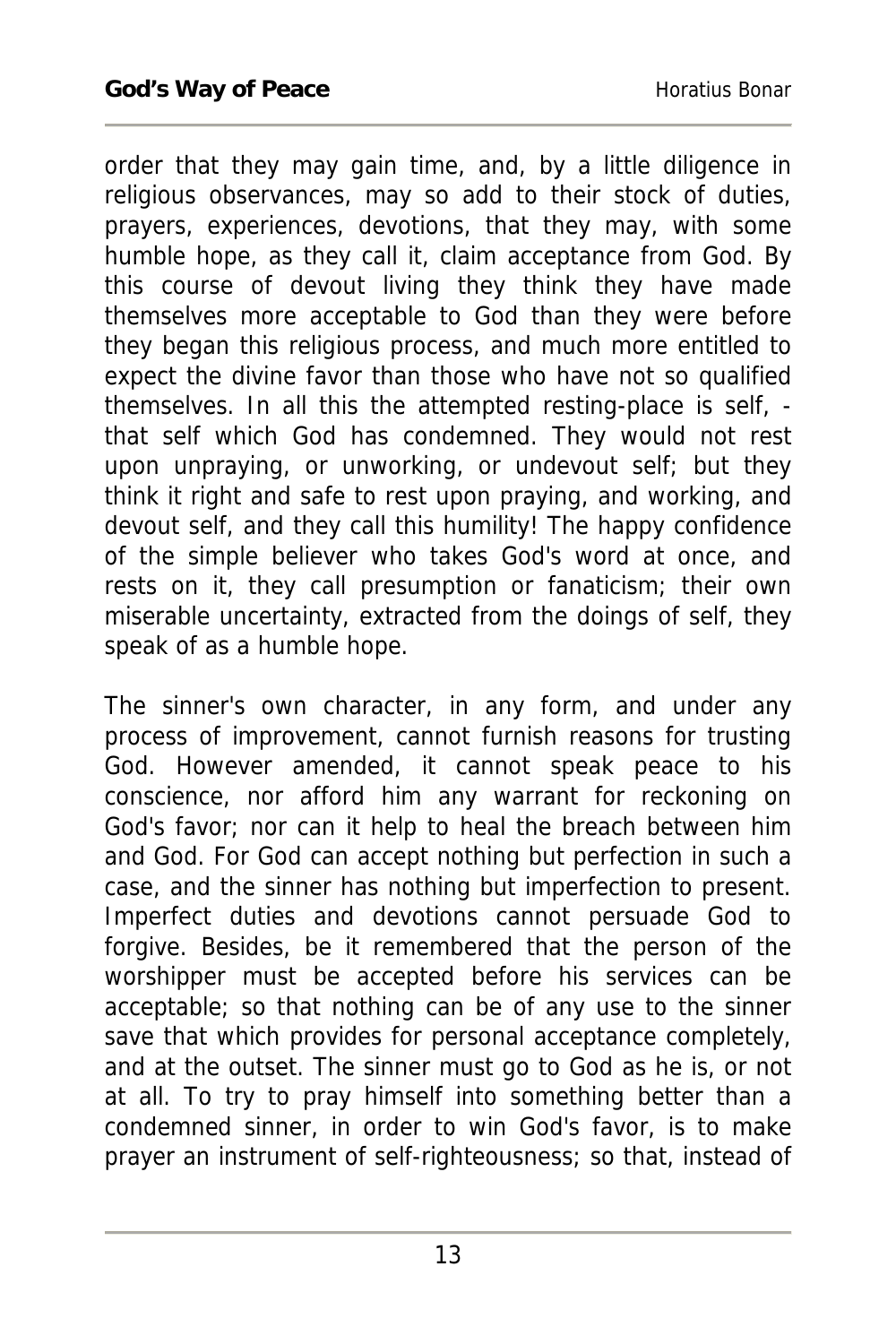its being the act of an accepted man, it is the purchase of acceptance, - the price which we pay to God for favoring us, and the bribe with which we persuade conscience no longer to trouble us with its terrors. No knowledge of self, nor conscienceness of improvement of self, can soothe the alarms of an awakened conscience, or be any ground for expecting the friendship of God. To take comfort from our good doings, or good feelings, or good plans, or good prayers, or good experiences, is to delude ourselves, and to say peace when there is no peace. No man can quench his thirst with sand, or with water from the Dead Sea; so no man can find rest from his own character however good, or from his own acts however religious. Even were he perfect, what enjoyment could there be in thinking about his own perfection? What profit, then, can there be in thinking about his own imperfection?

Even were there many good things about him, they could not speak peace: for the good things which might speak peace, could not make up for the evil things which speak trouble; and what a poor, self-made peace would that be which arose from his thinking as much good and as little evil of himself as possible. And what a temptation, besides, would this furnish, to extenuate the evil and exaggerate the good about ourselves, - in other words, to deceive our own hearts. Selfdeception must always, more or less, be the result of such estimates of our own experiences. Laid open, as we are, in such a case, to all manner of self-blinding influences, it is impossible that we can be impartial judges, or that we can be "without guile,"[6] as in the case of those who are freely and at once forgiven.

One man might say, My sins are not very great or many; surely I may take peace. Another might say, I have made up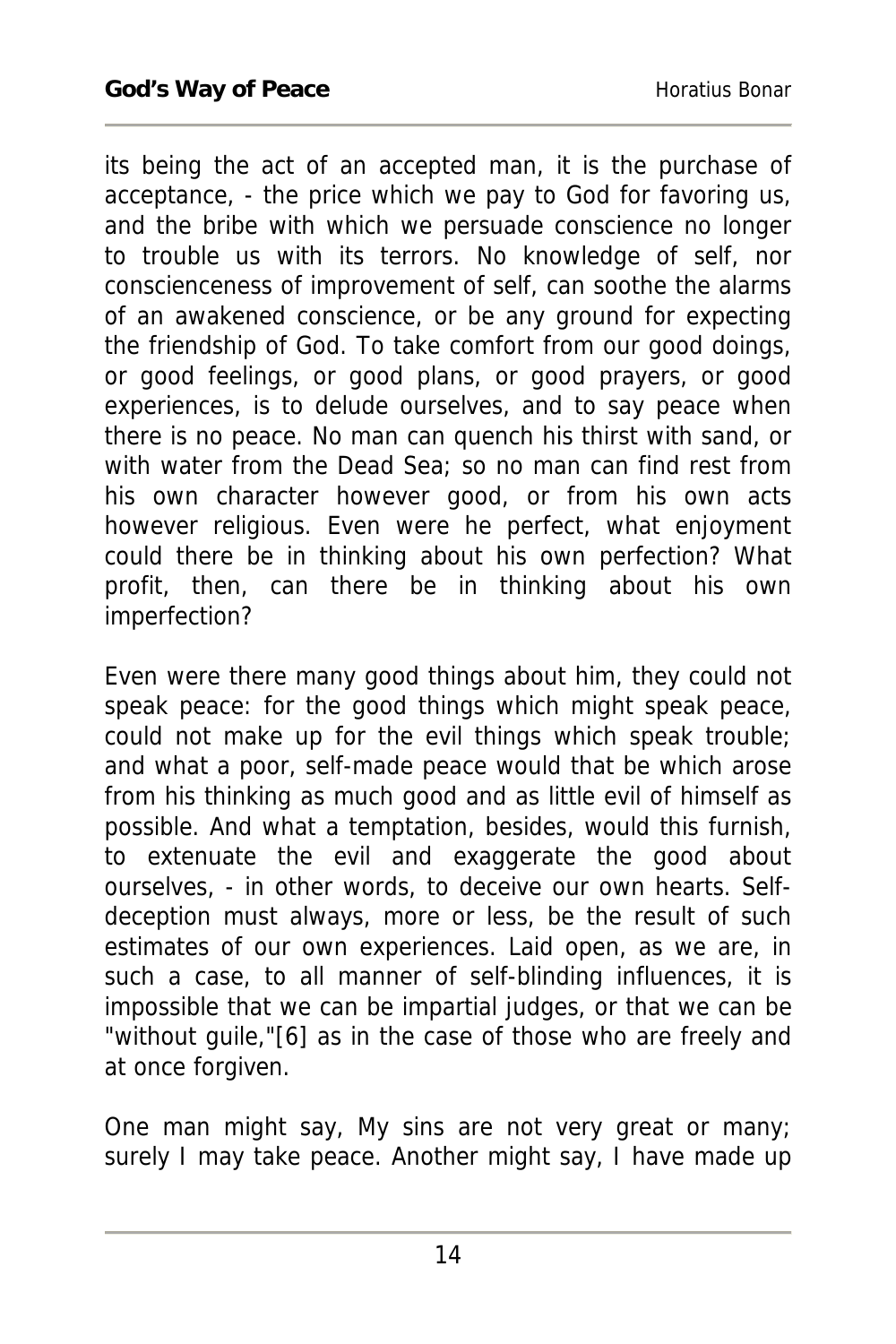for my sins by my good deeds; I may have peace. Another might say, I have a very deep sense of sin; I may have peace. Another might say, I have repented of my sin; I may have peace. Another might say, I pray much, I work much, I love much, I give much; I may have peace. What temptation in all this to take the most favorable view of self and its doings! But, after all, it would be vain. There could be no real peace; for its foundation would be sand, not rock. The peace or confidence which comes from summing up the good points of our character, and thinking of our good feelings and doings, or about our faith, and love, and repentance, must be made up of pride. Its basis is self-righteousness, or at least selfapprobation.

It does not mend the matter to say that we look at these good feelings in us, as the Spirit's work, not our own. In one aspect this takes away boasting, but in another it does not. It still makes our peace to turn upon what is in ourselves, and not on what is in God. Nay, it makes use of the Holy Spirit for purposes of self-righteousness. It says that the Spirit works the change in us, in order that he may thereby furnish us with a ground of peace within ourselves.

No doubt the Spirit's work in us must be accompanied with peace; but not because he has given us something in ourselves to draw our peace from. It is that kind of peace which arises unconsciously from the restoration of spiritual health; but not that which Scripture calls "peace with God." It does not arise from thinking about the change wrought in us, but unconsciously and involuntarily from the change itself. If a broken limb be made whole, we get relief straightway; not by "thinking about the healed member, but simply in the bodily case and comfort which the cure has given. So there is a peace arising out of the change of nature and character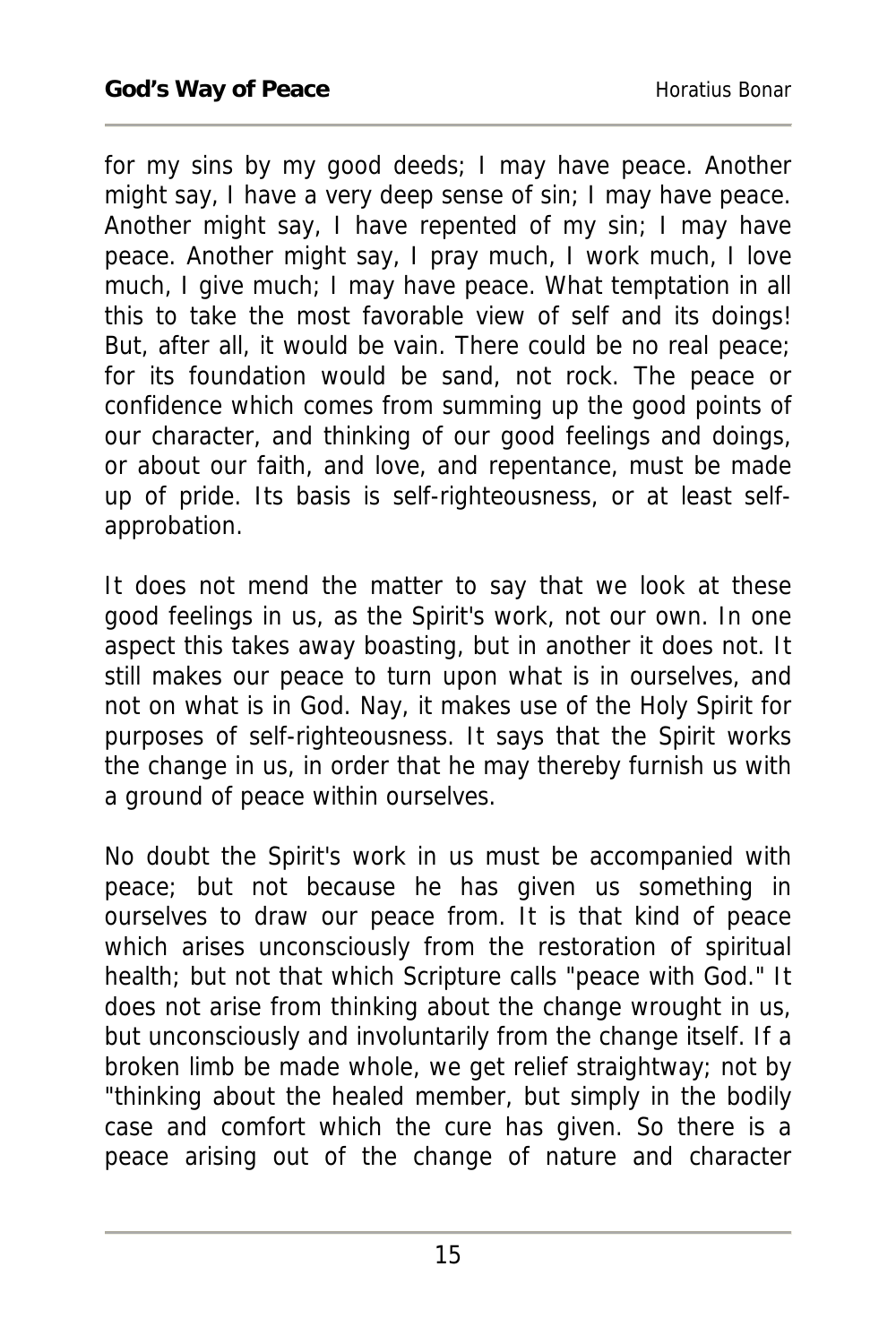wrought by the Spirit; but this is not reconciliation with God. This is not the peace which the knowledge of forgiveness brings. It accompanies it, and flows from it, but the two kinds of peace are quite distinct from each other. Nor does even the peace which attends restoration of spiritual health come at second hand, from thinking about our change; but directly from the change itself. That change is the soul's new health, and this health is in itself a continual gladness.

Still it remains true, that in ourselves we have no resting place. "No confidence in the flesh" must be our motto, as it is the foundation of God's gospel.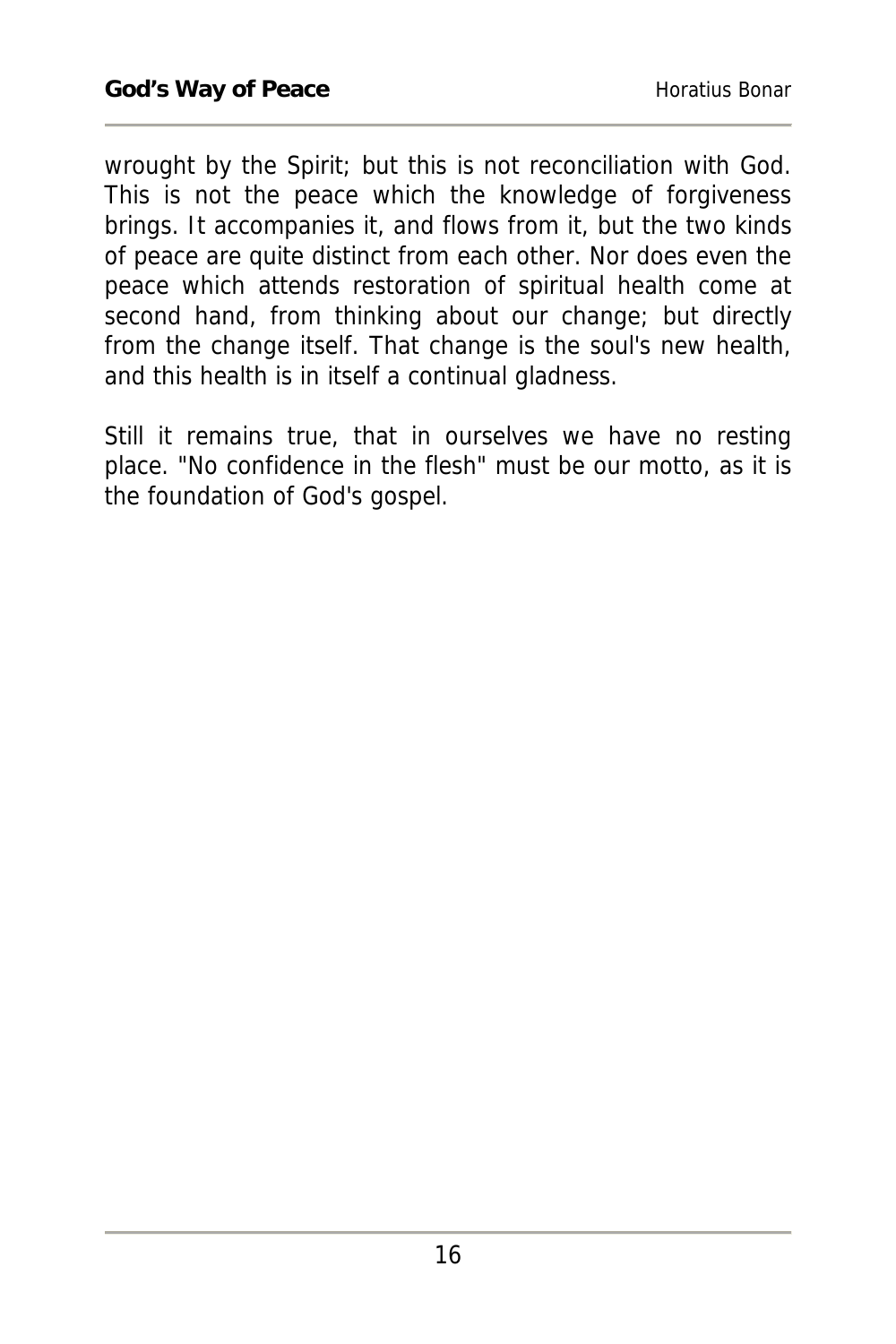## CHAPTER 3

#### **God's Character Our Resting-Place**

We have seen that a sinner's peace cannot come from himself, nor from the knowledge of himself, nor from thinking about his own acts and feelings, nor from the consciousness of any amendment of his old self.

Whence, then, is it to come? How does he get it?

It can only come from God; and it is in knowing God that he gets it. God has written a volume for the purpose of making himself known; and it is in this revelation of his character that the sinner is to find the rest that he is seeking. God himself is the fountainhead of our peace; his revealed truth is the channel through which this peace finds its way into us; and his Holy Spirit is the great interpreter of that truth to as: "Acquaint thyself now with God, and be at peace."[7] Yes, acquaintanceship with God is peace!

Had God told us that he was not gracious, that he took no interest in our welfare, and that he had no intention of pardoning us, we could have no peace and no hope. In that case our knowing God would only make us miserable. Our situation would be like that of the devils, who "believe and tremble;"[8] and the more we knew of such a God, we should tremble the more. For how fearful a thing must it be to have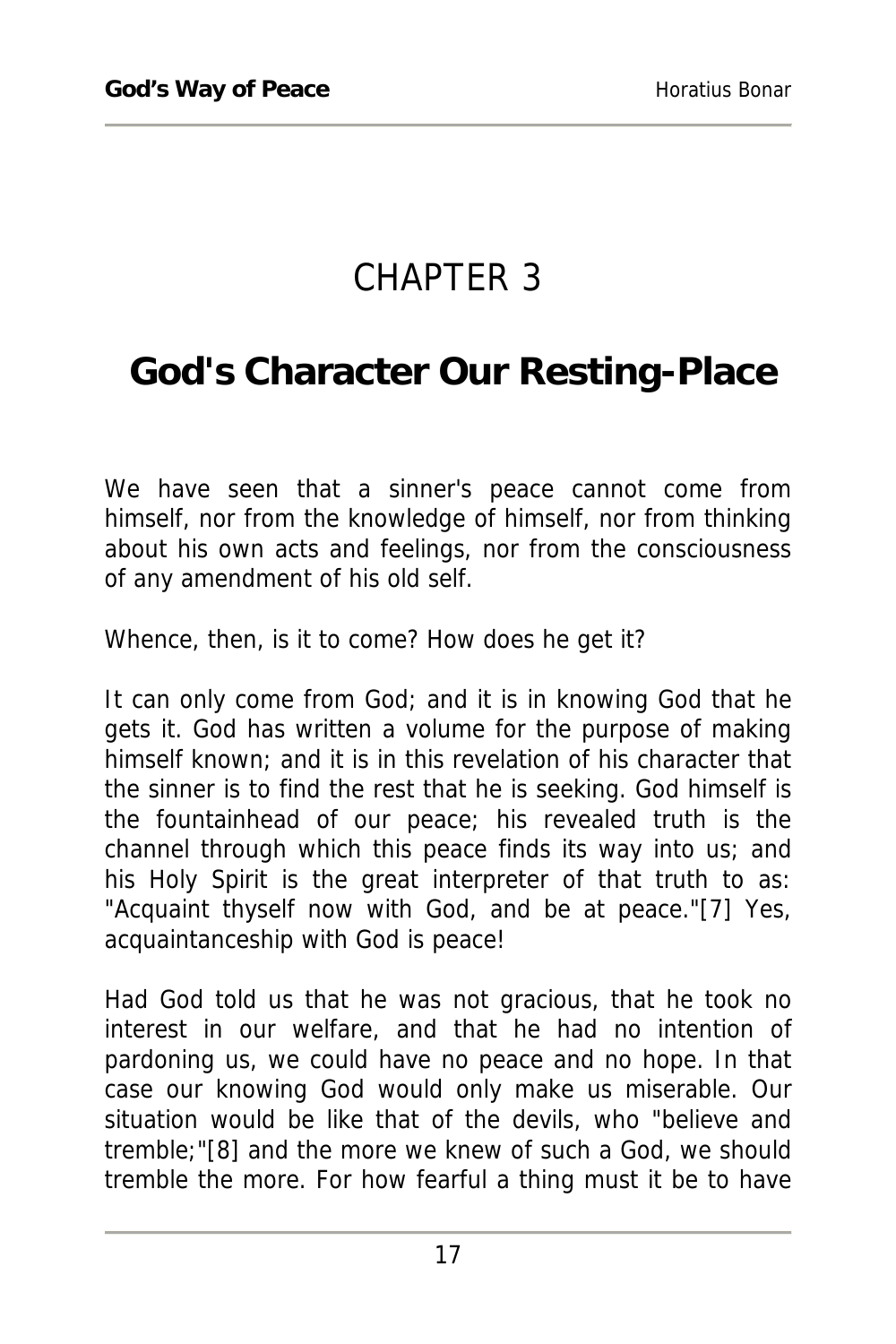the great God that made us, the great Father of Spirits, against us, not for us!

Strange to say, this is the very state of disquietude in which we may find many who profess to believe in a God "merciful and gracious!" With the Bible in their hands, and the cross before their eyes, they wander on in a state of darkness and fear, such as would have arisen had God revealed himself in hatred not in love. They seem to believe the very opposite of what the Bible teaches us concerning God; and to attach a meaning to the Cross, the very opposite of what the gospel declares it really bears. Had God been all frowns, and the Bible all terrors, and Christ all sternness, these men could not have been in a more troubled and uncertain state than that in which they are.

How is this? Have they not misunderstood the Bible? Have they not mistaken the character of God, looking on him as an "austere man" and a "hard master?" Are they not laboring to supplement the grace of God by something on their part, as if they believed that this grace was not sufficient to meet their case, until they had attracted it to themselves by some earnest performances, or spiritual exercises, of their own?

God has declared himself to be gracious. "God is love." He has embodied this grace in the person and work of his beloved Son. He has told us that this grace is for the ungodly, the unholy, the unfit, the stout-hearted, the dead in sin. The more, then, that we know of this God and of his grace, the more will his peace fill us. Nor will the greatness of our sins, and the hardness of our hearts, or the changeableness of our feelings, discourage or disquiet, however much they may humble us, and make us dissatisfied with ourselves.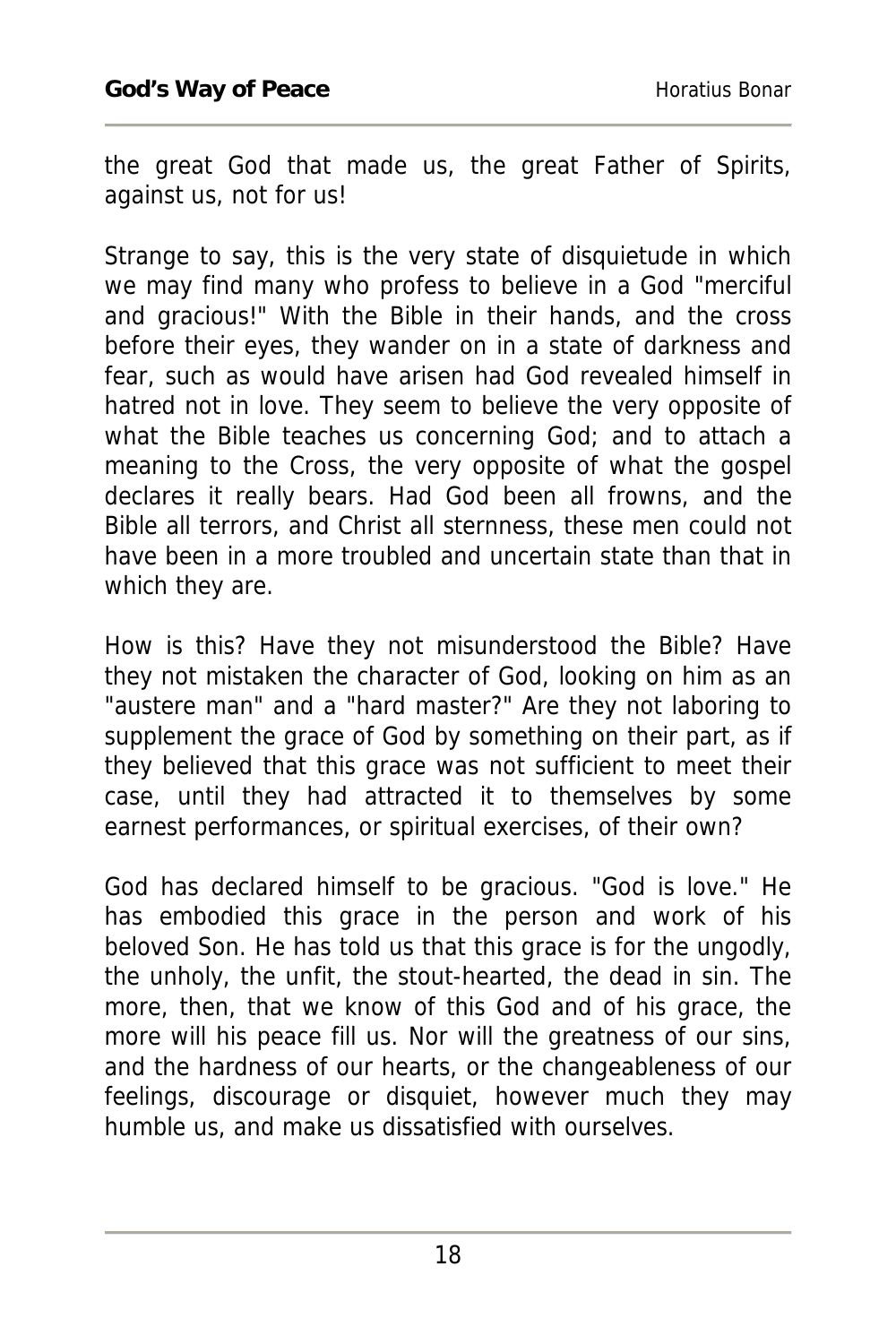Let us study the character of God: - holy, yet loving; the love not interfering with the holiness, nor the holiness with the love; absolutely sovereign, yet infinitely gracious; the sovereignty not straightening the grace, nor the grace the sovereignty; drawing the unwilling, yet not hindering the willing, if any such there be; quickening whom he will, yet having no pleasure in the death of the wicked; compelling some to come in, yet freely inviting all! Let us look at him in the face of Jesus Christ; for He is the express image of his person, and he that hath seen Him hath seen the Father. The knowledge of that gracious character, as interpreted by the cross of Christ, is the true remedy for our disquietness. insufficient acquaintanceship with God lies at the root of our fears and gloom. I know that flesh and blood cannot reveal God to you, and that the Holy Spirit alone can enable you to know either the Father or the Son. But I would not have you for a moment suppose that this Spirit is reluctant to do his work in you; nor would I encourage you in the awful thought, that you are willing while he is unwilling; or that the sovereignty of God is a hindrance to the sinner, and a restraint of the Spirit. The whole Bible takes for granted that all this is absolutely impossible. Never can the great truths of divine sovereignty and the Spirit's work land us, as some seem to think they may do, in such a conflict between a willing sinner and an unwilling God. The whole Bible is so written by the Spirit, and the gospel was so preached by the apostles, as never to raise the question of God's willingness, nor to lead to the remotest suspicion of his readiness to furnish the sinner with all needful aid. Hence the great truths of God's eternal election, and Christ's redemption of his Church, as we read them in the Bible, are helps and encouragements to the soul. But interpreted as they are by many, they seem barrier-walls, not ladders for scaling the great barrier-wall of man's unwillingness; and anxious souls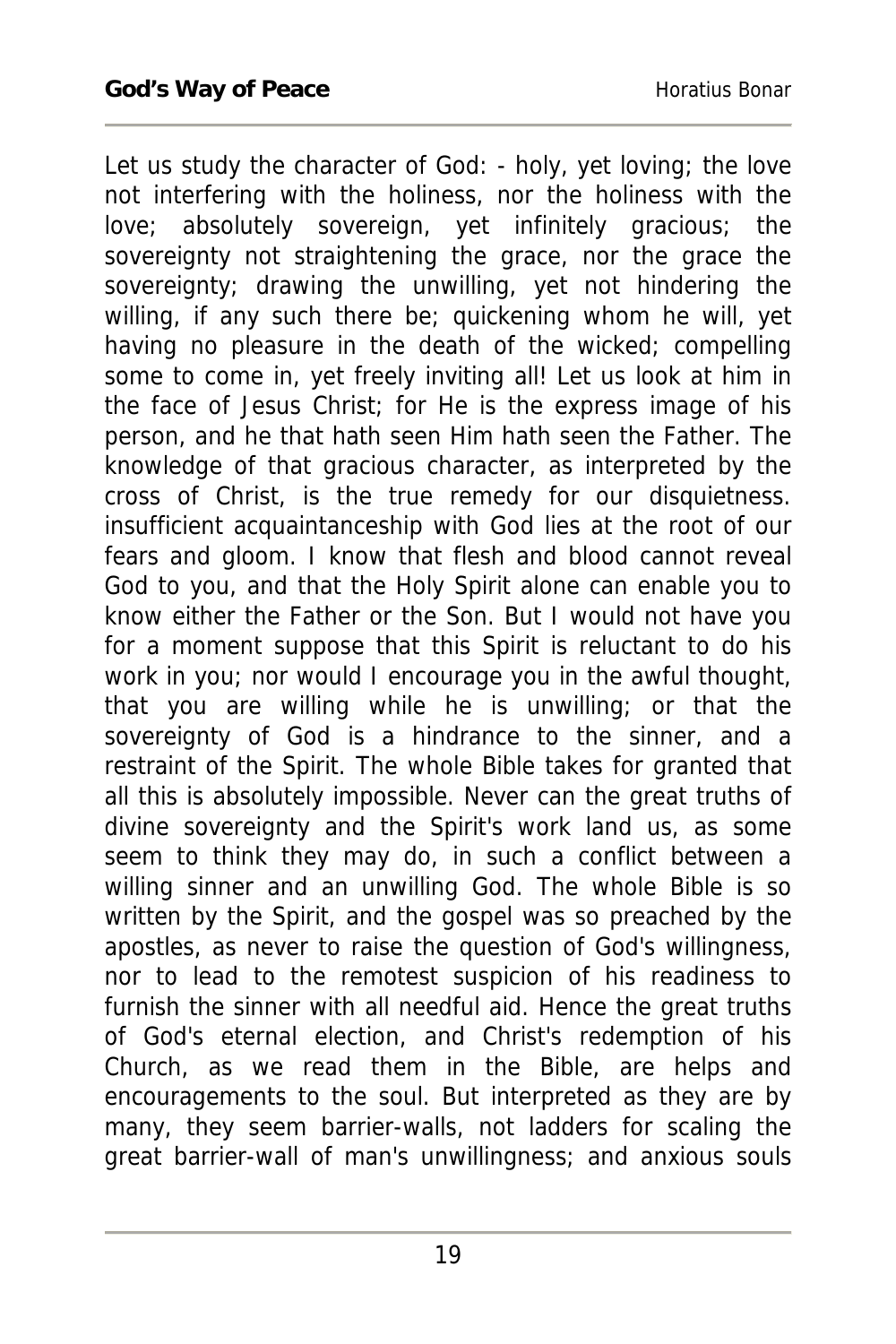become land-locked in metaphysical questions, out of which there can be no way of extrication save that of taking God at his word.

In the Bible God has revealed himself. In Christ he has done so most expressively. He has done so that there might be no mistake as to it on the part of man.

Christ's person is a revelation of God. Christ's work is a revelation of God Christ's words are a revelation of God. He is in the Father, and the Father in him. His words and works are the words and works of the Father. In the manger he showed us God. In the synagogue of Nazareth he showed us God. At Jacob's well he showed us God. At the tomb of Lazarus he showed us God. On Olivet, as he wept over Jerusalem, he showed us God. On the cross he showed us God. In the tomb he showed us God. In his resurrection he showed us God. If we say with Philip, "Show us the Father, and it sufficeth us;" he answers, "Have I been so long time with you, and yet hast thou not known me? He that hath seen me hath seen the Father."[9] This God whom Christ reveals as the God of righteous grace and gracious righteousness, is the God with whom we have to do.

To know his character as thus interpreted to us by Jesus and his cross, is to have peace. It is into this knowledge of the Father that the Holy Spirit leads the soul whom he is conducting, by his almighty power, from darkness to light. For everything that we know of God we owe to this divine Teacher, this Interpreter, this "One among a thousand."[10] But never let the sinner imagine that he is more willing to learn than the Spirit is to teach. Never let him say to himself, "I would fain know God, but I cannot of myself, and the Spirit will not teach me."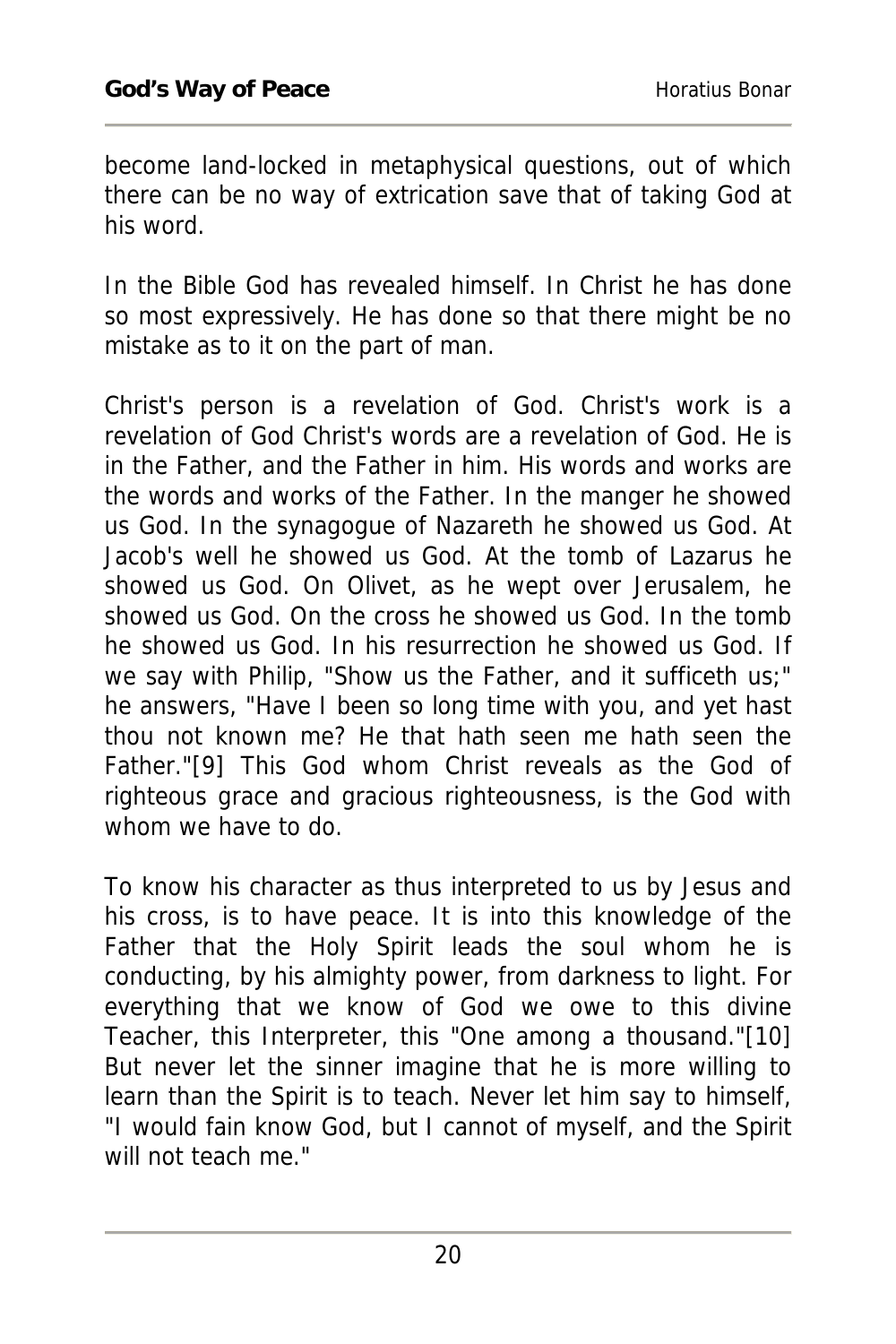It is not enough for us to say to some dispirited one, "It is your unbelief that is keeping you wretched; only believe, and all is well." This is true; but it is only general truth; which, in many cases, is of no use, because it does not show him how it applies to him. On this point he is often a fault; thinking that faith is some great work to be done, which he is to labor at with all his might, praying all the while to God to help him in doing this great work; and that unbelief is some evil principle, requiring to be uprooted before the gospel will be of any use to him.

But what is the real meaning of this faith and this unbelief?

In all unbelief there are these two things, - a good opinion of one's self, and a bad opinion of God. So long as these two things exist, it is impossible for an inquirer to find rest. His good opinion of himself makes him think it quite impossible to win God's favor by his own religious performances; and his bad opinion of God makes him unwilling and afraid to put his case wholly into his hands. The object of the Holy Spirit's work, in convincing of sin, is to alter the sinner's opinion of himself, and so to reduce his estimate of his own character, that he shall think of himself as God does, and so cease to suppose it possible that he can be justified by any excellency of his own. Having altered the sinner's good opinion of himself, the Spirit then alters his evil opinion of God, so as to make him see that the God with whom he has to do is really the God of all grace.

But the inquirer denies that he has a good opinion of himself, and owns himself a sinner. Now a man may say this; but really to know it is something more than saying. Besides, he may be willing to take the name of sinner to himself, in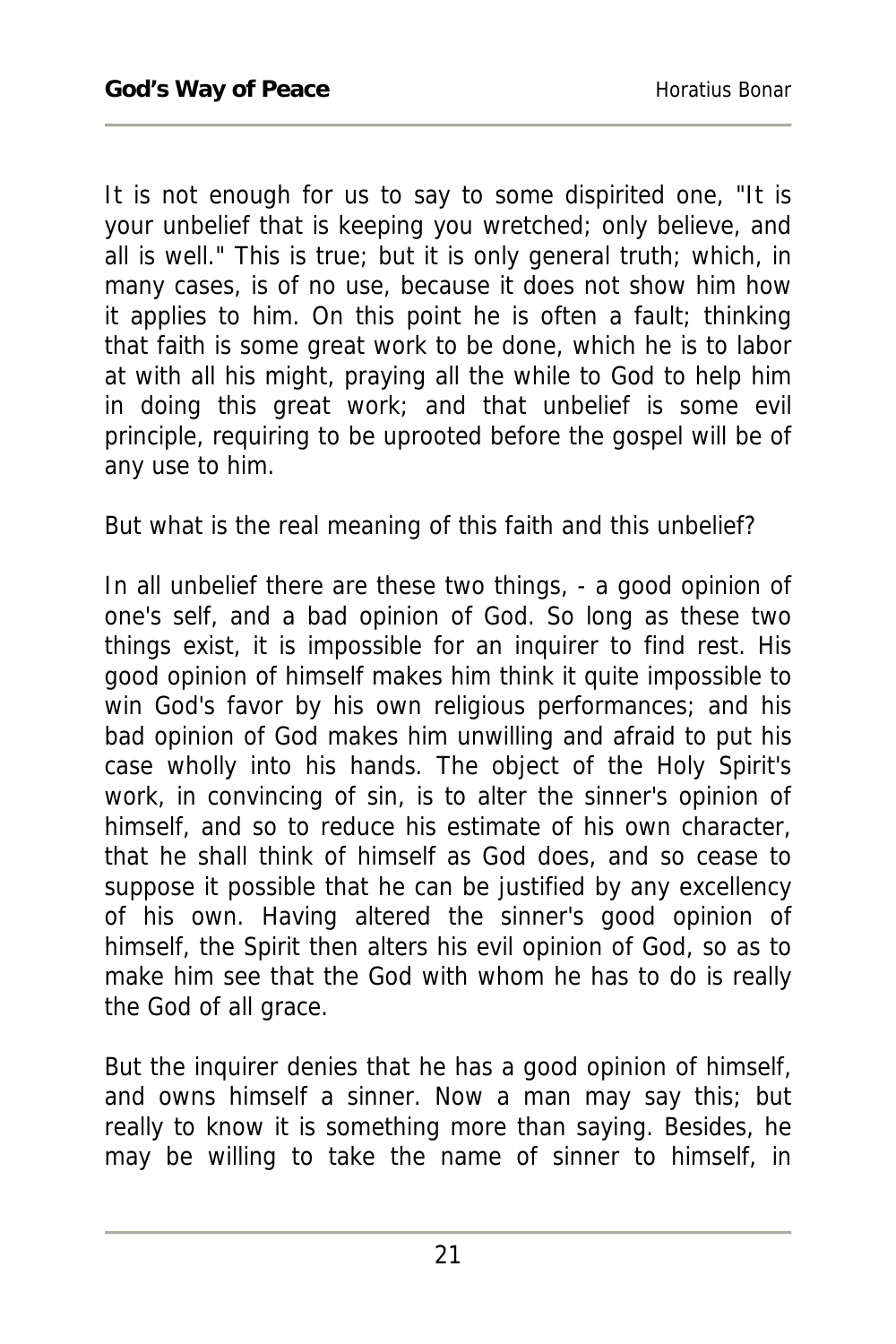common with his fellow men, and not at all own himself such a sinner as God says he is, - such a sinner as needs a whole Saviour to himself, - such a sinner as needs the cross, and blood, and righteousness of the Son of God. He may not have quite such a bad opinion of himself as to make him sensible that he can expect nothing from God on the score of personal goodness, or amendment of life, or devout observance of duty, or superiority to others. It takes a great deal to destroy a man's good opinion of himself; and even after he has lost his good opinion of his works, he retains his good opinion of his heart; and even after he has lost that, he holds fast his good opinion of his own religious duties, by means of which he hopes to make up for evil works and a bad heart. Nay, he hopes to be able so to act, and feel, and pray, as to lead God to entertain a good opinion of him, and receive him into favor.

All such efforts spring from thinking well of himself in some measure; and also from his thinking evil of God, as if he would not receive him as he is. If he knew himself as God does, he would no more resort to such efforts than he would think of walking up an Alpine precipice. How difficult it is to make a man think of himself as God does! What but the almightiness of the Divine Spirit can accomplish this?

But the inquirer says that he has not a bad opinion of God. But has he such an opinion of him as the Bible gives or the cross reveals? Has he such an opinion of him as makes him feel quite safe in putting his soul into his gracious hands, and trusting him with its eternal keeping? If not, what is the extent or nature of his good opinion of God? The knowledge of God, which the cross supplies, ought to set all doubt aside, and make distrust appear in the most odious of aspects, as a wretched misrepresentation of God's character and a slander upon his gracious name. Unbelief, then, is the belief of a lie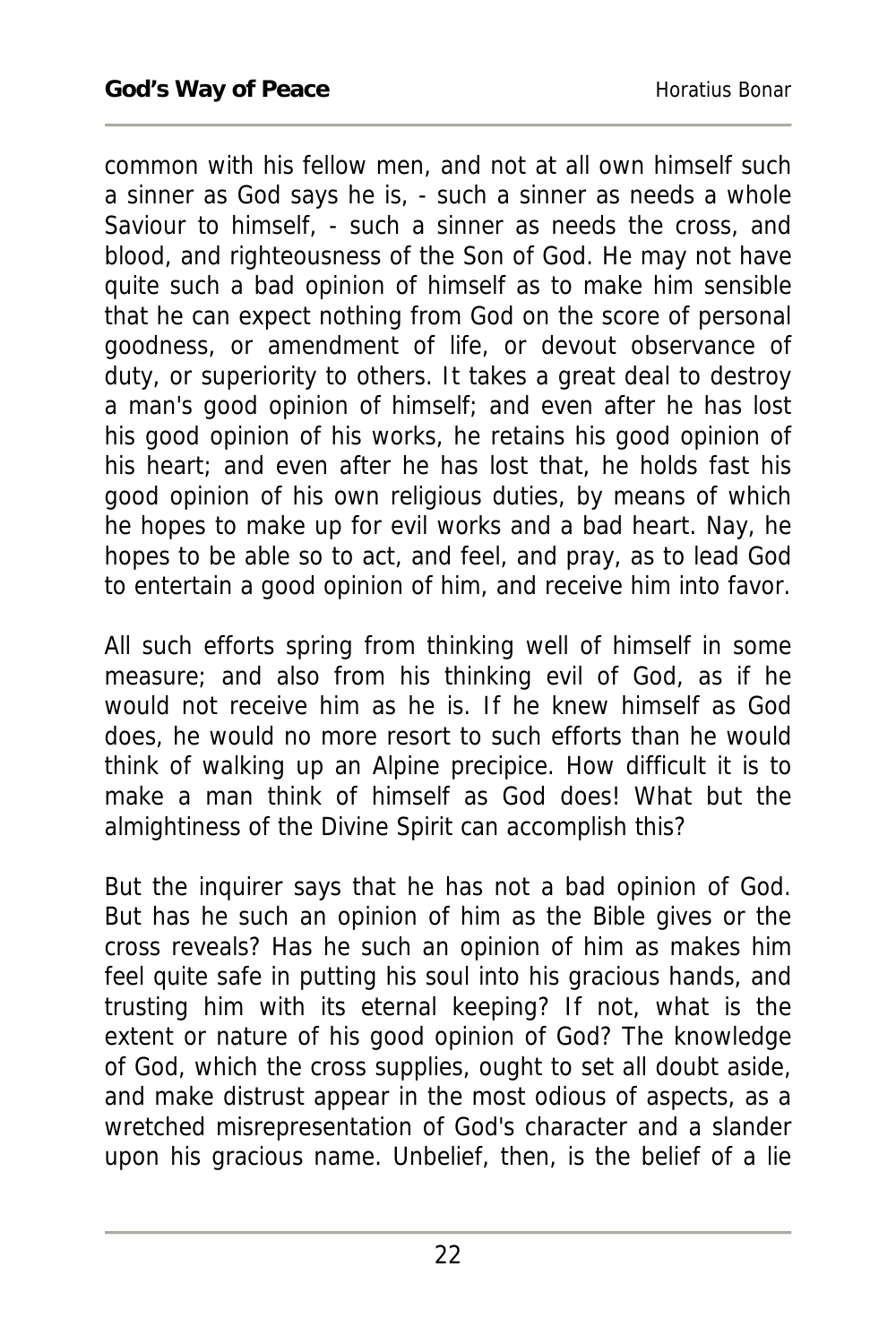and the rejection of the truth. It obliterates from the cross the gracious name of God, and inscribes another name, the name of an unknown god, in which there is no peace for the sinner and no rest for the weary.

Accept, then, the character of God as given in the gospel; read aright his blessed name as it is written upon the cross; take the simple interpretation given of his mind toward the ungodly, as you have it at length in the glad tidings of peace. Is not that enough? If that which God has made known of himself be not enough to allay your fears, nothing else will. The Holy Spirit will not give you peace irrespective of your views of God's character. That would be countenancing the worship of a false god, instead of the true God revealed in the Bible. It is in common connection with the truth concerning the true God, "the God of all grace," that the Spirit gives peace. It is the love of the true God that he sheds abroad in the heart.

The object of the Spirit's work is to make us acquainted with the true Jehovah, that in him we may rest; not to produce in us certain feelings, the consciousness of which will make us think better of ourselves, and give us confidence toward God. That which he shows us of ourselves is only evil; that which he shows us of God is only good. He does not enable us to feel or to believe, in order that we may be comforted by our feeling or our faith. Even when working in us most powerfully he turns our eyes away from his own work in us, to fix it on God, and his love in Christ Jesus our Lord. The substance of the gospel is the NAME of the great Jehovah, unfolded in and by Jesus Christ; the character of him in whom we "live and move and have our being," as the "just God, yet the Saviors,"[11] the Justifier of the ungodly.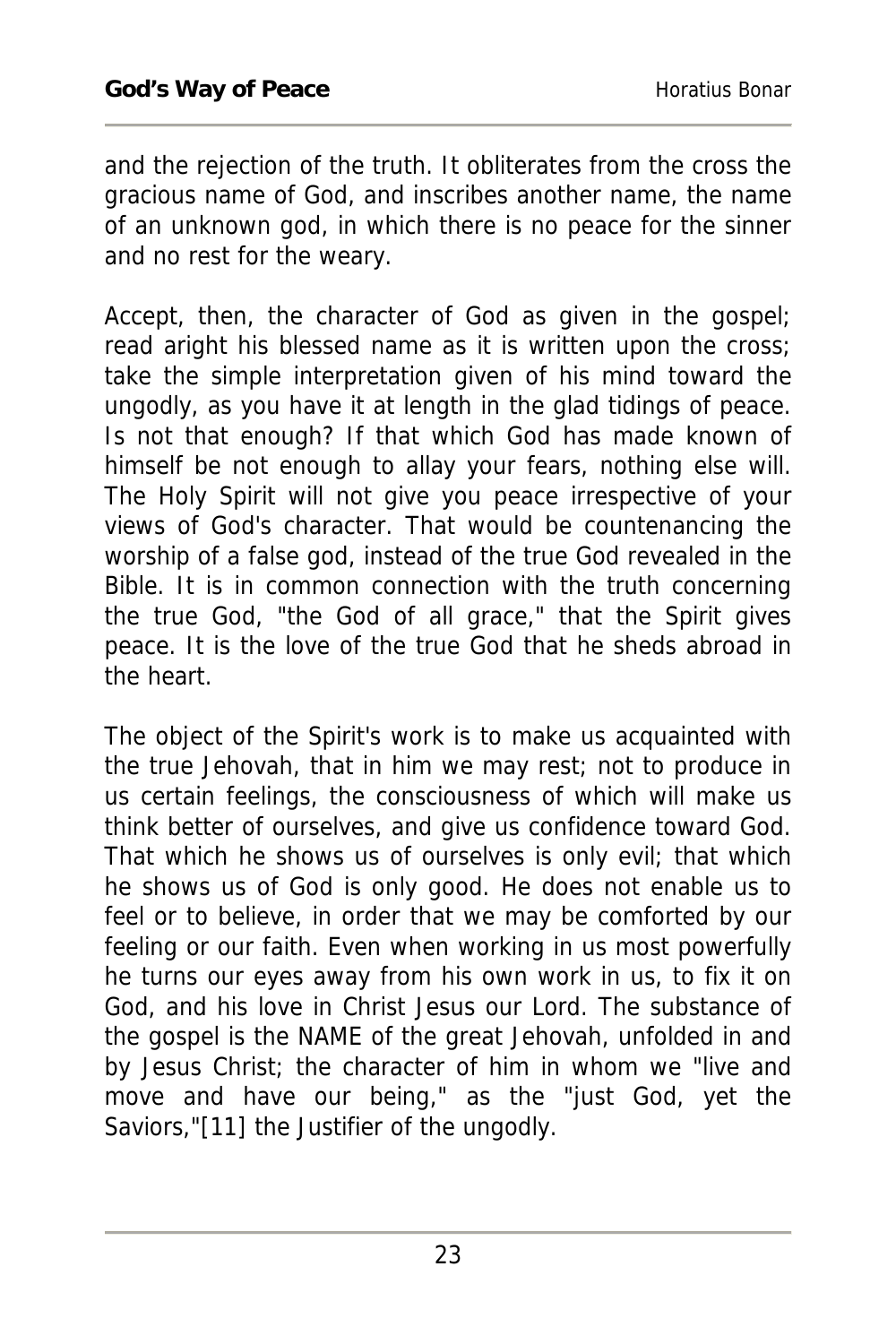Inquiring spirit, turn your eye to the cross and see these two things, - the Crucifiers and the Crucified. See the Crucifiers, the haters of God and his Son. They are yourself. Read in them your own character, and cease to think of making that a ground of peace. See the Crucified. It is God himself; incarnate love. It is the God who made you, suffering, dying for the ungodly. Can you suspect his grace? Can you cherish evil thoughts of him? Can you ask anything farther to awaken in you the fullest and most unreserved confidence? Will you misinterpret that agony and death by saying that they do not mean grace, or that the grace which they mean is not for you? Call to mind that which is written, - "Hereby perceive we the love of God, that he laid down his life for us."[12] "Herein is LOVE, not that we love God, but that he loved us, and sent his Son to be the propitiation of our sins."[13]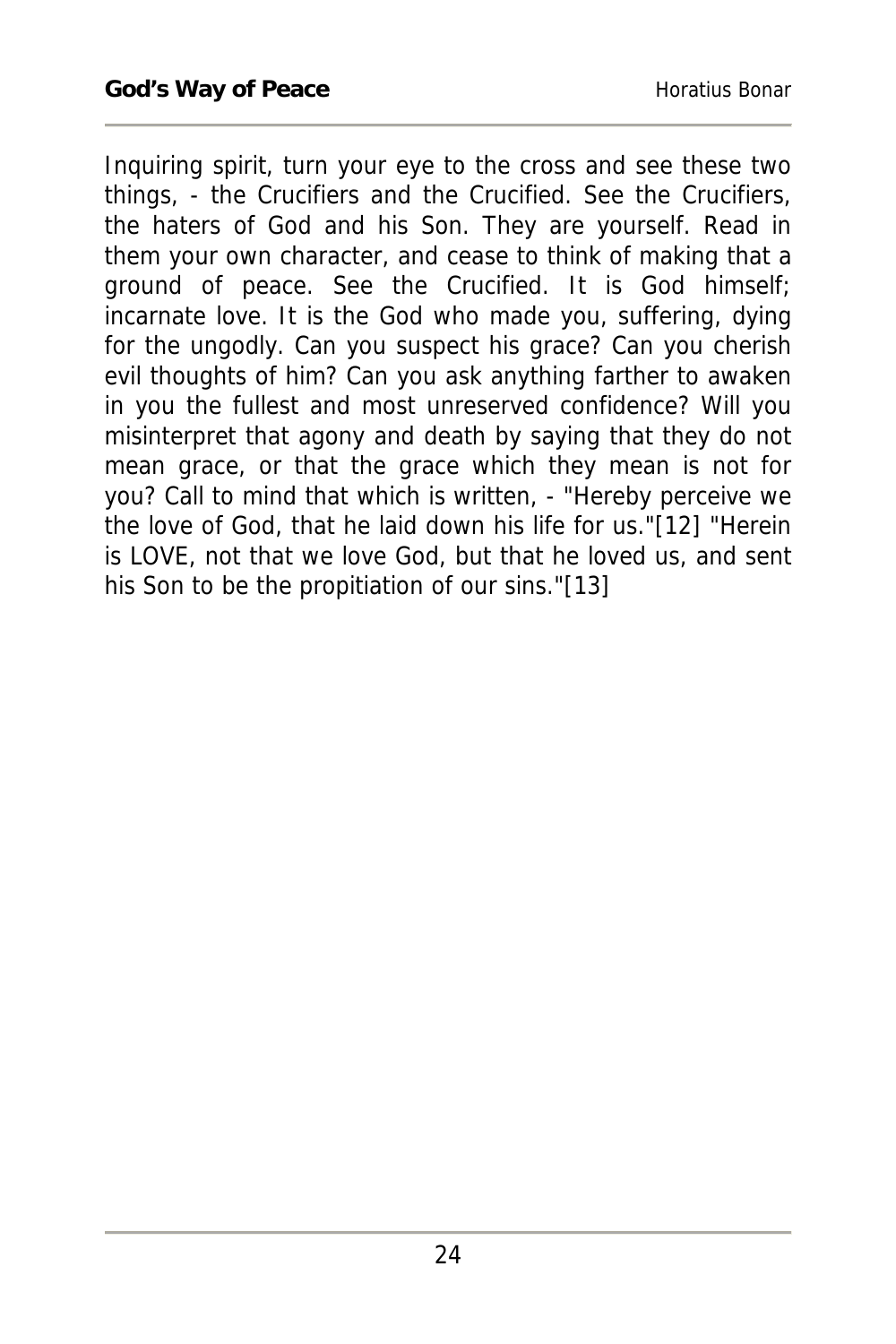# CHAPTER 4

## **Righteous Grace**

We have spoken of God's character as "the God of all grace."[14] We have seen that it is in "tasting that the Lord is gracious" that the sinner has peace.[15]

But let us keep in mind that this grace is the grace of a righteous God; it is the grace of one who is Judge as well as Father. Unless we see this we shall mistake the gospel, and fail in appreciating both the pardon we are seeking, and the great sacrifice through which it comes to us. No vague forgiveness, arising out of mere paternal love, will do. We need to know what kind of pardon it is; and whether it proceeds from the full recognition of our absolute guiltiness by him who is to "judge the world in righteousness." The right kind of pardon comes not from love alone, but from law; not from good nature, but from righteousness; not from indifference to sin, but from holiness.

The inquirer who is only half in earnest overlooks this. His feelings are moved, but his conscience is not roused. Hence he is content with very vague ideas of God's mere compassion for the sinner's unhappiness. To him human guilt seems but human misfortune, and God's acquittal of the sinner little more than the overlooking of his sin. He does not trouble himself with asking how the forgiveness comes, or what is the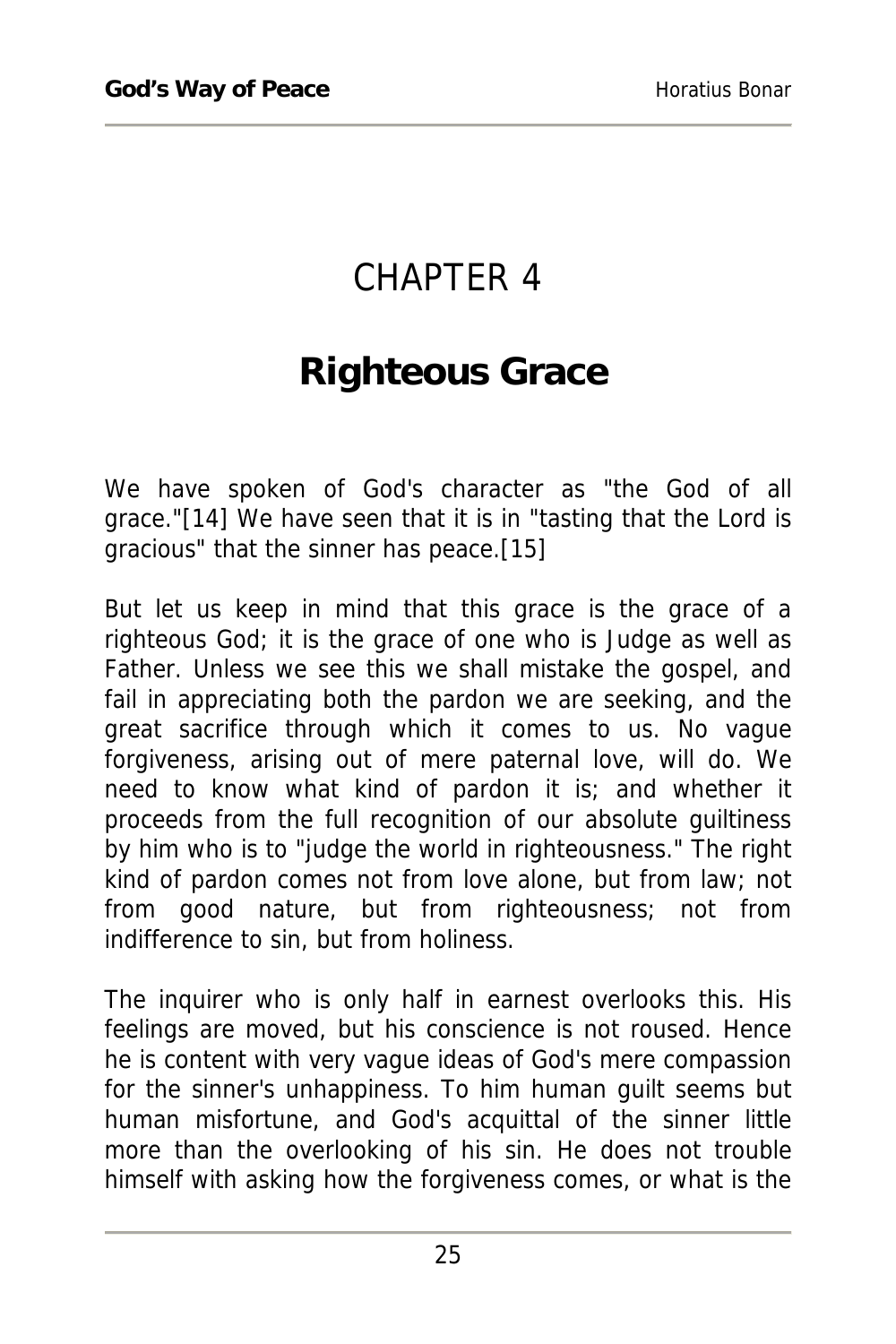real nature of the love which he professes to have received. He is easily soothed to sleep, because he has never been fully awake. He is, at the best, a stony-ground hearer; soon losing the poor measure of joy that he may have got; becoming a formalist; or perhaps a trifler with sin; or it may be, a religious sentimentalist.

But he whose conscience has been pierced, is not so easily satisfied. He sees that the God, whose favor he is seeking, is holy as well as loving; and that he has to do with righteousness as well as grace. Hence the first inquiry that he makes is as to the righteousness of the pardon which the grace of God holds out. He must be satisfied on this point, and see that the grace is righteous grace, ere he can enjoy it all. The more alive he is to his own unrighteousness, the more does he feel the need of ascertaining the righteousness of the grace which we make known to him.

It does not satisfy him to say, that, since it comes from a righteous God, it must be righteous grace. His conscience wants to see the righteousness of the way by which it comes. Without this it cannot be pacified or "purged;" and the man is not made "perfect as pertaining to the conscience;"[16] but must always have an uneasy feeling that all is not right; that his sins may one day rise up against him.

That which soothes the heart will not always pacify the conscience. The sight of the grace will do the former; but only the sight of the righteousness of the grace will do the latter. Till the later is done, there cannot be real peace. The hurt is healed slightly, and peace is spoken where there is no peace.[17] The healing of the hurt can only be brought about by speaking peace where there is peace.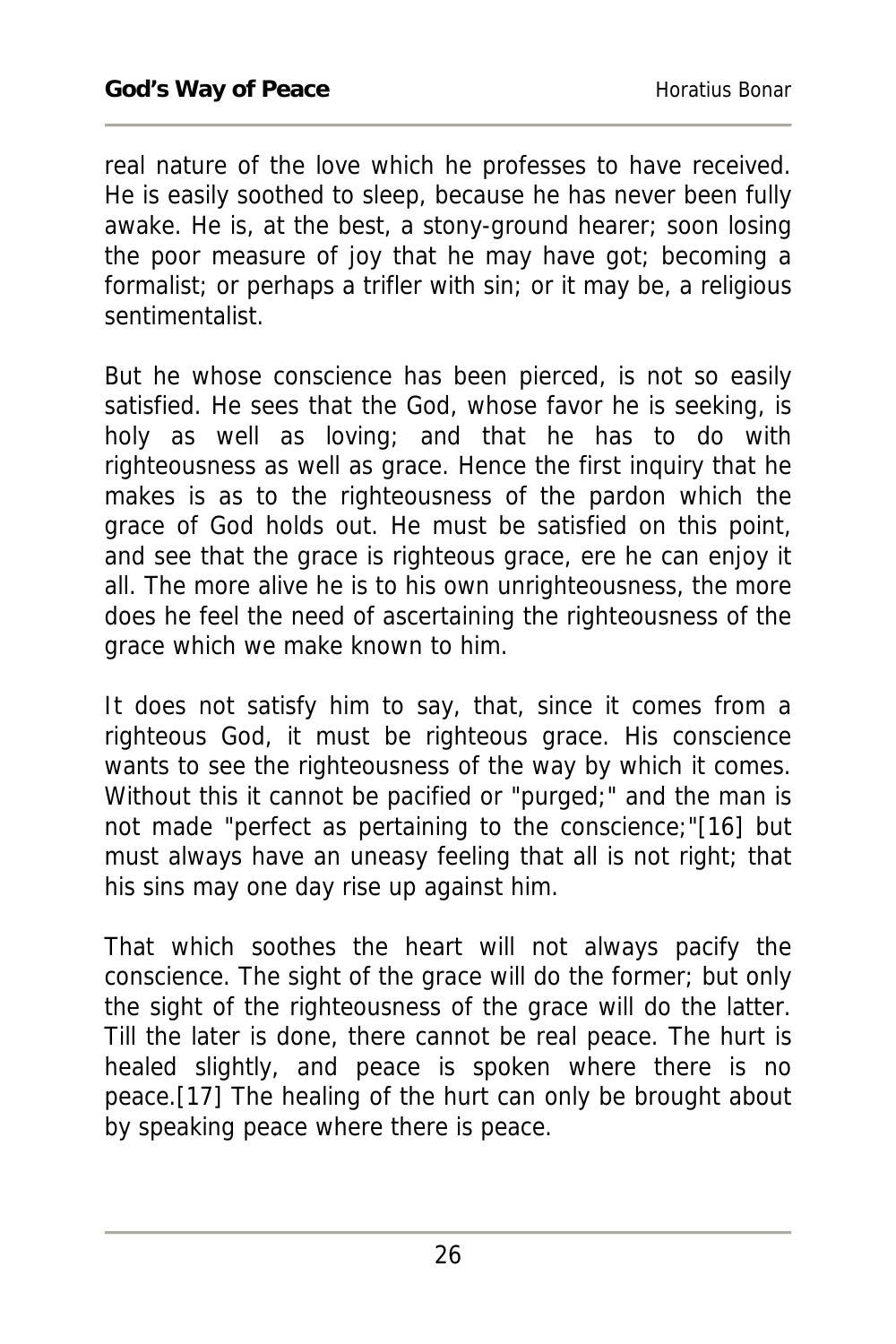Here the work of Christ comes in; and the cross of the Sinbearer answers the question which conscience has raised, - "Is it righteous grace?" It is this great work of propitiation that exhibits God as "the just God, yet the Saviour;"[18] not only righteous in spite of his justifying the ungodly, but righteous in doing so. It shows salvation as an act of righteousness; nay, one of the highest acts of righteousness that a righteous God can do. It shows pardon not only as the deed of a righteous God, but as the thing which shows how righteous he is, and how he hates and condemns the very sin that he is pardoning.

Hear the word of the Lord concerning this "finished" work. "Christ died for our sins." "He was wounded for our transgressions, he was bruised for our iniquities." "Christ was once offered to bear the sins of many." "He gave himself for us." "He was delivered for our offences." "He gave himself for our sins." "Christ died for the ungodly." "He hath appeared to put away sin by the sacrifice of himself." "Christ hath suffered for us in the flesh." "Christ hath once suffered for sins, the just for the unjust." "His own self bare our sins in his own body on the tree."

These expressions speak of something more than love. Love is in each of them; the deep, true, real love of God; but also justice and holiness; inflexible and inexorable adherence to law. They have no meaning apart from law; law as the foundation, pillar, keystone of the universe.

But their connection with law is also their connection with love. For as it was law, in its unchangeable perfection, that constituted the necessity for the Surety's death, so it was this necessity that drew out the Surety's love, and gave also glorious proof of the love of him who made him to be sin for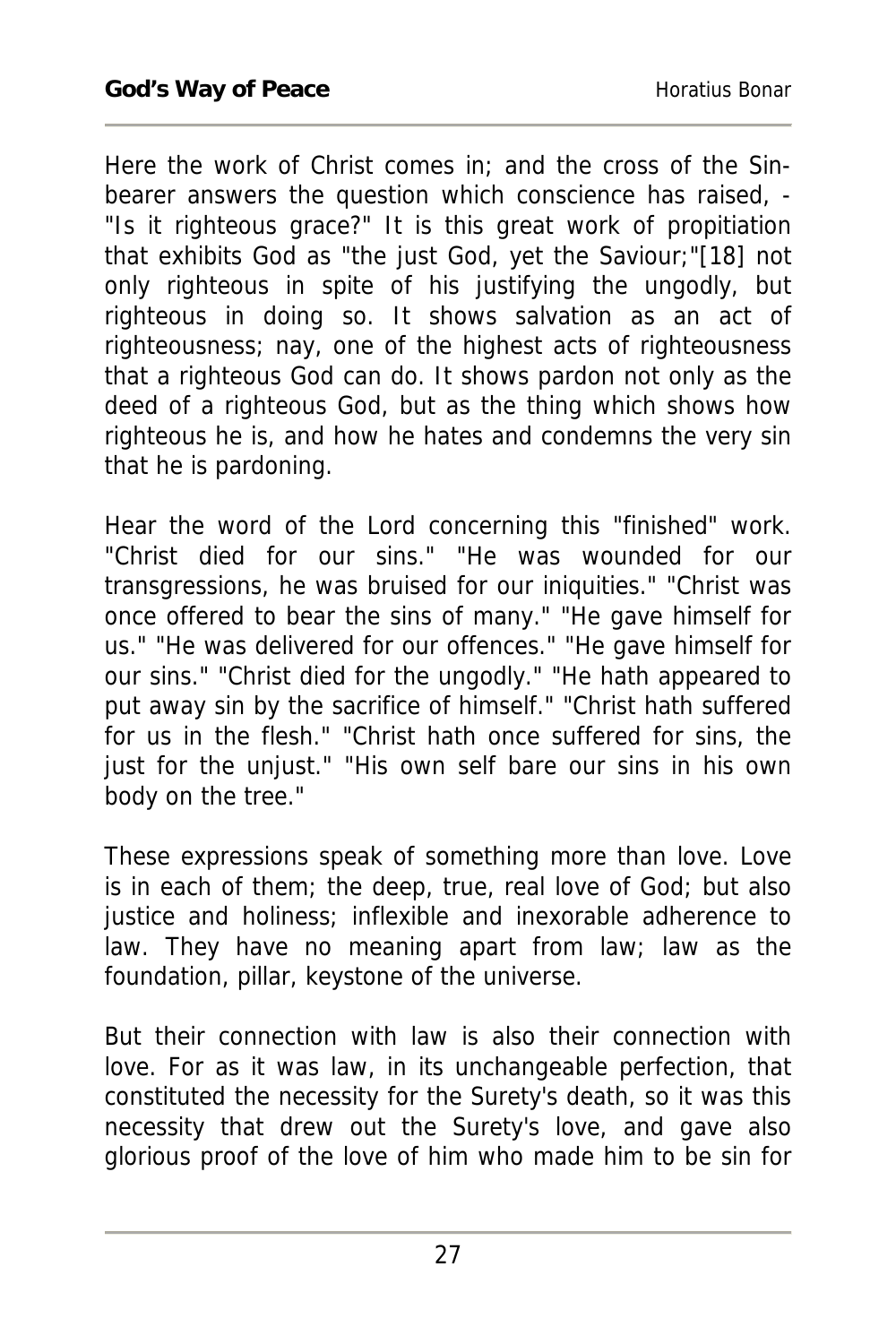us. For if a man were to die for another, when there was no necessity for his doing so, we should hardly call his death a proof of love. At best, such would be foolish love, or, at least, a fond and idle way of showing it. But to die for one, when there is really need of dying, is the true test of genuine love. To die for a friend when nothing less will save him; this is the proof of love! When either he or we must die; and when he, to save us from dying, dies himself, this is love. There was need of a death, if we were to be saved from dying. Righteousness made the necessity. And, to meet this terrible necessity, the Son of God took flesh and died! He died, because it was written, "The soul that sinneth it shall die."[19] Love led him down to the cradle; love led him up to the cross! He died as the sinner's substitute. He died to make it a righteous thing in God to cancel the sinner's guilt and annul the penalty of his everlasting death.

Had it not been for this dying, grace and guilt could not have looked each other in the face; God and the sinner could not have come nigh; righteousness would have forbidden reconciliation; and righteousness, we know, is as divine and real a thing as love. Without this exception, it would not have been right for God to receive the sinner nor safe for the sinner to come.

But now, mercy and truth have met together; now grace is righteousness, and righteousness is grace. This satisfies the sinner's conscience, by showing him righteous love for the unrighteous and unlovable. It tells him, too, that the reconciliation brought about in this way shall never be disturbed, either in this life or that which is to come. It is righteous reconciliation, and will stand every test, as well as last throughout eternity. The peace of conscience thus secured will be trial-proof, sickness-proof, deathbed-proof,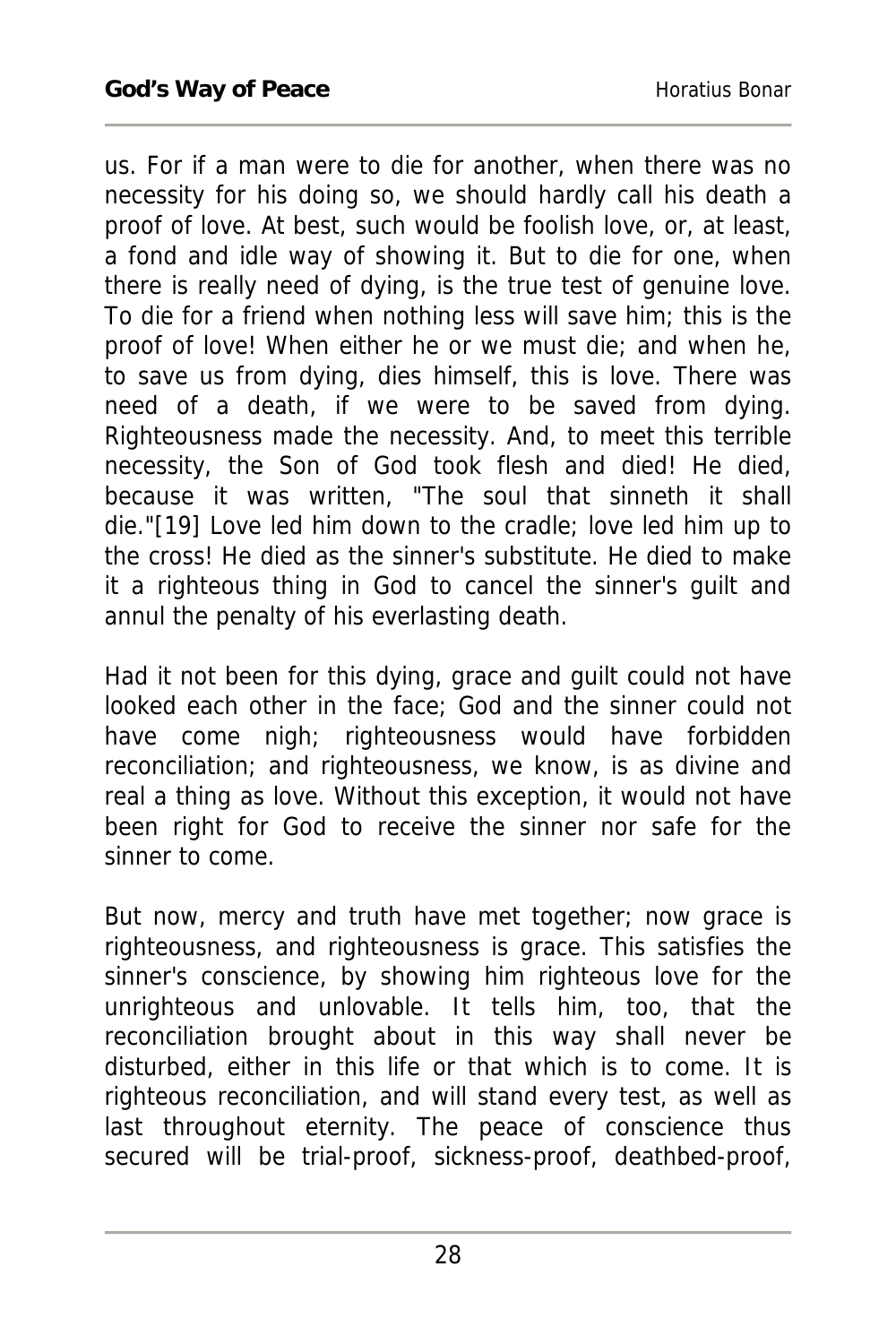judgment-proof. Realizing this, the chief of sinners can say, "Who is he that condemneth?"

What peace for the stricken conscience is there in the truth that Christ died for the ungodly; and that it is of the ungodly that the righteous God is the Justifier! The righteous grace thus coming to us through the sin-bearing work of the "Word made flesh," tells the soul, at once and forever, that there can be no condemnation for any sinner upon earth, who will only consent to be indebted to this free love of God, which, like a fountain of living water, is bursting freely forth from the foot of the Cross.

Just, yet the Justifier of the ungodly! What glad tidings are here! Here is grace; God's free love to the sinner; divine bounty and goodwill, altogether irrespective of human worth or merit. For this is the scriptural meaning of that often misunderstood word "grace."

This righteous free love has its origin in the bosom of the Father, where the only begotten has his dwelling. It is not produced by anything out of God himself. It was man's evil, not his good, that called it forth. It was not the drawing to the like, but to the unlike; it was light attracted by darkness, and life by death. It does not wait for our seeking, it comes unasked as well as undeserved. It is not our faith that creates it or calls it up; our faith realizes it as already existing in its divine and manifold fullness. Whether we believe it or not, this righteous grace exists, and exists for us. Unbelief refuses it; but faith takes it, rejoices in it, and lives upon it. Yes, faith takes this righteous grace of God, and, with it, a righteous pardon, a righteous salvation, and a righteous heirship of the everlasting glory.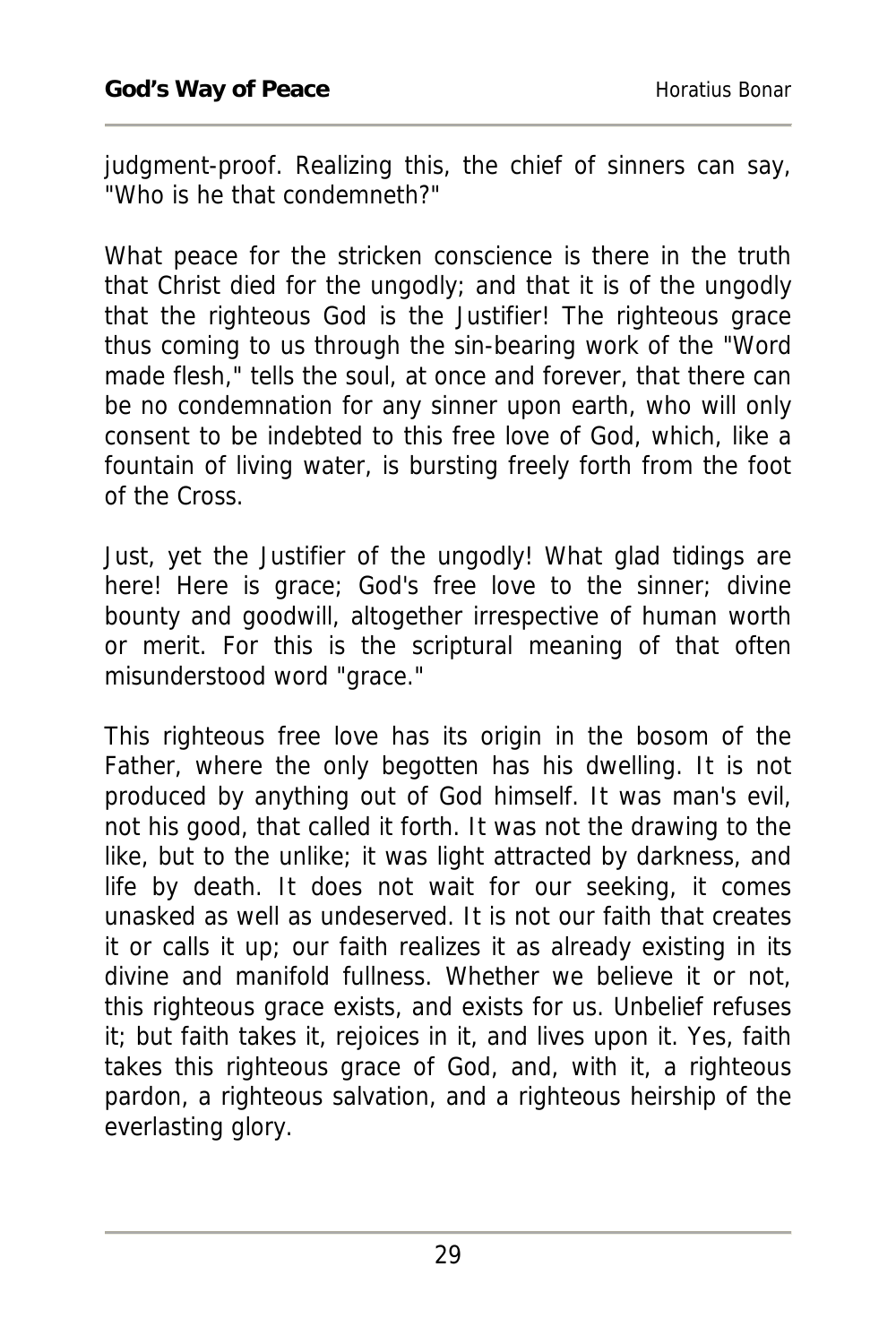## CHAPTER 5

## **The Blood Of Sprinkling**

But an inquirer asks, What is the special meaning of the blood, of which we read so much? How does it speak peace? How does it "purge the conscience from dead works?" What can blood have to do with the peace, the grace, and the righteousness of which we have been speaking?

God has given the reason for the stress which he lays upon the blood; and, in understanding this, we get to the very bottom of the grounds of a sinner's peace.

The sacrifices of old, from the days of Abel downward,furnishes us with the key to the meaning of the blood, and explain the necessity for its being "shed for the remission of sins." "Not without blood"[20] was the great truth taught by God from the beginning; the inscription which may be said to have been written on the gates of tabernacle and temple. For more than two thousand years, during the ages of the patriarchs, there was but one great sacrifice, - the burnt offering. This, under the Mosaic service, was split into parts, - the peace offering, trespass offering, sin offering, etc. In all of these, however, the essence of the original burnt offering was preserved, - by the blood and the fire, which were common to them all. The blood, as the emblem of substitution, and the fire, as the symbol of God's wrath upon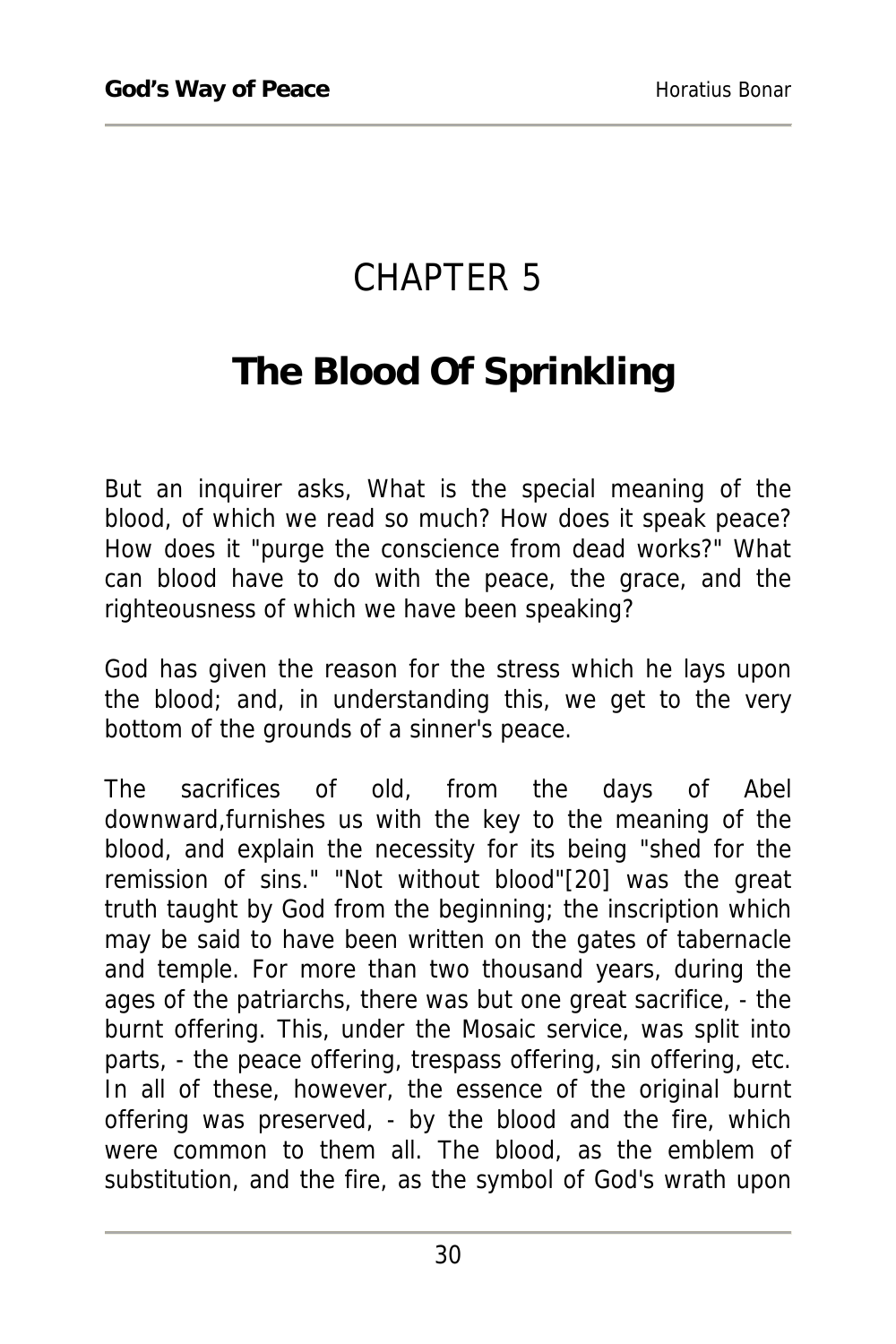the substitute, were seen in all the parts of Israel's service; but specially in the daily burnt offering, the morning and evening lamb, which was the true continuation and representative of the old patriarchal burnt offering. It was to this that John referred when he said "Behold the Lamb of God, that taketh away the sin of the world." Israel's daily lamb was the kernel and core of all the Old Testament sacrifices; and it was its blood that carried them back to the primitive sacrifices, and forward to the blood of sprinkling that was to speak better things than that of Abel.

In all these sacrifices the shedding of the blood was the infliction of death. The "blood was the life;" and the pouring out of the blood was the "pouring out of the soul." This blood shedding or life-taking was the payment of the penalty for sin; for it was threatened from the beginning, "In the day thou eatest thereof thou shalt surely die;" and it is written, "The soul that sinneth, it shall die," and again, "The wages of sin is death."

But the blood shedding of Israel's sacrifices could not take sin away. It showed the way in which this was to be done, but it was in fact more a "remembrance of sins," than an expiation. It said life must be given for life, ere sin can be pardoned; but then the continual repetition of the sacrifices showed that there was needed richer blood than Moriah's altar was ever sprinkled with, and a more precious life than man could give.

The great blood-shedding has been accomplished; the better life has been presented; and the one death of the Son of God has done what all the deaths of old could never do. His one life was enough; his one dying paid the penalty; and God does not ask two lives, or two deaths, or two payments. "Christ was once offered to bear the sins of many. In that he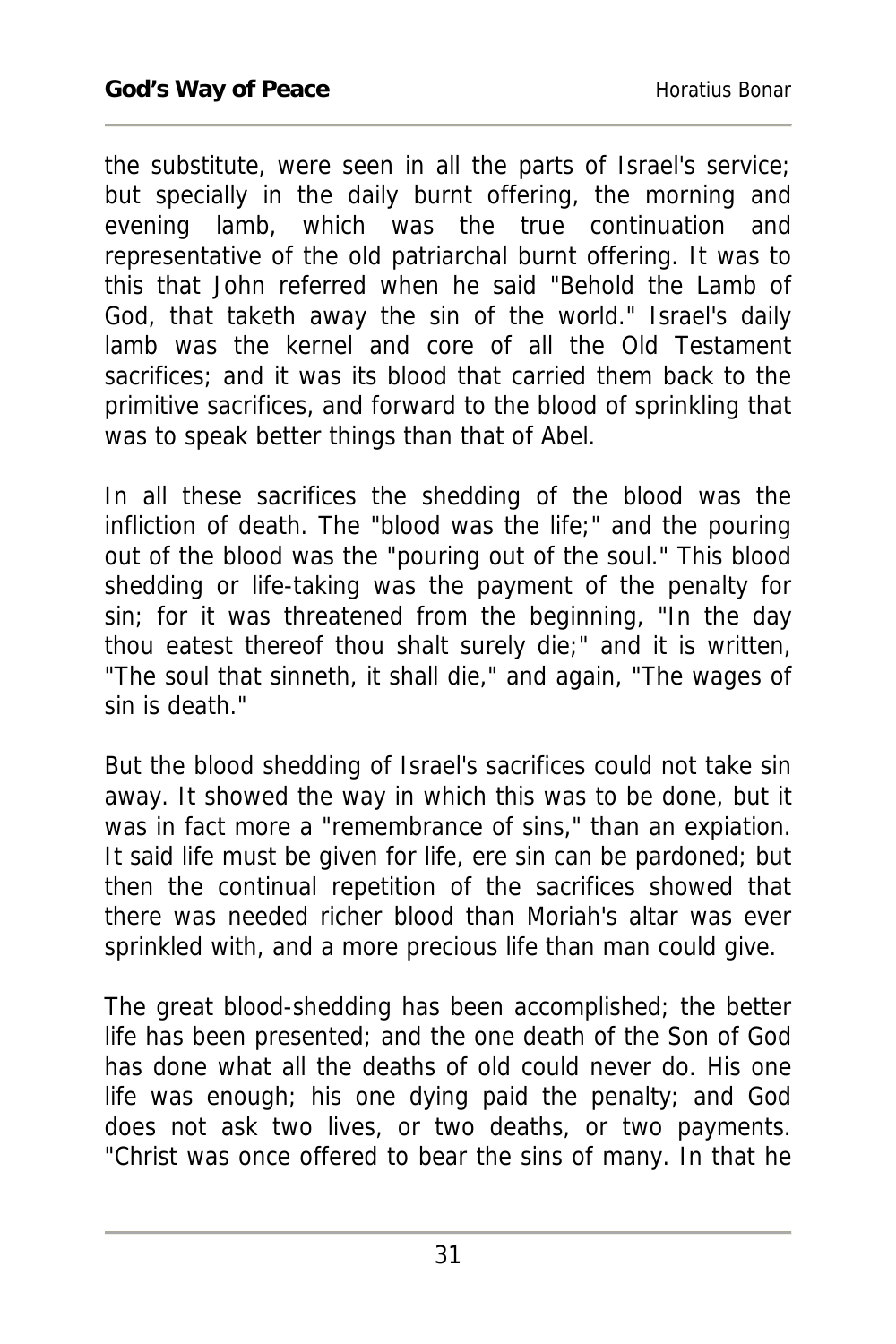died, he died unto sin once." "He offered one sacrifice for sins forever."

The "sprinkling of the blood," was the making use of the death, by putting it upon certain persons or things, so that these persons or things were counted to be dead, and, therefore, to have paid the law's penalty. So long as they had not paid that penalty, they were counted unclean and unfit for God to look upon; but as soon as they had paid it, they were counted clean and fit for the service of God. Usually when we read of cleansing, we think merely of our common process of removing stains by water and soap. But this is not the figure meant in the application of the sacrifice. The blood cleanses, not like the prophet's "nitre and much soap," but by making us partakers of the death of the Substitute. For what is it that makes us filthy before God? It is our guilt, our breach of law, and our being under sentence of death in consequence of our disobedience. We have not only done what God dislikes, but what his righteous law declares to be worthy of death. It is this sentence of death that separates us so completely from God, making it wrong for him to bless us, and perilous for us to go to him.

When thus covered all over with that guilt whose penalty is death, the blood is brought in by the great High Priest. That blood represents death; it is God's expression for death. It is then sprinkled on us, and thus death, which is the law's penalty, passes on us. We die. We undergo the sentence; and thus the guilt passes away. We are cleansed! The sin which was like scarlet becomes as snow; and that which was like crimson becomes as wool. It is thus that we make use of the blood of Christ in believing; for faith is just the sinner's employing the blood. Believing what God has testified concerning this blood, we become one with Jesus in his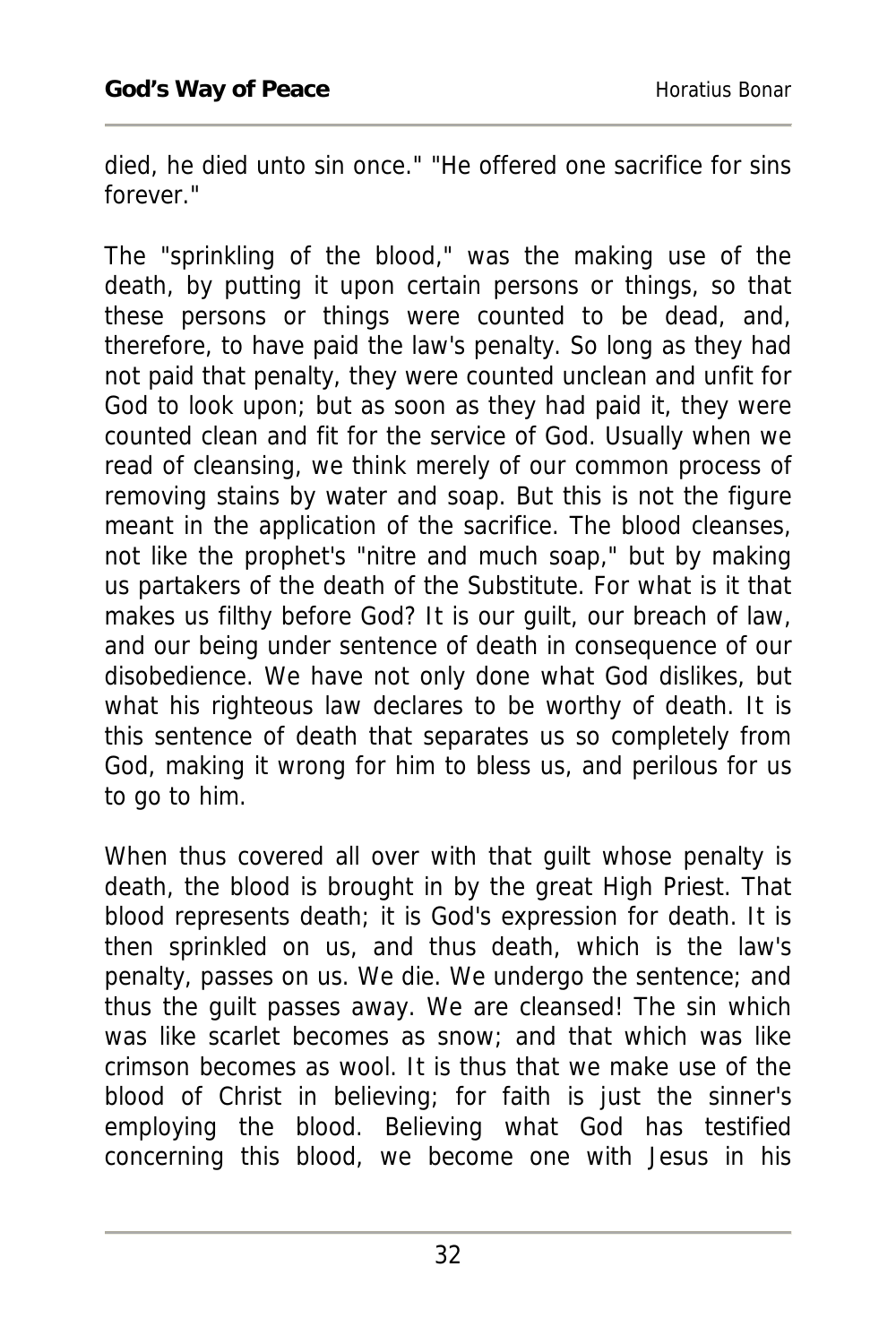death; and thus we are counted in law, and treated by God, as men who have paid the whole penalty, and so been "washed from their sins in his blood."[21]

Such are the glad tidings of life, through him who died. They are tidings which tell us, not what we are to do, in order to be saved, but what He has done. This only can lay to rest the sinner's fears; can "purge his conscience;" can make him feel as a thoroughly pardoned man. The right knowledge of God's meaning in this sprinkling of the blood, is the only effectual way of removing the anxieties of the troubled soul, and introducing him into perfect peace.

The gospel is not the mere revelation of the heart of God in Christ Jesus. In it the righteousness of God is specially manifested; and it is this revelation of the righteousness that makes it so truly "the power of God unto salvation." The blood shedding is God's declaration of the righteousness of the love which he is pouring down upon the sons of men; it is the reconciliation of law and love; the condemnation of the sin and the acquittal of the sinner. As "without shedding of blood there is no remission; so the gospel announces that the blood has been shed by which remission flows; and now we know that "the Son of God is come," and that "the blood of Christ cleanses us from all sin." The conscience is satisfied. It feels that God's grace is righteous grace, that his love is holy love. There it rests.

It is not by incarnation but by blood shedding that we are saved. The Christ of God is no mere expounder of wisdom; no mere deliverer or gracious benefactor; and they who think they have told the whole gospel, when they have spoken of Jesus revealing the love of God, do greatly err. If Christ be not the Substitute, he is nothing to the sinner. If he did not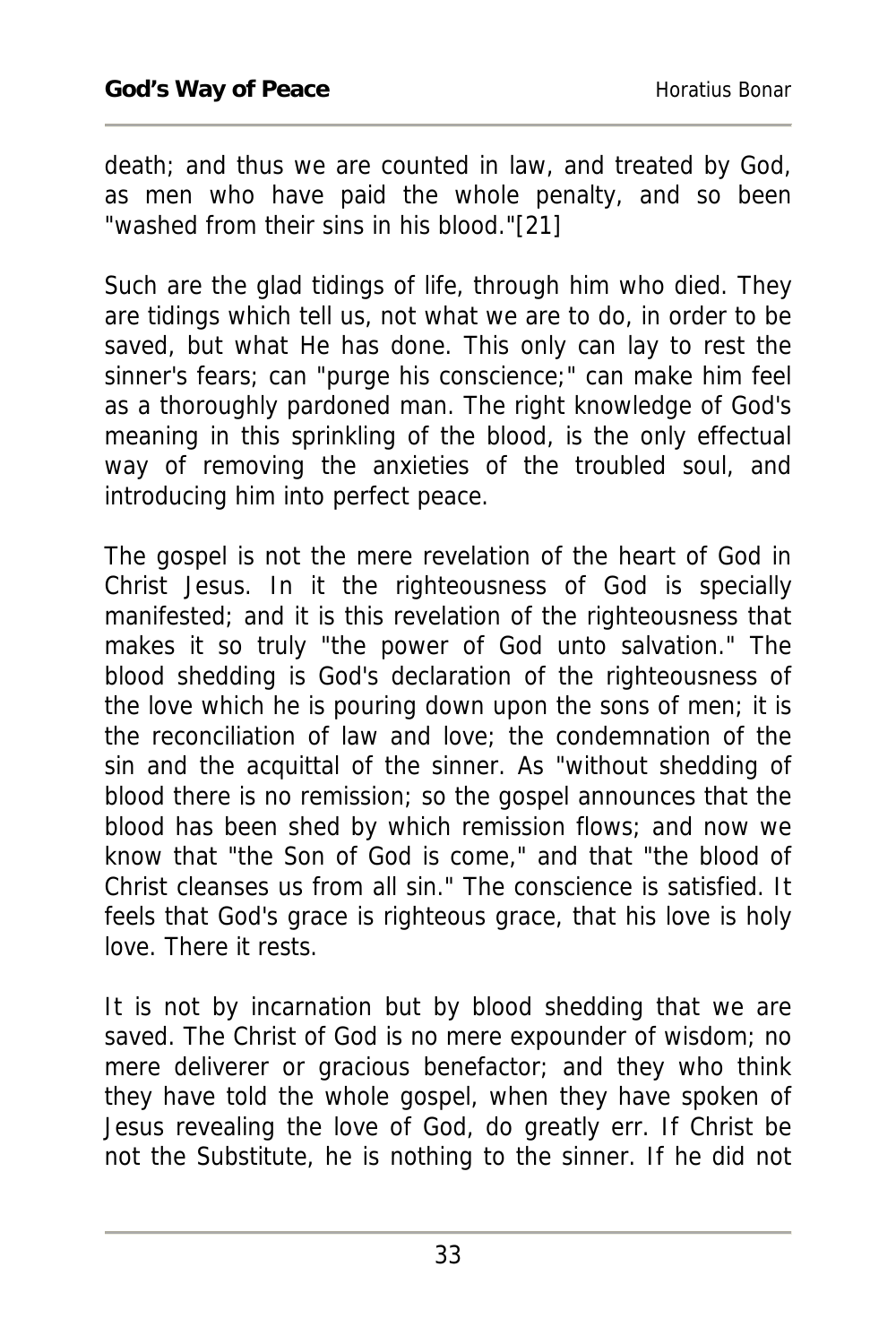die as the Sinbearer, he has died in vain. Let us not be deceived on this point, nor misled by those who, when they announce Christ as the Deliverer, think they have preached the gospel. If I throw a rope to a drowning man, I am a deliverer. But is Christ no more than that? If I cast myself into the sea, and risk my life to save another, I am a deliverer. But is Christ no more? Did he but risk his life? The very essence of Christ's deliverance is the substitution of Himself for us, his life for ours. He did not come to risk his life; he cam to die! He did not redeem us by a little loss, a little sacrifice, a little labor, a little suffering, "He redeemed us to God by his blood;" "the precious blood of Christ." He gave all he had, even his life, for us. This is the kind of deliverance that awakens the happy song, "To him that loved us, and washed us from our sins in his own blood."

The tendency of the world's religion just now is, to reject the blood; and to glory in a gospel which needs no sacrifice, no "Lamb slain." Thus, they go "in the way of Cain." Cain refused the blood, and came to God without it. He would not own himself a sinner, condemned to die, and needing the death of another to save him. This was man's open rejection of God's own way of life. Foremost in this rejection of, what is profanely called by some scoffers, "the religion of the shambles," we see the first murderer; and he who would not defile his altar with the blood of a lamb, pollutes the earth with his brother's blood.

The heathen altars have been red with blood; and to this day they are the same. But these worshippers know not what they mean, in bringing that blood. It is associated only with vengeance in their minds; and they shed it, to appease the vengeance of their gods. But this is no recognition either of the love or the righteousness of God. "Fury is not in him;"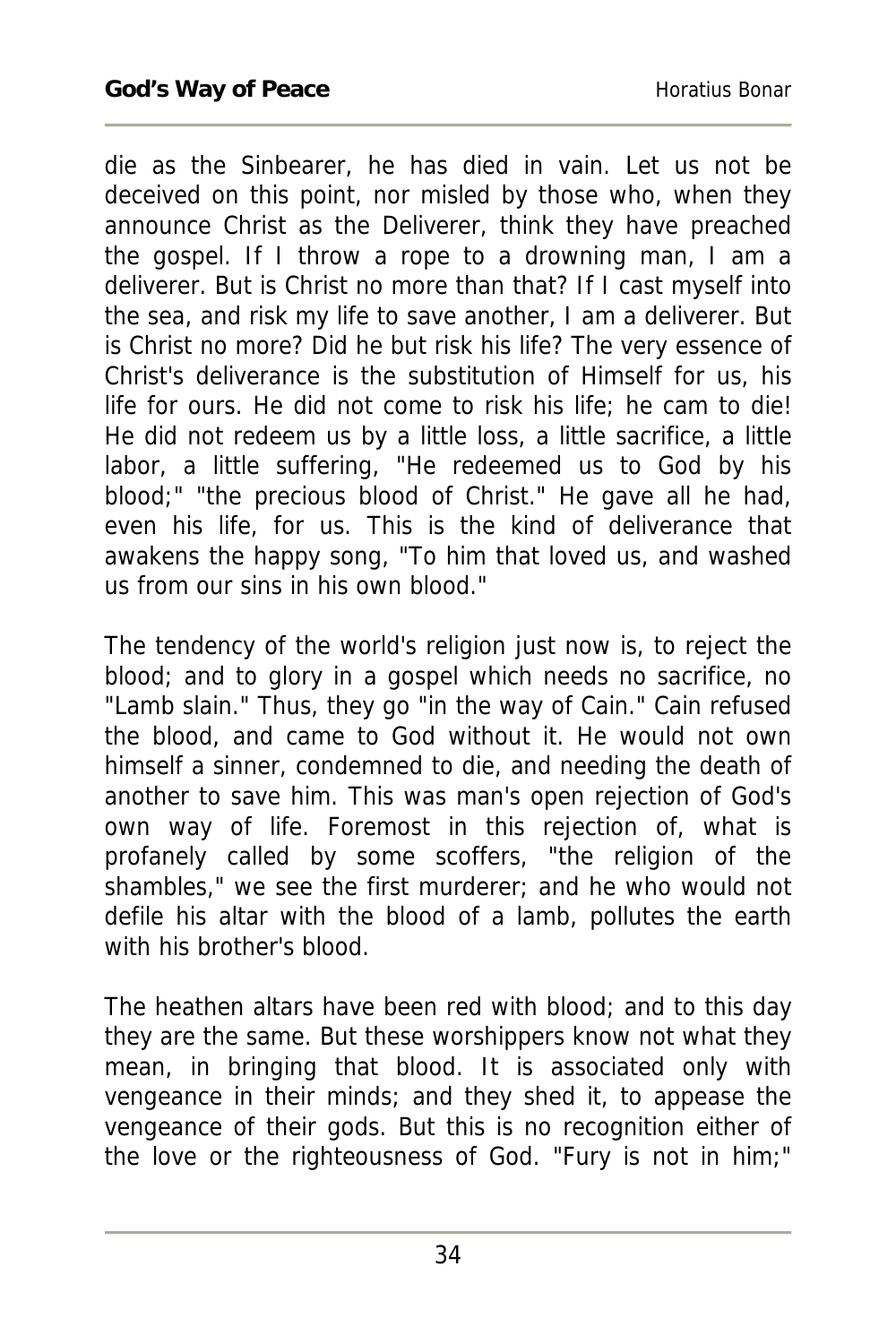whereas their altars speak only of fury. The blood which they bring is a denial both of righteousness and grace.

But look at Israel's altars. There is blood; and they who bring it know the God to whom they come. They bring it in acknowledgment of their own guilt, but also of his pardoning love. They say, "I deserve death;" but let this death stand for mine; and let the love which otherwise could not reach me, by reason of guilt, now pour itself out on me."

Inquiring soul! Beware of Cain's error on the one hand, in coming to God without blood; and beware of the heathen error on the other, in mistaking the meaning of the blood. Understand God's mind and meaning, in "the precious blood" of his Son. Believe his testimony concerning it; so shall thy conscience be pacified, and thy soul find rest.

It is into Christ's death, that we are baptized, and hence the cross, which was the instrument of that death, is that in which we glory. The cross is to us the payment of the sinner's penalty, the extinction of the debt, and the tearing up of the bond or handwriting which was against us. And as the cross is the payment, so the resurrection is God's receipt in full, for the whole sum, signed with his own hand. Our faith is not the completion of the payment, but the simple recognition on our part of the payment made by the Son of God. By this recognition, we become so one with Him who died and rose, that we are henceforth reckoned to be the parties who have paid he penalty, and treated as if it were we ourselves who had died. Thus are we justified from the sin, and then made partakers of the righteousness of him, who was not only delivered for our offences, but who rose again for our justification.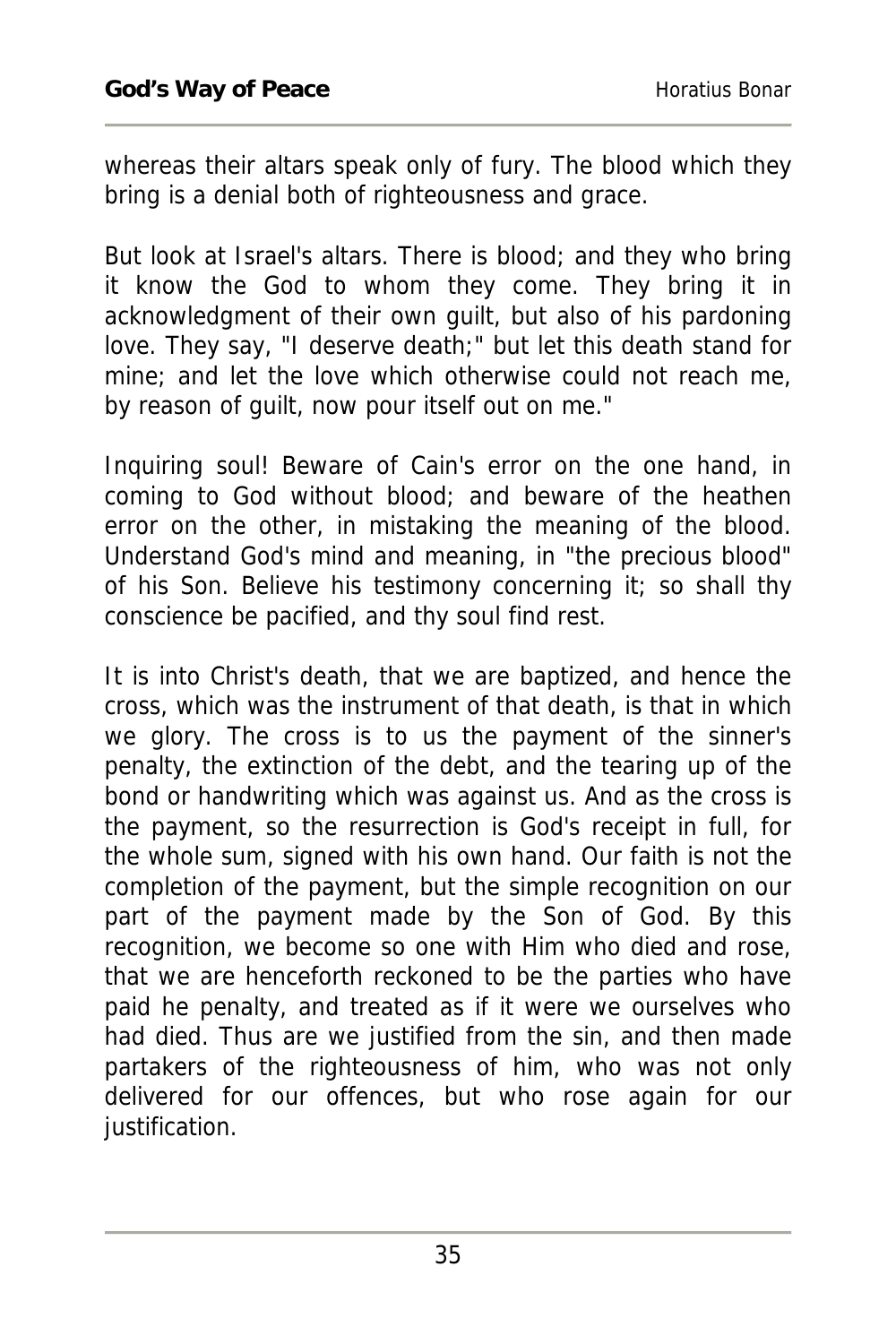## CHAPTER 6

# **The Person And Work Of The Substitute**

Life comes to us through death; and thus grace bounds towards us in righteousness. This we have seen in a general way. But we have something more to learn concerning him who lived and died as the sinner's substitute. The more that we know of his person and his works, the more shall we be satisfied, in heart and conscience, with the provision which God has made for our great need.

Our sin-bearer is the Son of God, the eternal Son of the Father. Of him it is written, "In the beginning was the Word, and the Word was with God, and the Word was God." He is "the brightness of his glory, and the express image of his person." He is "in the Father, and the Father in him;" "the Father dwelleth in him;" "he that hath seen him hath seen the Father;" and "he that heareth him, heareth him that sent him." He is the "Word made flesh;" "God manifest in flesh;" "Jesus the Christ, who has come in the flesh." His name is "Immanuel," God with us; Jesus, the "Saviour;" "Christ," the anointed One, filled with the Spirit without measure; "the only begotten of the Father, full of grace and truth."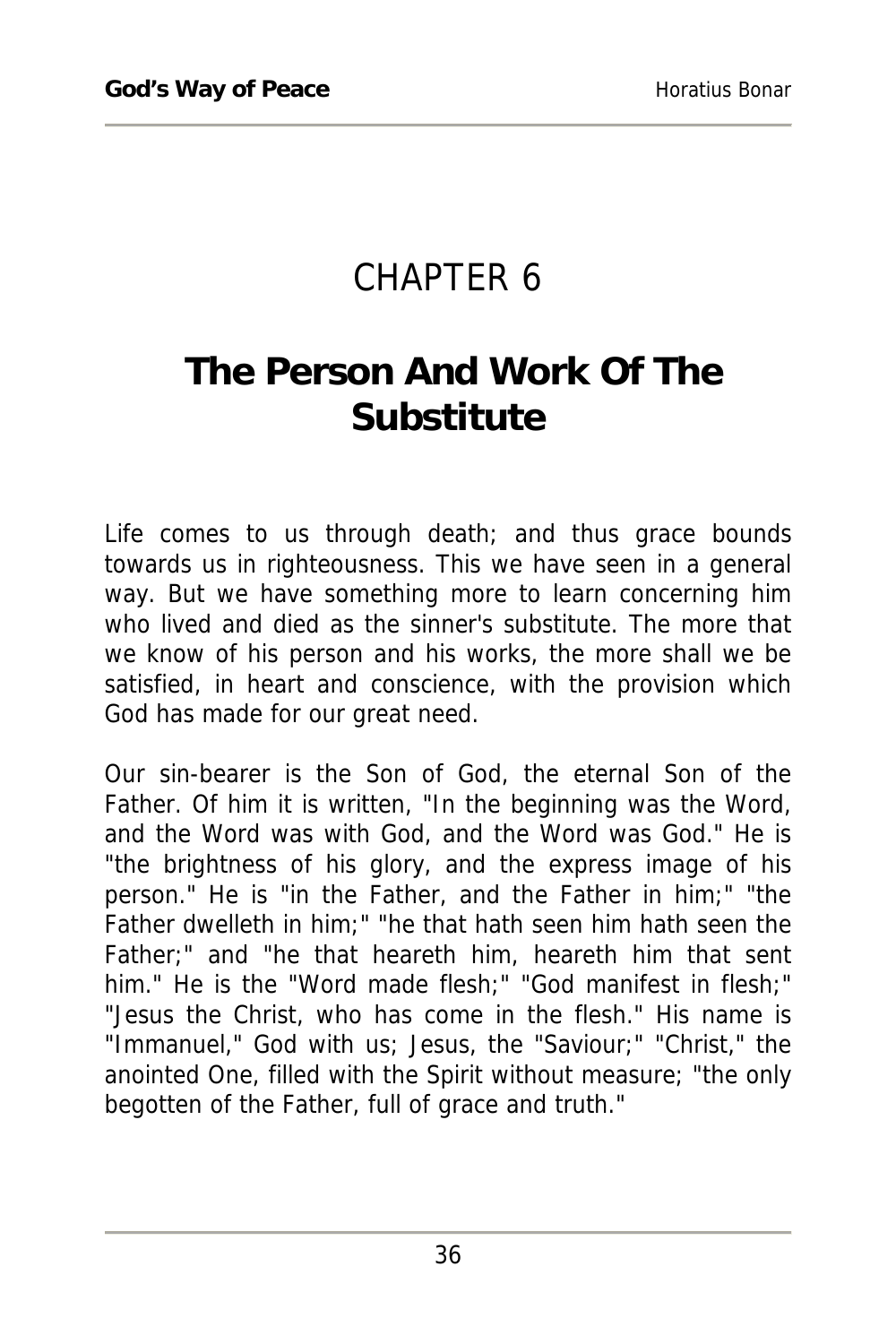He came preaching the gospel of the kingdom, that is, the good news about the kingdom; teaching the multitudes that gathered round him; healing the sick, and opening the eyes of the blind, and raising the dead; "receiving sinners and eating with them." "He came to seek and to save that which was lost;" he went about speaking words of grace such as man never spake, saying, "I am the Way, and the truth, and the Life: no man cometh unto the Father, but by me." He went out and in as The Saviour, and in his whole life we see him as the Shepherd seeking his lost sheep, as the woman her lost piece of silver, and as the father looking out for his lost son. He is "mighty to save;" he is "able to save to the uttermost;" he came to be "the Saviour of the world."

In all these things thus written concerning Jesus, there is good news for the sinner; such as should draw him, in simple confidence to God; making him feel that his case has really been taken up in earnest by God; and that God's thoughts towards him are thoughts, not of anger, but of peace and grace. Heaven has come down to earth! There is goodwill toward man. He is not to be handed over to his great enemy. God has taken his side, and stepped in between him and Satan. This world is not to be burned up, nor its dwellers made eternal exiles from God! The darkness is passing away, and the true light is shining!

Yet it is not the person of Christ, nor his birth, nor his life, that can suffice. That the Son of God took a true but a sinless humanity of the very substance of the virgin; becoming bone of our bone, and flesh of our flesh; being in very deed the woman's seed; that he dwelt among us for a lifetime, is but the beginning of the good news; the Alpha, but not the Omega. This was shown to Israel, and to us also, in the temple veil. That veil was the type of the flesh; and, so long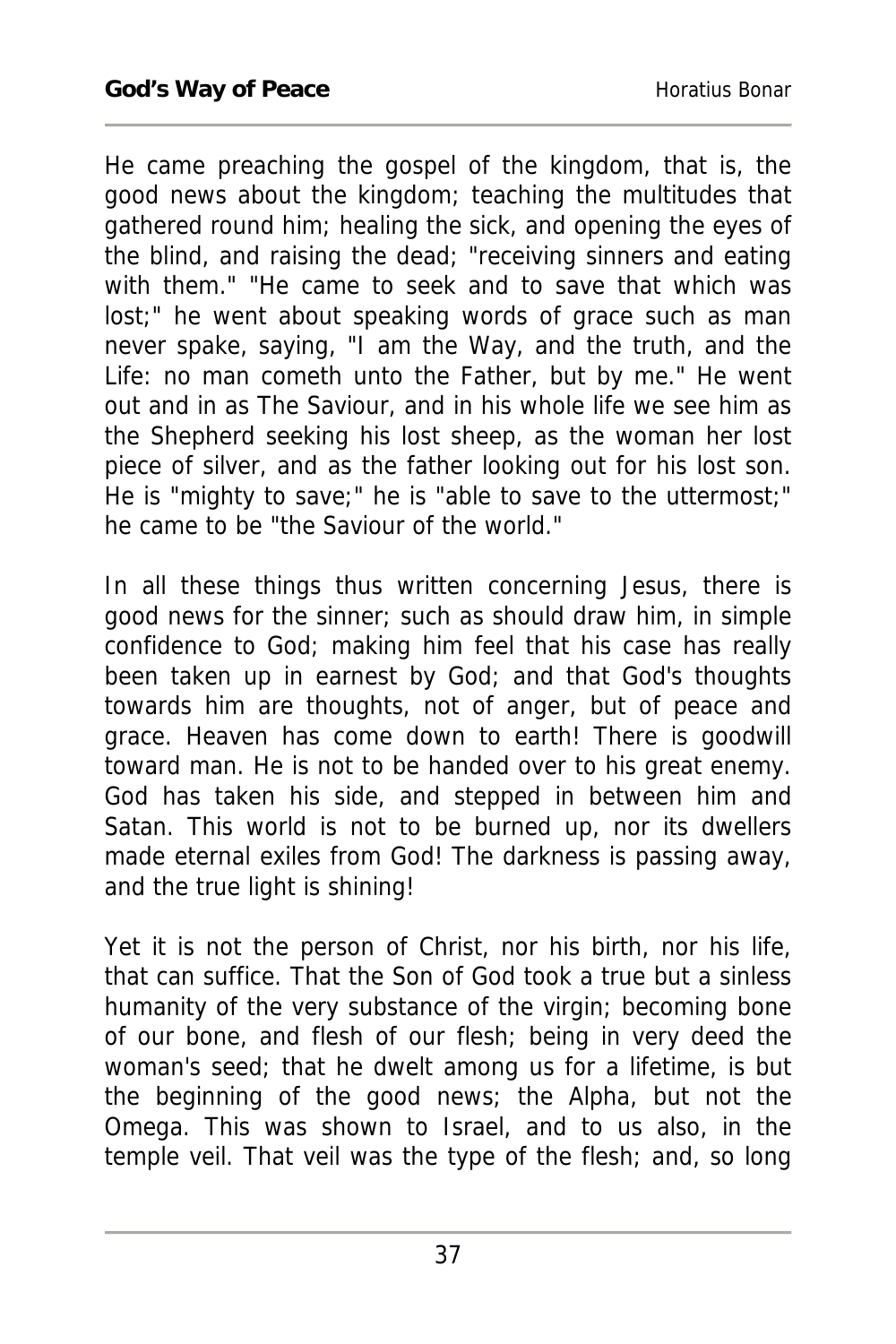as that curtain remained whole, there was no entrance into the near presence of God. The worshipper was not indeed frowned upon; but he had to stand afar off. The veil said to the sinner, "Godhead is within;" but is also said, "You cannot enter till something more has been done." The Holy Ghost, by it, signified that the way into the Holiest was not yet open. The rending of the veil; that is, the crucifixion of "the Word made flesh," opened the way completely.

Hence it is that the Holy Spirit sums up the good news in one or two special points. They are these: Christ was crucified. Christ died. Christ was buried. Christ rose again from the dead. Christ went up on high. Christ sits at God's right hand, our "Advocate with the Father," "ever living to make intercession for us."

These are the great facts which contain the good news. They are few and they are plain; so that a child may remember and understand them. They are the caskets which contain the heavenly gems. They are the cups which hold the living water for the thirsty soul; the golden baskets in which God has placed the bread of life, the true bread which came down from heaven, of which if man eat he shall never die. They are the volumes in whose brief but blessed pages are written the records of God's mighty mercy; records so simple that even the "fool" may read and comprehend them; so true that all the wisdom of the world, and all the wiles of hell, cannot shake their certainty.

The knowledge of these is salvation. On them we rest our confidence; for they are the revelation of the name of God; and it is written, "They that know thy name will put their trust in thee."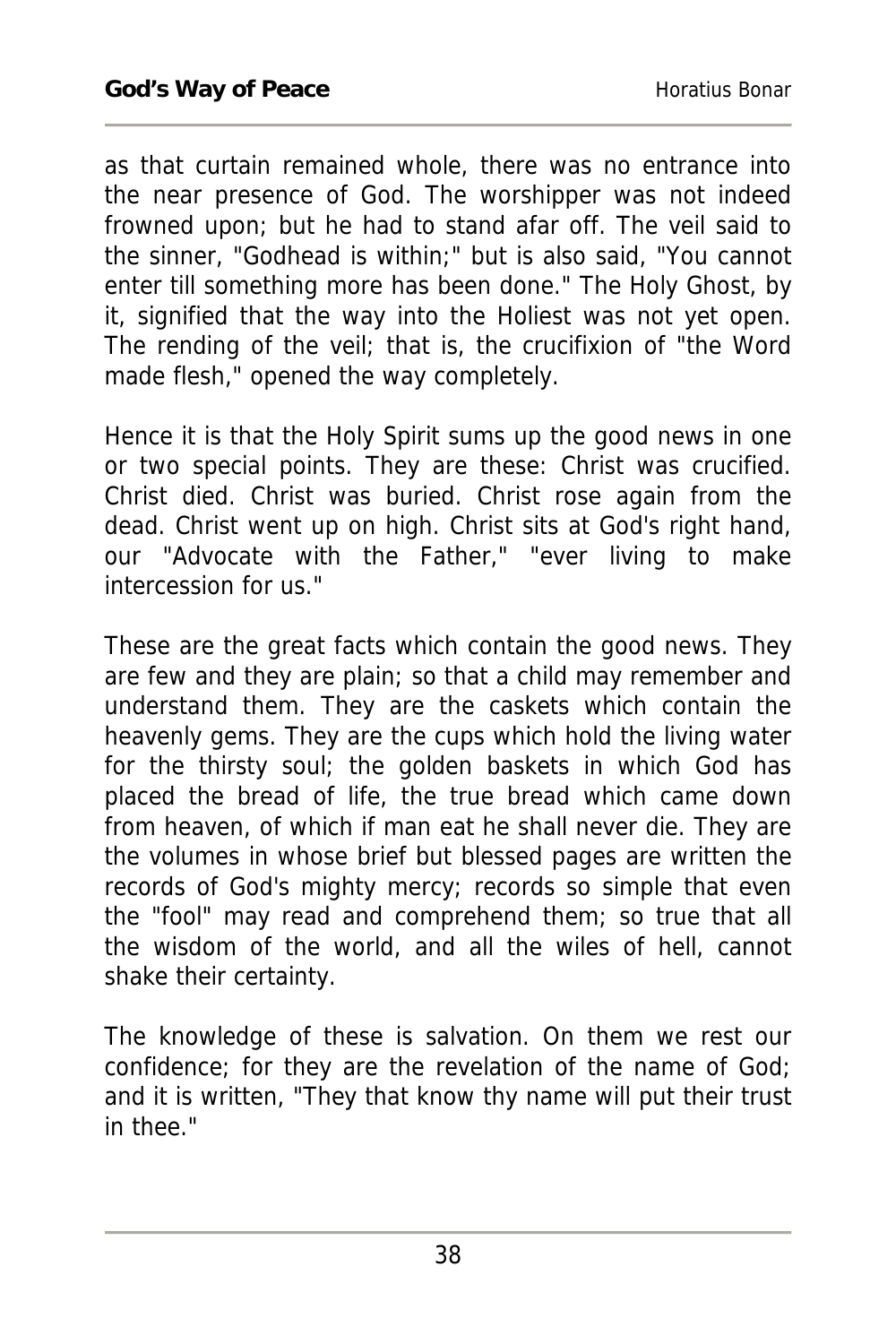Let us listen to apostolic preaching, and see how these facts form the heads of primitive sermons; sermons such as Peter's at Jerusalem, or Paul's at Corinth and Antioch. Peter's sermon at Jerusalem was that Jesus of Nazareth, who was crucified, had been raised from the dead and exalted to the throne of God, being made Lord and Christ. This the apostle declared to be "good news." Paul's sermon at Antioch was, in substance the same, - a statement of the facts regarding the death and resurrection of Jesus; and the application of that sermon was in these words, "Be it known unto you, men and brethren, that through this man is preached unto you the forgiveness of sins: and by him all that believe are justified." His sermon at Corinth was very similar. He gives us the following sketch of it: "Moreover, brethren, I declare unto you the gospel which I preached unto you, which also ye have received, and wherein ye stand; by which also ye are saved, if ye keep in memory what I preached unto you. For I delivered unto you first of all that which I also received, how that Christ died for our sins according to the Scriptures; and that he was buried, and that he rose again the third day according to the Scriptures." Then he adds: "So we preach, and so ye believed."

Such was apostolic preaching. Such was Paul's gospel. It narrated a few facts respecting Christ; adding the evidence of their truth and certainty, that all who heard might believe and be saved. In these facts the free love of God to sinners is announced; and the great salvation is revealed. It is this gospel which is "the power of God unto salvation to every one that believeth. For therein is the righteousness of God revealed from faith to faith." Its burden was not, "Do this or do that; labor and pray, and use the means;" - that is, law, not gospel: - but Christ has done all! He did it when he was "delivered for our offences, and raised again for our justification." He did it all when he "made peace by the blood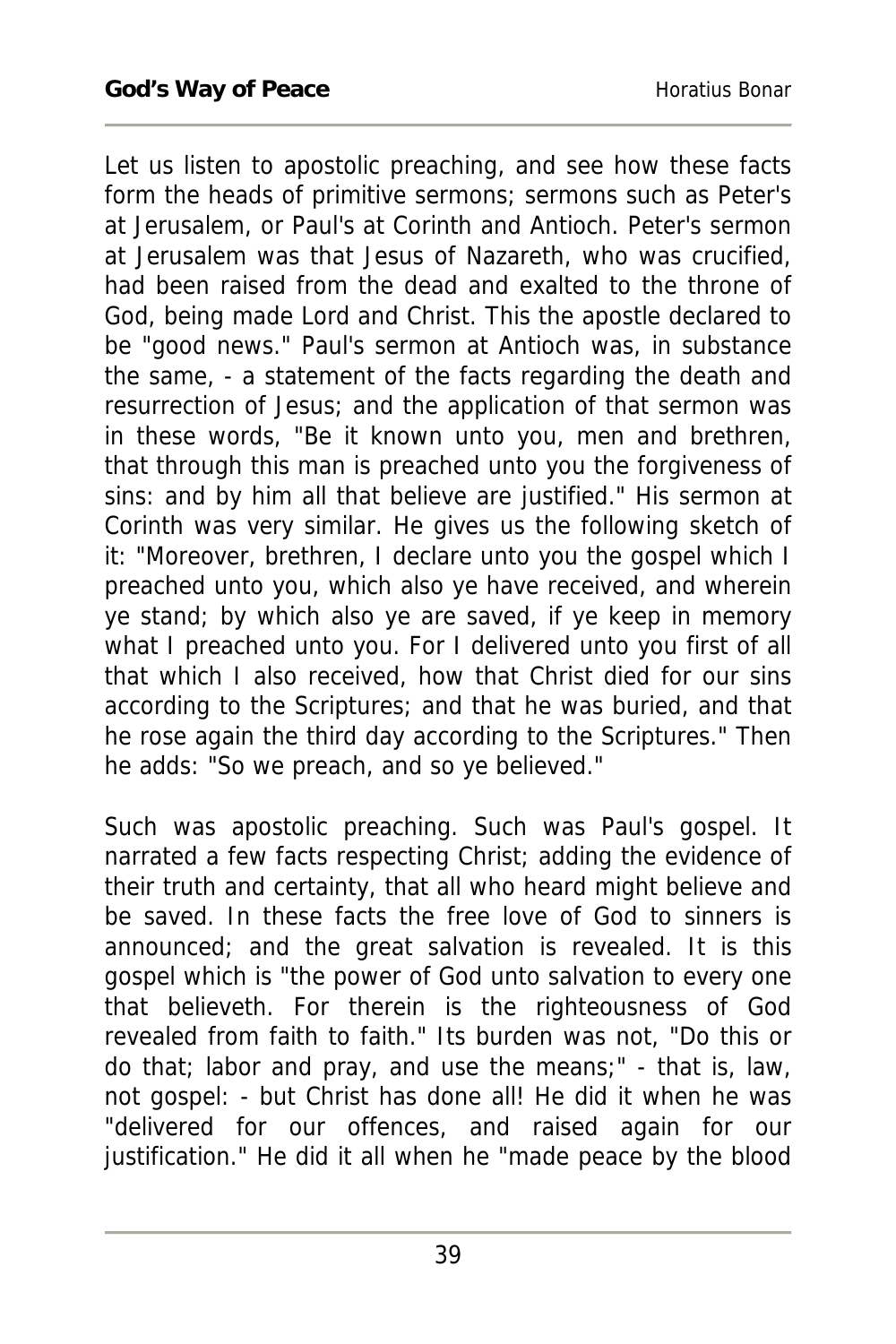of his cross." "It is finished." His doing is so complete that it has left nothing for us to do. We have but to enter into the joy of knowing that all is done! "This is the record, that God hath given to us eternal life; and this life is in his Son."

But let us gather together some of the "true sayings of God" concerning Christ and his work. In these we shall find the divine interpretation of the facts above referred to. We shall see the meaning which the Holy Spirit attaches to these, and so our faith shall not "stand in the wisdom of men, but in the power of God." It is in this way that the Lord himself, ere he left the earth, removed the unbelief of the doubters around him. He reminded them of the written word, "Thus it is written, and thus it behooved the Christ to suffer and to rise from the dead the third day; and that repentance and remission of sins should be preached in his name, among all nations beginning at Jerusalem."

Hear, then, the word of the Lord! For heaven and earth shall pass away, but these words shall not pass away. "Who was delivered for our offences, and raised again for our justification." "God hath not appointed us to wrath, but to obtain salvation by our Lord Jesus Christ, who died for us, that, whether we wake or sleep, we should live together with him." "By the which will we are sanctified, through the offering of the body of Jesus Christ once for all." "In due time Christ died for the ungodly." "It is Christ that died, yea rather, that is risen again, who is even at the right hand of God, who also maketh intercession for us." "Who gave himself for our sins." "Christ hath redeemed us from the curse of the law, being made a curse for us." "In whom we have redemption through his blood, the forgiveness of sins according to the riches of his grace." "He humbled himself and became obedient unto death, even the death of the cross."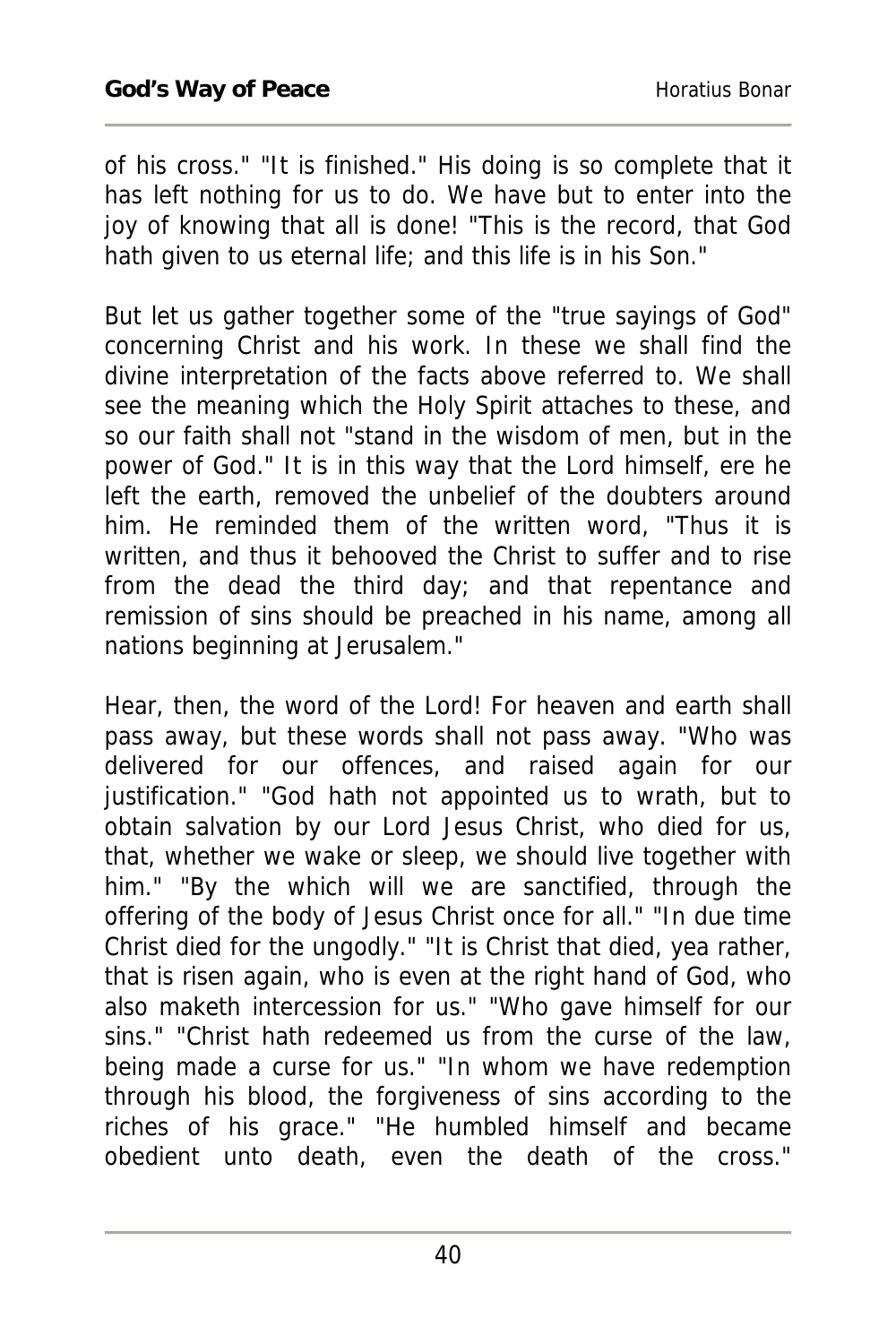"Remember that Jesus Christ, of the seed of David, was raised from the dead, according to my gospel." "Who gave himself for us." "Christ was once offered to bear the sins of many." "Jesus also, that he might sanctify the people with his own blood, suffered without the gate." "Christ also suffered for us." "Who his own self bare our sins in his own body on the tree." "Christ also hath once suffered for sins, the just for the unjust." "Christ hath suffered for us in the flesh." "He is the propitiation for our sins." "Unto him that loved us, and washed us from our sins in his own blood." "I am He that liveth and was dead, and behold I am alive for evermore." "Thou wast slain, and hast redeemed us to God by thy blood."

These are all divine truths written in divine words. These sayings are faithful and true; they come from Him that cannot lie; and they are as true, in these last days, as they were eighteen hundred years ago; for "the word of our God shall stand forever." In them we find the authentic exposition of the facts which the apostles preached; and in that we learn the glad tidings concerning the way in which salvation from a righteous God has come to unrighteous man. Jesus died! That is the paying of the debt, the endurance of the penalty; the death for death! He was buried. That is the proof that his death was a true death, needing a tomb as we do. He rose again. This is God's declaration that he, the righteous Judge, is satisfied with the payment, no less than with him who made it.

Could there be a better, gladder news to the sinner than this? What more can he ask to satisfy him, than that which has so fully satisfied the holy Lord God of earth and heaven? If this will not avail, then he can expect no more. If this is not enough, then Christ has died in vain.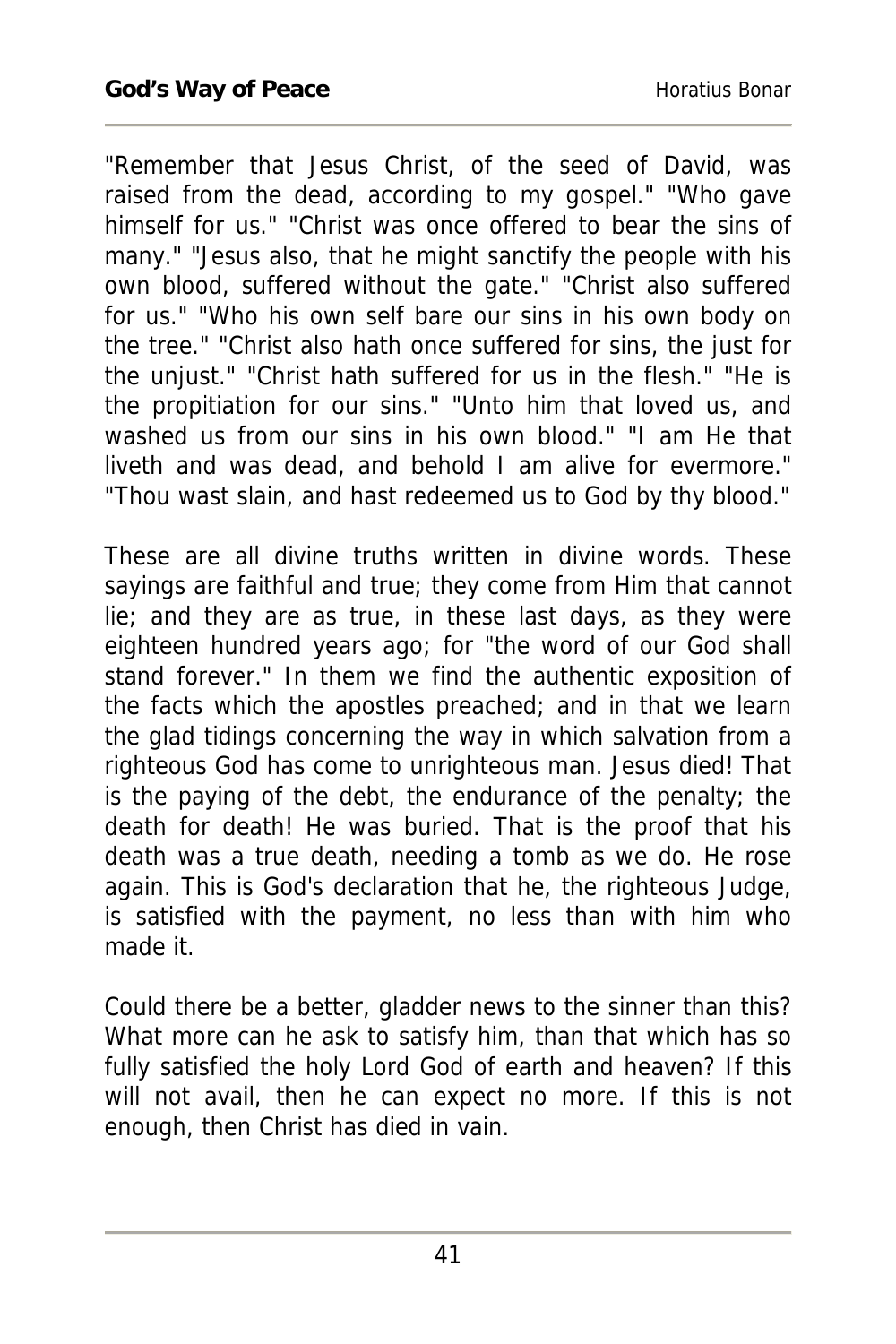God has thus "brought near his righteousness." We do not need to go up to heaven for it; that would imply that Christ had never come down. Nor do we need to go down to the depths of the earth for it; that would say that Christ had never been buried and never risen. It is near. It is as near as is the word concerning it, which enters into our ears. We do not need to exert ourselves to bring it near; nor to do anything to attract it towards us. It is already so near, so very near, that we cannot bring it closer. If we try to get up warm feelings and good dispositions in order to remove some fancied remainder of distance, we shall fail; not simply because these actings of ours cannot do what we are trying to do, but because there is no need of any such effort. The thing is done already. God has brought his righteousness nigh to the sinner. The office of faith is not to work, but to cease working; not to do anything, but to own that all is done; not to bring near the righteousness, but to rejoice in it as already near. This is "the word of the truth of the gospel."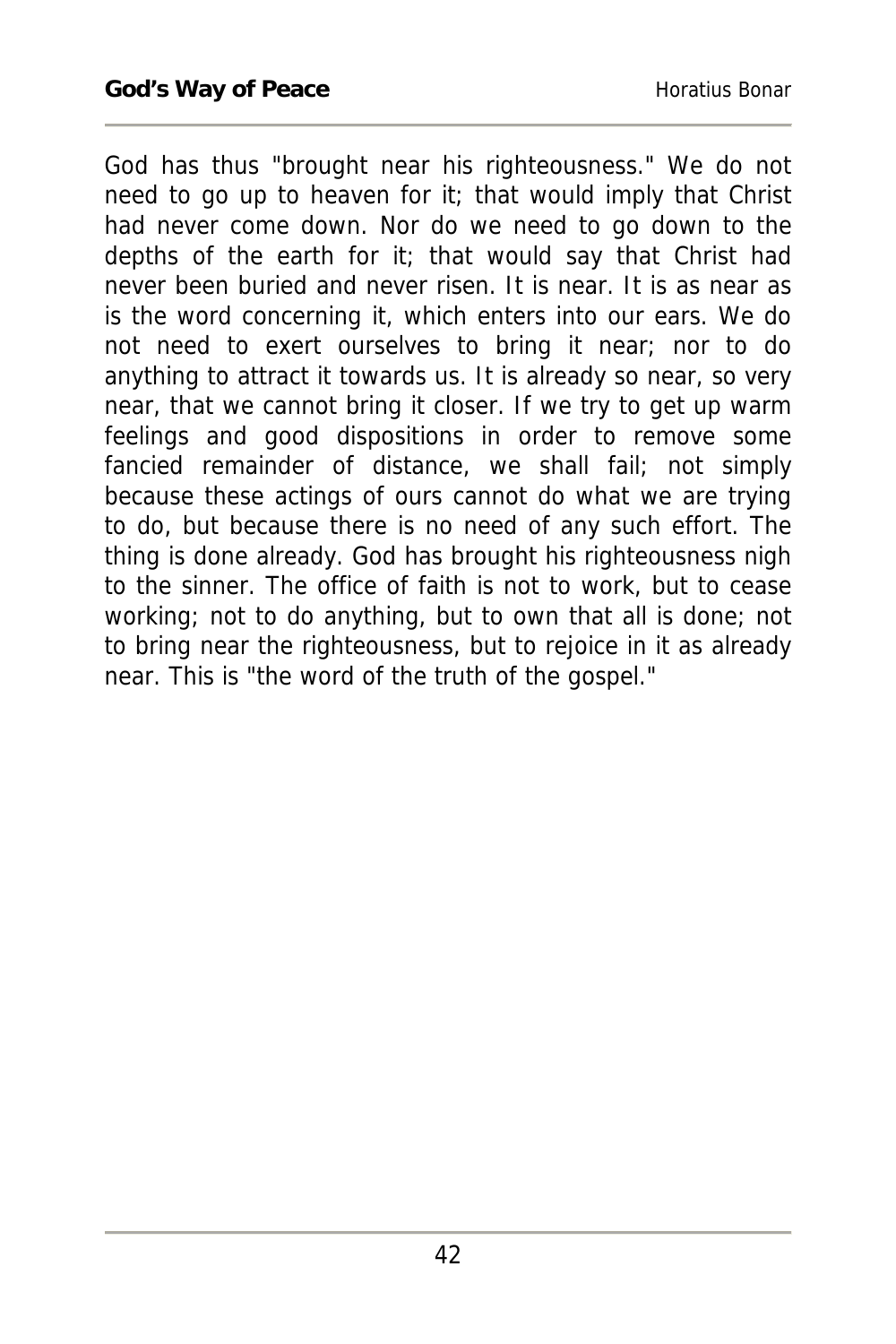## CHAPTER 7

# **The Word Of The Truth Of The Gospel**

How shall I come before God, and stand in his presence, with happy confidence on my part, and gracious acceptance on his?

This is the sinner's question; and he asks it because he knows that there is guilt between him and God. No doubt this was Adam's question when he stitched his fig leaves together for a covering. But he was soon made to feel that the fig leaves would not do. He must be wholly covered, not in part only; and that by something which even God's eye cannot see through. As God comes near, the uselessness of his fig leaves is felt, and he rushes into the thick foliage of Paradise to hide from the Divine eye. The Lord approaches the trembling man, and makes him feel that his hiding place will not do. Then he began to tell him what will do. He announces a better covering and a better hiding place. He reveals himself as the God of grace, the God who hates sin, yet who takes the sinner's side against the sinner's enemy, - the old serpent. All this through the seed of the woman - "the man" who is the true "hiding place." Adam can now leave his thicket safely; and feel that in this revealed grace, he can stand before God without fear or shame. He has heard the good tidings, and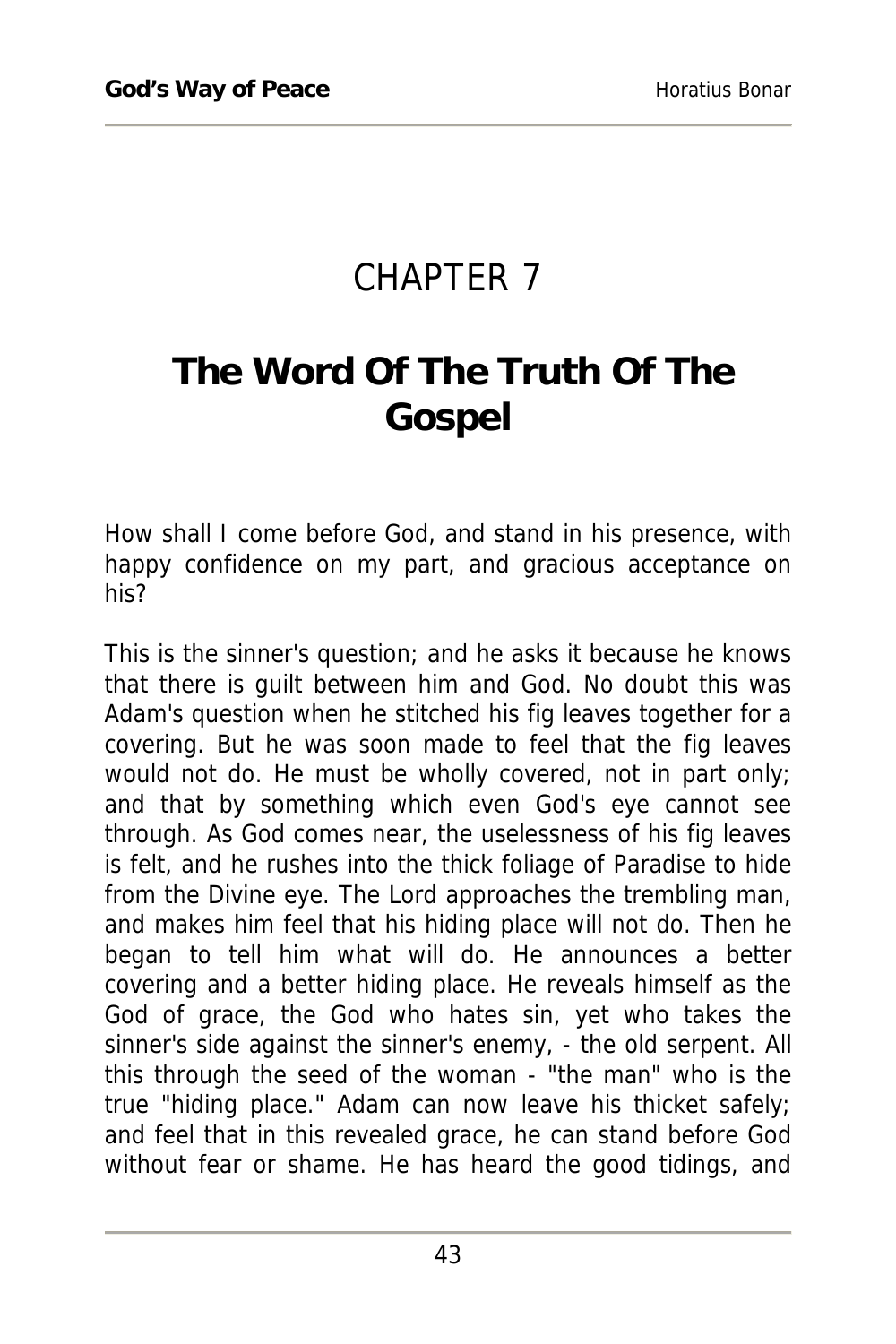brief as they are, they have restored his confidence and removed his alarm.

Let us hear the good news, and let us hear it as Adam did, from the lips of God himself. For that which is revealed for our belief is set before us on God's authority, not on man's. We are not only to believe the truth, but we are to believe it because God has spoken it. Faith must have a divine foundation.

We gather together a few of these divine announcements; asking the anxious soul to study them as divine. Nor let him say that he knows them already; but let him accept our invitation, to traverse, along with us, the field of gospel statement. It is of God himself that we must learn; and it is only by listening to the very words of God that we shall arrive at the true knowledge of what the gospel is. His own words are the truest, the simplest, and the best. They are not only the likeliest to meet our case; but they are the words which he has promised to honor and to bless.

Let us hear, then, the words of God as to his own "grace," or "free love," or "mercy." "The Lord passed by before him, and proclaimed, the Lord, the Lord God, merciful and gracious, long-suffering, and abundant in goodness and truth, keeping mercy for thousands, forgiving iniquity, and transgression, and sin." "The Lord is long suffering and of great mercy." "His mercies are great." "The Lord your God is gracious and merciful." "Thou are a God ready to pardon, gracious and merciful." "His mercy endureth forever." "Thou, Lord, art good, and ready to forgive, and plenteous in mercy unto all them that call upon thee;" "thou art a God full of compassion and gracious, long-suffering, and plenteous in mercy and truth;" "thy mercy is great unto the heavens;" "thy mercy is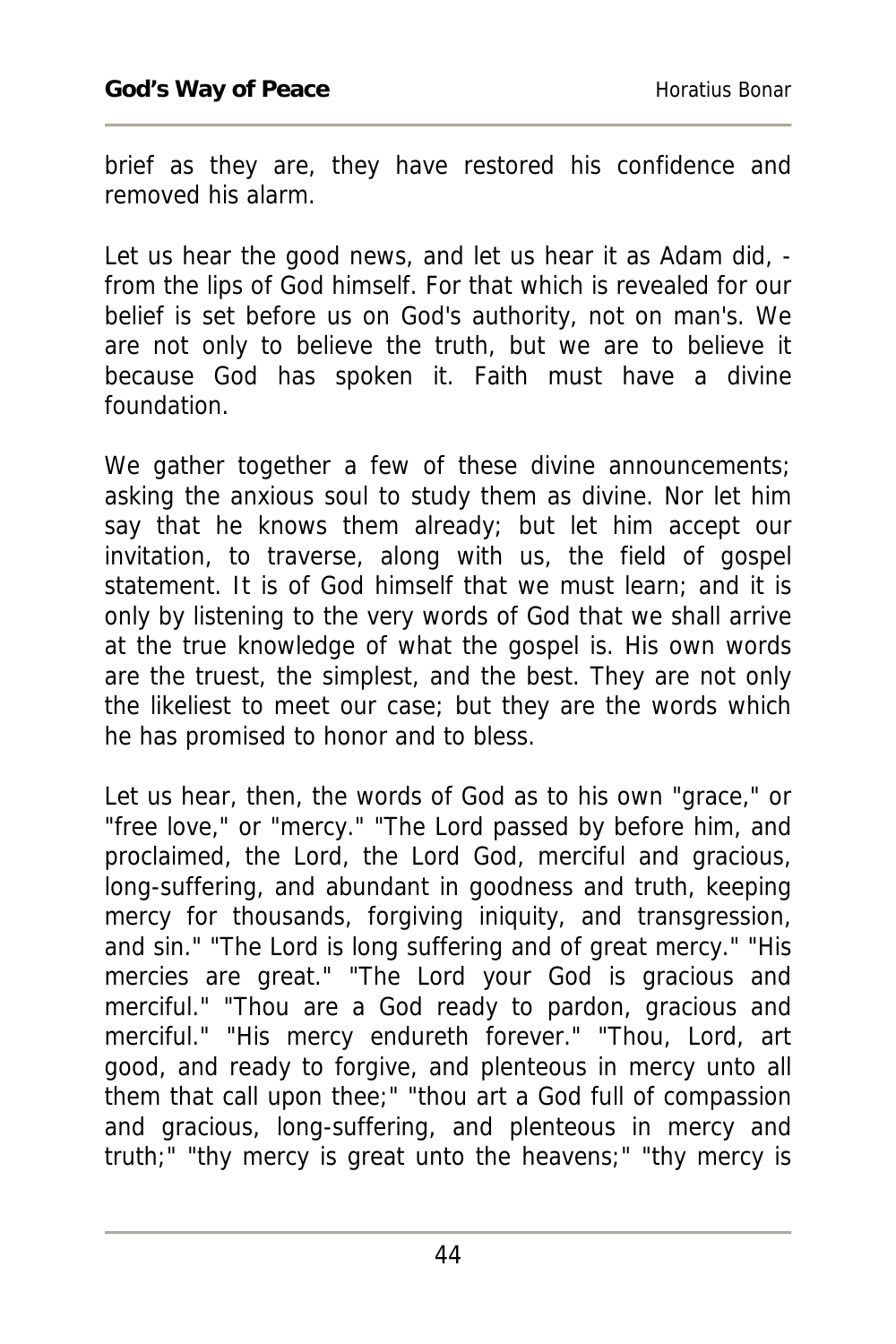great above the heavens;" "his tender mercies are over all his works;" "Who is a God like unto thee, that pardoneth iniquity and passeth by the transgressions of the remnant of his heritage; he retaineth not his anger forever, because he delighteth in mercy;" "I will love them freely;" "God so loved the world, that he gave his only begotten Son;" "God commendeth his love towards us;" "God, who is rich in mercy, for the great love wherewith he hath loved us, even when we were dead in sins;" "the kindness and love of God our Saviour toward man;" "according to his mercy he saved us;" "in this was manifested the love of God towards us, because that God sent his only begotten Son into the world, that we might live through him; herein is love, not that we loved God, but that he loved us, and sent his Son to be the propitiation for our sins;" "the only begotten of the Father, full of grace and truth;" "grace and truth came by Jesus Christ;" "the word of his grace;" "the gospel of the grace of God."

Such are a few of the words of Him who cannot lie, concerning his own free love. These sayings are faithful and true; and though perhaps we may but little have owned them as such, or given heed to the blessed news which they embody, yet they are all fitted to speak peace to the soul even of the most troubled and heavy laden. Each of these words of grace is like a star sparkling in the round, blue sky above us; or like a well of water pouring out its freshness amid desert rocks and sands. Blessed are they who know these joyful sounds.

Let no one say, - "We know all these passages; of what use is it to read and re-read words so familiar?" Much every way. Chiefly because it is in such declarations regarding the riches of God's free love that the gospel is wrapped up; and it is out of these that the Holy Spirit ministers light and peace to us.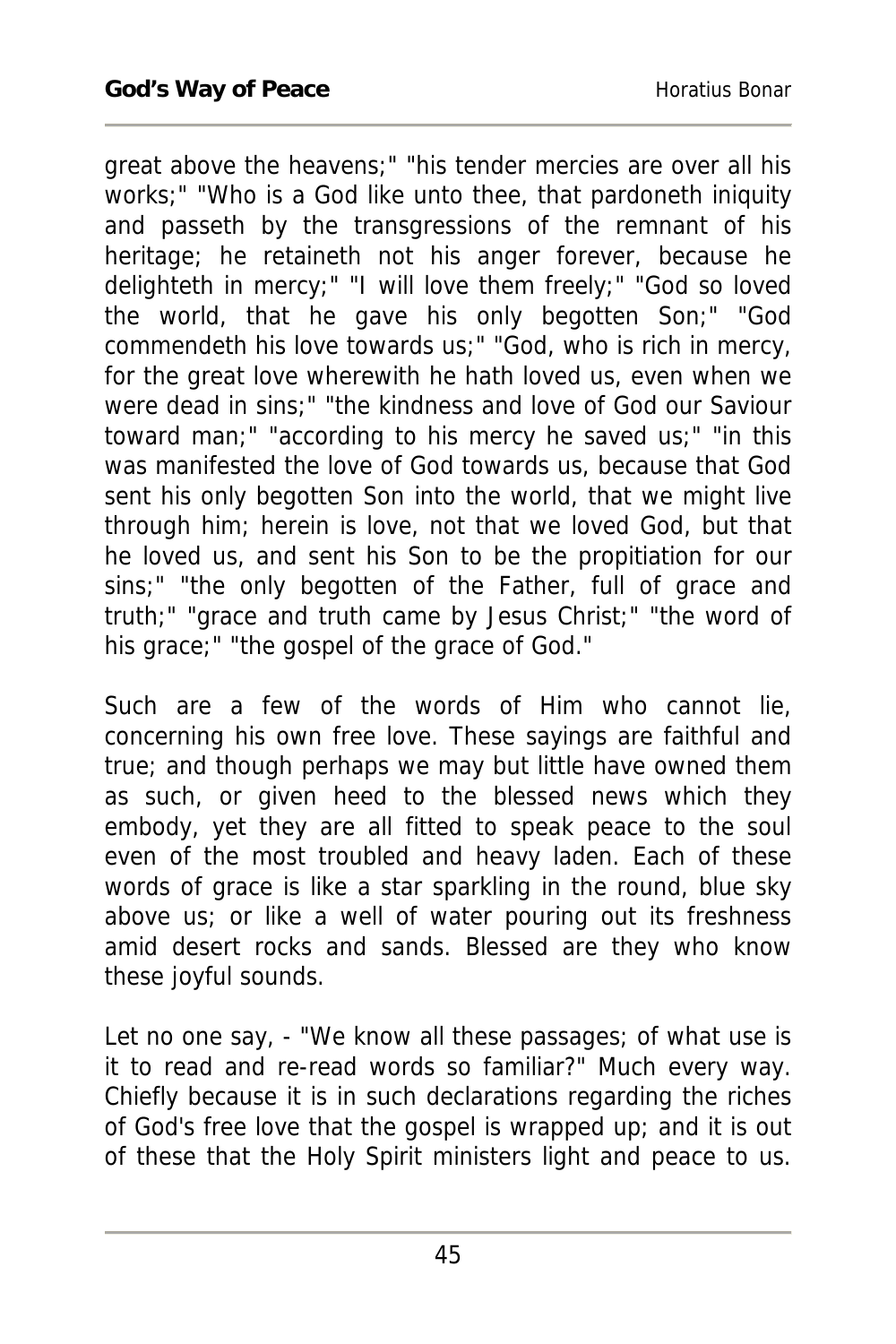Such are the words which he delights to honor as his messengers of joy to the soul. Hear then, in these, the voice of the Spirit's love of the Father and the Son! If you find no peace coming out of them to you, as you read them the first time, read them again. If you find nothing the second time, read them once more. If you find nothing the hundredth or thousandth time, study them yet again. "The word of God is quick and powerful;" his sayings are the lively oracles; his word liveth and abideth forever; it is like a fire, and like a hammer that breaketh the rock in pieces. The gospel is the power of God; and it is by manifestation of the truth, that we commend ourselves to every man's conscience in the sight of God.

There are no words like those of God, in heaven or in earth. Hence it is that we are to study that which is written, for He Himself wrote it for you. Do not think it needless to read these passages again and again. They will blaze up at last; and light up that dark soul of yours with the very joy of heaven.

You have sometimes looked up to the sky at twilight, searching for a star which you expected to find in its wonted place. You did not see it at first, but you knew it was there, and that its light was undiminished. So, instead of closing your eye or turning away to some other object, you continued to gaze more and more intently on the spot where you knew it was. Slowly and faintly the star seemed to come out in the sky, as you gazed; and your persevering search ended in the discovery of the long sought gem.

Just so it is with those passages which speak to you of the free love of God. You say, I have looked into them, but they contain nothing for me. Do not turn away from them, as if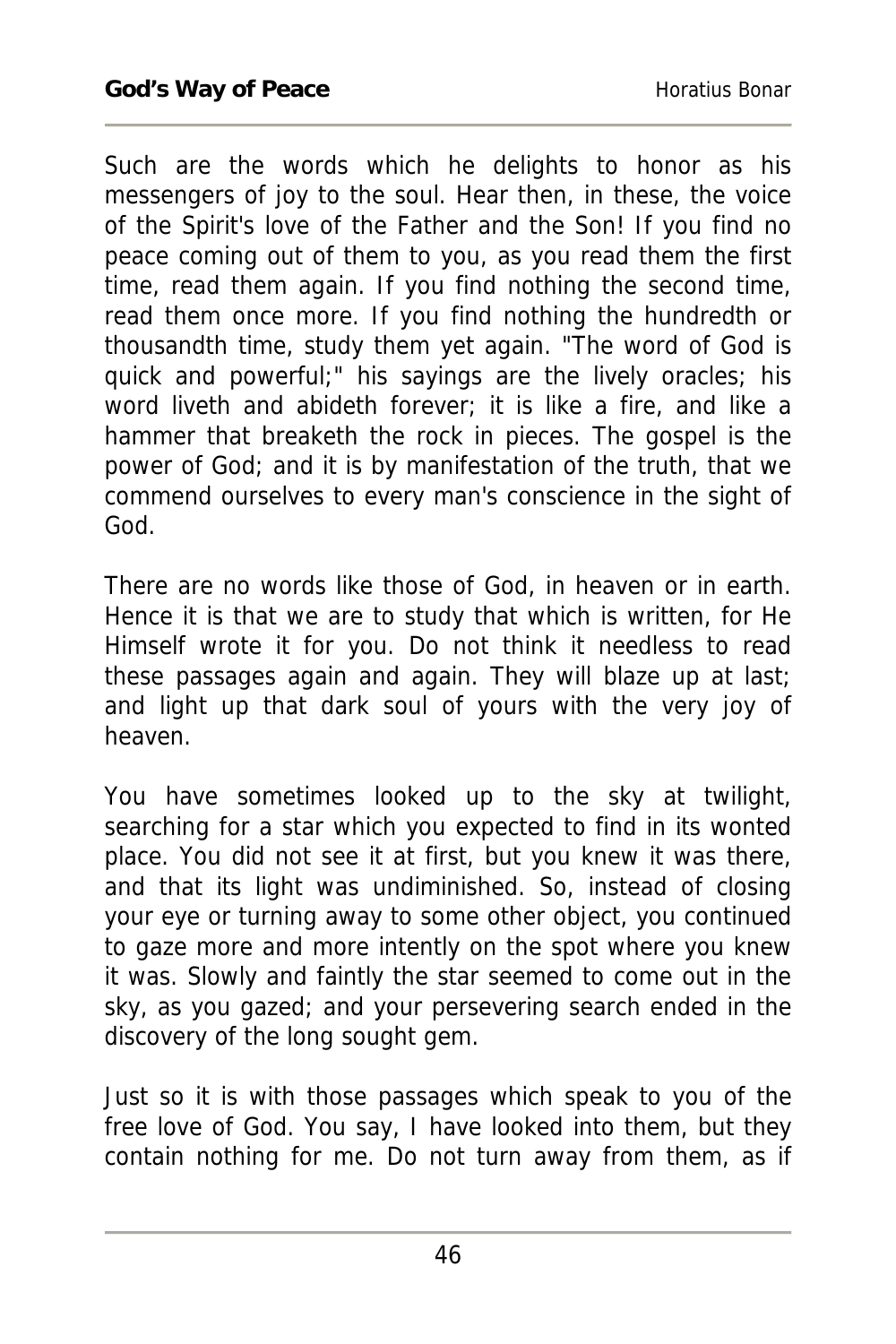you knew them too well already, yet could find nothing in them. You have not seen them yet. There are wonders beyond all price hidden in each. Take them up again. Search and study them. The Holy Spirit is most willing to reveal to you the glory which they contain. It is his office, it is his delight, to be the sinner's teacher. He will not be behind you in willingness. It is of the utmost moment that you should remember this; lest you should grieve and repel him by your distrust. Never lose sight of this great truth, that the evil thing in you, which is the root of bitterness to the soul, is distrust of God; distrust of the Father, who so loved the world as to give his Son; distrust of the Son, who came to seek and save that which was lost; distrust of the Holy Ghost, whose tender mercies are over you, and whose work is to reveal the Christ of God to your souls. Besides, keep this in mind, that in teaching you he is honoring his own word and glorifying Christ. You need not then suspect him of indifference toward you, or doubt his willingness to enlighten the eyes of your understanding. While you are firmly persuaded that it is only his teaching that can be of any real use to you, do not grieve him by separating his love, in writing the Bible for you, from his willingness to make you understand it. He who gave you the word will interpret it for you. He does not stand aloof from you or from his own word, as if he needed to be persuaded, or bribed by your deeds and prayers, to unfold the heavenly truth to you. Trust him for teaching. Taste and see that he is good. Avail yourself at once of his love and power.

Do not say I am not entitled to trust him till I am converted. You are to trust him as a sinner, not as a converted man. You are to trust him as you are, not as you hope to be made ere long. Your conversion is not your warrant for trusting him. The great sin of an unconverted man is his not trusting the God that made him; Father, Son, and Spirit; and how can any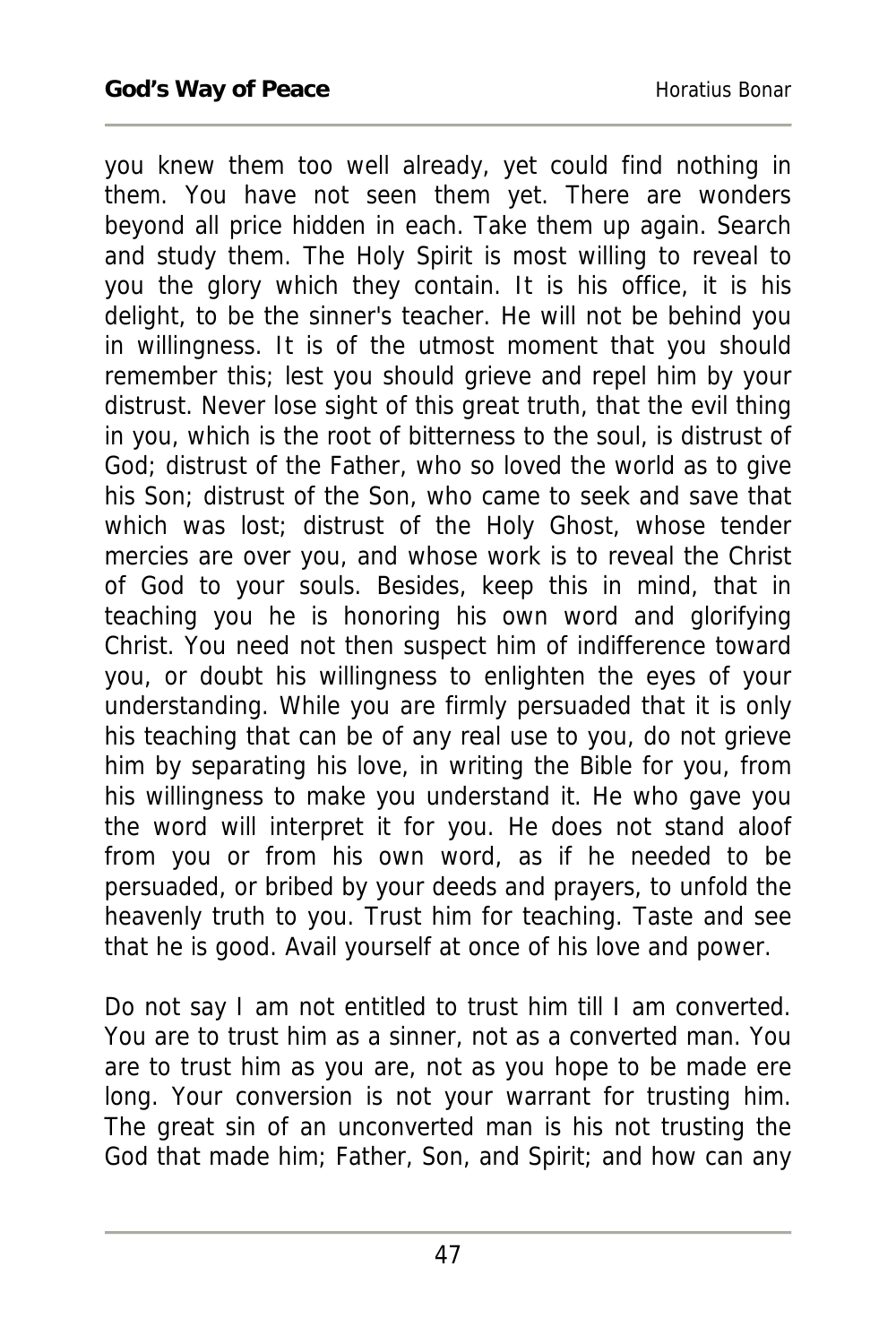one be so foolish, not to say wicked, as to ask for a warrant for forsaking sin? What would you say to a thief who should say, I have no warrant to forsake stealing; I must wait till I am made an honest man, then I shall give it up? And what shall I say to a distruster of God, who tells me that he has no warrant for giving up his distrust, for he is not entitled to trust God till he is converted? One of the greatest things in conversion is turning from distrust to trust. If you are not entitled to turn at once from distrust to trust, then your distrust is no sin. If, however, your distrust of the Holy Spirit be one of your worst sins, how absurd it is to say, I am not entitled to trust him till I am converted! For is not that just saying, I am not entitled to trust him till I trust him?

You say that you know God to be gracious, yet, by your acting, you show that you do not believe him to be so; or, at least, to be so gracious as to be willing to show you the meaning of his own word. You believe him to be so gracious as to give his only begotten Son; yet the way in which you treat him, as to his word, shows that you do not believe him to be willing to give his Spirit to make known his truth. Nay, you think yourself much more willing to be taught than he is to teach; more willing to be blest than he is to bless.

You say, I must wait till God enlightens my mind. If God had told you that waiting is the way of light, you would be right. But he has nowhere told you to wait; and your idea of waiting is a mere excuse for not trusting him immediately. If your way of proceeding be correct, God must have said both "Come" and "wait," "Come now, but do not come now," which is a contradiction. When a kind rich man sends a message to a poor cripple to come at once to him and be provided for, he sends his carriage to convey him. He does not say, "Come; but then, as you are lame, and have besides no means of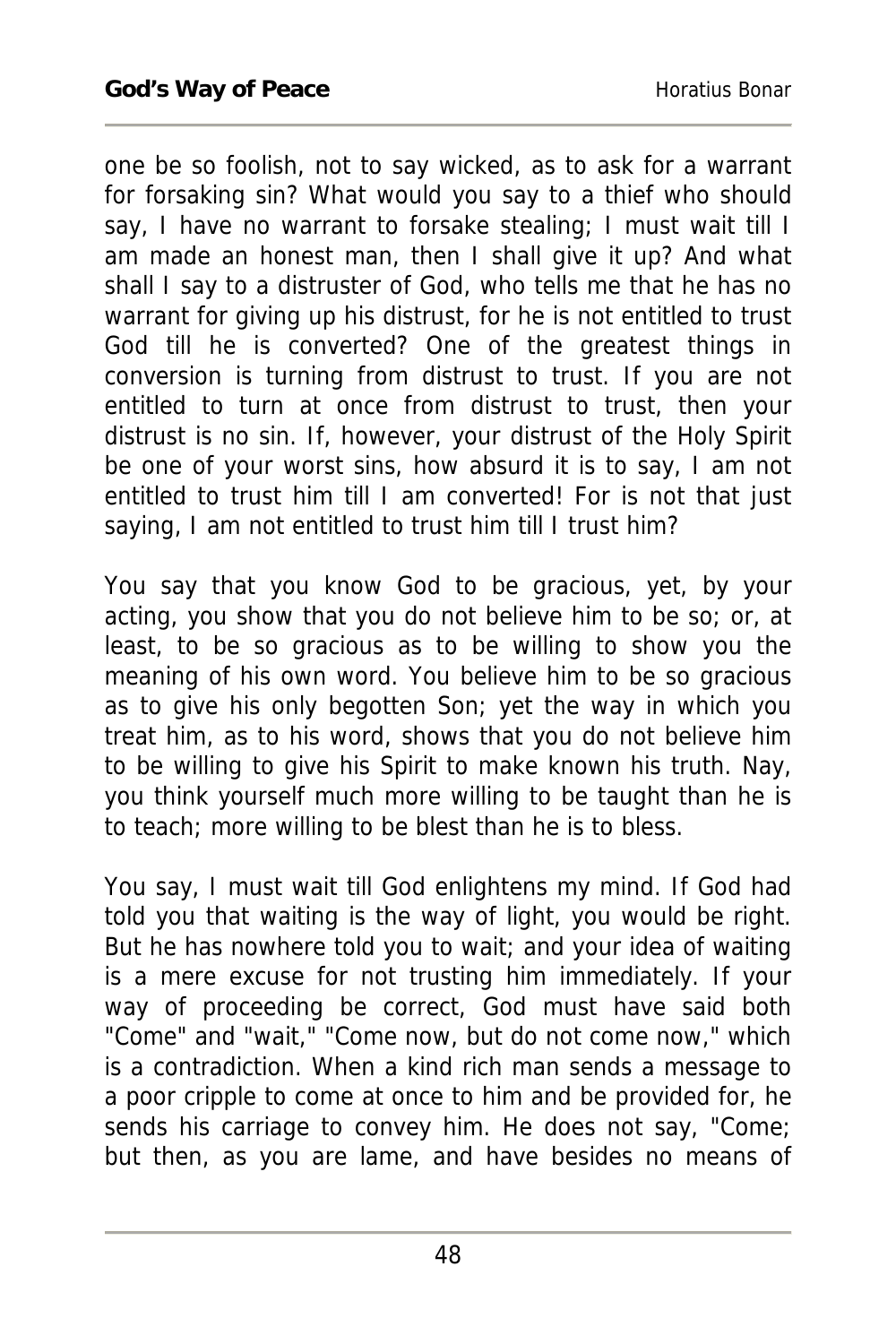conveyance, you must make all the interest you can, and use all the means in your power, to induce me to send my carriage for you." The invitation and the carriage go together. Much more is this true of God and his messages. His word and his Spirit go together. Not that the Spirit is in the word, or the power in the message, as some foolishly tell you. They are distinct things; but they go together. And your mistake lies in your supposing, that He who sent the one may not be willing to send the other. You think that it is He, not yourself, who creates the interval which you call "waiting;" although this waiting is, in reality, a deliberate refusal to comply with a command of God, and a determination to do something else, which he has not commanded, instead; a determination to make the doing of that something else an excuse for not doing the very thing commanded! Thus it is that you rid yourself of blame by pleading inability; nay more, you throw the blame on God, for not being willing to do immediately that which he is most willing to do.

God demands immediate acceptance of his Son, and immediate belief of his gospel. You evade this duty on the plea, that as you cannot accept Christ of yourself, you must go and ask him to enable you to do so. By this pretext you try to relieve yourself from the overwhelming sense of the necessity for immediate obedience. You soothe your conscience with the idea that you are doing what you can, in the mean time, and that so you are not guilty of unbelief, as before, seeing you desire to believe, and are doing your part in this great business!

It will not do. The command is "Believe in the Lord Jesus Christ." Nothing less than this is pleasing to God. And though it is every man's duty to pray, just as it is every man's duty to love God and to keep his statutes, yet you must not delude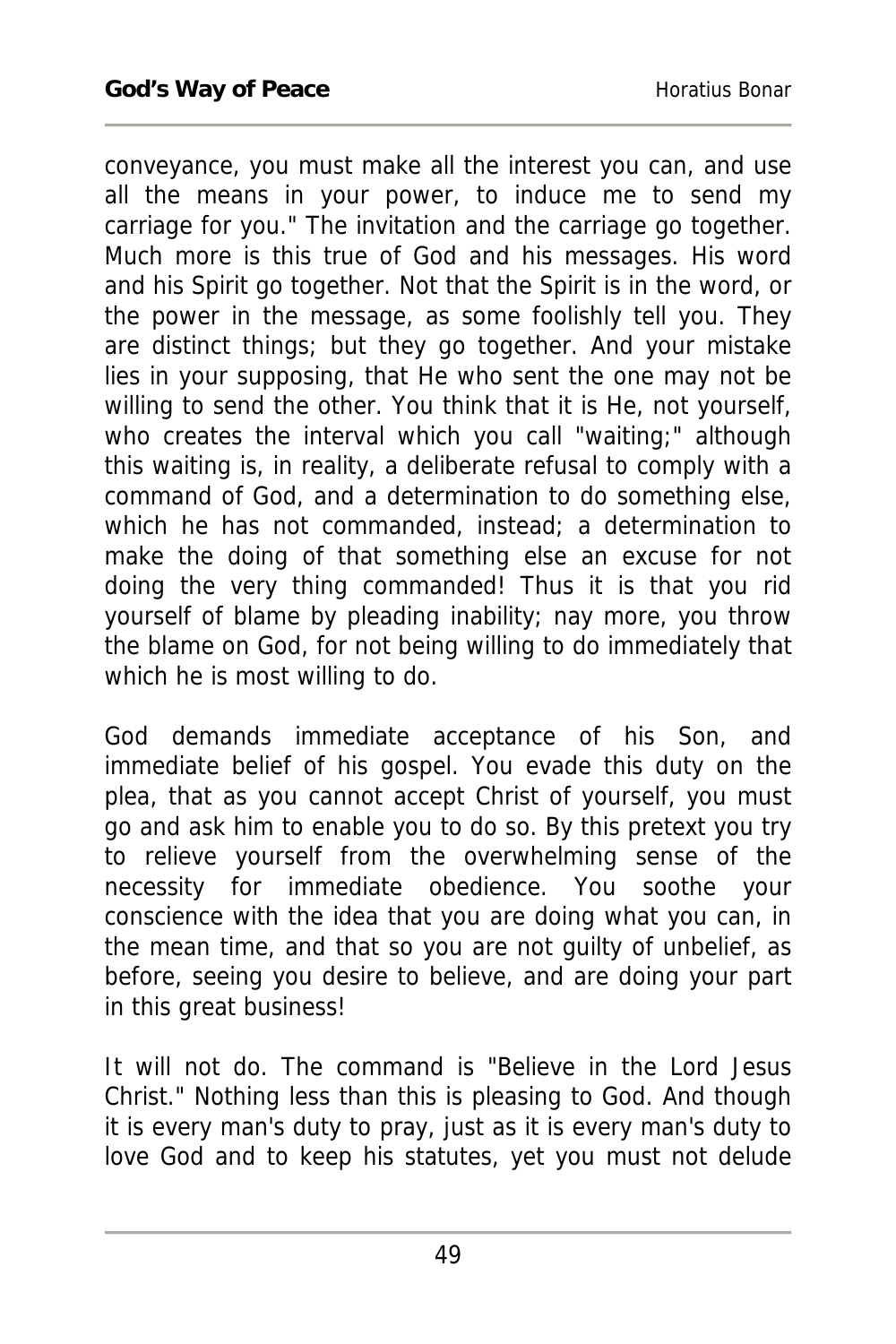yourself with the idea that you are doing the right thing, when you only pray to believe, instead of believing. The thief is still a thief, though he may desire to give up stealing, and pray to be enabled to give it up, until he actually give it up.

The question is not as to whether prayer is a duty; but whether it is a right and acceptable thing to pray in unbelief. Unbelieving prayer is prayer to an unknown God, and it cannot be your duty to pray to an unknown God.

You must go to your knees, believing that God is willing, or that he is not willing, to bless you. In the latter case, you cannot expect any answer or blessing. In the former case, you are really believing; as it is written, "He that cometh to God must believe that he is, and that he is the rewarder of all those that diligently seek him." In maintaining the duty of praying before believing, you cannot surely be asserting that it is your duty to go to God in unbelief? You cannot mean to say that you ought to go to God, believing that he is not willing to bless you, in order that by so praying you may persuade him to make you believe that he is willing. Are you to perish in unbelief till in some miraculous way faith drops into you, and God compels you to believe? Must you go to God with unacceptable prayer, in order to induce him to give you the power of acceptable prayer? Is this what you mean by the duty of praying in order to believe? If so, it is a delusion and a sin.

Understanding prayer in the scriptural sense, I would tell every man to pray, just as I would tell every man to believe. For prayer includes and presupposes faith. It assumes that the man knows something of the God he is going to; and that is faith. "Whosoever shall call on the name of the Lord shall be saved." But then the Apostle adds, "How shall they call on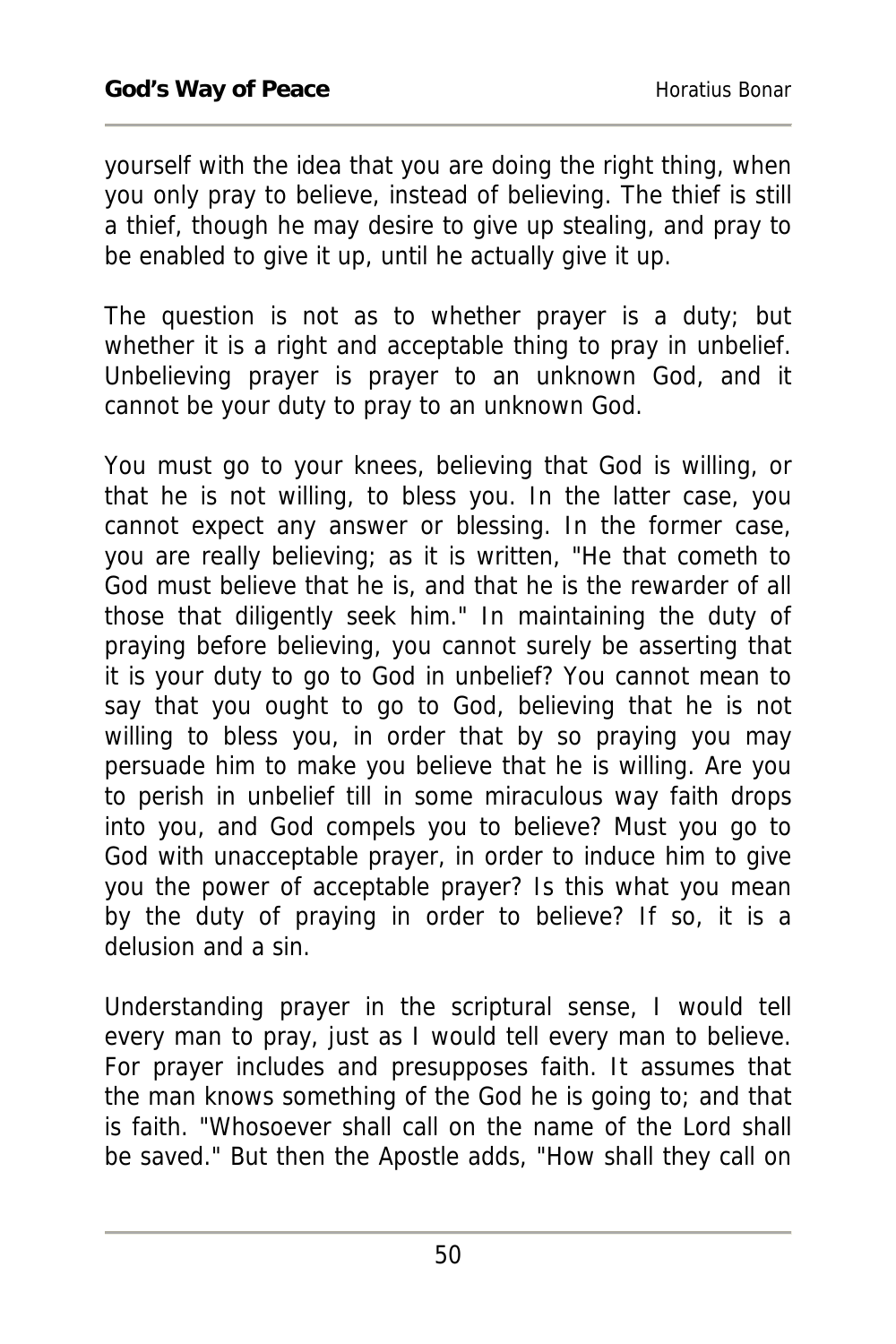him in whom they have not believed?" Does not this last verse go to the very root of the matter before us? It is every man's duty to call upon the name of the Lord; nay, it is the great sin of the ungodly that they do not do so. Yet says the Apostle, "How shall they call on him in whom they have not believed?"

But I do not enter further on this point here. It may come up again. Meanwhile, I would just remind you of the tidings concerning God's free love, in the free gift of his Son. Listen to what He himself has told you regarding this, and know that God who is asking you to call upon his name; for if thou but knewest this God and his great gift of love, thou wouldest ask him and he would give thee living water. Remember that the gospel is not a list of duties to be performed, or feelings to be produced, or frames which we are to pray ourselves into, in order to make God think well of us, and in order to fit us for receiving pardon. The gospel is the good news of the great work done upon the cross. The knowledge of that finished work is immediate peace.

Read again and again the wondrous words which I have quoted at length from His own book. The Bible is a living book, not a dead one; a divine one, not a human one; a perfect one, not an imperfect one.[22] Search it, study it, dig into it. "My son," says God, our Father, "receive my words; hide my commandments with thee; incline thine ear unto wisdom; take fast hold of instruction; attend unto my wisdom and bow thine ear to my understanding; keep my words and lay up my commandments with thee." Do not say these messages are only for the children of God; for, as if to prevent this, God thus speaks to the simple, the scorners, the fools. "Turn ye at my reproof;" showing us that it is in listening to His words that the simple, the scorner, and the fool cease to be such and become sons. Do not revert to the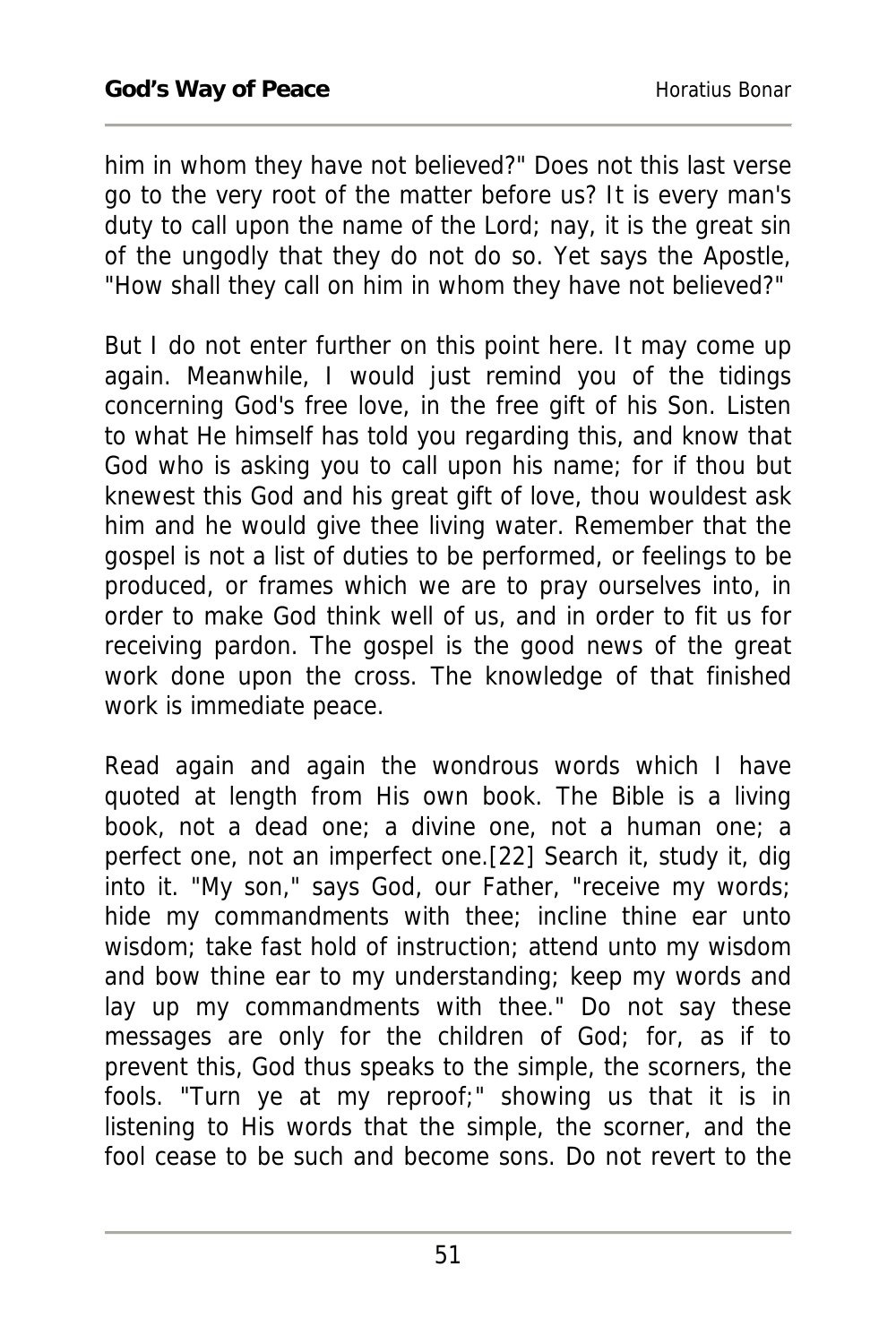old difficulty about your need of the Holy Spirit; for, as if to meet this, God, in the above pages, adds, "Behold I will pour out my Spirit unto you, I will make known my words unto you." Not for one moment would God allow you to suspect his willingness to accompany his word with his Spirit.

Honor the words of God; and honor him who wrote them, by trusting him for interpretation and light. Do not disparage them by calling them a dead letter. They are not dead. If you will use the figure of death in this case, use it rightly. They are the savor of death unto death in them that perish; but this only shows their awful vitality. As the blood of Christ either cleanses or condemns, so the words of the Spirit either kill or make alive. The words that I speak unto you, they are Spirit, and they are Life.

Again I say to you, honor the words of God. Make much of them. Them that honor me I will honor, is as true of Scripture as it is of the God of Scripture. Peace, light, comfort, life, salvation, holiness, are wrapt up in them. "Thy word hath quickened me." "I will never forget thy precepts: for with them thou hast quickened me."

It is through belief of the truth that God hath from the beginning chosen us to salvation. It is with the word of Truth that he begat us: and all this is in perfect harmony with the great truth of man's total helplessness and his need of the Almighty Spirit.

"So then faith cometh by hearing, and hearing by the word of God." "Hear, and your soul shall live."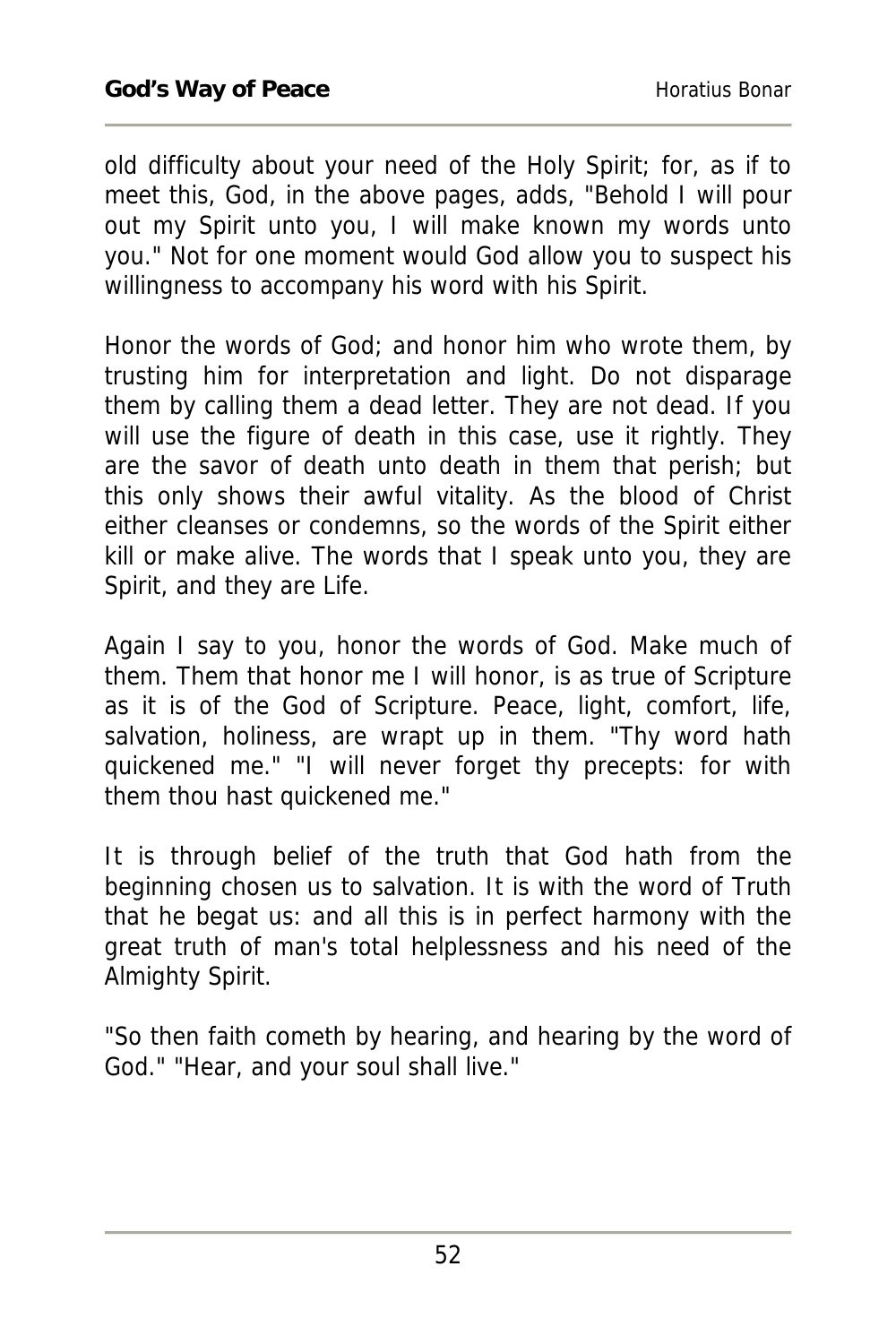## CHAPTER 8

#### **Believe And Be Saved**

It is the Holy Spirit alone that can draw us to the cross and fasten us to the Saviour. He who thinks he can do without the Spirit, has yet to learn his own sinfulness and helplessness. The gospel would be no good news to the dead in sin, if it did not tell of the love and power of the divine Spirit, as explicitly as it announces the love and power of the divine Substitute.

But, while keeping this in mind, we may try to learn from Scripture what is written concerning the bond which connects us individually with the cross of Christ; making us thereby partakers of the pardon and the life which that cross reveals.

Thus then it is written, "By grace are ye saved, through faith; and that not of yourselves: it is the gift of God."

Faith then is the link, the one link, between the sinner and the Sin-bearer. It is not faith, as a work or exercise of our minds, which must be properly performed in order to qualify or fit us for pardon. It is not faith, as a religious duty, which must be gone through according to certain rules, in order to induce Christ to give us the benefits of his work. It is faith, simply as a receiver of the divine record concerning the Son of God. It is not faith considered as the source of holiness, as containing in itself the seed of all spiritual excellence and good works; it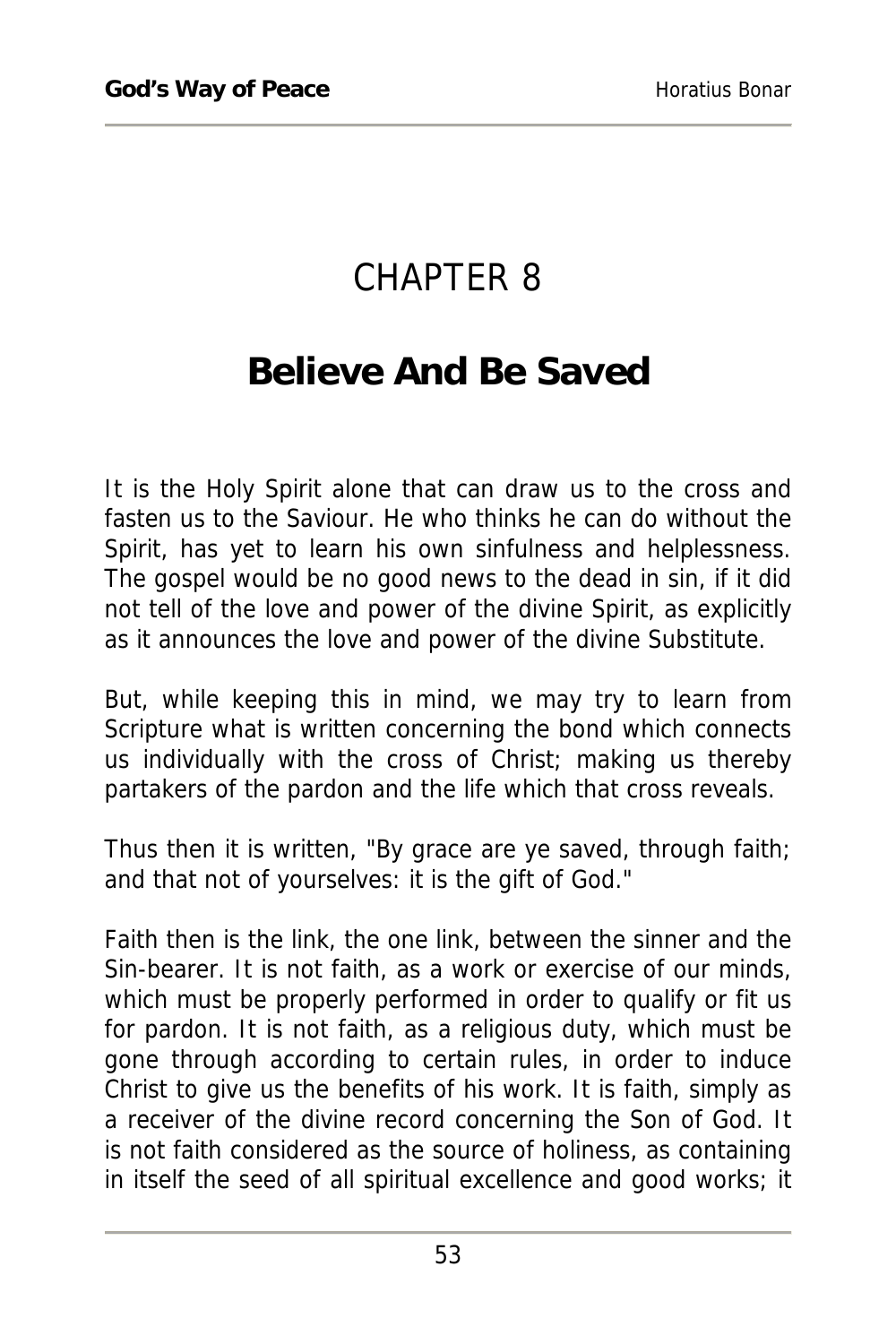is faith alone, recognizing simply the completeness of the great sacrifice for sin, and the trueness of the Father's testimony to that completeness; as Paul writes to the Thessalonians, "our testimony among you was believed." It is not faith as a piece of money or a thing of merit; but faith taking God at his word, and giving him credit for speaking the honest truth, when he declares that "Christ died for the ungodly," and that the life which that death contains for sinners, is to be had without money, and without price."

But let us learn the things concerning this faith, from the lips of God himself. I lay great stress on this in dealing with inquirers. For the more that we can fix the sinner's eye and conscience upon God's own words, the more likely shall we be to lead him aright, and to secure the quickening presence of that Almighty Spirit who alone can give sight to the blind. One great difficulty which the inquirer finds in such cases, is that of unlearning much of his past experience and teaching. Hence the importance of studying the divine words themselves, by which the sinner is made wise unto salvation. For they both unteach the false and imperfect, and teach the true and the perfect.

Let us mark how frequently and strongly God has spoken respecting faith and believing. "Without faith it is impossible to please God." "Therein is the righteousness of God revealed from faith to faith: as it is written, The just shall live by faith." "The righteousness of God which is by faith of Jesus Christ unto all and upon all them that believe." "Whom God hath set forth to be a propitiation through faith in his blood...to declare his righteousness; that he might be just, and the justifier of him which believeth in Jesus." "He that believeth shall be saved." "As many as received him, to them gave he power to become the sons of God, even to them that believe on his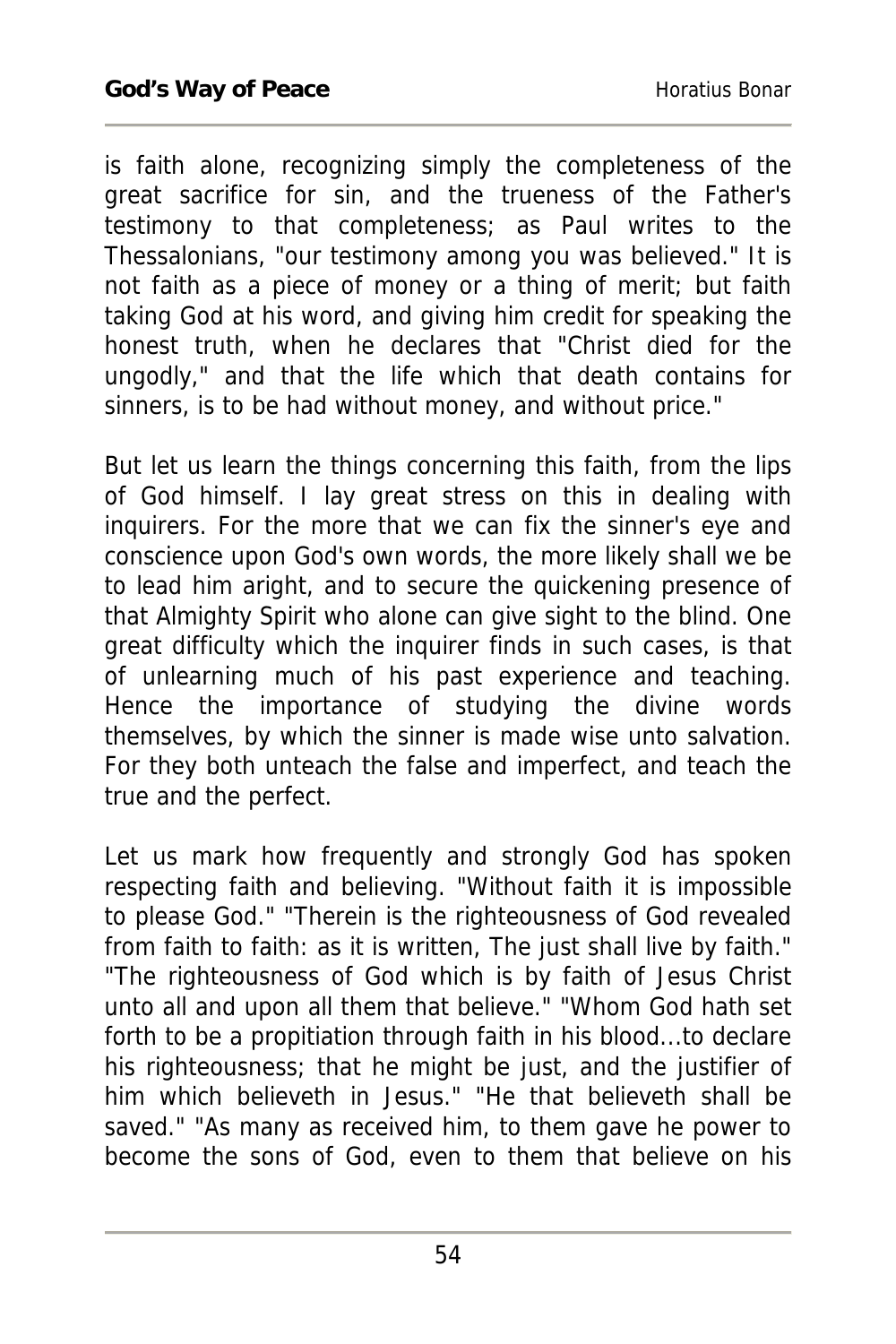name." "As Moses lifted up the serpent in the wilderness, even so must the Son of man be lifted up, that whosoever believeth in him should not perish but have eternal life; for God so loved the world, that he gave his only begotten Son, that whosoever believeth in him should not perish, but have everlasting life. He that believeth on him is not condemned: but he that believeth not is condemned already, because he hath not believed in the name of the only begotten Son of God." "He that believeth on the Son hath everlasting life, and he that believeth not the Son shall not see life." "He that heareth my word, and believeth on him that sent me, hath everlasting life." "This is the work of God, that ye believe on him whom he hath sent." "He that believeth on me shall never thirst." "This is the will of him that sent me, that every one which seeth the Son, and believeth on him, may have everlasting life." "He that believeth on me, though he were dead, yet shall he live; and whosoever liveth and believeth in me shall never die." "I am come a light into the world, that whosoever believeth on me should not abide in darkness." "These are written that ye might believe that Jesus is the Christ, the Son of God, and that believing, ye might have life through his name." "By him all that believeth are justified from all things." "Believe on the Lord Jesus Christ, and thou shalt be saved." "To him gave all the prophets witness, that through his name whoever believeth in him shall receive remission of sins." "To him that worketh not, but believeth on him that justifieth the ungodly, his faith is counted for righteousness." "Christ is the end of the law for righteousness to every one that believeth." "If thou shalt confess with thy mouth the Lord Jesus, and shalt believe in thine heart that God hath raised him from the dead, thou shalt be saved." "It pleased God, by the foolishness of preaching, to save them that believe." "This is his commandment, that ye believe on him whom he hath sent." "We have known and believed the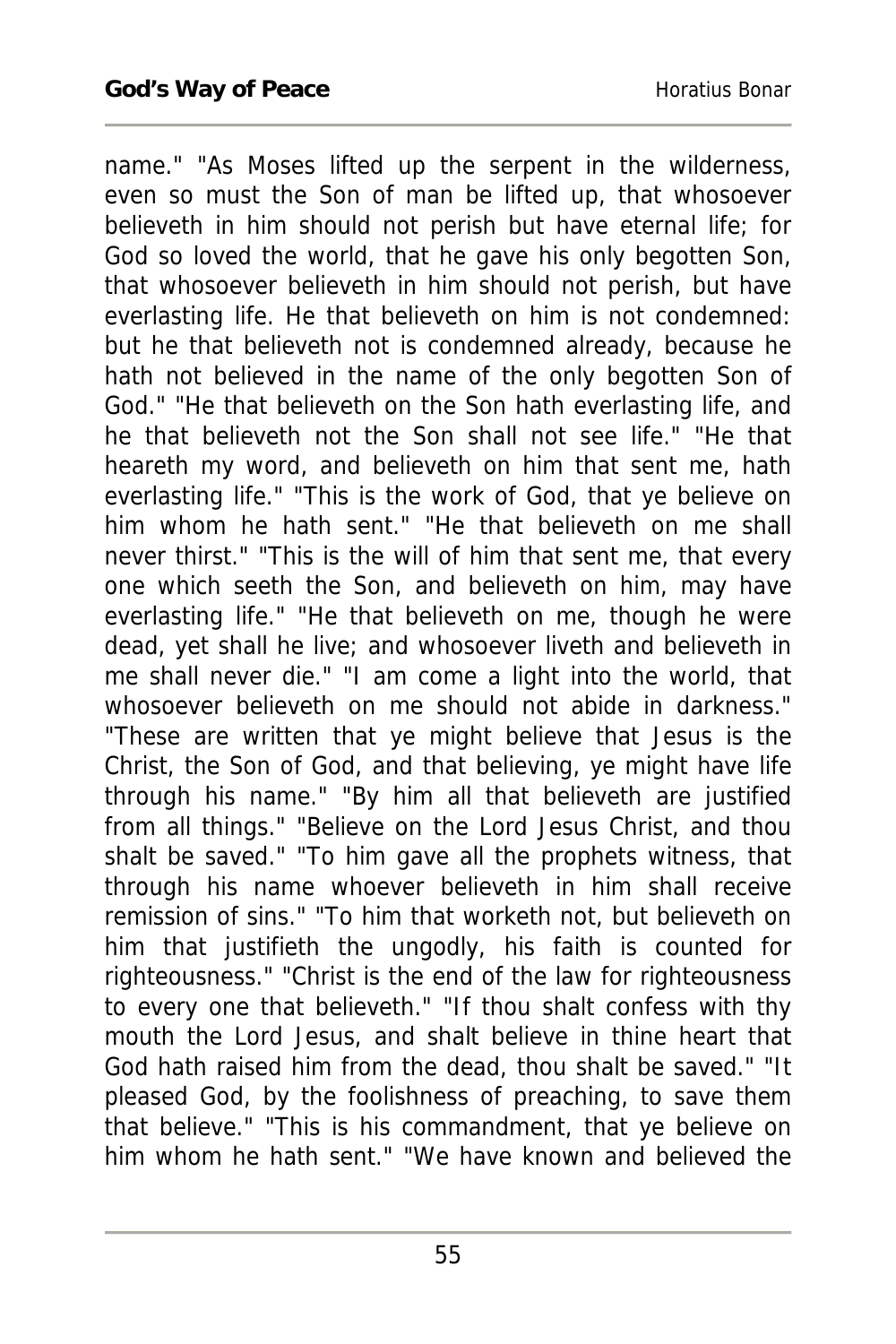love that God hath to us." "Whosoever believeth that Jesus is the Christ, is born of God." "He that believeth on the Son of God hath the witness in himself; he that believeth not God, hath made him a liar, because he believeth not the record that God gave of his Son." "He that believeth not shall be damned."

These are some of the many texts which teach us what the link is between the sinner and the great salvation. They show that it is our belief of God's testimony, concerning his own free love, and the work of his Son, that makes us partakers of the blessings which that testimony reveals. They do not indeed ascribe any meritorious or saving virtue to our act of faith. They show us that it is the object of faith, - the person, or thing, or truth of which faith lays hold, - that is the soul's peace and consolation. But still they announce most solemnly the necessity of believing, and the greatness of the sin of unbelief. In them God demands the immediate faith of all who hear his testimony. Yet he gives no countenance to the selfrighteousness of those who are trying to perform the act of faith, in order to qualify themselves for the favor of God; whose religion consists in performing acts of a certain kind; whose comfort arises from thinking of these well-performed acts; and whose assurance comes from the summing up of these at certain seasons, and dwelling upon the superior quality of many of them.

In some places the word trust occurs where perhaps we might have expected faith. But the reason of this is plain; the testimony which faith receives, is testimony to a person and his good will, in which case, belief of the testimony and confidence in the person are things inseparable. Our reception of God's testimony is confidence in God himself, and in Jesus Christ his Son. Hence it is that the Scripture speaks of trust or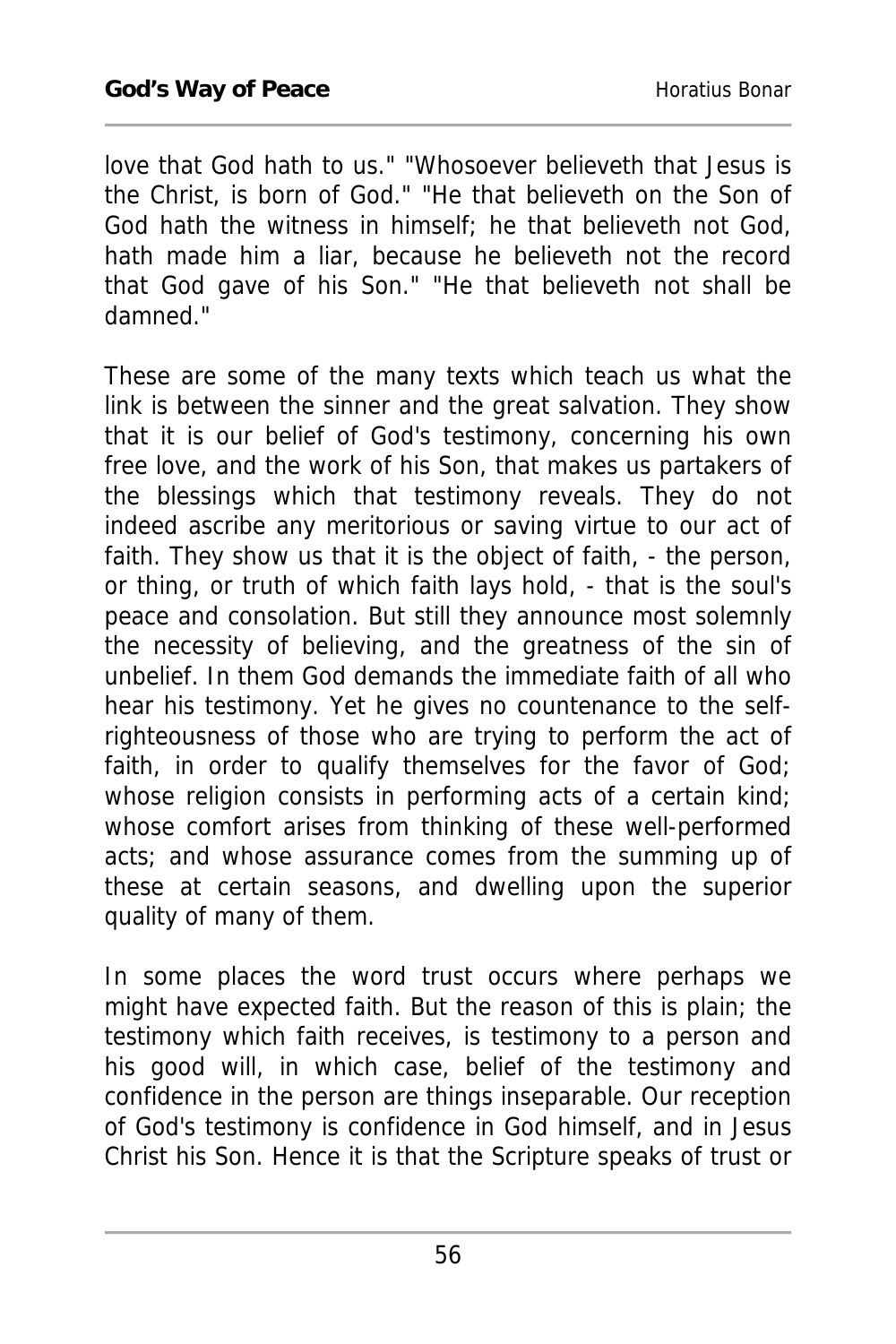confidence as that which saves us, as if it would say to the sinner, "Such is the gracious character of God, that you have only to put your case into his hands, however bad it be, and entrust your soul to his keeping, and you shall be saved."

In some places we are said to be saved by the knowledge of God or of Christ; that is simply knowing God as he has made himself known to us in Jesus Christ. (Isa. liii.11; 1 Tim. ii.4; 2 Pet. ii.20). Thus Jesus spoke, "This is life eternal, that they might know thee, the only true God, and Jesus Christ whom thou hast sent." And as if to make simplicity more simple, the Apostle, in speaking of the facts of Christ's death, and burial, and resurrection, says, "By which ye are saved, if ye keep in memory what I preached unto you."[23]

The God connects salvation with believing, trusting, knowing, remembering. Yet the salvation is not in our act of believing, trusting, knowing, or remembering; it is in the thing or person believed on, trusted, known, remembered. Nor is salvation given as a reward for believing and knowing. The things believed and known are our salvation. Nor are we saved or comforted by thinking about our act of believing and ascertaining that it possesses all the proper ingredients and qualities which would induce God to approve of it, and of us because of it. This would be making faith a meritorious, or, at least, a qualifying work; and then grace would be no more grace. It would really be making our faith a part of Christ's work, - the finishing stroke put to the great understanding of the Son of God, which, otherwise, would have been incomplete, or, at least, unsuitable for the sinner, as a sinner. To the man that makes his faith and his trust his rest, and tries to pacify his conscience by getting up evidence of their solidity and excellence, we say, miserable comforters are they all! I get light by using my eyes; not by thinking about my use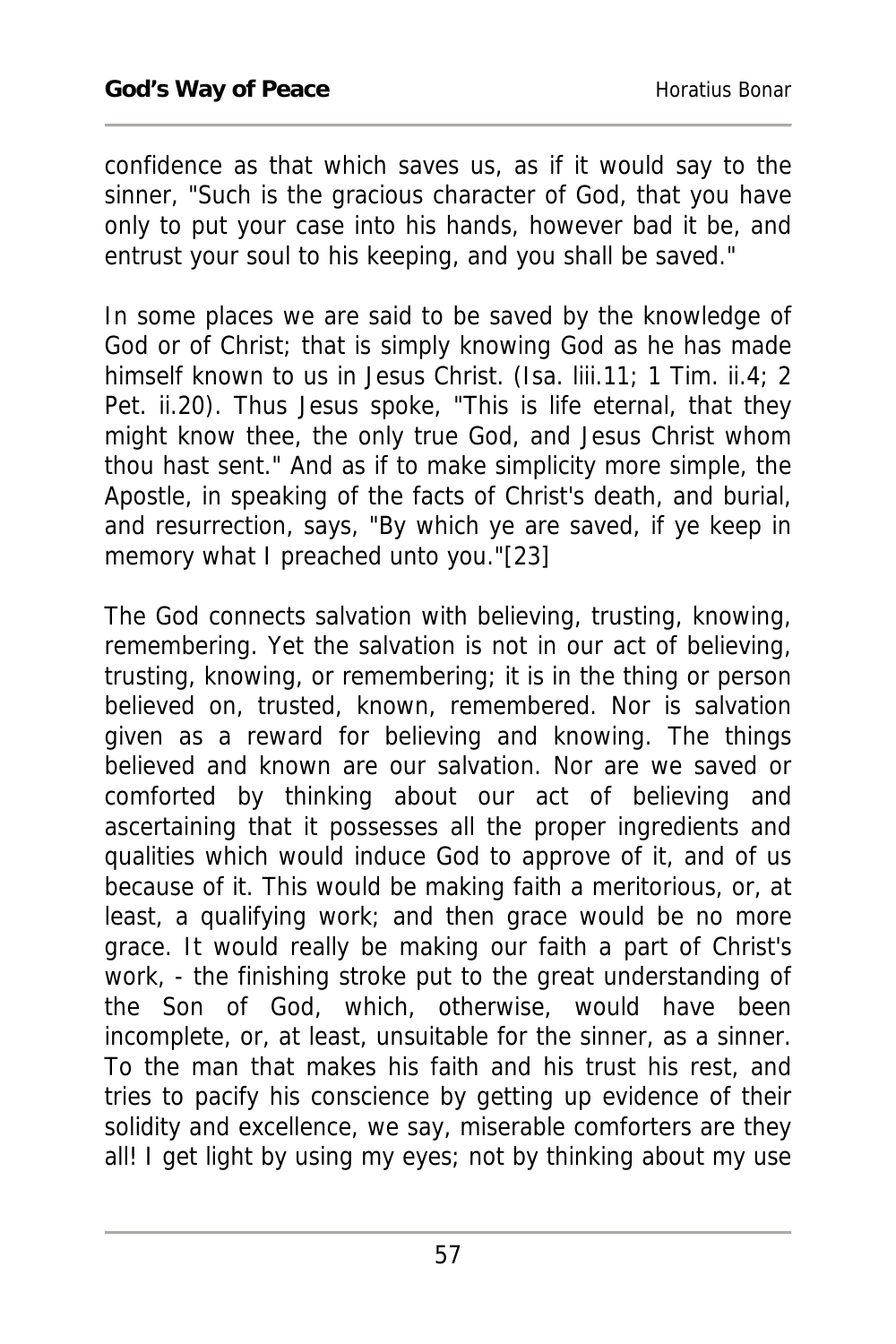of them, nor by a scientific analysis of their component parts. So I get peace by, and in believing; not by thinking about my faith, or trying to prove to myself how well I have performed the believing act. We might as well extract water from the desert sands as peace from our own act of faith. Believing in the Lord Jesus Christ will do everything for us; believing in our own faith, or trusting in our own trust, will do nothing.

Thus faith is the bond between us and the Son of God; and it is so, not because of anything in itself, but because it is only through the medium of truth, as known and believed, that the soul can get hold of things or persons. Faith is nothing, save as it lays hold of Christ; and it does so by laying hold of the truth or testimony concerning him. "Faith cometh by hearing, and hearing by the word of God," says the apostle. "Ye shall know the truth," says the Lord, "and the truth shall make you free," and again, "because I tell you the truth, ye believe me not...And if I say the truth, why do ye not believe me?" We have also such expressions as these: "Those that know the truth;" "those that obey not the truth;" "The truth as it is in Jesus;" "belief of the truth;" "acknowledging of the truth;" "the way of truth;" "we are of the truth;" "destitute of the truth;" "sanctify them through thy truth;" "I speak forth the words of truth;" "the Spirit of truth will guide you into all truth." Most memorable in connection with this subject, are the Lord's warnings in the parable of the sower, specially the following: - "The seed is the word of God. Those by the wayside are they that hear: then cometh the devil, and taketh away the word out of their hearts, lest they should believe and be saved." The words, too, of the beloved disciple are no less so: - "He that saw it bare record, and his record is true; and he knoweth that he saith true, that ye might believe;" and, again, "These are written, that ye might believe that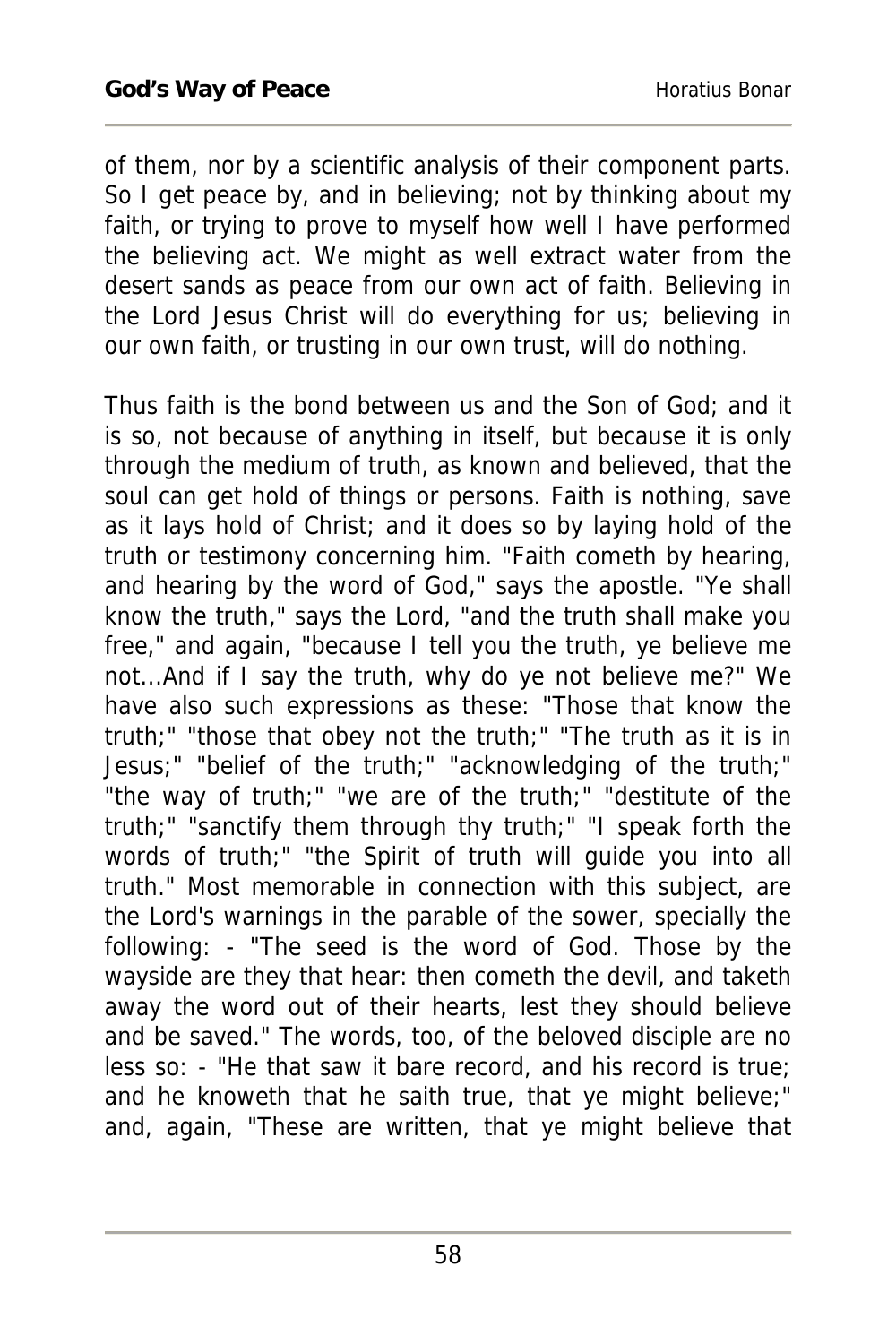Jesus is the Christ, the Son of God; and that believing ye might have life through his name."

This truth regarding Christ and his sacrificial work, the natural man hates, because he hates Christ himself. "They hated me," says the Lord; nay, more, they hated me without a cause." It is not error that man hates, but truth; and hence the necessity for the Holy Spirit's work to remove that hatred, - to make the sinner even so much as willing to know the truth or the True One. Yet there is no backwardness on the part of God to give that Spirit; - and the first dawnings of inquiry and anxiety show that something beyond flesh and blood is at work in the soul.

But though it needs the power of the divine Spirit to make us believing men, this is not because faith is a mysterious thing, a great exercise or effort of soul, which must be very accurately gone through in order to make it acceptable, but because of our dislike to the truth believed, and our enmity to the Being in whom we are asked to confide. Believing is the simplest of all mental processes; yet not the less is the power of God needed. Let not the inquirer mystify or magnify faith in order to give it merit or importance in itself, so that by its superior texture or quality it may justify him; yet never, on the other hand, let him try to simplify it for the purpose of making the Spirit's work unnecessary. The more simple that he sees it to be, the more will he see his own guilt, in so deliberately refusing to believe, and his need of the divine Helper to overcome the fearful opposition of the natural heart to the simple reception of the truth.

The difficulty of believing has its real root in pure selfrighteousness; and the struggles to believe, the endeavors to trust, of which men speak, are the indications of this self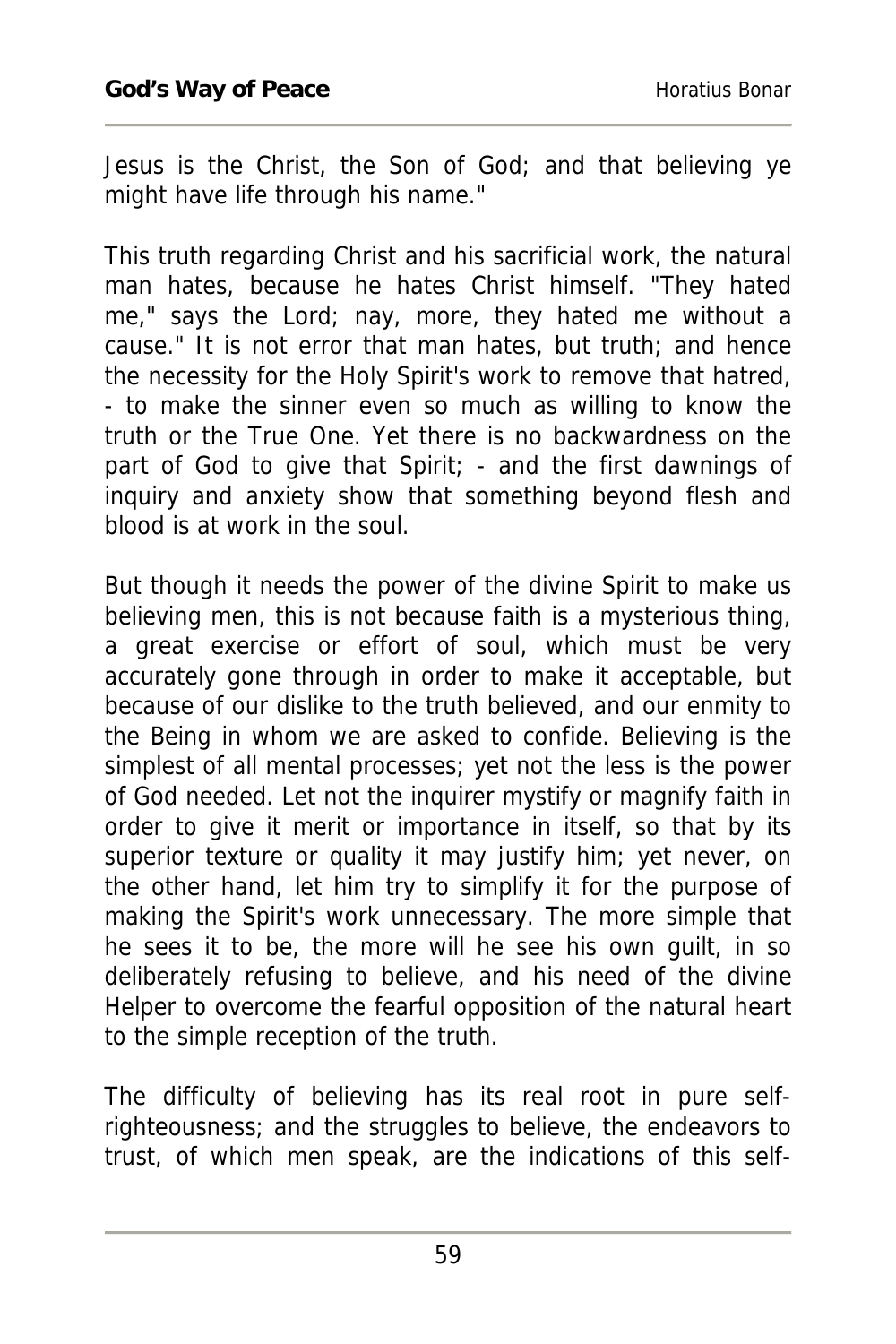righteousness. So far are these spiritual exercises from being tokens for good, they are often mere expressions of spiritual pride, - evidences of the desperate strength of selfrighteousness. It is worse than vain, then, to try to comfort an anxious soul by pointing to these exercises or efforts as proofs of existing faith. They are proofs either of ignorance or of unbelief, - proofs of the sinner's determination to do anything rather than believe that all is done. Doubts are not the best evidences of faith; and attempts at performing this great thing called faith are mere proofs of blindness to the finished propitiation of the Son of God.

To do some great thing called faith, in order to win God's favour, the sinner has no objection; nay, it is just what he wants, for it gives him the opportunity of working for his salvation. But he rejects the idea of taking his stand upon a work already done, and so ceasing to exercise his soul in order to effect a reconciliation, for which all that is needed was accomplished eighteen hundred years ago, upon the cross of Him who "was made sin for us, though he knew no sin; that we might be made the righteousness of God in him."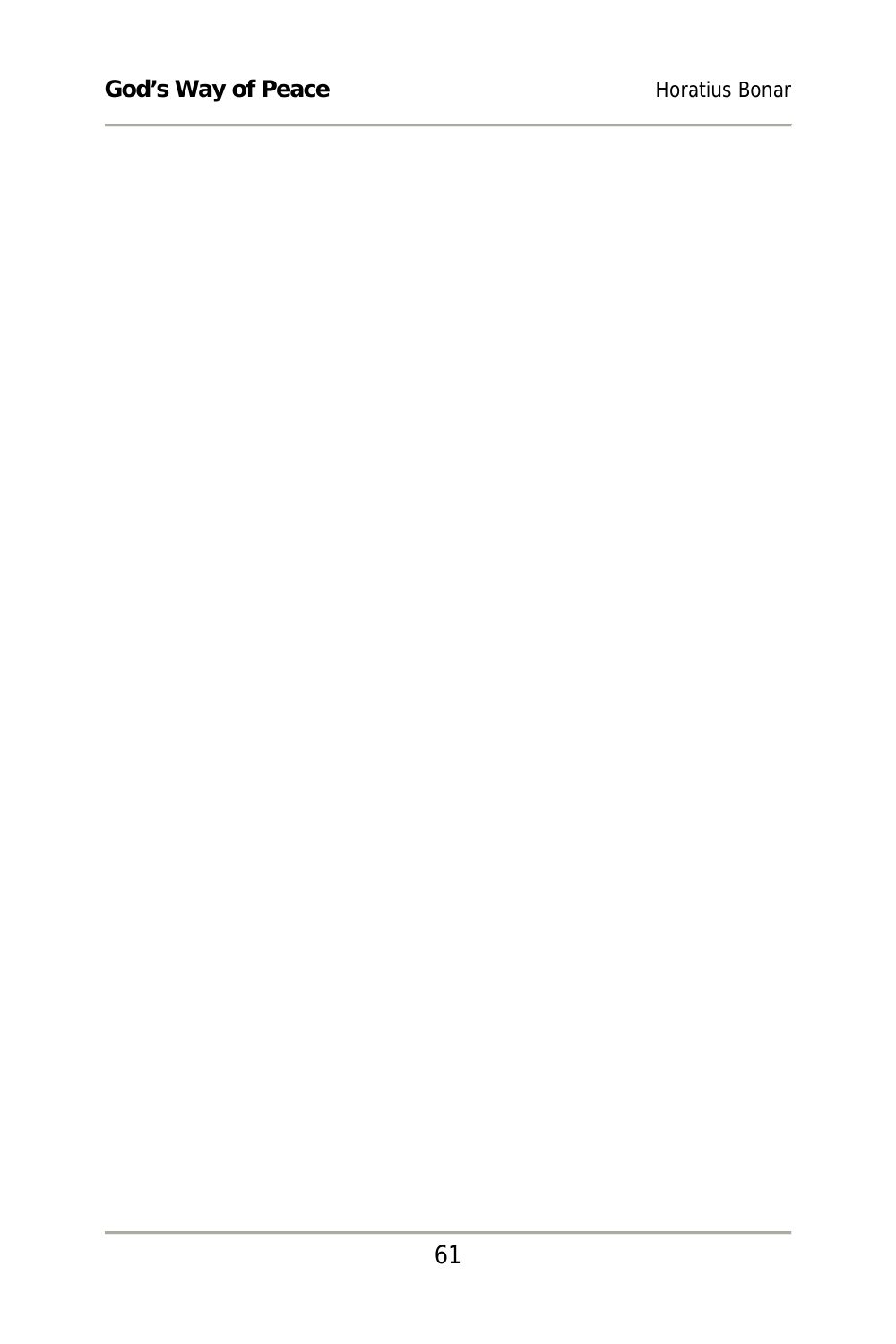## CHAPTER 9

#### **Believe Just Now**

You are in earnest now; but I fear you are making your earnestness your Christ, and actually using it as a reason for not trusting Christ immediately. You think your earnestness will lead on to faith, if it be but intense enough, and long enough persisted in.

But there is such a thing as earnestness in the wrong direction; earnestness in unbelief, and a substitution of earnestness for simple faith in Jesus. You must not soothe the alarms of conscience by this earnestness of yours. It is unbelieving earnestness; and that will not do. What God demands is simple faith in the record which he has given you of his Son. You say, "I can't give him faith, but I can give him earnestness; and by giving him earnestness, I hope to persuade him to give me faith." This is self-righteousness. It shows that you regard both faith and earnestness as something to be done in order to please God, and secure his good will. You say, faith is the gift of God, but earnestness is not; it is in my own power; therefore I will earnestly labor, and struggle, and pray, hoping that ere long God will take pity on my earnest struggles, nay, feeling secretly that it would be hardly fair to him to disregard such earnestness. Now, if God has anywhere said that unbelieving earnestness and the unbelieving use of means is the way of procuring faith, I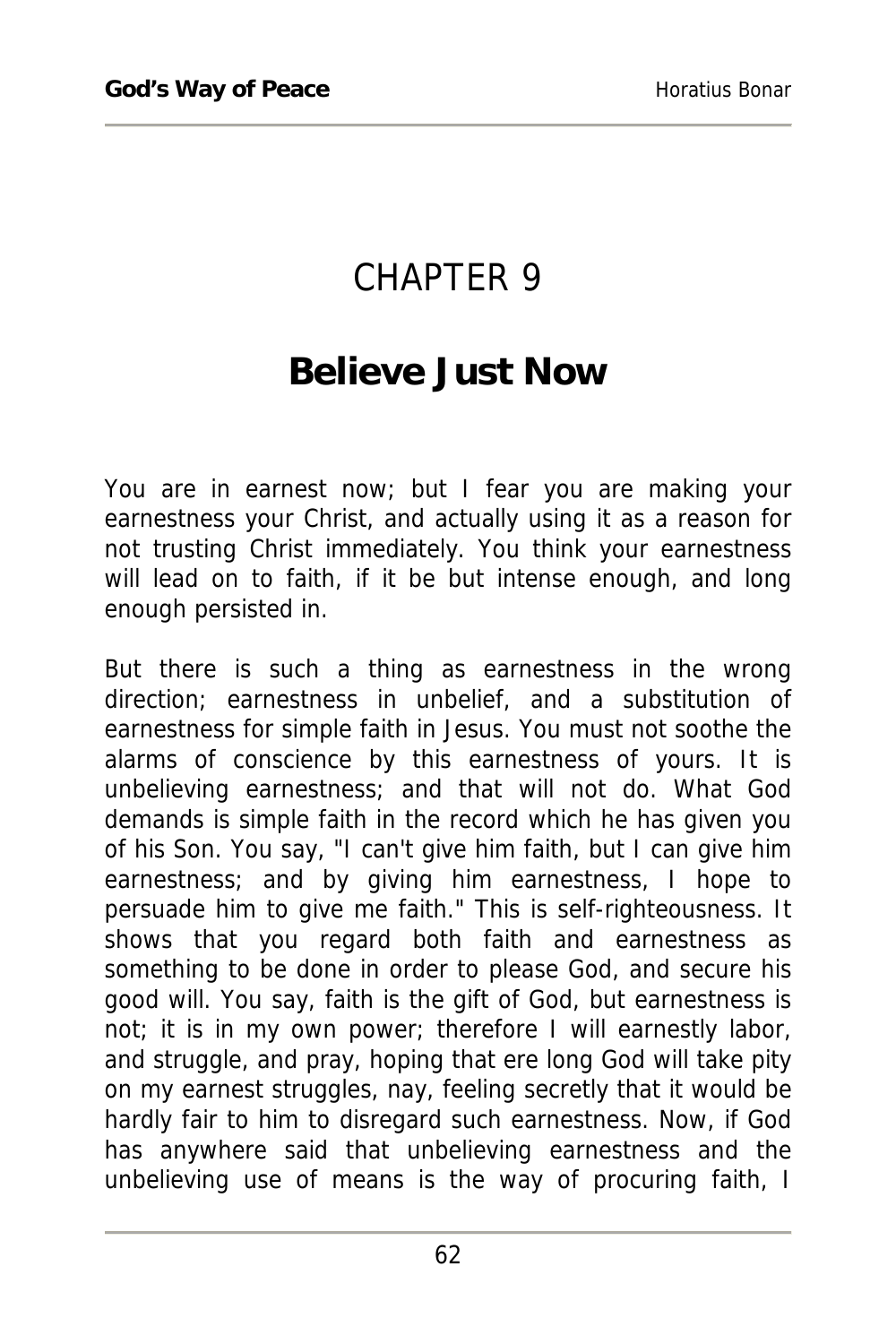cannot object to such proceeding on your part. But I do not find that he has said so, or that the apostle in dealing with inquirers set them upon this preliminary process for acquiring faith. I find that the apostles shut up their hearers to immediate faith and repentance, bringing them face to face with the great object of faith, and commanding them in the name of the living God to believe, just as Jesus commanded the man with the withered arm to stretch out his hand. The man was thoroughly helpless, yet he is, on the spot, commanded to do the very thing which he could least of all do, the thing which Jesus only could enable him to do. The Lord did not give him any directions as to a preliminary work, or preparatory efforts, and struggles, and using of means. These are man's attempts to bridge over the great gulf by human appliances; man's ways of evading the awful question of his own utter impotence; man's unscriptural devices for sliding out of inability into ability, out of unbelief into faith; man's plan for helping God to save him; man's self-made ladder for climbing up a little way out of the horrible pit, in the hope that God will so commiserate his earnest struggles as to do all the rest that is needed.

Now God has commanded all men everywhere to repent; but he has nowhere given us any directions for obtaining repentance. God has commanded sinners to believe, but has not prescribed for them any preparatory steps or process by means of which he may be induced to give them something which he is not from the first most willing to do. It is thus that he shuts them up to faith, by concluding them in unbelief. It is thus that he brings them to feel both the greatness and the guilt of their inability; and so constrains them to give up every hope of doing anything to save themselves; - driving them out of every refuge of lies, and showing them that these prolonged efforts of theirs are hindrances, not helps, and are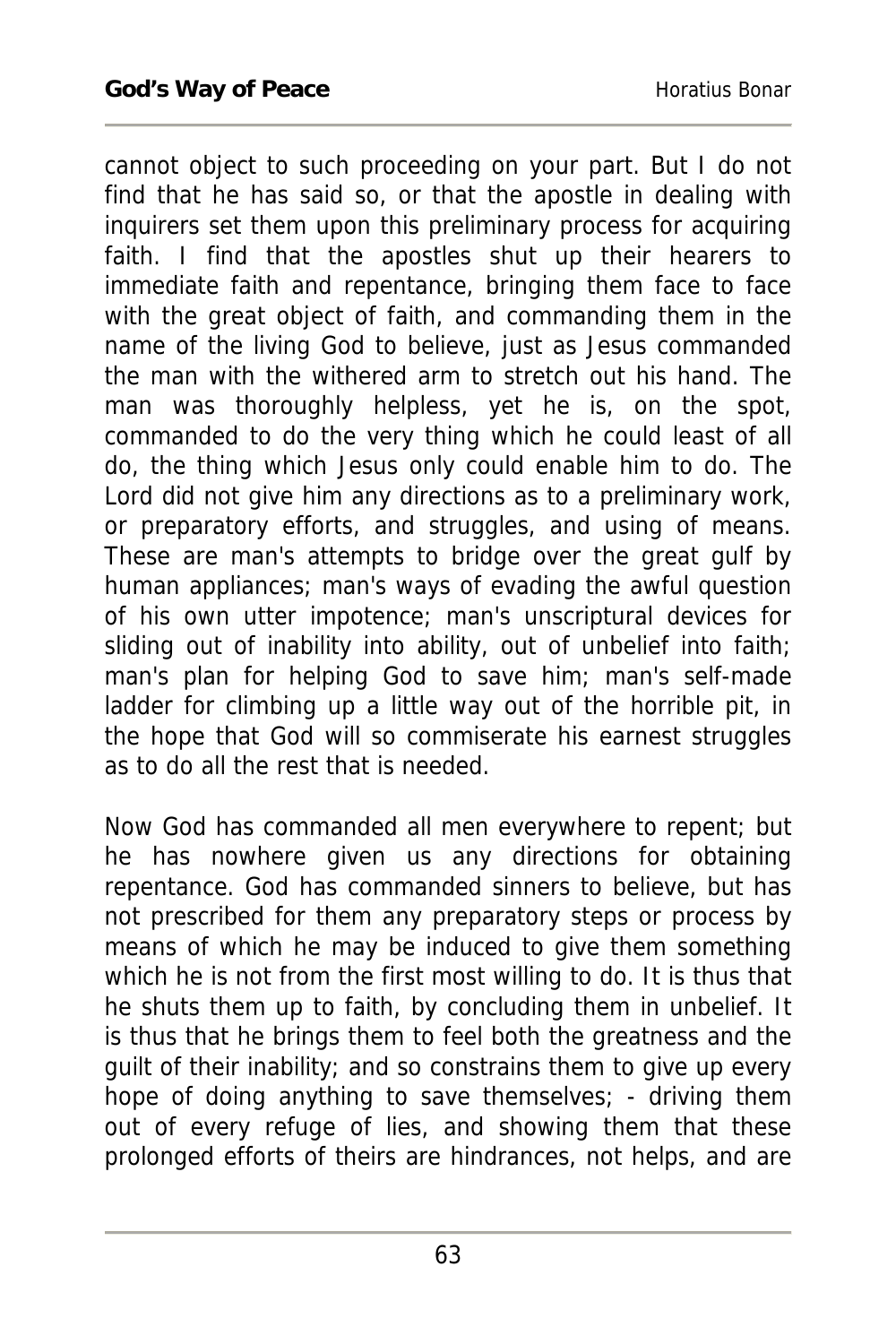just so many rejections of his own immediate help, - so many distrustful attempts to persuade him to do what he is already most willing to do in their behalf.

The great manifestation of self-righteousness, is this struggle to believe. Believing is not a work, but a ceasing from work; and this struggle to believe, is just the sinner's attempt to make a work out of that which is no work at all, to make a labor out of that which is a resting from labor. Sinners will not let go their hold of their former confidence, and drop into Christ's arms. Why? Because they still trust these confidences, and do not trust him who speaks to them in the gospel. Instead, therefore, of encouraging you to embrace more and more earnestly these preliminary efforts, I tell you they are all the sad indications of self-righteousness. They take for granted that Christ has not done his work sufficiently, and that God is not willing to give you faith till you have plied him with the arguments and importunities of months or years. God is at this moment willing to bless you; and these struggles of yours are not, as you fancy, humble attempts on your part to take the blessing, but proud attempts either to put it from you or to get hold of it in some way of your own. You cannot, with all your struggles, make the Holy Spirit more willing to give you faith than he is at this moment. But our self-righteousness rejects this blessed truth; and if I were to encourage you in these efforts, I should be fostering your self-righteousness and your rejection of this grace of the Spirit.

You say you cannot change your heart or do any good thing. So say I. But I say more. I say that you are not at all aware of the extent of your helplessness and of your guilt. These are far greater and far worse than you suppose. And it is your imperfect view of these that leads you to resort to these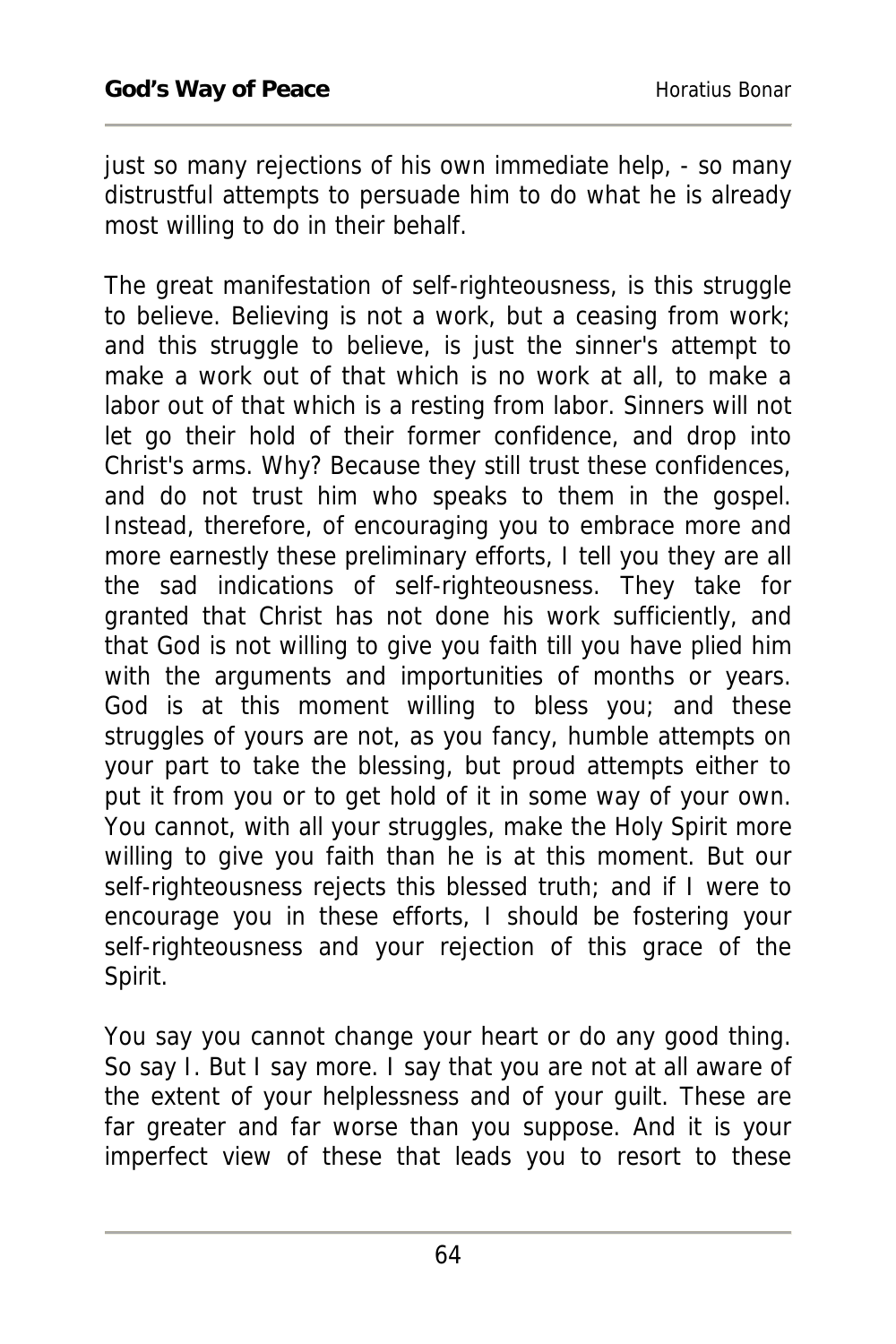appliances. You are not yet sensible of your weakness, in spite of all you say. It is this that is keeping you from God and God from you.

God commands you to believe and to repent. It is at our peril that you attempt to alter this imperative and immediate obligation by the substitution of something preliminary, the performance of which may perhaps soothe your terrors and lull your conscience to asleep, but will not avail either to propitiate God or to life you into a safer, or more salvable condition, as you imaging. For we are saved by faith, not by efforts to induce an unwilling God to give us faith.

God commands you to believe; and, so long as you do not believe, you are making him a liar, you are rejecting the truth, you are believing a lie; for unbelief is, in reality, the belief in a lie. Yes, God commands you to believe; and your not believing is your worst sin; and it is by exhibiting it as your worst sin, that God shuts you up to faith. Now, if you try to extenuate this sin; if you lay this flattering unction to your soul, that, by making all these earnest and laborious efforts to believe, you are lessening this awful sin, and rendering your unbelieving state a less guilty one; you are deluding your conscience, and thrusting away from you that divine hand which, by this conviction of unbelief, is shutting you up to faith.

I do not remember to have seen this better stated anywhere than in Fuller's "Gospel Worthy of All Acceptation." I give just a few sentences: - "It is the duty of ministers not only to exhort their carnal hearers to believe in Jesus Christ for the salvation of their souls, but it is at our peril to exhort them to anything short of it, or which does not involve or imply it. We have sunk into such a compromising way of dealing with the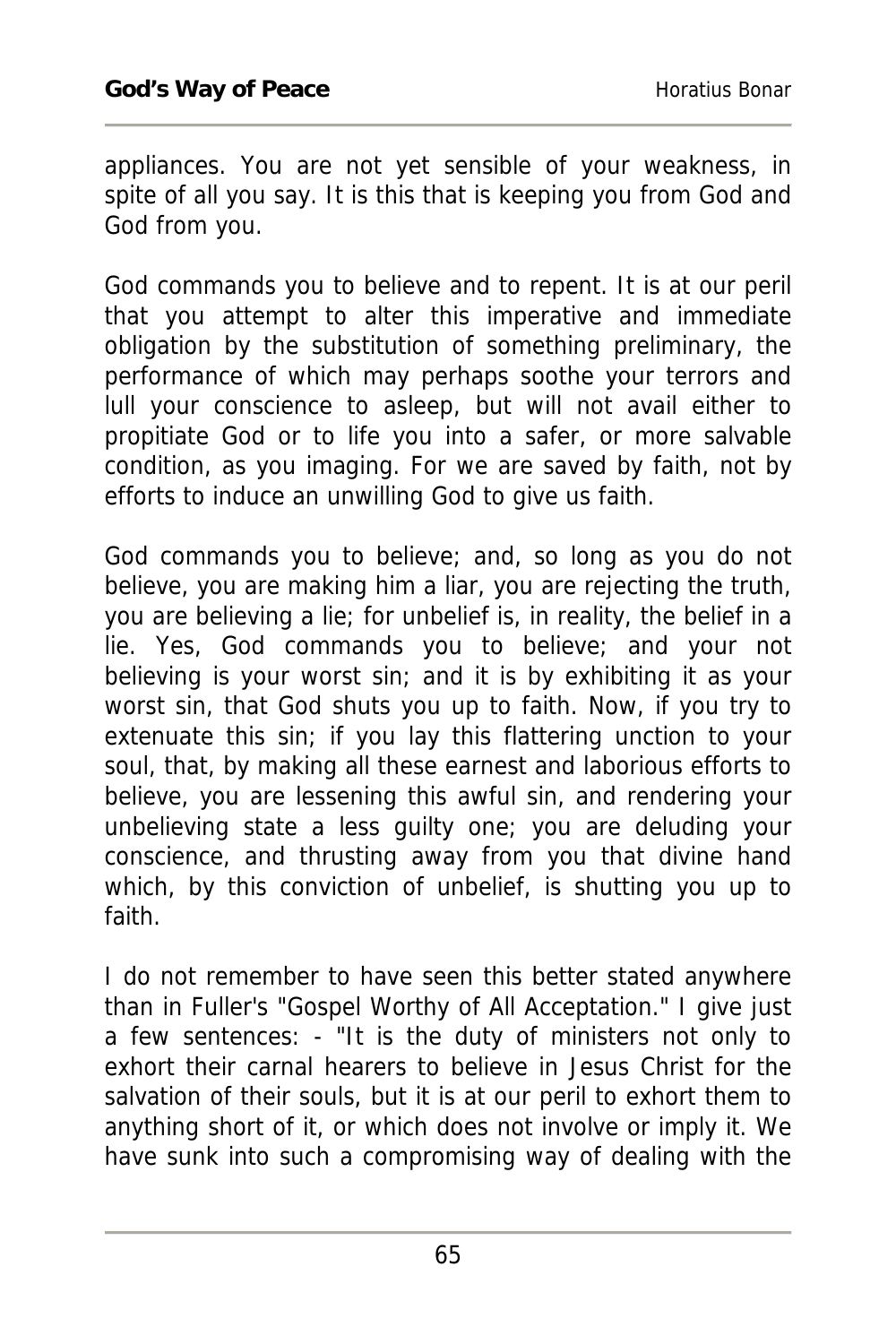unconverted, as to have well nigh lost the spirit of the primitive preachers; and hence it is that sinners of every description can sit so quietly as they do in our places of worship. Christ and his apostles, without any hesitation, called on sinners to repent and believe the gospel; but we, considering them as poor, impotent, and depraved creatures, have been disposed to drop this part of the Christian ministry. Considering such things as beyond the powers of their hearers, they seem to have contented themselves with pressing on them the things they could perform, still continuing enemies of Christ; such as behaving decently in society, reading the Scriptures, and attending the means of grace. Thus it is that hearers of this description sit at ease in our congregations. But as this implies no guilt on their part, they sit unconcerned, conceiving that all that is required of them is to lie in the way and wait the Lord's time. But is this the religion of the Scriptures? Where does it appear that the prophets or apostles treated that kind of inability, which is merely the effect of reigning aversion, as affording any excuse? And where have they descended in their exhortations to things which might be done, and the parties still continue the enemies of God? Instead of leaving out everything of a spiritual nature, because their hearers could not find in their hearts to comply with it, it may be safely affirmed that they exhorted to nothing else, treating such inability not only as of no account with regard to the lessening of obligation, but as rendering the subjects of it worthy of the severest rebuke."...Repentance toward God, and faith towards our Lord Jesus Christ, are allowed to be duties, but not immediate duties. The sinner is considered as unable to comply with them, and therefore they are not urged upon him; but instead of them, he is directed to pray for the Holy Spirit to enable him to repent and believe! This, it seems, he can do, notwithstanding the aversion of his heart from everything of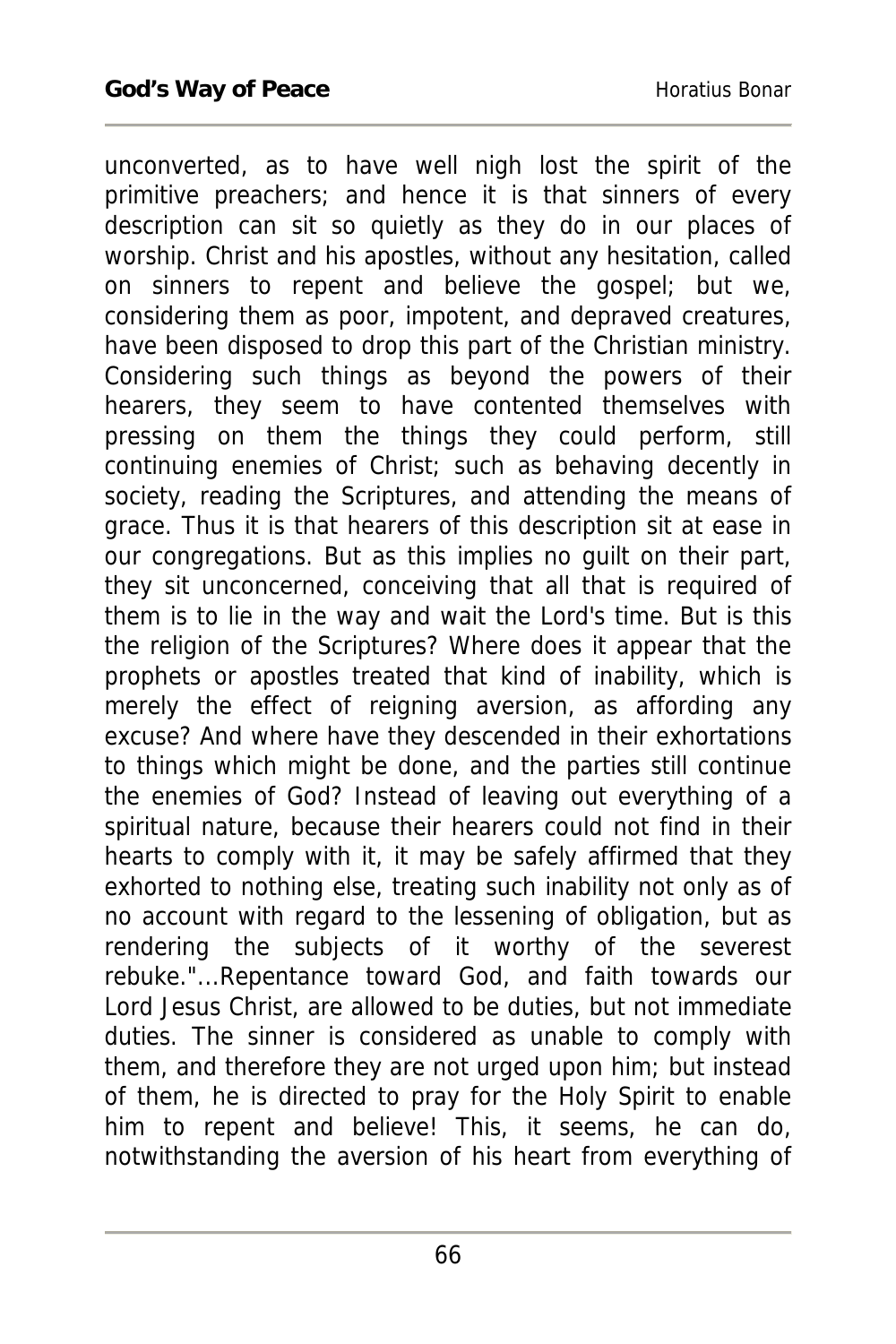the kind. But if any man be required to pray for the Holy Spirit, it must be either sincerely and in the name of Jesus, or insincerely and in some other way. The latter, I suppose, will be allowed to be an abomination in the sight of God; he cannot, therefore, be required to do this; and as to the former, it is just as difficult and as opposite to the carnal heart as repentance and faith themselves. Indeed, it amounts to the same thing; for a sincere desire after a spiritual blessing, presented in the name of Jesus, is no other than the prayer of faith."

The great thing which I would press upon our conscience is the awful guilt that there is in unbelief. Continuance in unbelief is continuance in the very worst of sins; and continuance in it because (as you say) you cannot help it, is the worst aggravation of your sin. The habitual drunkard says, he cannot help it; the habitual swearer says, he cannot help it; the habitual unbeliever says, he cannot help it. Do you admit the drunkard's excuse? Or do you not tell him that it is the worst feature of his case, and that he ought to be utterly ashamed of himself for using such a plea? Do you say, I know you can't give up your drunken habits, but you can go and pray to God to enable you to give up these habits, and perhaps God will hear you and enable you to do so. What would this be but to tell him to go on drinking and praying alternately; and that, possibly, God may hear his drunken prayers, and give him sobriety? You would not deal with drunkenness in this way; ought you to deal thus with unbelief? Ought you not to press home the unutterable guilt of unbelief; and to show a sinner that, when he says I can't help my unbelief, he is uttering his most dreadful condemnation, and saying, I can't help distrusting God, I can't help hating God, I can't help making God a liar; and that he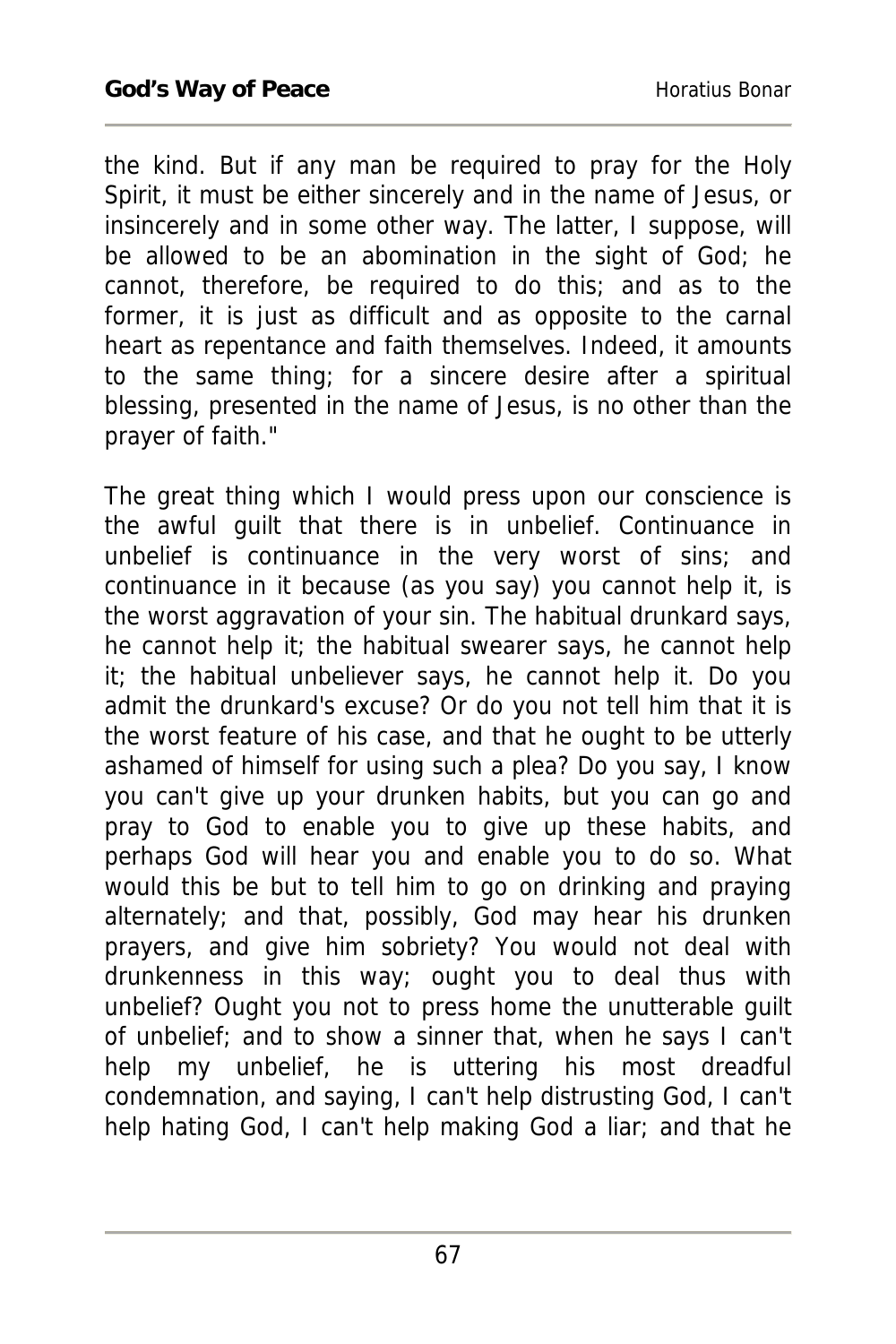might just as well say, I can't help stealing and lying, and swearing.

Never let unbelief be spoken of as a misfortune. It is awfully sinful; and its root is the desperate wickedness of the heart. How resolutely evil must that heart be, when it will not even believe! For this depravity of soul and need of a heavenly Quickener, cannot palliate our unbelief, or make it less truly the sin of sins. If our helplessness and hardness of heart lessened our guilt, then the more wicked we became, the less guilty we should be. The sinner who loves sin so much that he cannot part with it, is the most guilty of all. The man who says, I cannot love God, is proclaiming himself one of the worst of sinners; but he who says, I cannot even believe, is taking to himself a guilt which we may truly call the darkest and most damnable of all.

Oh, the unutterable guilt involved even in one moment's unbelief - one single act of an unbelieving soul! How much more in the continuous unbelief of twenty or sixty years! To steal once is bad enough, how much more to be a thief by habit and repute! We think it bad enough when a man is overtaken with drunkenness; how much more when we have to say of him, he is never sober. Such is our charge against the man who has not yet known Christ. He is a continuous unbeliever. His life is one unbroken course of unbelief, and hence of false worship, if he worships at all.[24] Every new moment is a new act of unbelief; a new commission of the worst of sins; the sin of sins; a sin in comparison with which stealing and drunkenness, and murder, awful as they are, becomes as trifles.

Let the thought of this guilt, Oh, anxious soul, cut your conscience to the quick! Oh! tremble as you think of what it is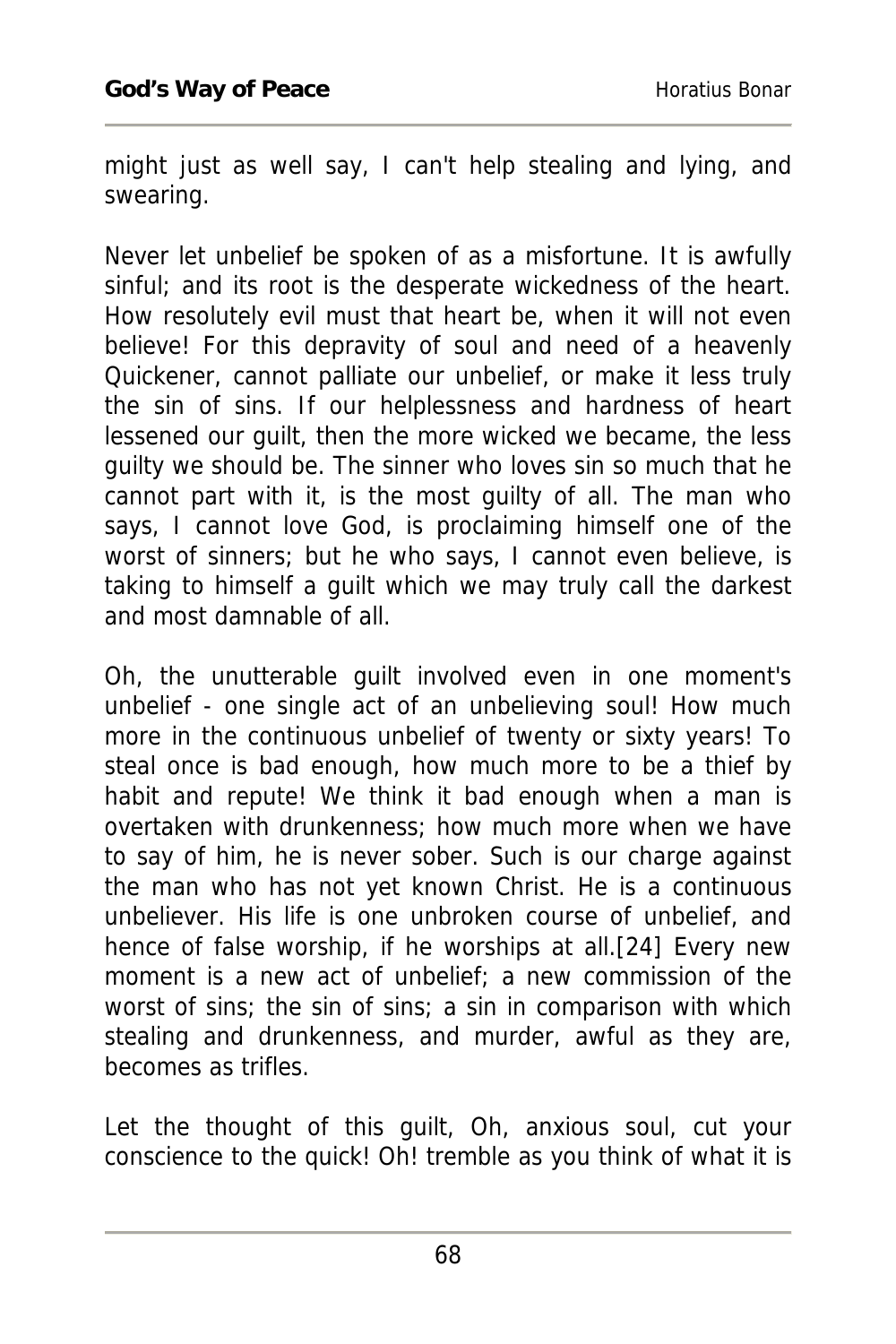to be, not for a day or an hour, but for a whole lifetime, an unbelieving man!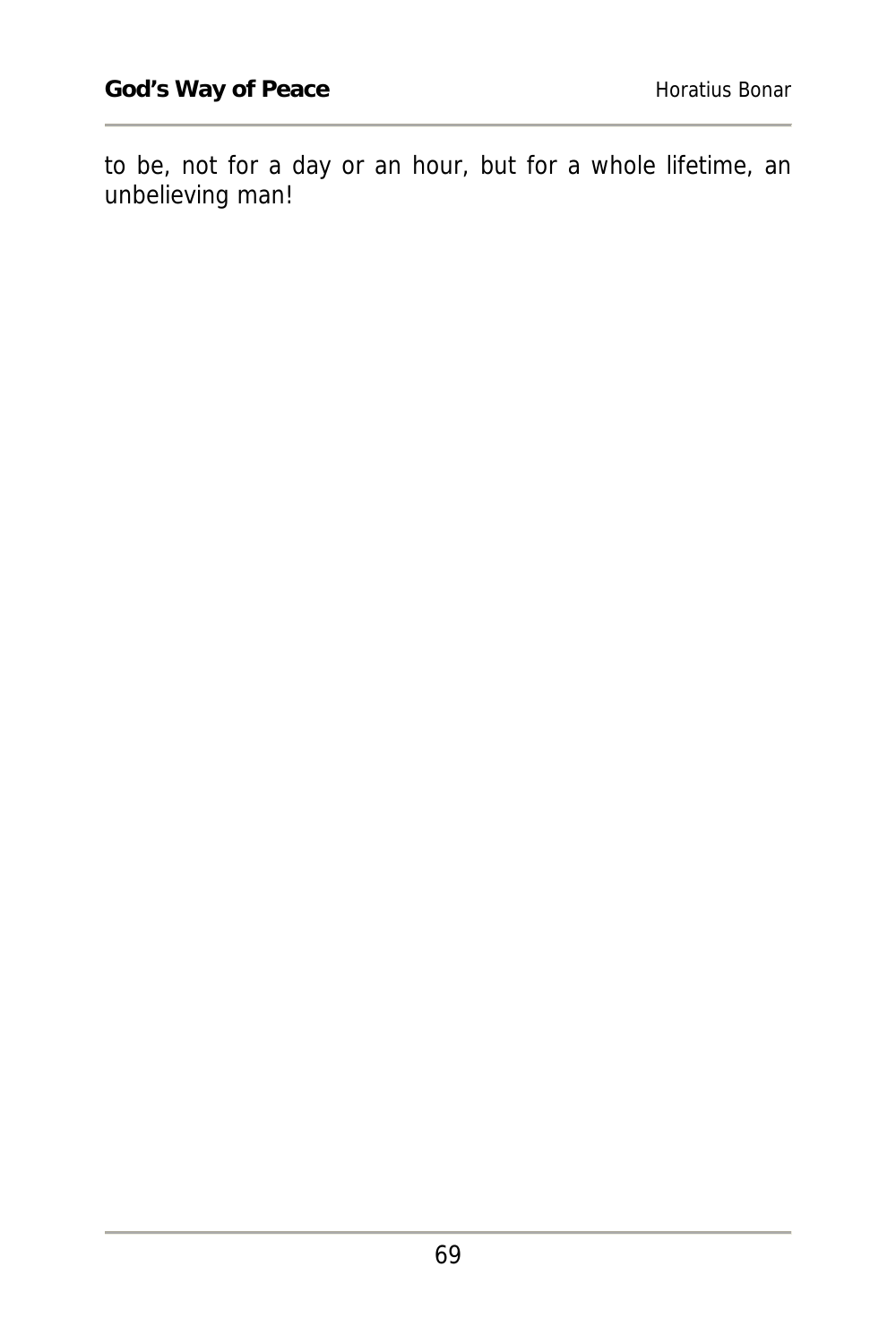## CHAPTER 10

#### **The Want Of Power To Believe**

You say, I know all these things, yet they bring me no peace.

I doubt much in that case whether you do know them; and I should like you to doubt upon this point. You take for granted much too easily that you know them. Seeing they do not bring to your soul the peace which God says they are sure to do, your wisest way would be to suspect the correctness of your knowledge. If a trusty physician prescribes a sure medicine for some complaint, and if on trial I find that what I have taken does me no good, I begin to suspect that I have some wrong medicine instead of that which he prescribed.

Now are you sure that the truth which, you say you know, is the very gospel of the grace of God? Or is it only something like it? And may not the reason of your getting no peace from that which you believe, just be, because it contains none? You have got hold of many of the good things, but you have missed, perhaps, the one thing which made it a joyful sound? You believe perhaps the whole gospel, save the one thing which makes it good news to a sinner? You see the cross as bringing salvation very near; but no so absolutely close as to be in actual contact with you as you are; not so entirely close but that there is a little space, just a hand breadth or a hairbreadth, to be made up by your own prayers, or efforts,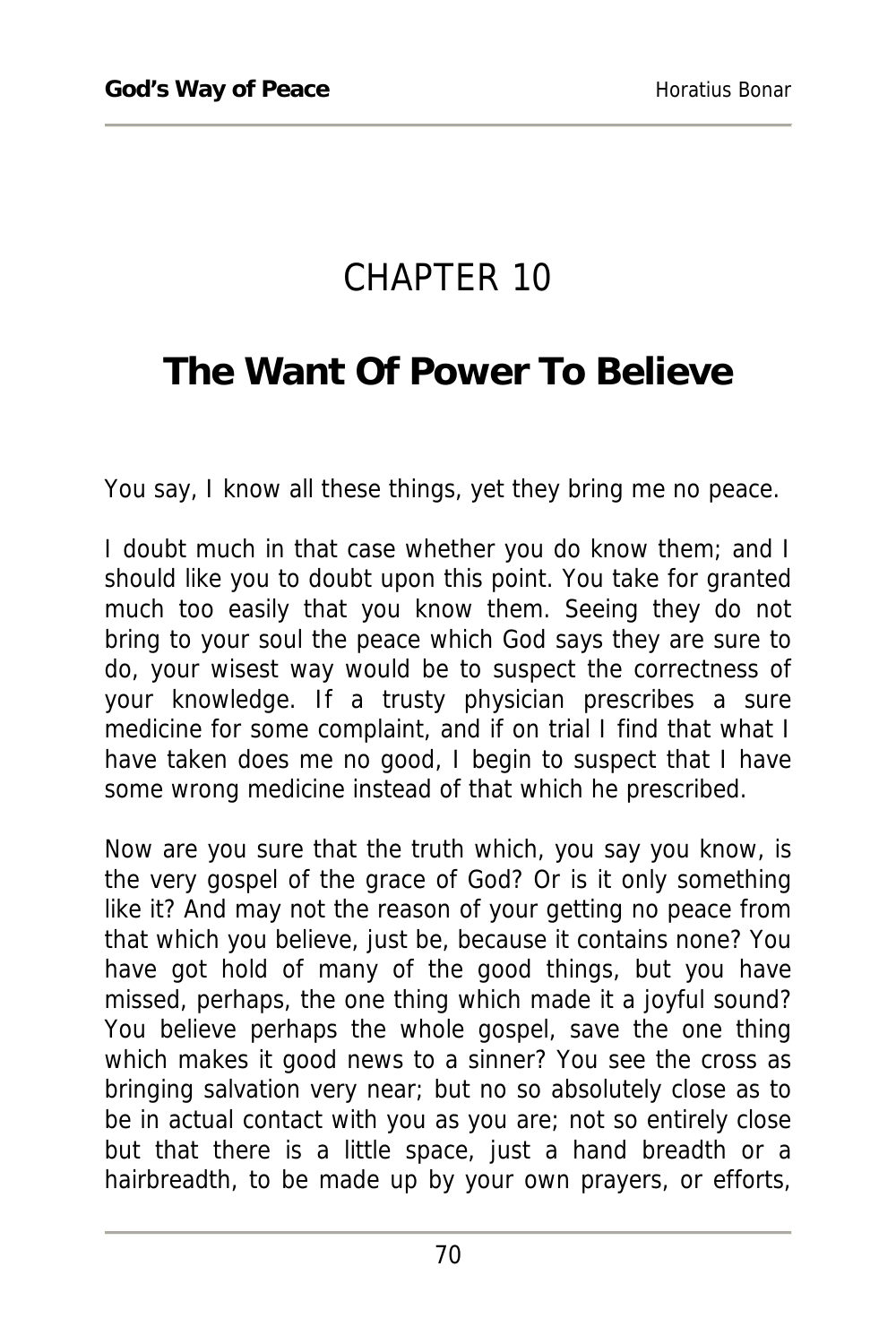or feelings? Everything, you say, is complete; but then, that want of feeling in myself! Ah, there it is! There is the little unfinished bit of Christ's work which you are trying to finish, or to persuade him by your prayers, to finish for you! That want of feeling is the little inch of distance which you have to get removed before the completeness of Christ's work is available for you!

The consciousness of insensibility, like the sense of guilt, ought to be one of your reasons for trusting him the more, whereas you make it a reason for not trusting him at all. Would a child treat a father or a mother thus? Would it make its bodily weakness a reason for distrusting parental love? Would it not feel that that weakness was thoroughly known to the parent, and was just the very thing that was drawing out more love and skill? A stronger child would need less care and tenderness. But the poor helpless palsied one would be of all others the likeliest to be pitied and watched over. Deal thus with Christ; and make that hardness of heart an additional reason for trusting him, and for prizing his finished work.

This state of mind shows that you are not believing the right thing; but something else which will not heal your hurt; or, at least, that you are mixing up something with the right thing, which will neutralize all its healing properties.

You must begin at the beginning once more; and go back to the simplest elements of heavenly truth, which are wrapped up in the great facts that Jesus died and rose again; facts too little understood, nay, undervalued by many; facts to which the apostles attached such vast importance, and on which they laid so much stress; facts out of which the primitive believers, without the delay of weeks or months, extracted their peace and joy.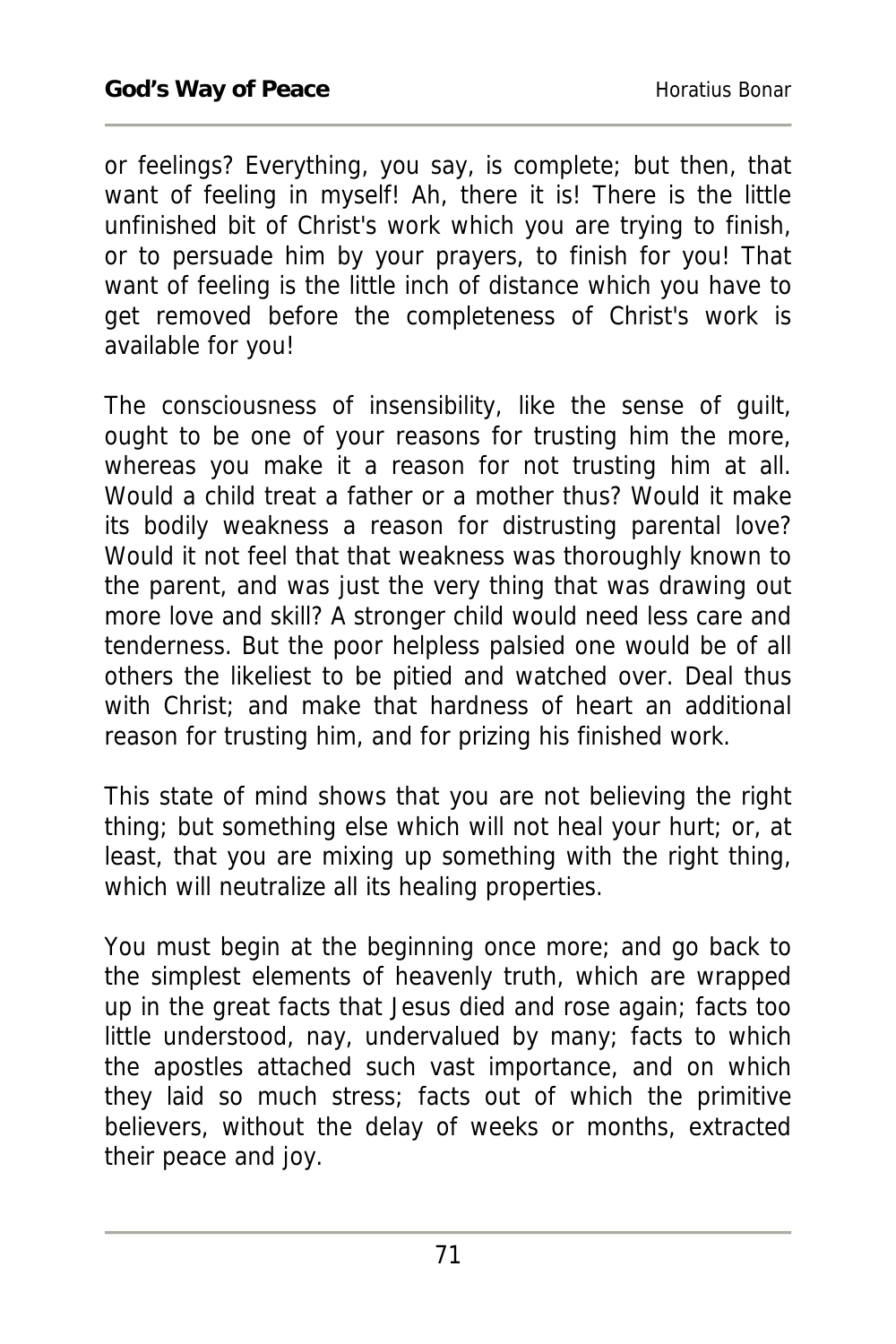You say, I cannot believe. Let us look into this complaint of yours.

I know that the Holy Spirit is as indispensable to your believing, as is Christ in order to your being pardoned. The Holy Spirit's work is direct and powerful; and you will not rid yourself of your difficulties by trying to persuade yourself that his operations are all indirect, and merely those of a teacher presenting truth to you. Salvation for the sinner is Christ's work; salvation in the sinner is the Spirit's work. Of this internal salvation he is the beginner and the ender. He works in you, in order to your believing, as truly as he works in you after you have believed, and in consequence of your believing.

This doctrine, instead of being a discouragement, is one of unspeakable encouragement to the sinner; and he will acknowledge this, if he knows himself to be the thoroughly helpless being which the Bible says he is. If he is not totally depraved, he will feel the doctrine of the Spirit's work a hindrance, no doubt; but as, in that case, he will be able to save himself without much assistance, he might just set aside the Spirit altogether, and work his way to heaven without his help!

The truth is, that without the Spirit's direct and almighty help, there could be no hope for a totally depraved being at all.

You speak of this inability to believe as if it were some unprovided difficulty; and as if the discovery of it had sorely cast you down. You would not have so desponded had you found that you could believe of yourself, without the Spirit; and it would greatly relieve you to be told that you could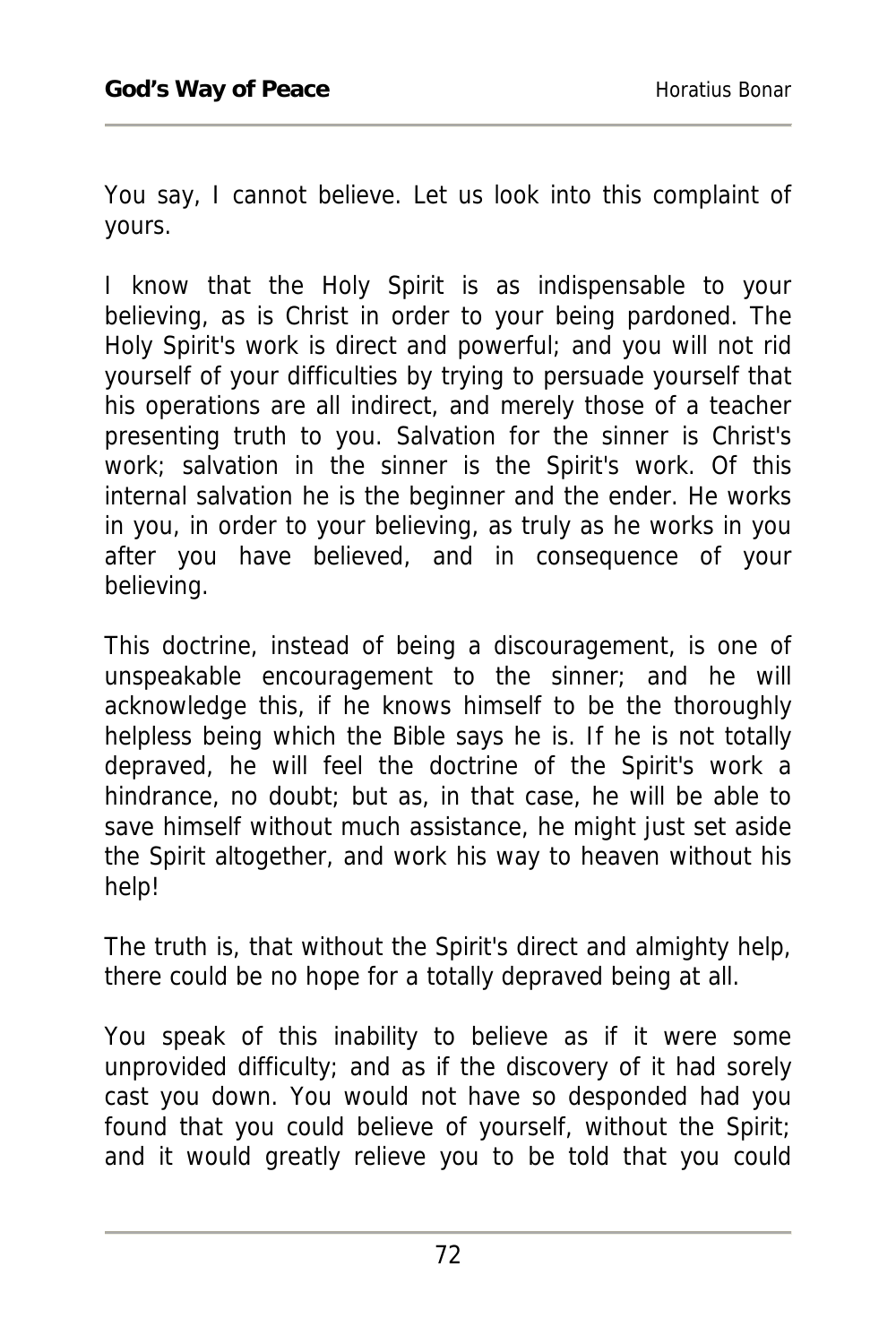dispense with the Spirit's help in this matter. If this would relieve you, it is plain that you have no confidence in the Spirit; and you wish to have the power in your own hands, because you believe your own willingness to be much greater than his. Did you but know the blessed truth, that his willingness far exceeds yours, you would rejoice that the power was in his hands rather than in your own. You would feel far more certain of attaining the end desired when the strength needed is in hands so infinitely gracious; and you would feel that the man who told you that you had all the needed strength in yourself, was casting down your best hope, and robbing you of a heavenly treasure.

How eagerly some grasp at the idea, that they can believe, and repent, and turn of themselves, as if this were consolation to the troubled spirit! as if this were the unraveling of its dark perplexities! Is it comfort to persuade yourself that you are not wholly without strength? Can you, by lessening the sum total of your depravity and inability, find the way to peace? Is it a relief to your burdened spirit to be delivered from the necessity of being wholly indebted to the Spirit of God for faith and repentance? Will it rescue you from the bitterness of despair to be told that you had not enough strength left to enable you to love God, yet that in virtue of some little remaining power, you can perform this least of all religious acts, believing on the Son of God?

If such be your feeling, it is evident that you do not know the extent of your own disease, nor the depths of your evil heart, you don't understand the good news brought to you by the Son of God, - of complete deliverance from all that oppresses you, whether it be guilt or helplessness. You have forgotten the blessed announcement, "In the Lord have I righteousness and strength." Your strength, as well as your righteousness, is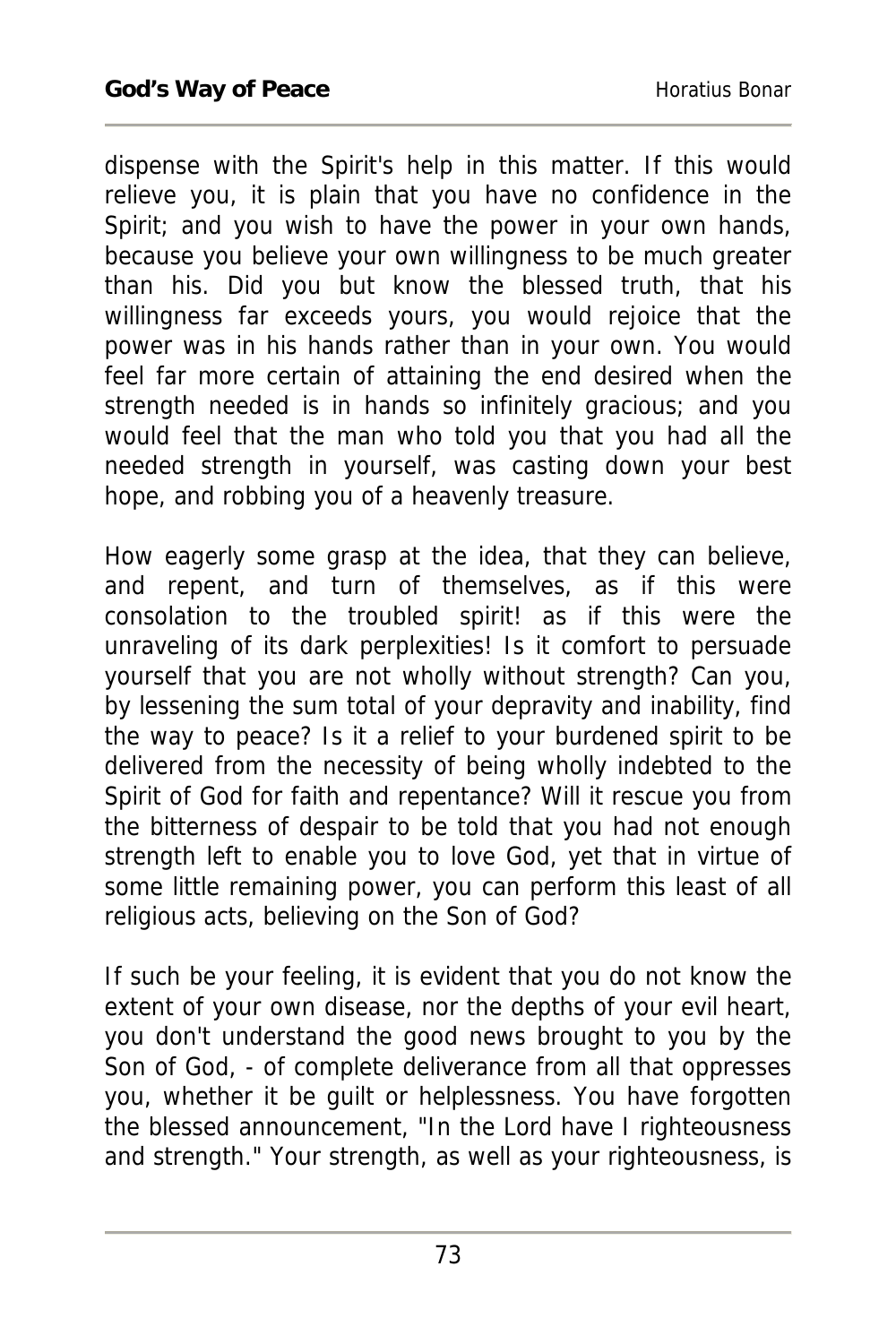in another; yet, while you admit the former, you deny the latter. You have forgotten, too, the apostle's rejoicing in the strength of his Lord; his feeling that when he was weak that he was strong; and his determination to glory in his infirmities, that the power of Christ might rest upon him.

If you understand the genuine gospel in all its freeness, you will feel that the man who tries to persuade you that you have strength enough left to do without the Spirit, is as great an enemy of the cross, and of your soul, as the man who wants to make you believe that you are not altogether guilty, but have some remaining goodness, and therefore do not need to be wholly indebted for pardon to the blood and righteousness of Immanuel. Without strength, is as literal a description of your state, as without goodness." If you understand the gospel, the consciousness of your total helplessness would just be the discovery that you are the very sinner to whom the great salvation is sent; that your inability was all foreseen and provided for, and that you are in the very position which needs, which calls for, and shall receive, the aid of the Almighty Spirit.

Till you free yourself in this extremity of weakness, you are not in a condition (if I may say so) to receive the heavenly help. Your idea of remaining ability is the very thing that repels the help of the Spirit, just as any idea of remaining goodness thrusts away the propitiation of the Saviour. It is your not seeing that you have no strength that is keeping you from believing. So long as you think you have some strength in doing something, - and specially in performing to your own and Satan's satisfaction, that great act or exercise of soul called "faith." But when you find out that you have no strength left, you will, in blessed despair, cease to work, - and (ere you are aware) - believe! For, if believing be not a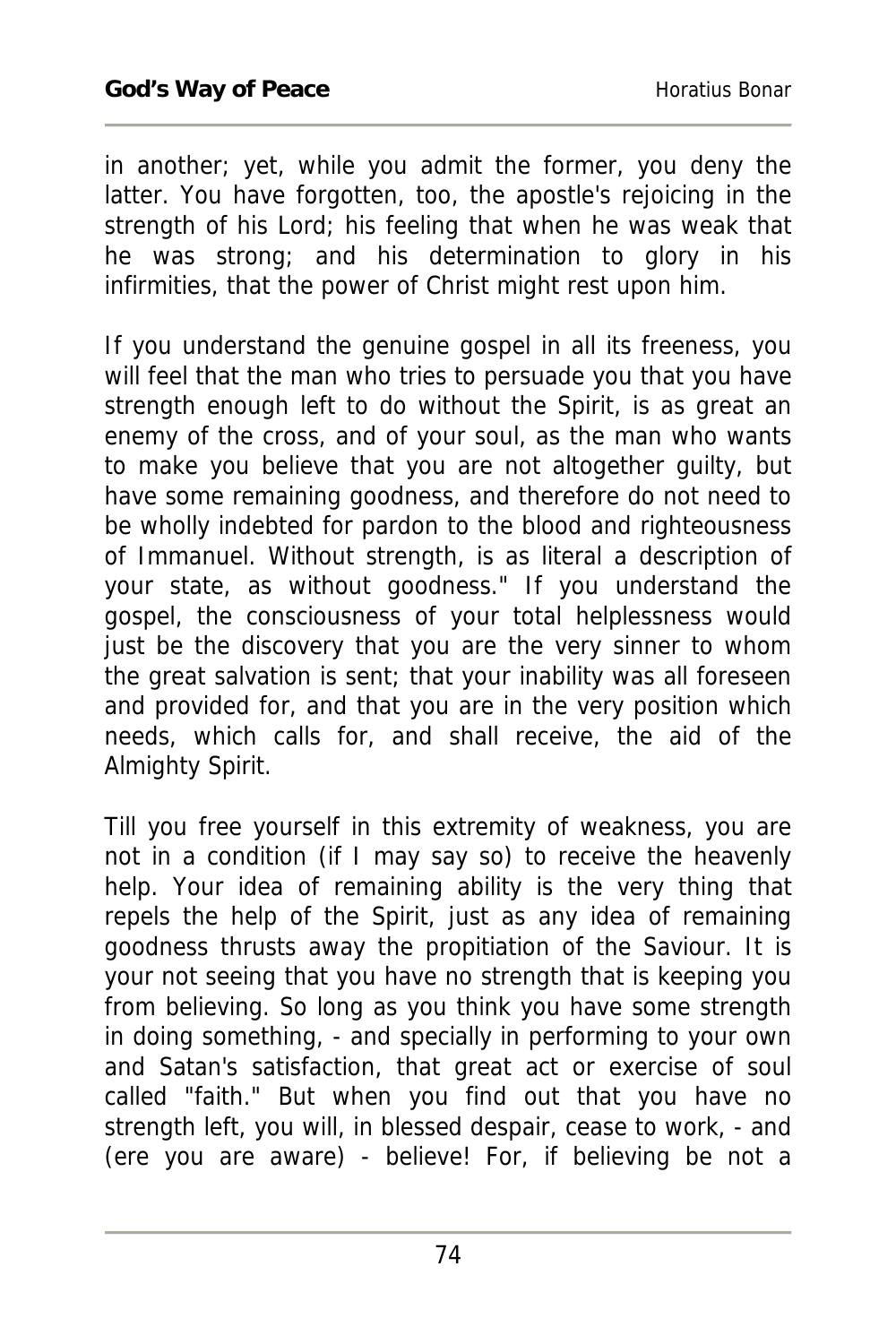ceasing to work, it is at least the necessary and immediate result of it. You expended your little stock of imagined strength in holding fast the ropes of self-righteousness, but now, when the conviction of having no strength at all is forced upon you, you drop into the arms of Jesus. But this you will never do, so long as you fancy that you have strength to believe.

Paul, after many years believing, still drew his strength from Christ alone; how much more must you and others who have never yet believed at all? He said, "I take pleasure in my infirmities," that is, my want of strength. You say, I am cast down because of it!

They who tell you that you have some power left, and that you are to use that power in believing and repenting, are enemies of your peace, and subverters of the gospel. They, in fact, say to you that faith is a work, and that you are to do that work in order to be saved. They mock you. In yielding to them you are maintaining that posture which vexes and resists the Spirit which is striving within you; you are proudly asserting for fallen man a strength which belongs only to the unfallen; you are denying the completeness of the divine provision made for the sinner in the fullness of Him in whom it pleased the Father that all fullness should dwell.

The following sentence from an old writer is worth pondering:

"Ask him what it is he finds makes believing difficult to him? Is it unwillingness to be justified and saved? Is it unwillingness to be so saved by Jesus Christ, to the praise of God's grace in him, and to the voiding of all boasting in himself? This he will surely deny. Is it a distrust of the truth of the gospel record? This he dare not own. Is it a doubt of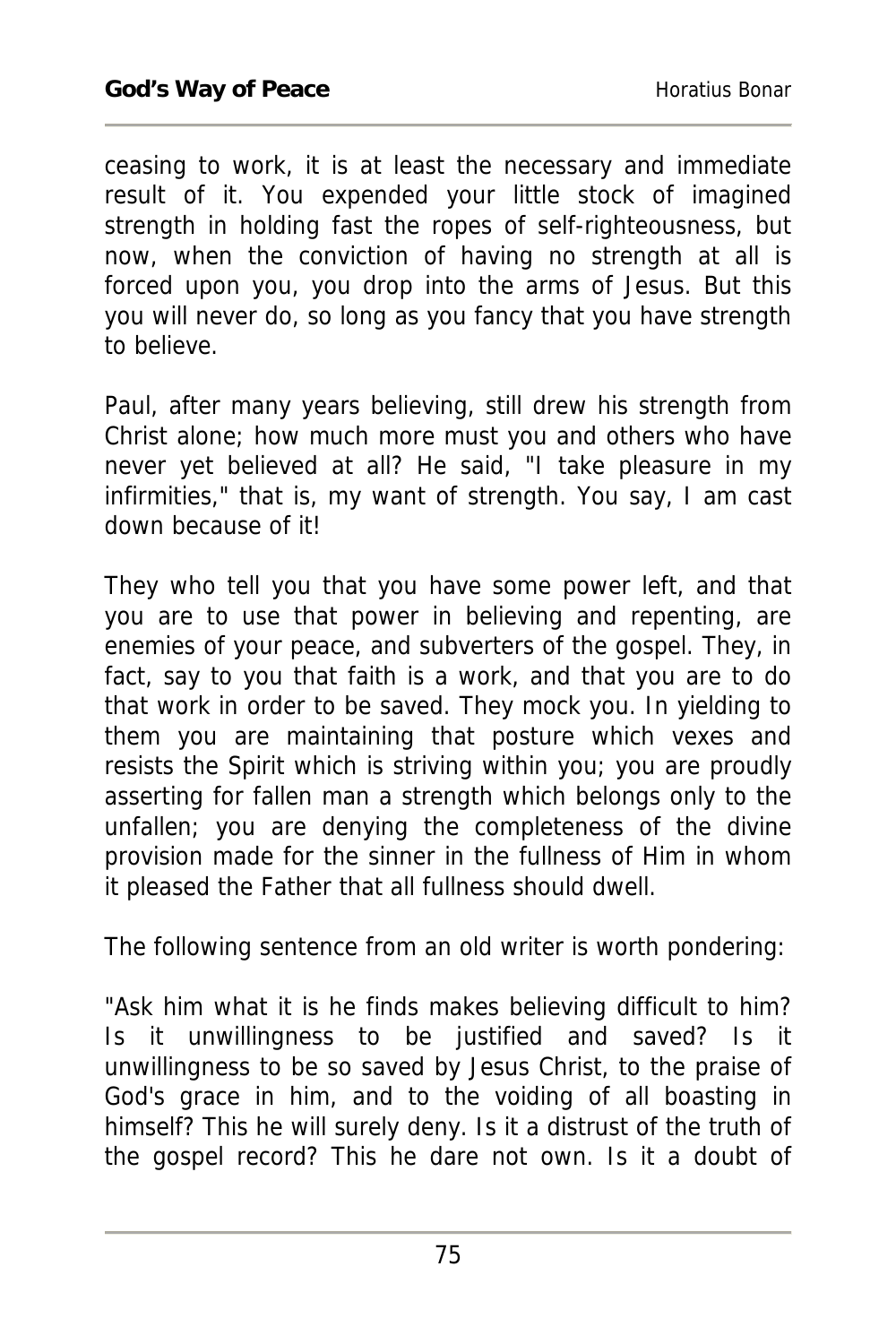Christ's ability or goodwill to save? This is to contradict the testimony of God in the gospel. Is it because he doubts of an interest in Christ and his redemption? You tell him that believing on Christ makes up the interest in him. If he says he cannot believe on Christ, because of the difficulty of the acting this faith, and that a divine power is needful to draw it forth, which he finds not, you tell him that believing in Jesus Christ is no work, but a resting on Jesus Christ; and that this pretence is as unreasonable as that if a man wearied with a journey, and who is not able to go one step farther, should argue, I am so tired that I am not able to lie down, when, indeed, he can neither stand nor go. The poor wearied sinner can never believe on Jesus Christ till he finds he can do nothing for himself, and in his first believing doth always apply himself to Christ for salvation, as a man hopeless and helpless in himself. And by such reasonings with him from the gospel, the Lord will (as he hath often done) convey faith, and joy, and peace, by believing."

Your puzzling yourself with this "cannot," shows that you are proceeding in a wrong direction. You are still laboring under the idea that this believing is a work to be done by you, and not the simple acknowledgment of a work done by another. You would fain do something in order to get peace, and you think that if you could only do this great thing called faith, God would reward you with peace. In this view, faith is a price as well as a work; whereas it is neither; but a ceasing from work and from attempting to pay for salvation. Faith is not a climbing of the mountain; but a ceasing to attempt it, and allowing Christ to carry you up in his arms.

You seem to think that it is your own act of faith that is to save you; whereas it is the object of your faith, without which your own act of faith, however well performed, is nothing.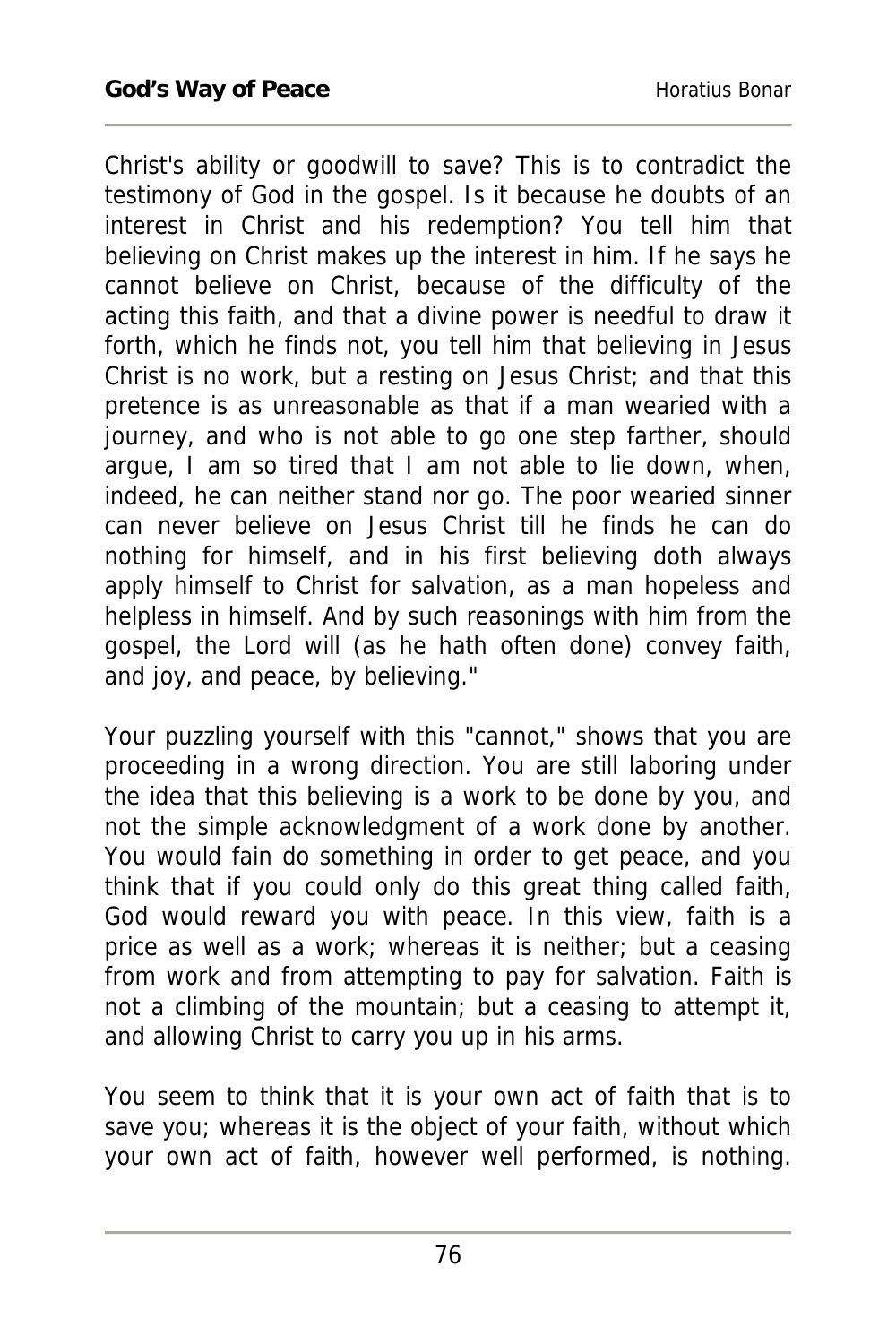Supposing that this believing is a mighty work, you ask, "How am I to get it properly performed?" But your peace is not to come from any such performance, but entirely from Him to whom the Father is pointing, "Behold my servant whom I have chosen." As if he would say, "Look at him as Israel looked at the serpent of brass: forget everything about yourself, - your faith, your frames, your repentance, your prayers, - and look at Him." It is in Him, and not in your poor act of faith, that salvation lies. It is in Him and in his boundless love that you are to find your resting place. Out of Him, not out of your exercise of soul concerning him, that peace is to come. Looking at your own faith will only minister to your self-righteousness; it is like letting your left hand know what your right hand doeth. To seek for satisfaction as to the quality or quantity of your faith, before you will take comfort from Christ's work, is to preceed upon the supposition that the work is not sufficient of itself to give you comfort, as soon as received; and that until made sufficient by a certain amount of religious feeling, it contains no comfort to the sinner; in short, that the comforting or comfortable ingredient is an indescribable something, depending for its efficiency chiefly upon the superior excellence of your own act of faith, and the success of your own exertions in putting it forth.

Your inability, then, does not lie in the impossibility of your performing aright this great act of believing, but of ceasing from all such self-righteous attempts to perform any act, or do anything whatever, in order to your being saved. So that he real truth is, that you have not yet seen such a sufficiency in the one great work of the Son of God upon the cross, as to lead you utterly to discontinue your wretched efforts to work out something of your own. As soon as the Holy Spirit shows you the entire sufficiency of the great propitiation, for the sinner, just as he is, you cease your attempts to act or work,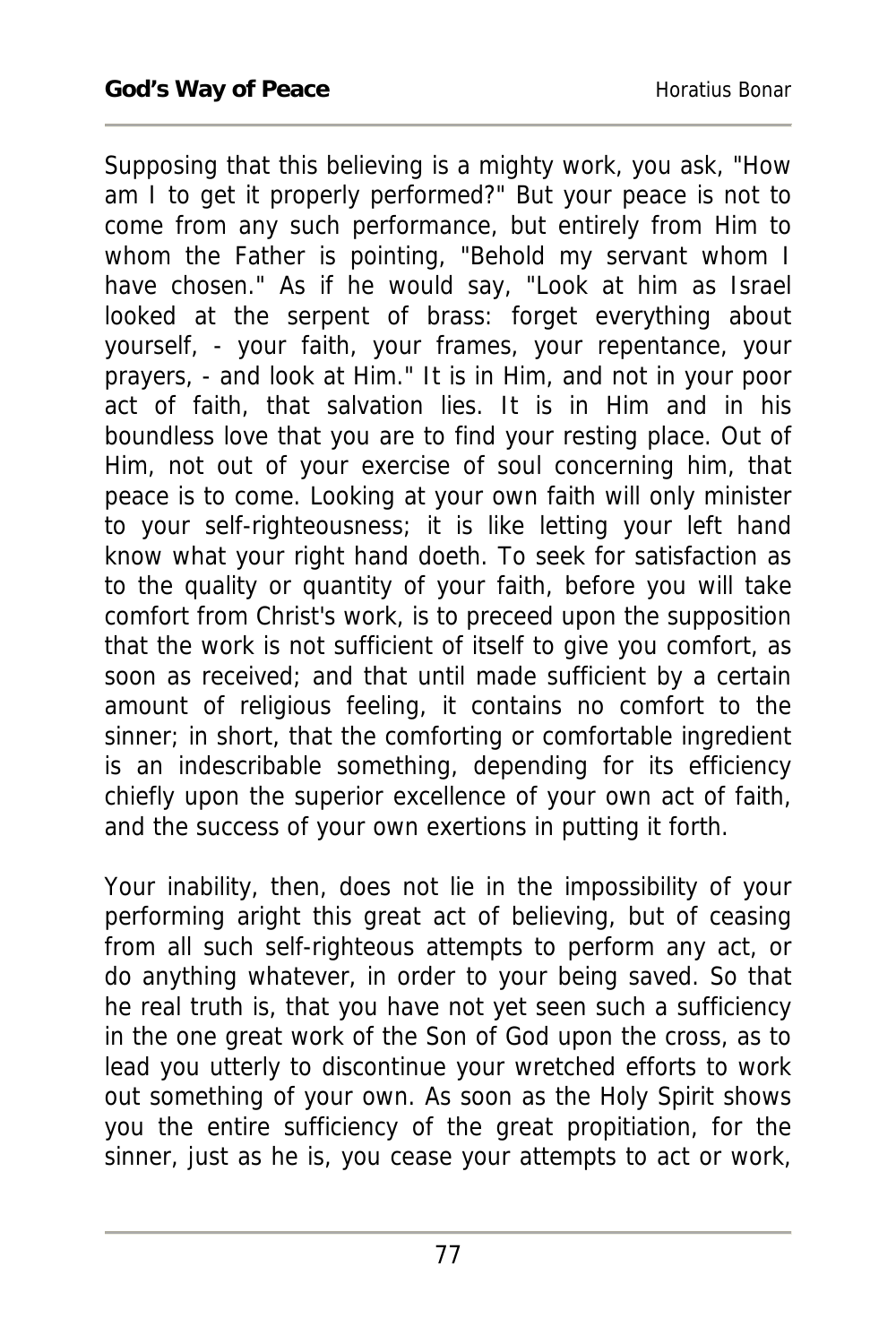and take, instead of all such exercises of yours, that which Christ has done. The Spirit's work is not to enable a man to do something which will save him or help to save him, but so to detach him from all his own exertions and performances, whether good, bad, or indifferent, that he should be content with the salvation which the Saviour of the lost has finished.

Remember that what you call your inability God calls your guilt; and that this inability is a willful thing. It was not put into you by God; for he made you with the full power of doing everything he tells you to do. You disobey and disbelieve willingly. No one forces you to do either. Your rejection of Christ is the free and deliberate choice of your own will.

That inability of yours is a fearfully wicked thing. It is the summing up of your depravity. It makes you more like the devil than almost anything else. Incapable of loving God, or even of believing on his Son! Capable of only hating him, and of rejecting Christ! Oh, dreadful guilt! Unutterable wickedness of the human heart!

Is it really the cannot that is keeping you back from Christ? No, it is the will not. You have not got the length of the cannot. It is the will not that is the real and present barrier. "Ye will not come to me that ye might have life." "Whosoever will, let him take the water of life freely."

If your heart would speak out it would say, "Well, after all, I cannot, and God will not." And what is this but saying, "I have a hard-hearted God to deal with, who won;t help or pity me?" Whatever your rebellious heart may say, Christ's words are true, "Ye will not." What he spoke when weeping over impenitent Jerusalem he speaks to you, "I would but ye would not."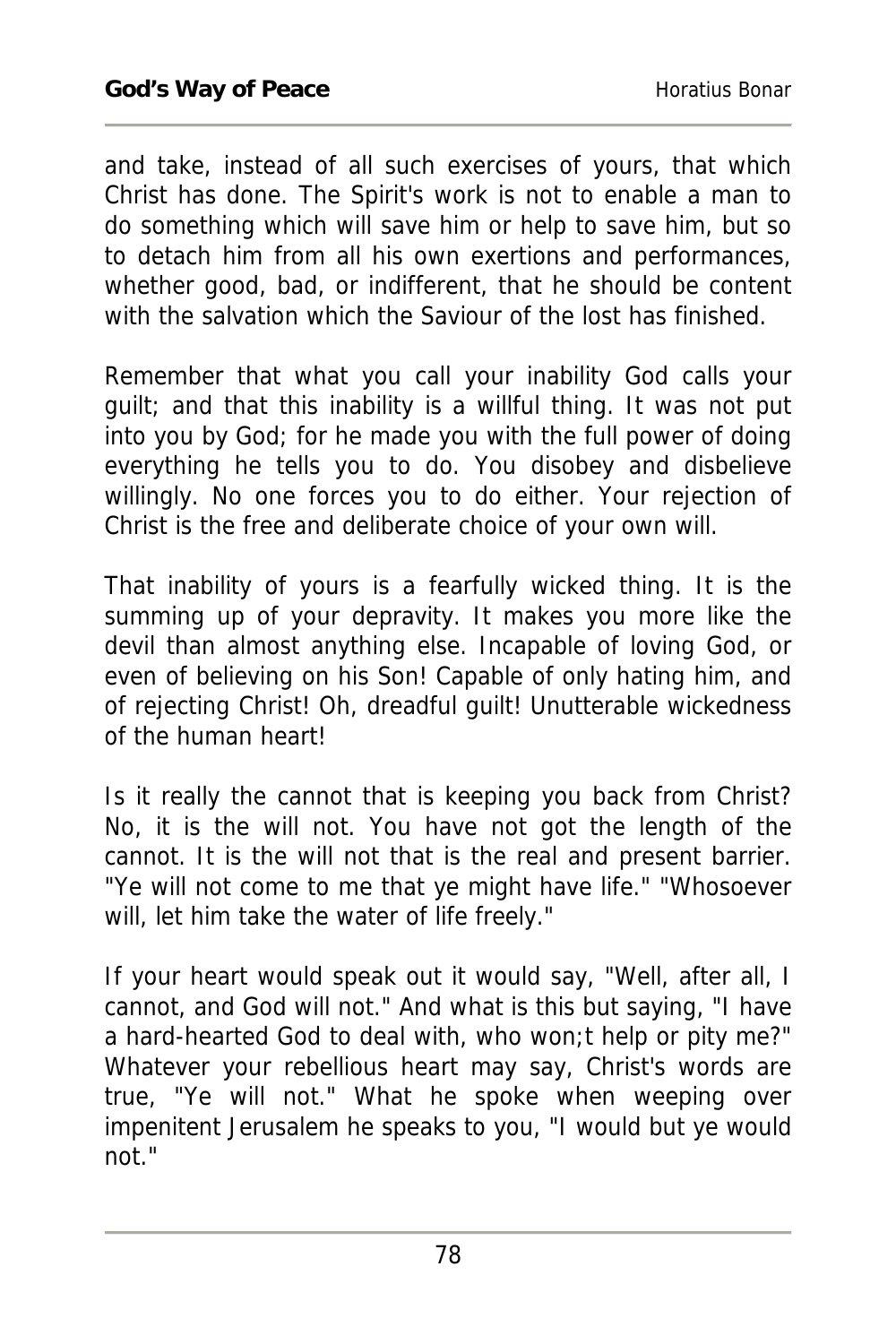"They are fearful words," writes Dr. Owen, "ye would not." Whatever is pretended, it is will and stubbornness that lie at the bottom of this refusal." And oh! what must be the strength as well as the guilt of this unbelief, when nothing but the almightiness of the Holy Ghost can root it out of you?

You are perplexed by the doctrine of God's sovereignty and election. I wonder that any man believing in a God should be perplexed by these. For if there be a God, a King, eternal, immortal, and invisible, he cannot but be sovereign, - and he cannot but do according to his own will, and choose according to his own purpose. You may dislike these doctrines, but you can only get quit of them by denying altogether the existence of an infinitely wise, glorious, and powerful Being. God would not be God were he not thus absolutely sovereign in his present doings and his eternal pre-arrangements.

But how would it rid you of your perplexities to get quit of sovereignty and election? Suppose these were not aside, you still remain the same depraved and helpless being as before. The truth is, that the sinner's real difficulty lies neither in sovereignty nor election, but in his own depravity. If the removal of these hard doctrines (as some call them) would lessen his own sinfulness, or make him more able to believe and repent, the hardship would lie at their door; but if not, then these doctrines are no hindrance at all. If it be God's sovereignty that is keeping him from coming to Christ, the sinner has serious matter of complaint against the doctrine. But if it be his own depravity, is it not foolish to be objecting to a truth that has never thrown one single straw of a hindrance in the way of his return to God?[25] Election has helped many a soul to heaven; but never yet hindered one. Depravity is the hindrance; election is God's way of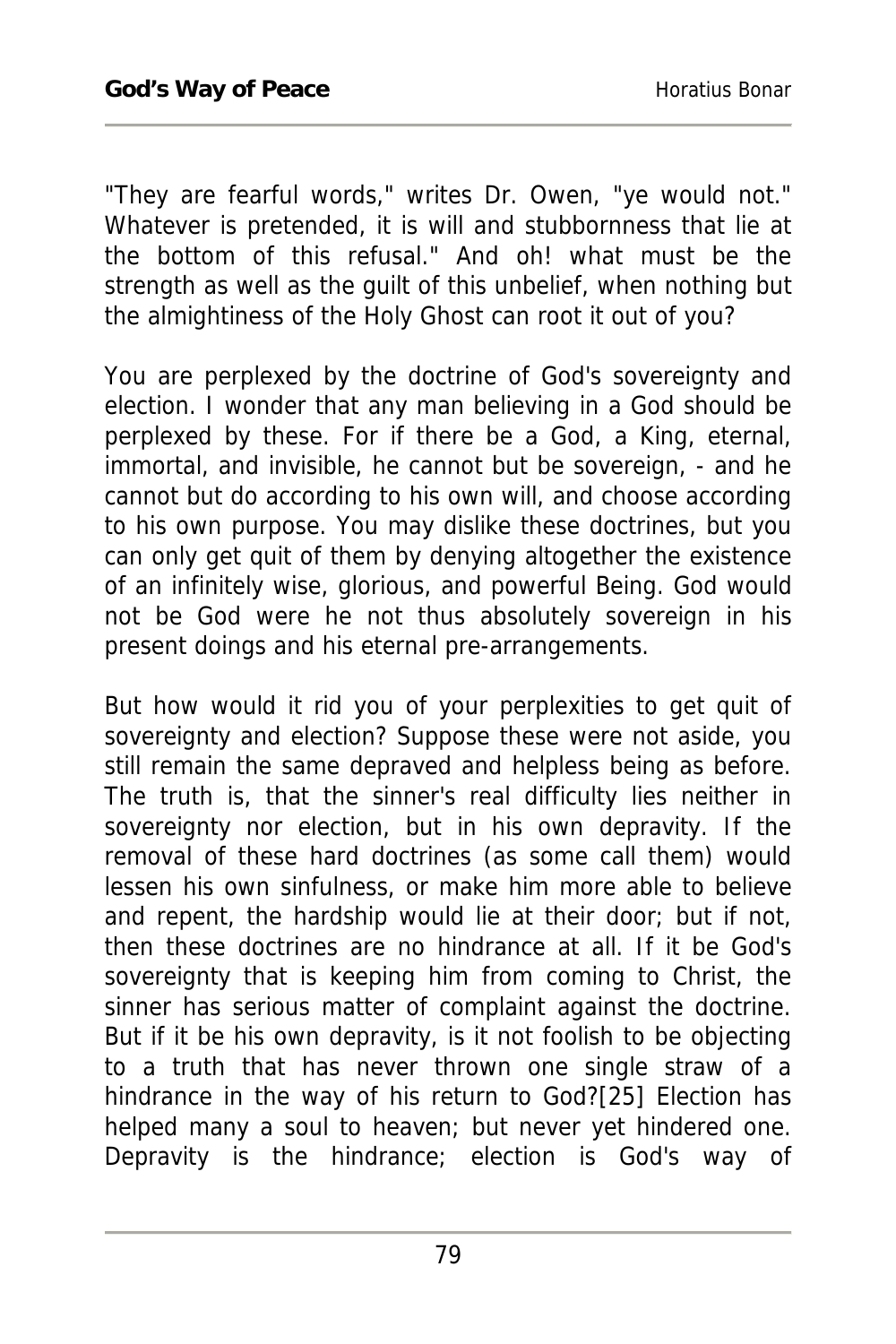overcoming that hindrance. And if that hindrance is not overcome in all, but only in some, who shall find fault? Was God bound to overcome it in all? Was he bound to bring every man to Christ, and to pluck every brand from the burning? Do not blame God for that which belongs solely to yourself; nor be troubled about His sovereignty when the real cause of trouble is your own desperately wicked heart.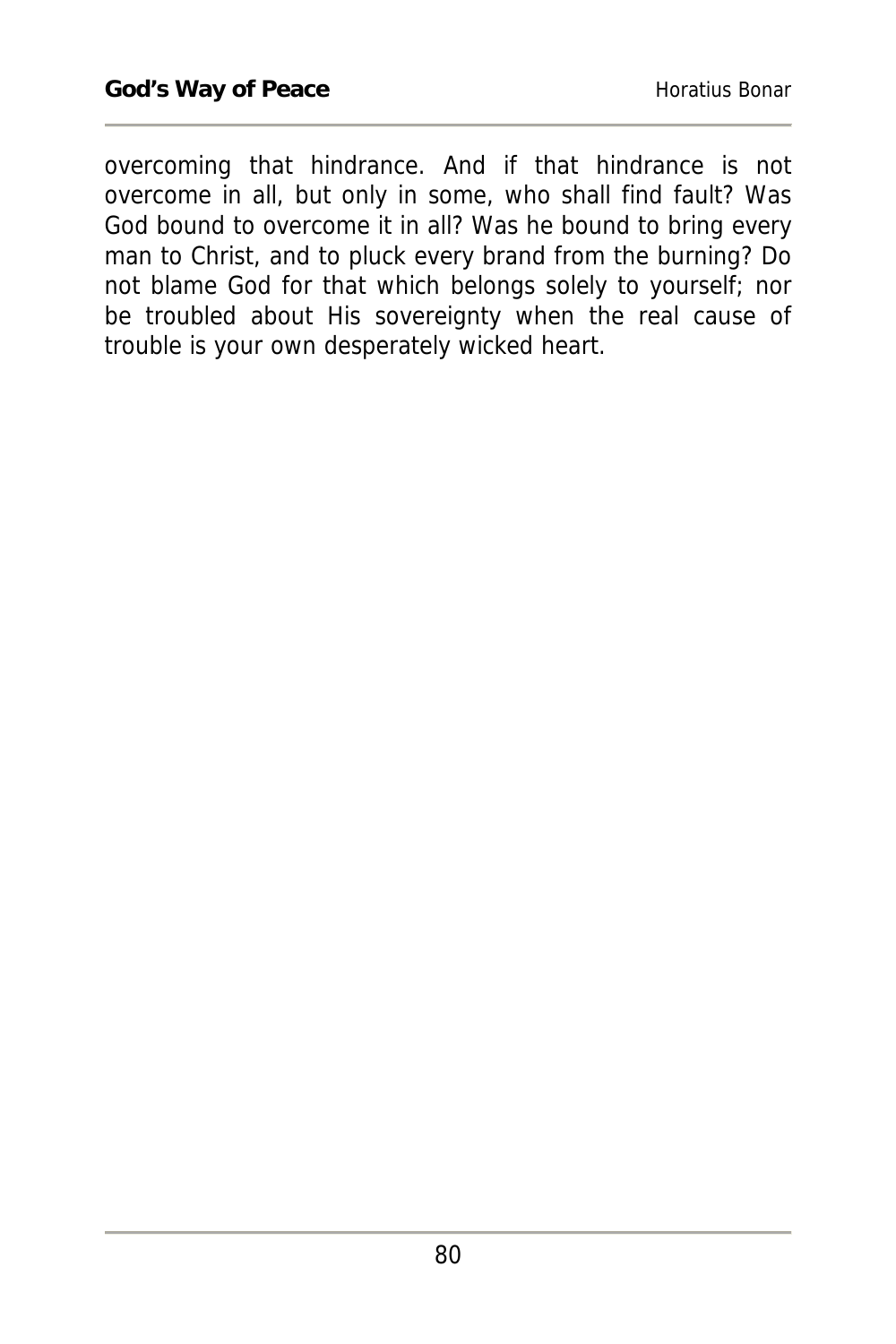## CHAPTER 11

## **Insensibility**

You say that you do not feel yourself to be a sinner; that you are not anxious enough; that you are not penitent enough.

Be it so. Let me, however, ask you such questions as the following: -

1. Does your want of feeling alter the gospel? Does it make the good news less free, less blessed, less suitable? Is it not glad tidings of God's love to the unworthy, the unlovable, the insensible? Your not feeling your burdens does not affect the nature of the gospel, nor change the gracious character of Him from whom it comes. It suits you as you are, and you suit it exactly. It comes up to you on the spot, and says, Here is a whole Christ for you, - a Christ containing everything you need. Your acquisition of feeling would not qualify you for it, nor bring it nearer, nor buy its blessings, nor make you more welcome, nor persuade God to do anything for you that he is not at this moment most willing to do.

2. Is your want of feeling and excuse for your unbelief? Faith does not spring out of feeling, but feeling out of faith. The less you feel the more you should trust. You cannot feel aright till you have believed. As all true repentance has its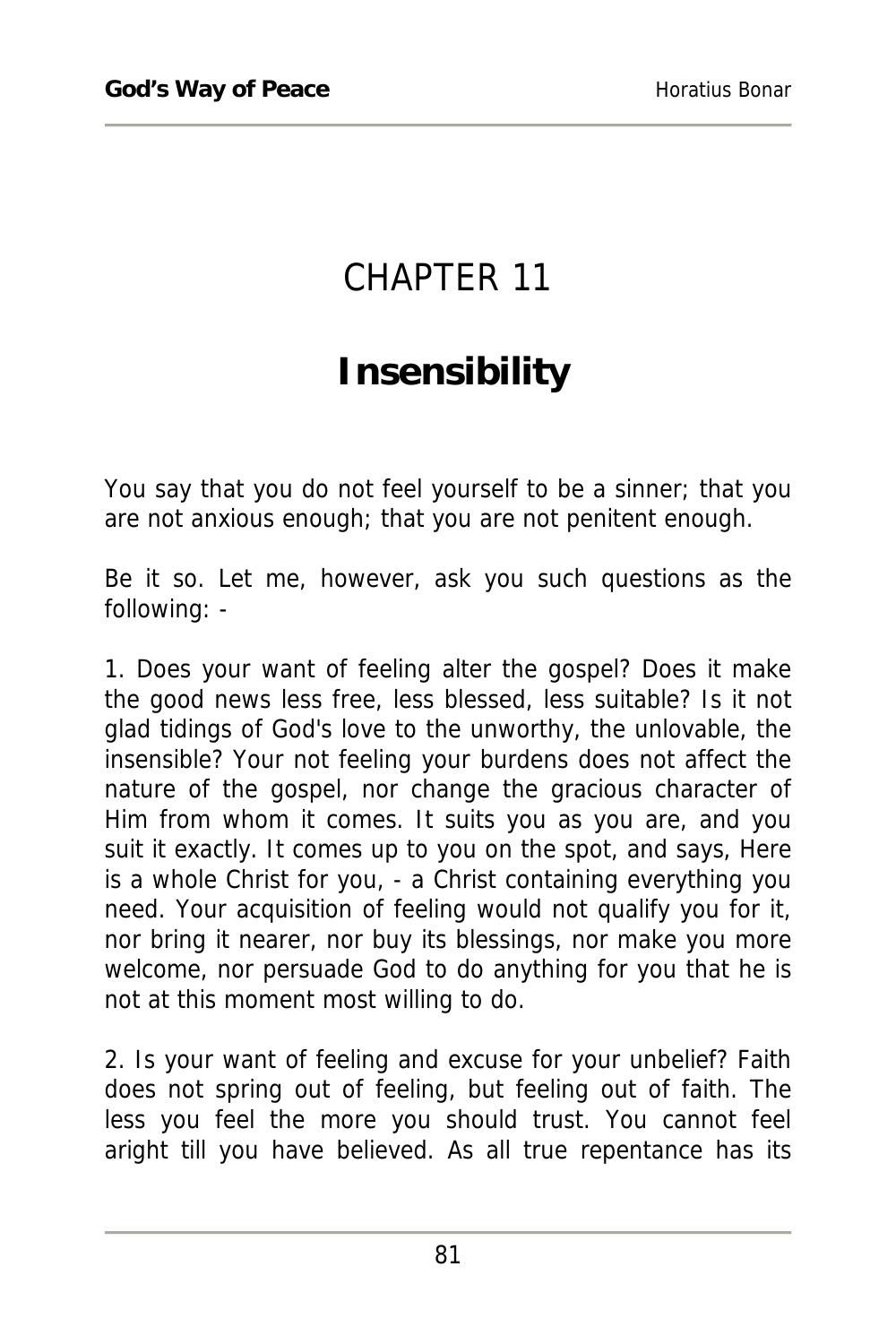root in faith, so all true feeling has the same. It is vain for you to attempt to reverse God's order of things.

3. Is your want of feeling a reason for your staying away from Christ? A sense of want should lead you to Christ, and not keep you away. "More are drawn to Christ," says old Thomas Shepherd, "under a sense of a dead, blind heart, than by all sorrows, humiliations, and terrors." The less of feeling or conviction that you have, you are the more needy; and is that a reason for keeping aloof from him? Instead of being less fit for coming, you are more fit. The blindness of Bartimeus was his reason for coming to Christ, not for staying away. If you have more blindness and deadness than others, you have so many more reasons for coming, so many fewer for standing afar off. If the whole head is sick and the whole heart faint, you should feel yourself the more shut up to the necessity of coming, - and that immediately. Whatever others may do who have convictions, you who have none dare not stay away, nor even wait an hour. You must come!

4. Will your want of feeling make you less welcome to Christ? How is this? What makes you think so? Has he said so, or did he act, when on earth, as if this were his rule of procedure/ Had the woman of Sychar any feeling when he spoke to her so lovingly? Was it the amount of conviction in Zaccheus that made the Lord address him so graciously, "Make haste, for today I must abide at thy house?" The balm of Gilead will not be the less suitable for you, nor the physician there the less affectionate and cordial, because, in addition to other diseases, you are afflicted with the benumbing palsy. Your greater need only gives him an opportunity of showing the extent of his fullness, as well as the riches of his grace. Come to him, then, just because you do not feel. "Him that cometh to me I will in no wise cast out." Whatever you may feel, or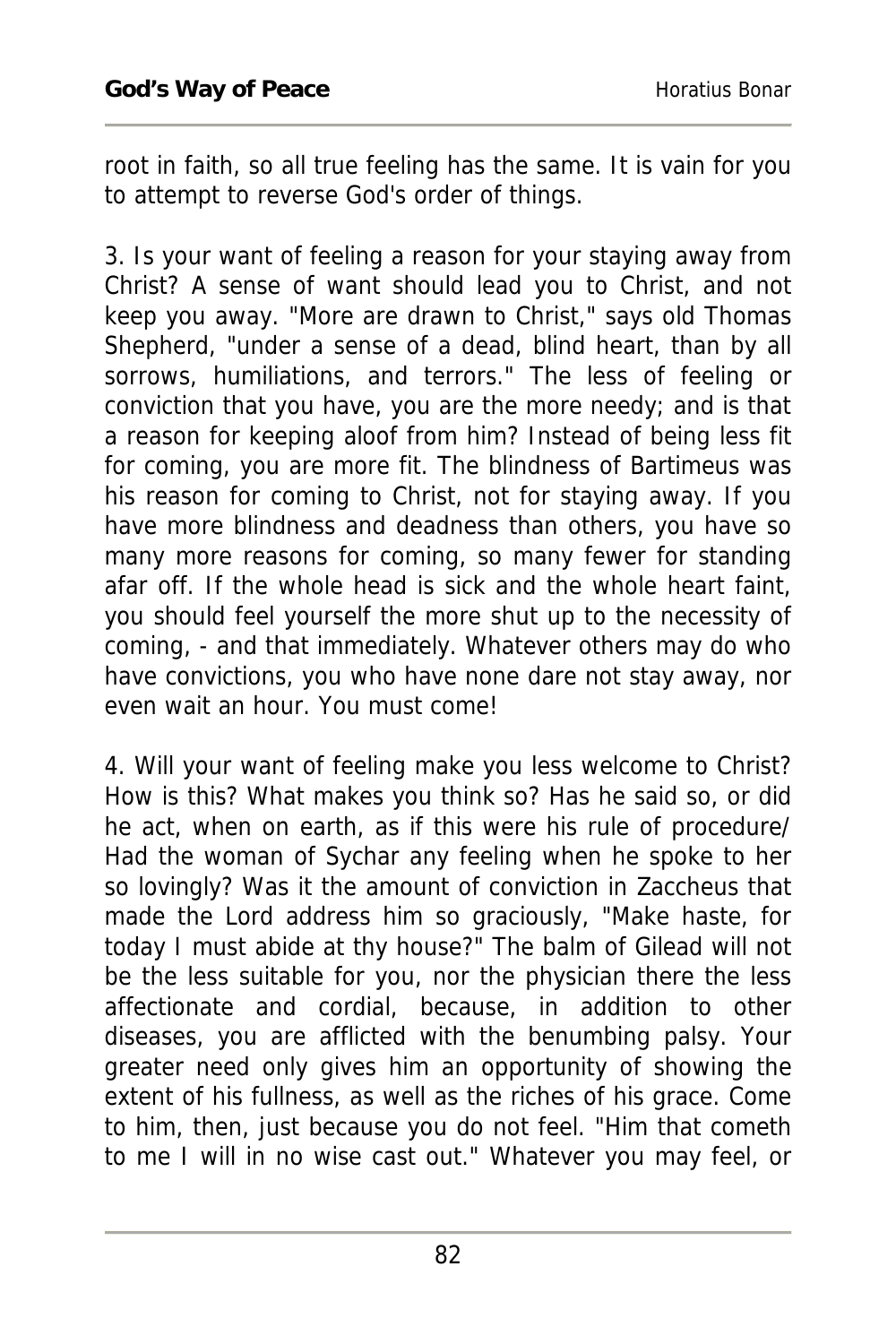may not feel, it is still a faithful saying, and worthy of all acceptation, that Christ Jesus came into the world to save sinners. Do not limit the grace of God, nor suspect the love of Christ. Confidence in that grace and love will do everything for you; want of confidence, nothing. Christ wants you to come; not to wait, nor to stay away.

5. Will your remaining away from Christ remove your want of feeling? No. It will only make it worse; for it is a disease which he only can remove. So that a double necessity is laid upon you for going to Him. Others who feel more than you may linger. You cannot afford to do so. You must go immediately to Him who is exalted "a Prince and a Saviour, to give repentance to Israel, and the forgiveness of sins." Seeing that distance and distrust will do nothing for you, try what drawing near and confidence will do. To you, though the chief of sinners, the message is, "Let us draw near." God commands you to come, without any further delay or preparation; to bring with you your sins, your unbelief, your insensibility, your heart, your will, your whole man, and to put them into Christ's hands. God demands your immediate confidence and instant surrender to Christ. "Kiss the Son," is his message. His word insists on your return, - "Return unto the Lord thy God." It shows you that the real cause of the continuance of this distance is your unwillingness to let Christ save you in his own way, - and a desire to have the credit of removing your insensibility by your own prayers and tears.

6. Is not your insensibility one of your worst sins? A hardhearted child is one of the most hateful of beings. You may pity and excuse many things, but not hard-heartedness. "Thou art the man." Thou art the hard-hearted child! Cease then to pity yourself, and learn only to condemn. Give this sin no quarter. Treat it not as a misfortune, but as unmingled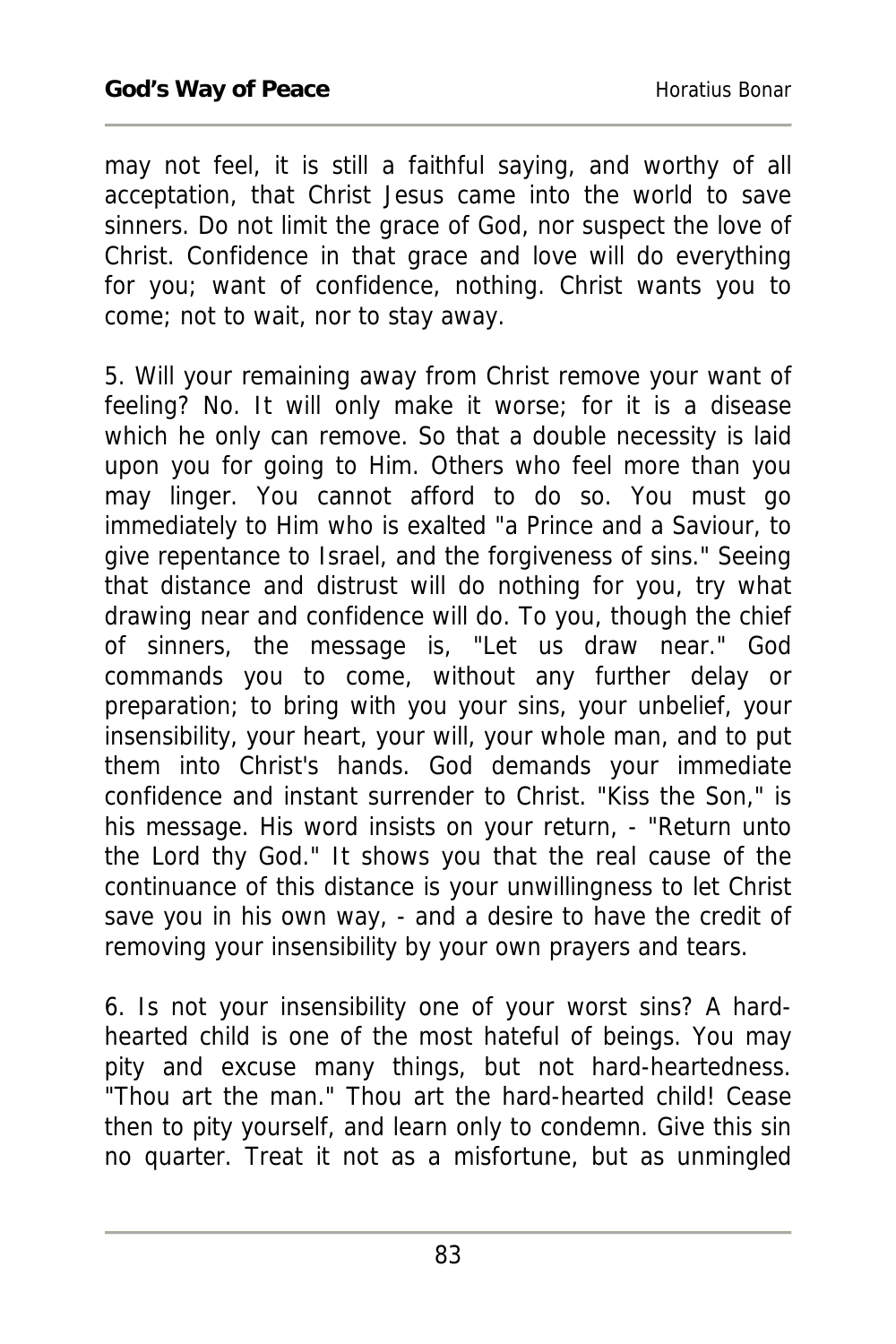guiltiness. You may call it a disease; but remember that it is an inexcusable sin. It is one great all pervading sin added to your innumerable others. This should shut you up to Christ. As an incurable leper you must go to him for cure. As a desperate criminal, you must go to him for pardon. Do not, I beseech you, add to this awful sin, the yet more damning sin of refusing to acknowledge Christ as the healer of all diseases, and the forgiver of all iniquities.

Repentance is only to be got from Christ. Why then should you make the want of it a reason for staying away from him? Go to Him for it. He is exalted to give it. If you speak of waiting, you only show that you are not sincere in your desire to have it. No man in such circumstances would think of waiting. Your conviction of sin is to come, not by waiting, but by looking; looking to Him whom your sins have crucified, and whom, by your distrust and unbelief, you are crucifying afresh. It is written, "They shall look on me whom they have pierced, and they shall mourn?"

Beware of fancying that convictions are to save you, or that they are to be desired for their own sakes. Thus writes an old minister, "I was put out of conceit with legal terrors; for I thought they were good, and only esteemed them happy that were under them; they came, but I found they did me ill; and unless the Lord had guided me thus, I think I should have died doting after them." And another says, "Sense of a dead, hard heart is an effectual means to draw to Christ; yea, more effectual than any other can be, because it is the poor, the blind, the naked, the miserable, that are invited."

As to what is called a "law-work," preparatory to faith in Christ, let us consult the Acts of the Apostles. There we have the preaching of the apostolic gospel and the fruits of it, in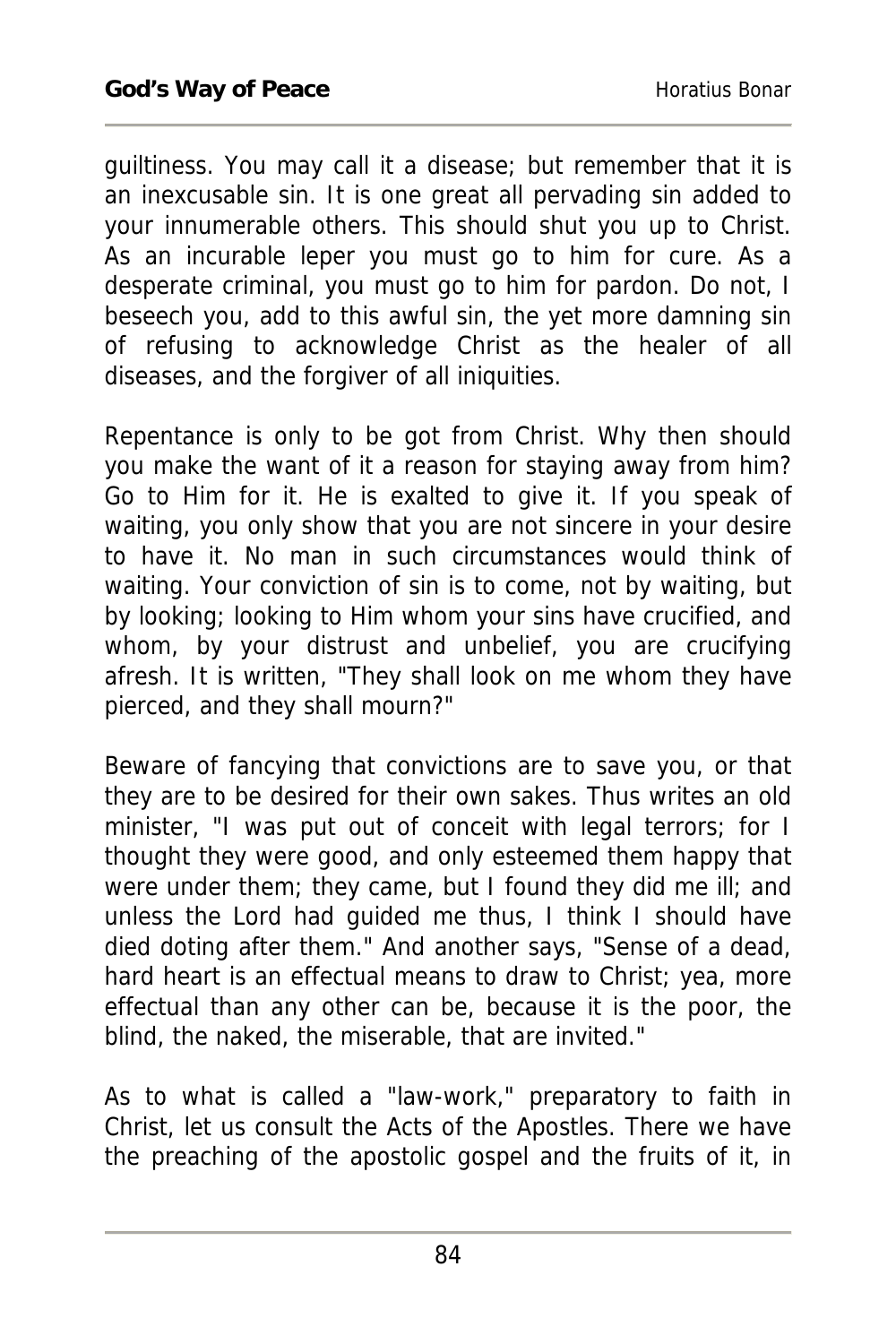the conversion of thousands. We have several inspired sermons, addressed both to Jew and Gentile; but into none of these is the law introduced. That which pricked the hearts of the thousands at Pentecost was a simple narrative of the life, death, burial, and resurrection of Jesus of Nazareth, concluding with these awful words, which must have sounded like the trumpet of doom to those who heard them, "Therefore let all the house of Israel know, that God hath made that same Jesus, whom ye have crucified, both Lord and Christ." These were words more terrible than law; more overwhelming than Sinai heard. Awful as it would have been to be told, "Ye have broken the whole law of God;" what was this to being told, "Ye have crucified his Son?" The sin of crucifying the Lord of glory was greater than that of breaking a thousand laws. And yet in that very deed of consummate wickedness was contained the gospel of the grace of God. That which pronounced the sinner's condemnation, declared also his deliverance. There was life in that death; and the nails which fastened the Son of God to the cross, let out the pent up stream of divine love upon the murderers themselves!

The gospel was the apostolic hammer for breaking hard hearts in pieces; for producing repentance unto life. It was a believed gospel that melted the obduracy of the self-righteous Jew; and nothing but the good news of God's free love, condemning the sin yet pardoning the sinner, will, in our own day, melt the heart and soften human rock-work into men." "Law and terrors do but harden;" and their power, though wielded by an Elijah, is feeble in comparison with that of a preached cross. "O blessed cross of Christ," as Luther, using an old hymn, used to say, "there is no wood like thine!"

The word repentance signifies in the Greek, "change of mind;" and this change the Holy Spirit produces in connection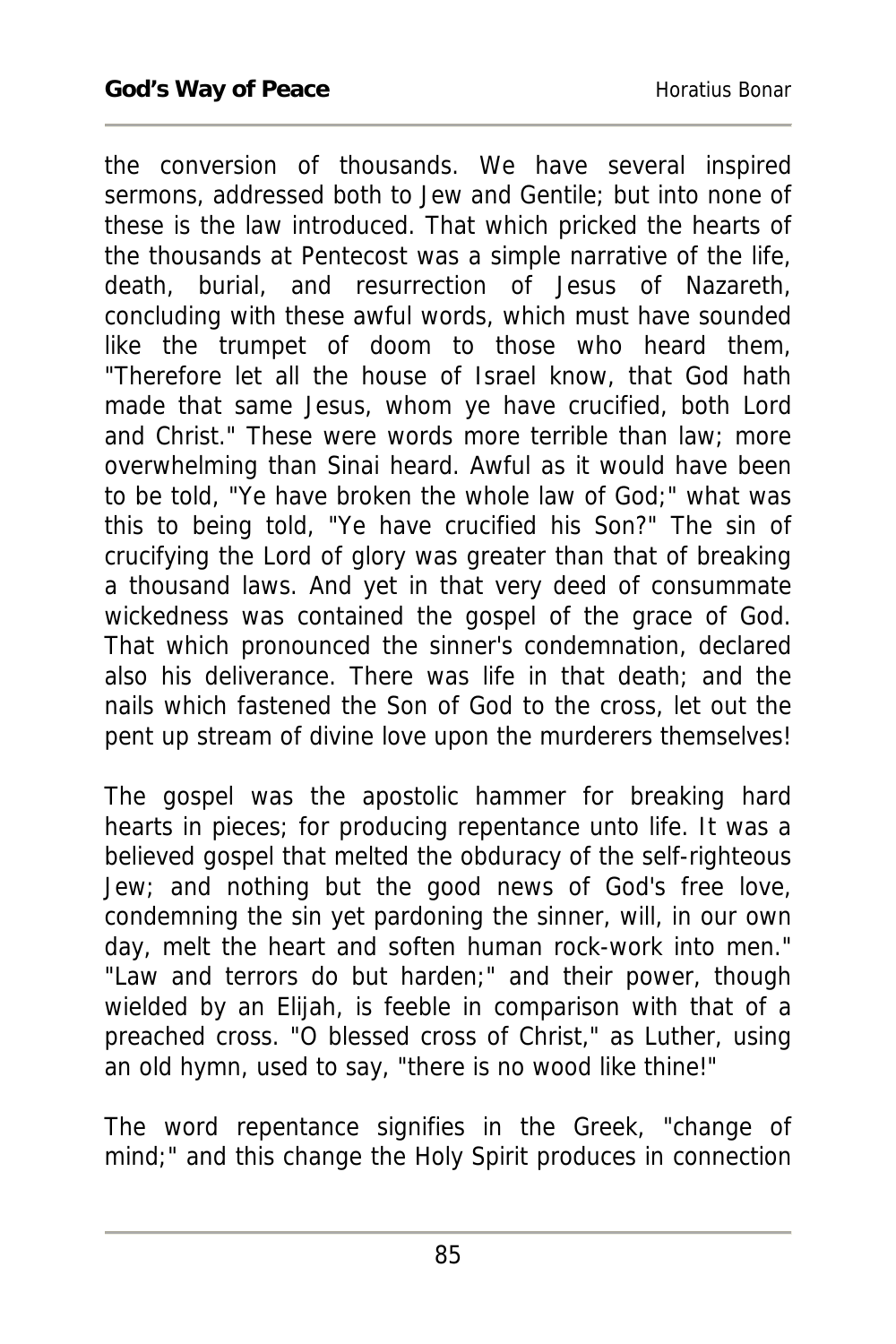with the gospel, not the law. "Repent and believe the gospel: does not mean get repentance by the law, and then believe the gospel; but let this good news about the kingdom which I am preaching, lead you to change your views and receive the gospel. Repentance being put before faith here, simply implies, that there must be a turning from what is false in order to the reception of what is true. If I would turn my face to the north, I must turn it from the south; yet I should not think of calling the one of these preparatory to the other. They must, in the nature of things, go together. Repentance, then, is not, in any sense, a preliminary qualification for faith, - least of all in the sense of sorrow for sin. "It must be reckoned a settled point," says Calvin, "that repentance not only immediately follows upon faith, but springs out of it...They who think that repentance goes before faith, instead of flowing from or being produced by it, as fruit from a tree, have never understood its nature. And Dr. Colquahoun remarks, "Justifying and saving faith is the mean of true repentance; and this repentance is not the mean but the end of that faith."

That terror of conscience may go before faith, I do not doubt. But such terror is very unlike Bible repentance; and its tendency is to draw men away from, not to, the cross. Alarms, such as these, are not uncommon among unbelieving men, such as Ahab and Judas. They will be heard with awful distinctness in hell; but they are not repentance. Sorrow for sin comes from apprehension of the mercy of God in Christ, from the sight of the cross and of the love which the cross reveals. The broken and the contrite heart is the result of our believing the glad tidings of God's free love, in the death and resurrection of his Son. Few things are more dangerous to the anxious soul than the endeavors to get convictions, and terrors, and humiliations, as preliminaries to believing the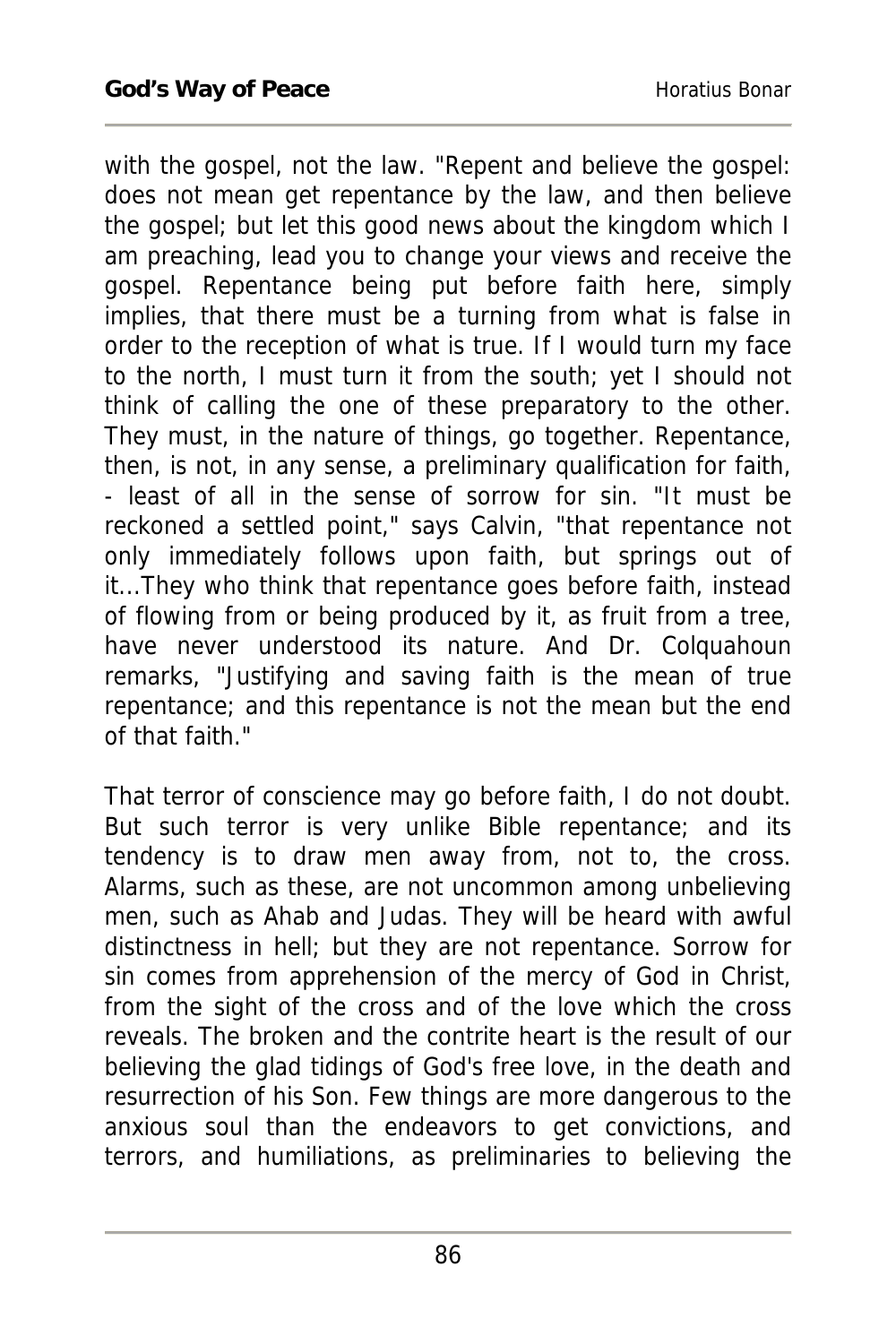gospel. They who would tell a sinner that the reason of his not finding peace is that he is not anxious enough, nor convicted enough, nor humble enough, are enemies to the cross of Christ. They who would inculcate a course of prayer, and humiliation, and self-examination, and dealing with the law, in order to believing in Christ, are teaching what is the very essence of Popery; not the less poisonous and perilous, because refined from Romish grossness, and administered under the name of gospel.

Christ asks no preparation of any kind whatsoever, - legal or evangelical, outward, or inward, - in the coming sinner. And he that will not come as he is shall never be received at all. It is not exercised souls, nor penitent believers, nor well humbled seekers, nor earnest users of the means, nor any of the better class of Adam's sons and daughters, but "sinner", that Christ welcomes. He came not to call the righteous, but sinners to repentance. This man receiveth sinners.

Spurious repentance, the produce and expression of unbelief and self-righteousness, may be found previous to faith - just as all manner of evils abound in the soul before it believes. But when faith comes, it comes not as the result of this selfwrought repentance, - but in spite of it; and this so called repentance will be afterwards regarded by the believing soul as one of those self-righteous efforts, whose only tendency was to keep the sinner from the Saviour. They who call on penitent sinners to believe, mistake both repentance and faith; and that which they teach is no glad tidings to the sinner. To the better class of sinners (if such there be), who have by laborious efforts got themselves sufficiently humbled, it may be glad tidings; but not to those who are without strength, the lost, the ungodly, the hard-hearted, the insensible, the lame, the blind, the halt, the maimed. "It is not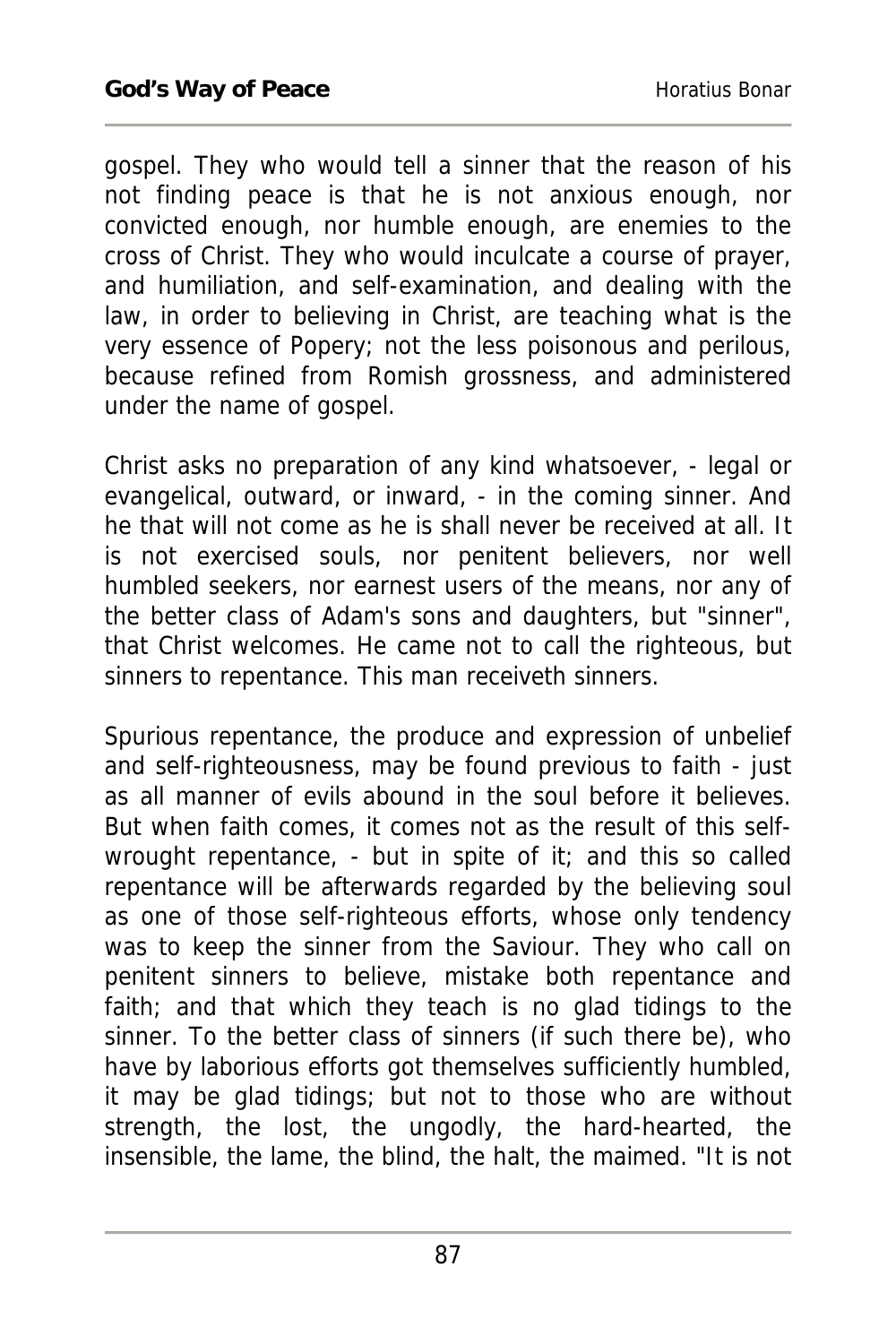sound doctrine," says Dr. Colquhoun, "to teach that Christ will receive none but the true penitent, or that none else is warranted to come by faith to him for salvation. The evil of that doctrine is that it sets needy sinners on spinning repentance, as it were, out of their own bowels, and on bringing it with them to Christ, instead of coming to him by faith to receive it from him. If none be invited but the true penitent, then impenitent sinners are not bound to come to Christ; and cannot be blamed for not coming."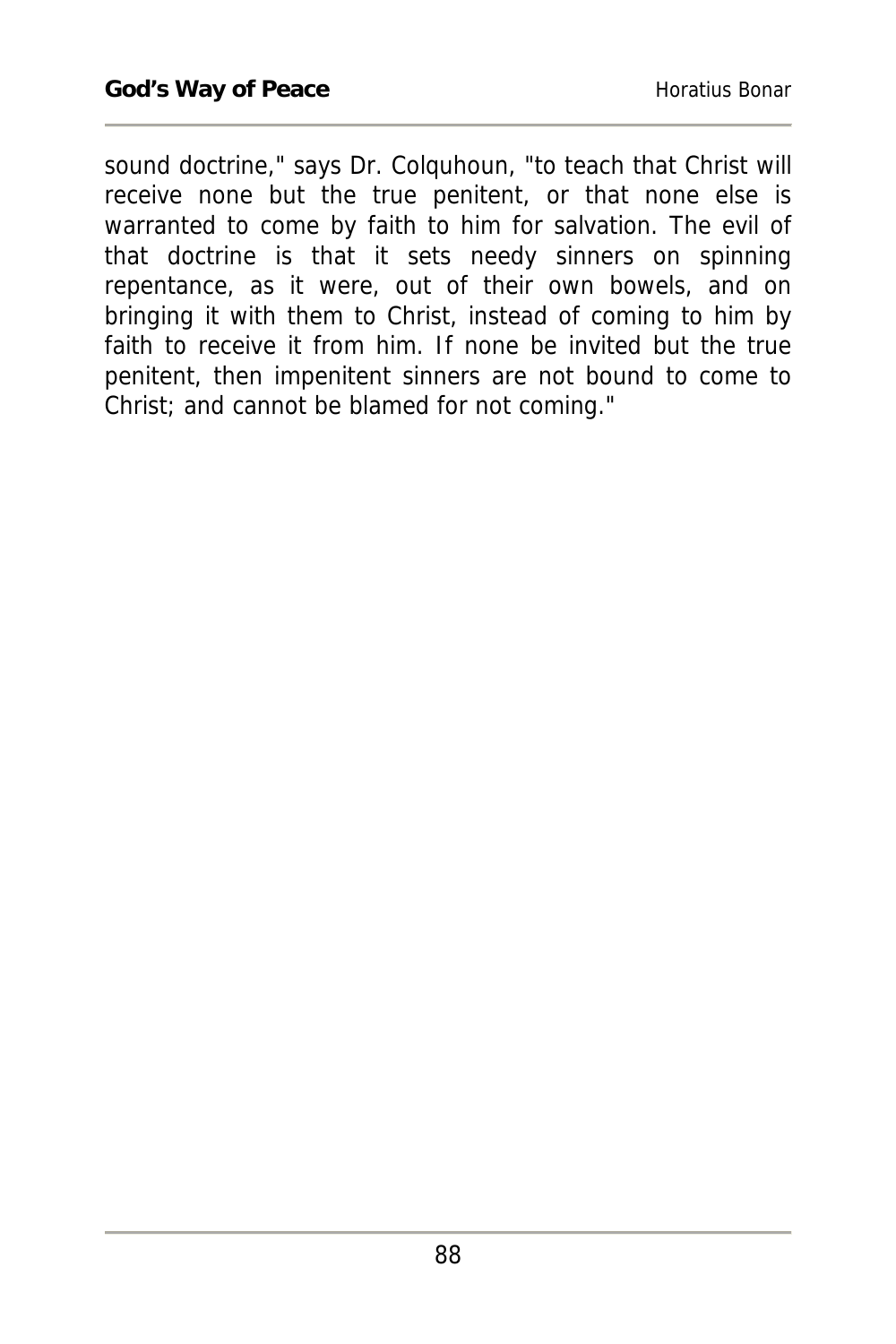## CHAPTER 12

## **Jesus Only**

You say, "I am not satisfied with the motives that have led me to seek Christ; they are selfish." That is very likely. The feelings of a newly awakened sinner are not disinterested, neither can they be so.

You have gone in quest of salvation from a sense of danger, or fear of the wrath to come, or a desire to obtain the inheritance of glory. These are some of the motives by which you are actuated.

How could it be otherwise? God made you with these fears and hopes; and he appeals to them in his word. When he says, "Turn ye, turn ye, for why will ye die?" he is appealing to your fears. When he sets eternal life before you, and the joys of an endless kingdom, he is appealing to your hopes. And when he presents these motives, he expects you to be moved by them. To act upon such motives, then, cannot be wrong. Nay, not to act upon them, would be to harden yourself against God's most solemn appeals. "Knowing the terror of the Lord, we persuade men," says Paul. It cannot be wrong to be influenced by this terror. "The remnant were affrighted, and gave glory to the God of heaven." This surely was not wrong. The whole Bible is full of such motives, addressed to our hopes and fears.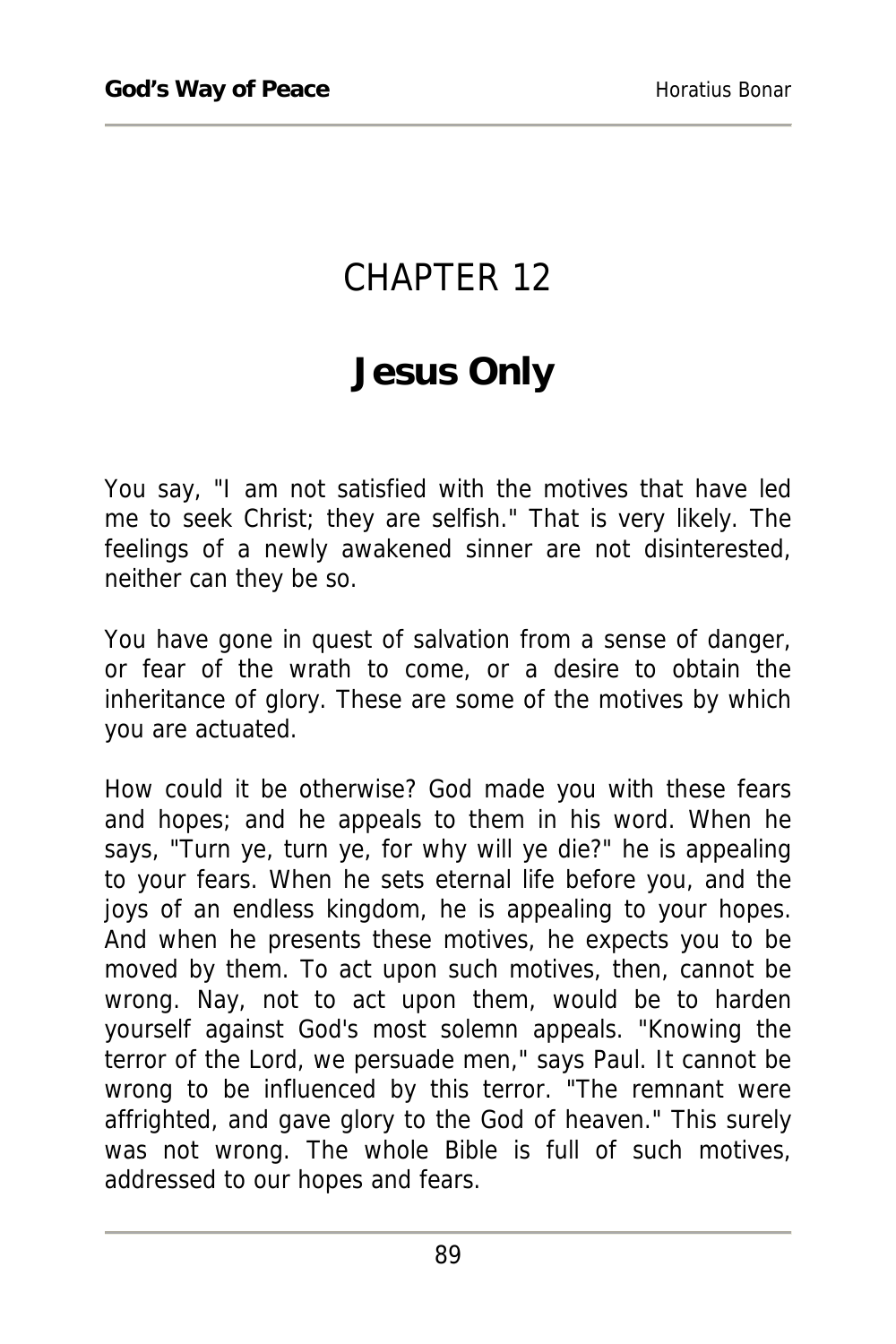When was it otherwise? Among all the millions who have found life in Christ, who began in any other way, or from any higher motive? Was it not thus that the jailor began when the earthquake shook his soul, and called up before his conscience the everlasting woe? Was it not a sense of danger and a dread of wrath that made him ask, "What shall I do to be saved?" And did the apostle rebuke him for this? Did he refuse to answer his anxious question, because his motive was so selfish? No. He answered at once, "Believe on the Lord Jesus Christ, and thou shalt be saved."

There is nothing wrong in these motives. When my body is painted, it is not wrong to wish for relief. When overtaken by sickness, it is not wrong to send for the physician. You may call this selfishness, which He who made us what we are, and who gave us these instincts, expects us to act upon; and in acting on which, we may count upon his blessing, not his rebuke. It is not wrong to dread hell, to desire heaven, to flee from torments, to long for blessedness, to shun condemnation, and to desire pardon.[26] Let not Satan then ensnare you with such foolish thoughts, the tendency of which is to quench every serious desire, under the pretext of its not being disinterested and perfect.

You think that, were you seeking salvation from a regard to the glory of God, you would be satisfied. But what does that mean, but that, at the very first, even before you have come to Christ, you are to be actuated by the highest of all motives? He who has learned to seek God's glory is one who has already come to Christ; and he who has learned to do this entirely, is no sinner at all, and, therefore, does not need Christ. To seek God's glory is a high attainment of faith; yet you want to be conscious of possessing it before you have got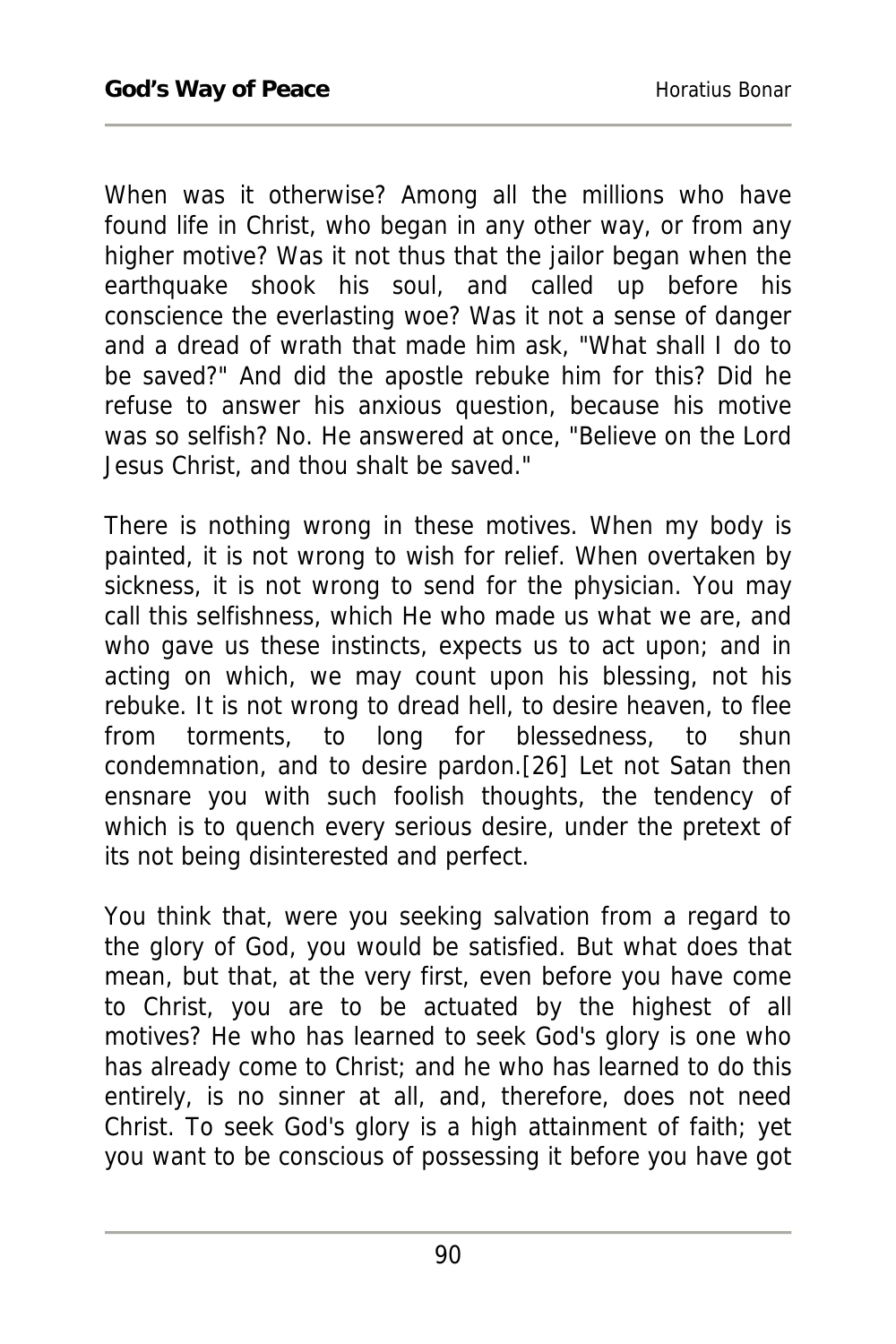faith, - nay, in order to your getting it! Is it possible that you can be deluding yourself with the idea that if you could only secure this qualification, you might confidently expect God to give you faith. This would be substituting your own zeal for his glory, in the room of the cross of Christ.

Do not keep back from Christ under the idea that you must come to him in a disinterested frame, and from an unselfish motive. If you were right in this thing, who could be saved? You are to come as you are; with all your bad motives, whatever these may be. Take all your bad motives, add them to the number of your sins, and bring them all to the altar where the great sacrifice is lying. Go to the mercy seat. Tell the High Priest there, not what you desire to be, nor what you ought to be, but what you are. Tell him the honest truth as to your condition at this moment. Confess the impurity of your motives; all the evil that you feel or that you don't feel; your hard-heartedness, your blindness, your unteachableness. Confess everything without reserve. He wants you to come to Him exactly as you are, and not to cherish the vain thought that, by a little waiting, or working, or praying, you can make yourself fit, or persuade Him to make you fit.[27]

"But I am not satisfied with my faith," you say. No truly. Nor are you ever likely to be so. At least I should hope not. If you wait for this before you take peace, you will wait till life is done. It would appear that you want to believe in your own faith, in order to obtain rest to your soul. The Bible does not say, "Being satisfied about our faith, we have peace with God," but "Being justified by faith, we have peace with God;" and between these two things there is a wonderful difference. Satisfaction with Jesus and his work, not satisfaction with your own faith, is what God expects of you. "I am satisfied with Christ," you say. Are you? Then you are a believing man;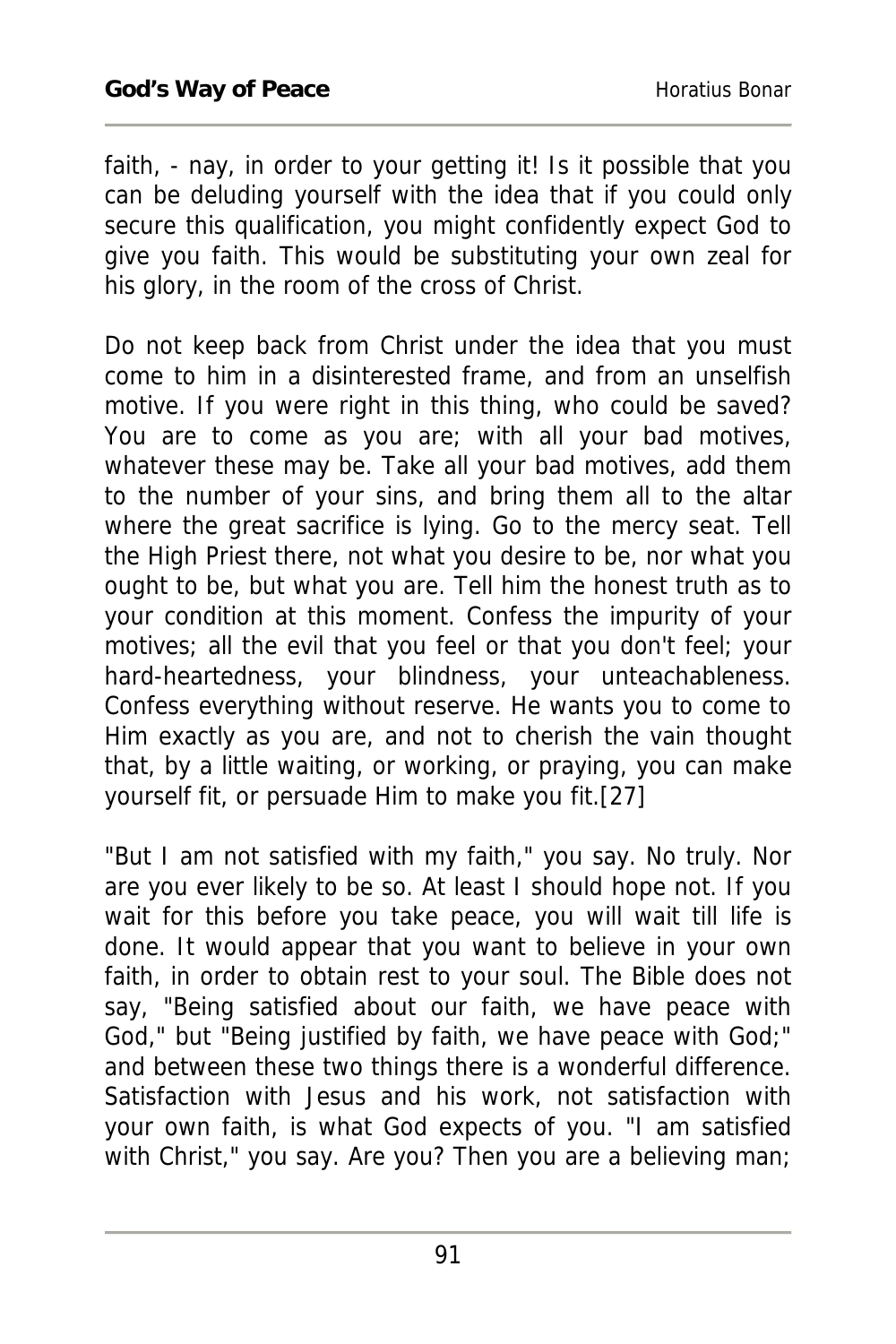and what more do you wish? Is not satisfaction with Christ enough for you or for any sinner? Nay, and is not this the truest kind of faith? To be satisfied with Christ, is faith in Christ. To be satisfied with his blood, is faith in his blood. Do not bewilder yourself, or allow others to bewilder you. Be assured that the very essence of faith is being satisfied with Christ and his sinbearing work; ask no more questions about faith, but go upon your way rejoicing, as one to whom Christ is all.

Remember, the Baptist's words, "He must increase, but I must decrease." Self, in every form, must decrease, and Christ must increase. To become satisfied with your faith would look as if you were dissatisfied with Christ. The beginning, the middle, and end of your course must be dissatisfaction with self, and satisfaction with Christ. Be content to be satisfied with faith's glorious object, and let faith itself be forgotten. Faith, however perfect, has nothing to give you. It points you to Jesus. It bids you look away from itself to Him. It bids you look away from itself to Him. It says, "Christ is all." It bids you look to him who says, "Look upon me;" who says, "Fear not, I am the first and the last; I am he that liveth and was dead, and behold I am alive forevermore."

If you were required to believe in your own faith, to ascertain its quality, and to know that you are born again before you were warranted to trust in Jesus, or to have peace, you would certainly need to be satisfied with your own faith. But you are not required to make good any personal claim, save that you are a sinner; not that you feel yourself to be one, (that would open up an endless metaphysical inquiry into your own feelings,) but simply that you are one. This you know upon God's authority, and learn from his word; and on this you act whether you feel your sinfulness or not. The gospel needs no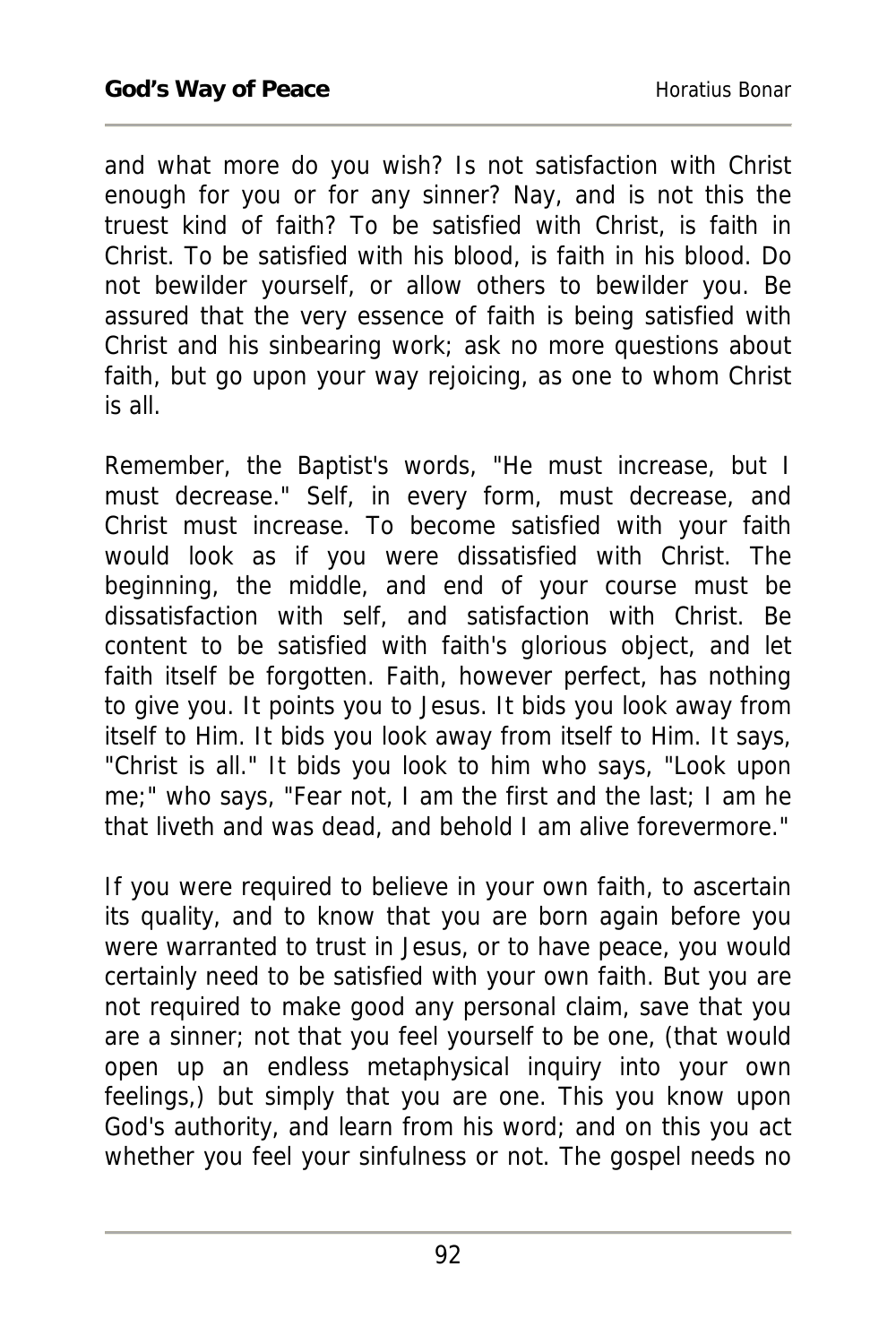ascertaining of anything about ourselves, save what is written in the Bible, and what is common to all Adam's children, - that we need a Saviour. It is upon this need that faith acts; it is this need that faith presents at the throne of grace. The question, then, is not, Am I satisfied with my faith? but, Am I a needy sinner, and am I satisfied that in Christ there is all I need?

You say, "I am not satisfied with my love." What! Did you expect to be so? Is it your love to Christ, or his love to you, that is to bring you peace? God's free love to sinners, as such, is our resting place. There are two kinds of love in God, - his love of compassion to the unbelieving sinner, and his love of delight and complacency to his believing children. A father's love to a prodigal child is quite as sincere as his love to his obedient, loving child at home, though it be a different kind. God cannot love you as a believer till you are such. But he loves you as a poor sinner. And it is this love of his to the unloving and unlovable that affords the sinner his first resting place. This free love of God satisfies and attracts him. Herein is love, not that we loved God, but that he loved us." "We love him because he first loved us." "God so loved the world that he gave his only begotten Son."

"I am not satisfied with my repentance," you say. It is well. What should you have thought of yourself had you been so? What pride and self-righteousness would it indicate, were you saying, "I am satisfied with my repentance, - it is of the proper quality and amount." If satisfied with it, what would you do with it? Would you ground your peace upon it? Would you pacify your conscience with it? Would you go with it instead of the blood to a holy God? If not, what do you mean by the desire to be satisfied with your repentance before having peace with God?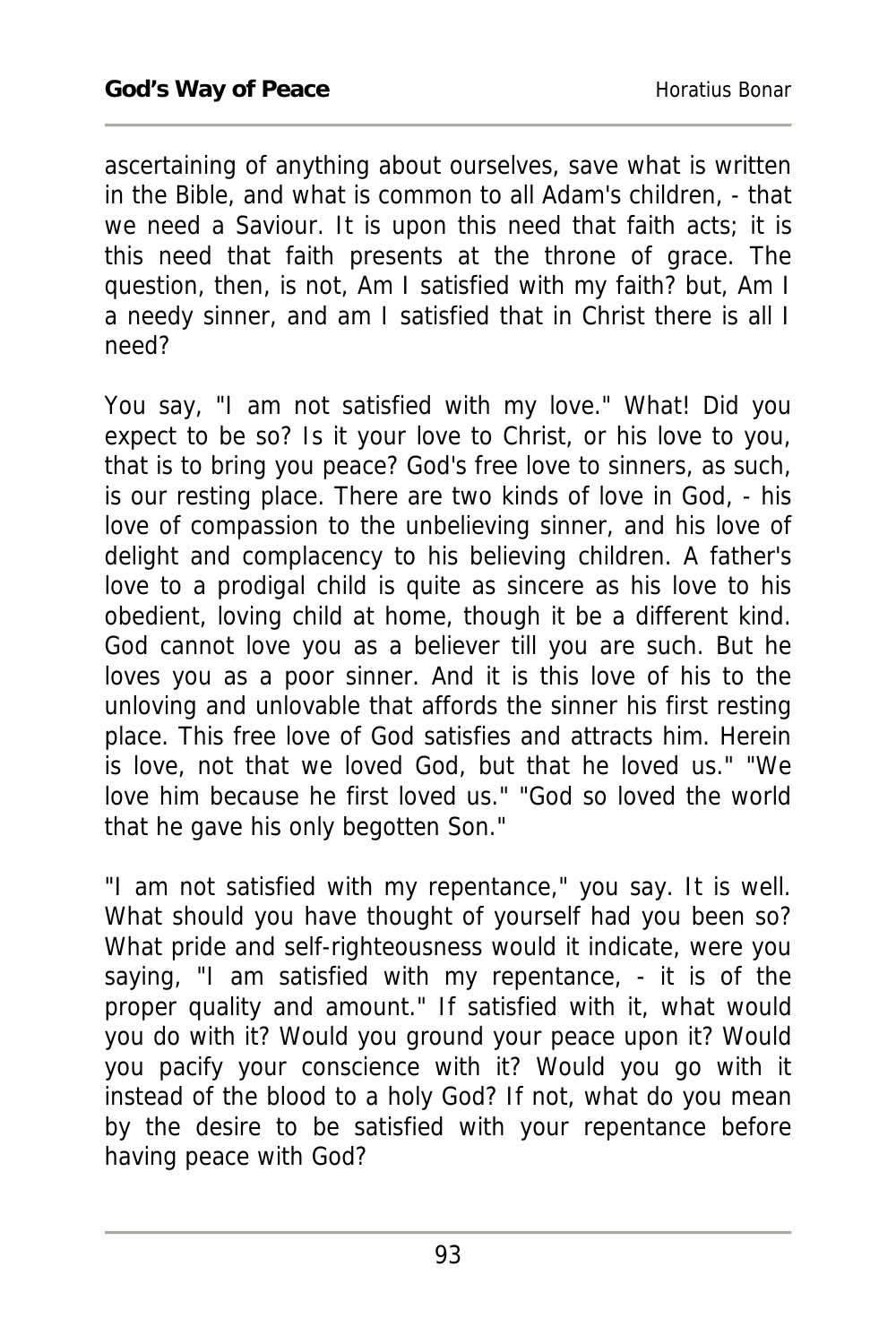In short, you are not satisfied with any of your religious feelings; and it is well that you are not; for, if you were, you must have a very high idea of yourself, and a very low idea of what both law and gospel expect of you. You are, I doubt not, right in not being satisfied with the state of your feelings; but what has this to do with the great duty of immediately believing on the Son of God? If the gospel is nothing to you till you have got your feelings all set right, it is no gospel for the sinner at all. But this is its special fitness and glory, that it takes you up at the very point where you are at this moment, and brings you glad tidings in spite of your feelings being altogether wrong.

All these difficulties of yours have their root in the self esteem of our natures, which makes us refuse to be counted altogether sinners, and which shrinks from going to God save with some personal recommendation to make acceptance likely. Utter want of goodness is what we are slow to acknowledge. Give up these attempts to be satisfied with yourself in anything, great or small, faith, feeling, or action. The Holy Spirit's work in convincing you of sin, is to make you dissatisfied with yourself; and will you pursue a course which can only grieve him away? God can never be satisfied with you on account of any goodness about you; and why should you attempt to be satisfied with anything which will not satisfy him? There is but one thing with which he is entirely satisfied, - the person and work of his only begotten Son. It is with Him that he wants you to be satisfied, not with yourself. How much better would it be to take God's way at once, and be satisfied with Christ? Then would pardon and peace be given without delay. Then would the favor of God rest upon you. For God has declared, that whoever is satisfied with Christ shall find favor with him. His desire is that you should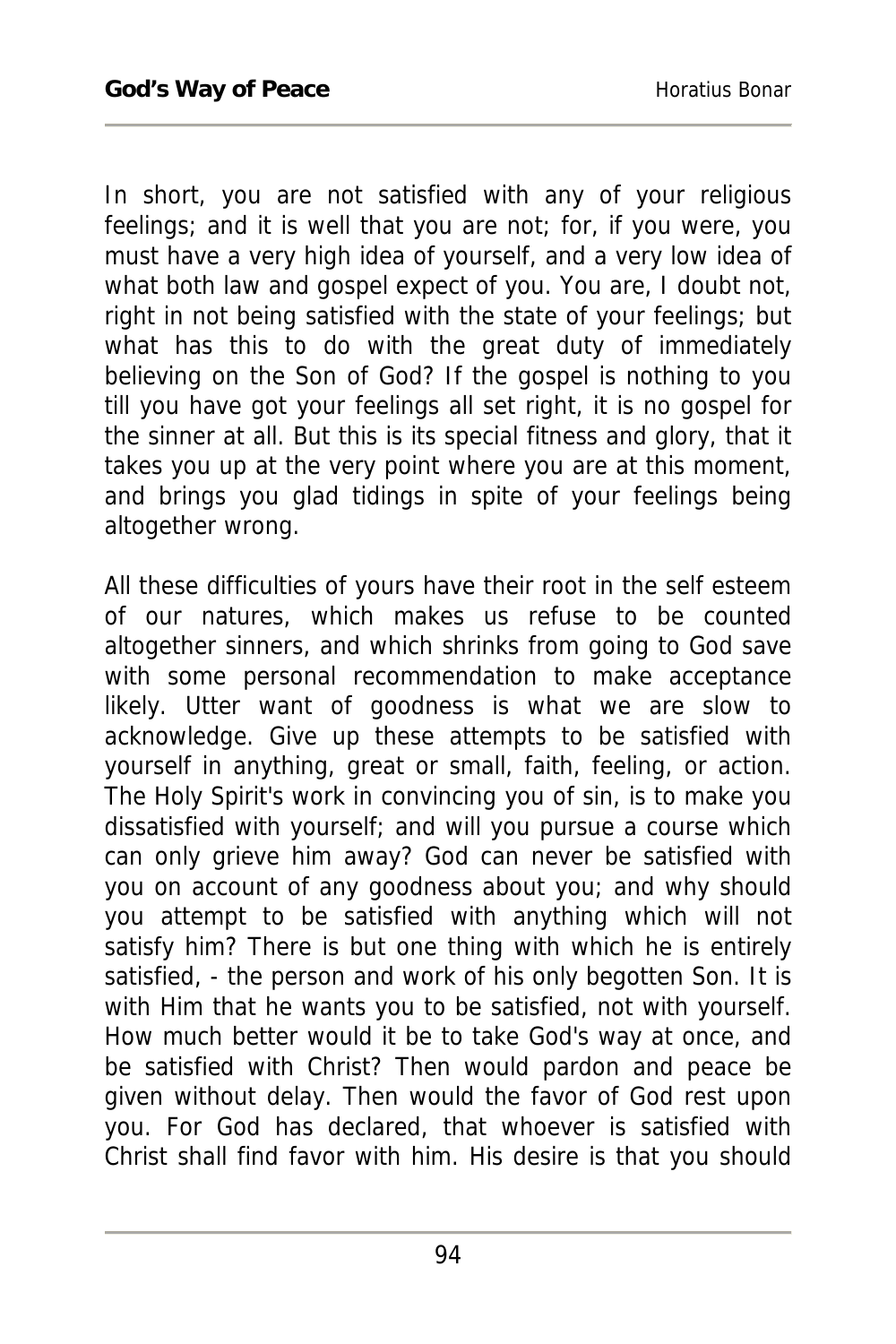come to be as one with him in this great thing. He asks nothing of you, save this. But with nothing else than this will he be content, nor will he receive you on any other footing, save that of one who has come to be satisfied with Christ, and with what Christ has done.

Surely all this is simple enough. Does it exactly meet your case. Satisfaction with yourself, even could you get it, would do nothing for you. Satisfaction with Christ would do everything; for Christ is ALL. "This is my beloved Son, in whom I am well pleased." Be pleased with him in whom the Father is pleased, and all is well.

I suspect that some of those difficulties of yours arise from the secret idea that the gospel is just a sort of modified law, by keeping which you are to be saved. You know that the old law is far above your reach, and that it condemns, but cannot save you. But you think, perhaps, that Christ came to make the law easier, to lower its demands, to make it (as some say) an evangelical law, with milder terms, suited to the sinner's weakness. That this is blasphemy, a moment's thought will show you. For it means that the former law was too strict; that is, it was not holy, and just, and good. It denies also Christ's words, that he came not to destroy but to fulfill the law. God has but one law, and it is perfect; its substance is love to God and man. A milder law must mean an imperfect one; a law that makes God's one law unnecessary; a law that gives countenance to sin. Will obedience to an imperfect law save the breaker of the perfect law? But faith does not make void the law; it establishes it.

It is by a perfect law that we are saved; else it would be an unholy salvation. It is by a perfect law, fulfilled in every "jot and tittle," that we are saved; else it would be an unrighteous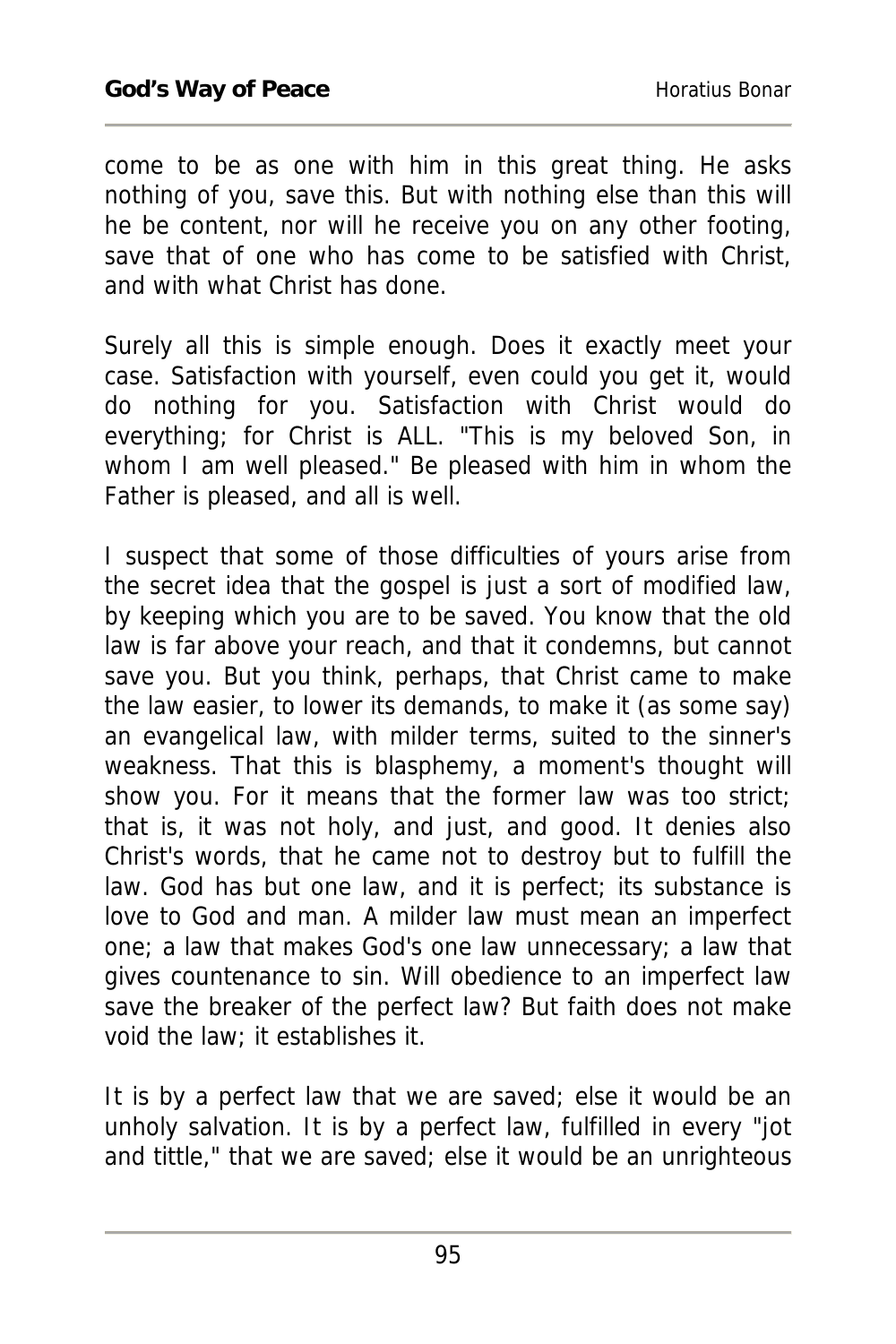salvation. The Son of God has kept the law for us; he has magnified it and made it honorable; and thus we have a holy and righteous salvation. Though above law in himself, he was made under the law for us; and by the vicarious law keeping of his spotless life, as well as by endurance unto death of that law's awful penalties, we are redeemed from the curse of the law. "Christ is the end (the fulfilling and exhausting) of the law, for righteousness to every one that believeth." FOR CHRIST IS NOT A HELPER, BUT A SAVIOUR. He has not come to enable us to save ourselves, by keeping a mitigated law; but to keep the unmitigated law in our room, that the law might have no claim for penalty, upon any sinner who will only consent to be indebted to the law keeping and law enduring of the divine Surety.

Others of your difficulties spring from confounding the work of the Spirit in us with the work of Christ for us. These two must be kept distinct; for the intermingling of them is the subversion of both. Beware of overlooking either; beware of keeping them at a distance from each other. Though quite distinct, they go hand in hand, inseparably linked together, yet each having its own place and its own office. Your medicine and your physician are not the same, yet they go together. Christ is your medicine, the Spirit is your physician. Do not take the two works as if they were one compounded work; nor try to build your peace upon some mystic gospel which is made up of a strange mixture of the two. Realize both, the outward and the inward; the objective and the subjective; Christ for us, and the Holy Spirit in us.

As at the first, so to the last, must this distinctiveness be observed, lest, having found peace in believing, you lose it by not holding the beginning of your confidence steadfast unto the end. "When I begin to doubt," writes one, "I quiet my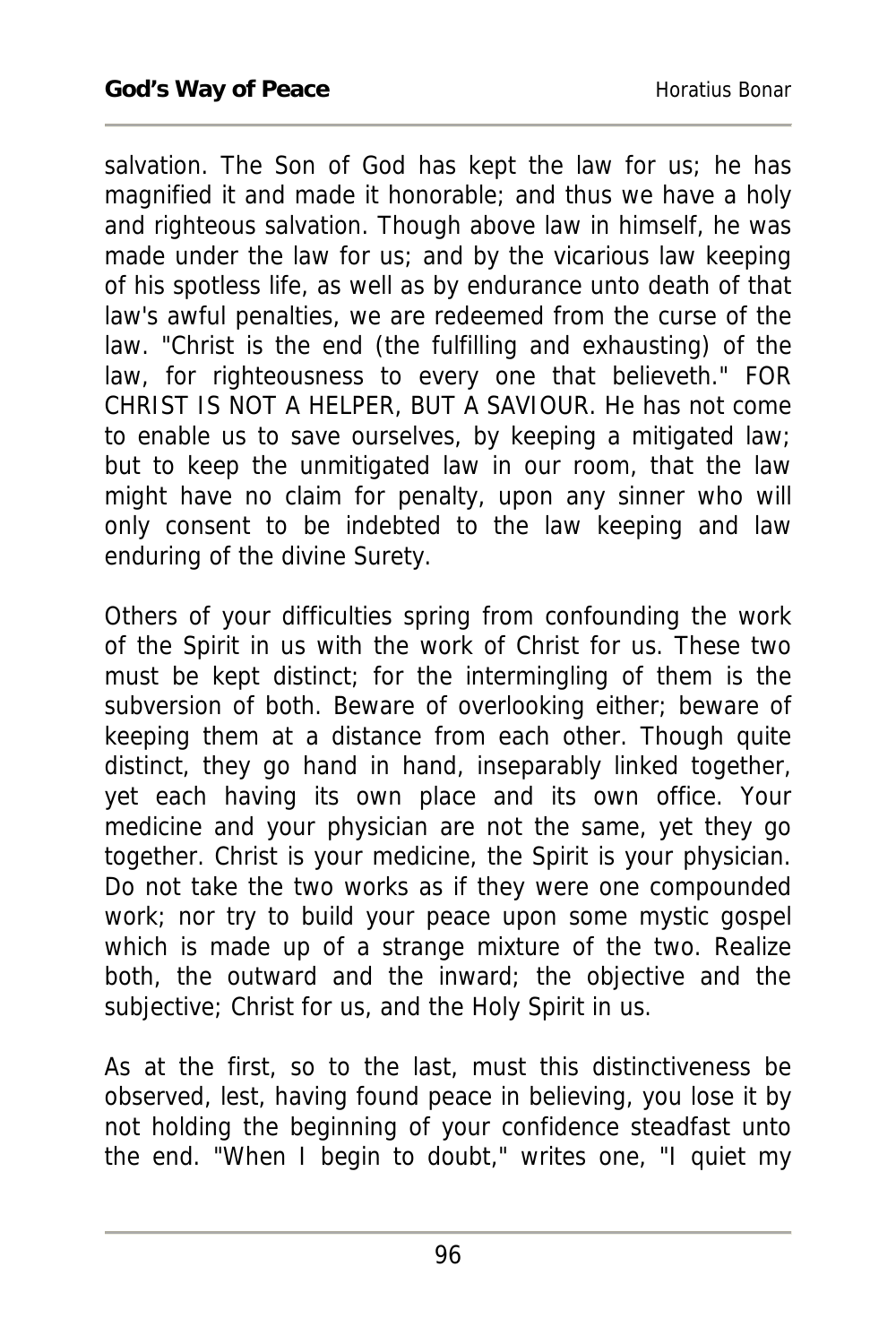doubts by going back to the place where I got them first quieted; I go and get peace again where I got it at the beginning; I do not sit down gloomily to must over my own faith or unbelief, but over the finished work of Immanuel; I don't try to reckon up my experiences, to prove that I once was a believer, but I believe again as I did before; I don't examine the evidence of the Spirit's work in me, but I think of the sure evidences which I have of Christ's work for me, in his death, and burial, and resurrection. This is the restoration of my peace. I had begun to look at other objects; I am now recalled from my wanderings to look at Jesus only."

Some of your difficulties seem to arise from a mixing up of the natural and the supernatural. Now the marvelous thing in conversion is, that while all is supernatural (being the entire work of the Holy Ghost), all is also natural. You are, perhaps unconsciously, expecting some miraculous illapse of heavenly power and brightness into your soul; something apart from divine truth, and from the working of man's powers of mind. You have been expecting faith to descend, like an angel from heaven, into our soul, and hope to be lighted up like a new star in your firmament. It is not so. Whilst the Spirit's work is beyond nature, it is not against nature. He displaces no faculty; he disturbs no mental process; he does violence to no part of our moral framework; he creates no new organ of thought or feeling. His office is to set all to rights within you; so that you never feel so calm, so true, so real, so perfectly natural, so much yourself, - as when He has taken possession of you in every part; and filled your whole man with his heavenly joy. Never do you feel so perfectly free, - less constrained and less mechanical, - in every faculty, as when he has "brought every thought into captivity to the obedience of Christ." The heavenly life imparted is liberty, and truth, and peace; it is the removal of bondage, and pain. So far from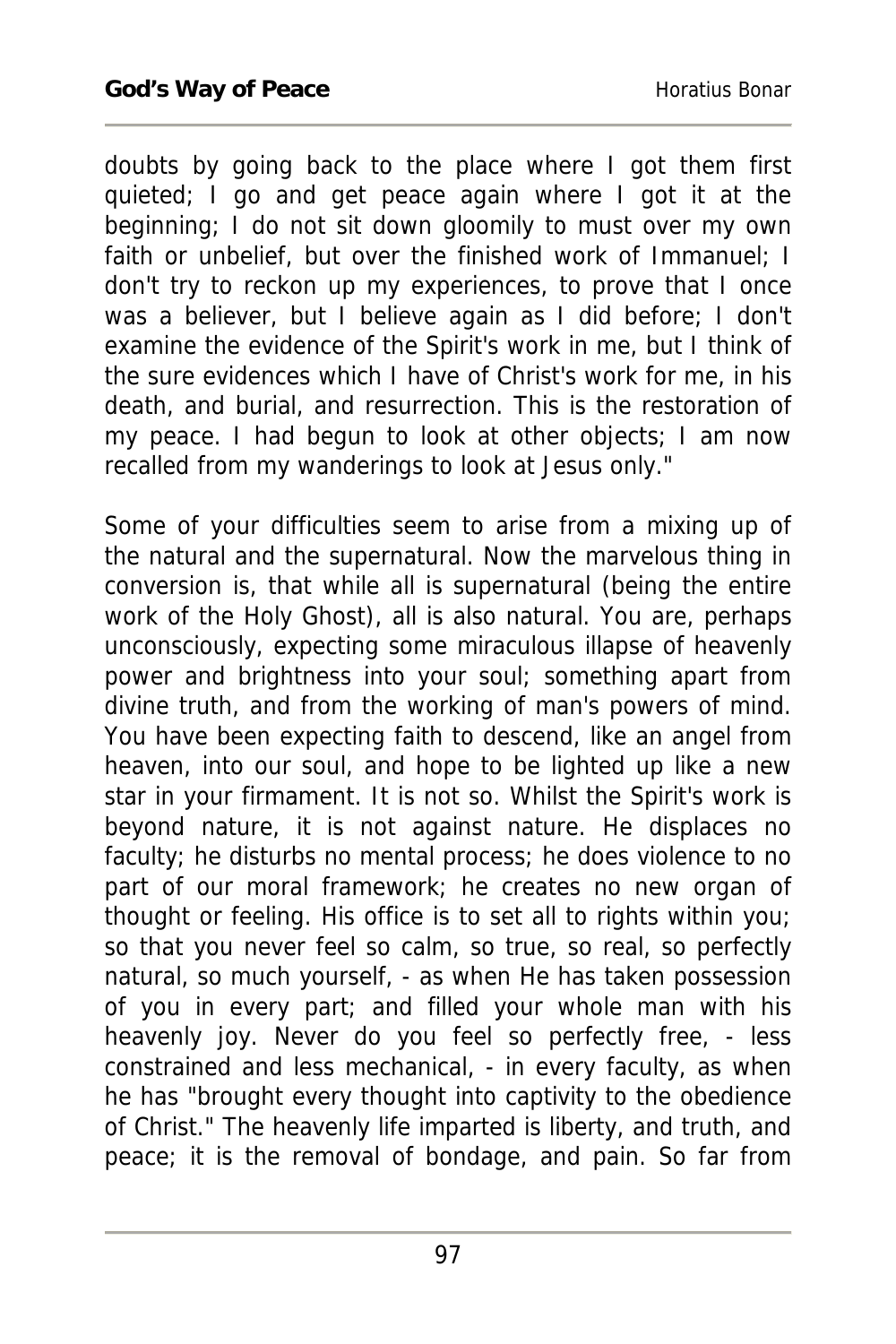being a mechanical constraint, as some would represent, it is the removal of the iron chain with which guilt had bound the sinner. It acts like an army of liberation to a down-trodden country; like the warm breath of spring to the frost-fettered tree. For the entrance of true life, or living truth, into man's soul, must be liberty, not bondage. "The truth shall make you FREE."

Other difficulties arise out of confused ideas as to the proper order of truth. Misplaced truth is sometimes more injurious than actual error. In our statements of doctrine, we are to have regard to God's order of things, as well as to the things themselves. If you would solve the simplest question in arithmetic, the figures must not only be the proper ones, but they must be placed in proper order. So is it with the doctrines of the word of God. Some seem to fling them about in ill-assorted couples, or confused bundles, as if it mattered little to the hearer or reader what order was preserved, provided only certain truths were distinctly announced. Much trouble to the anxious spirit has arisen from this reckless confusion. A gospel in which election is placed first is not the gospel of the apostles; though certainly a gospel in which election id denied is still less the apostolic gospel. The true gospel is neither that Christ died for the elect, nor that he died for the whole world; for the excellency of the gospel does not lie in its announcement of the numbers to be saved, but in its proclamation of the great propitiation itself. Some who are supposed to be holding fast the form of sound words present us with a mere dislocation of the gospel, the different truths being so jumbled, that while they may be all there, they produce no result. They rather so neutralize each other as to prevent the sinner extracting from them the good news which, when rightly put together, they most assuredly contain. If the verses or chapters of the Epistle to the Romans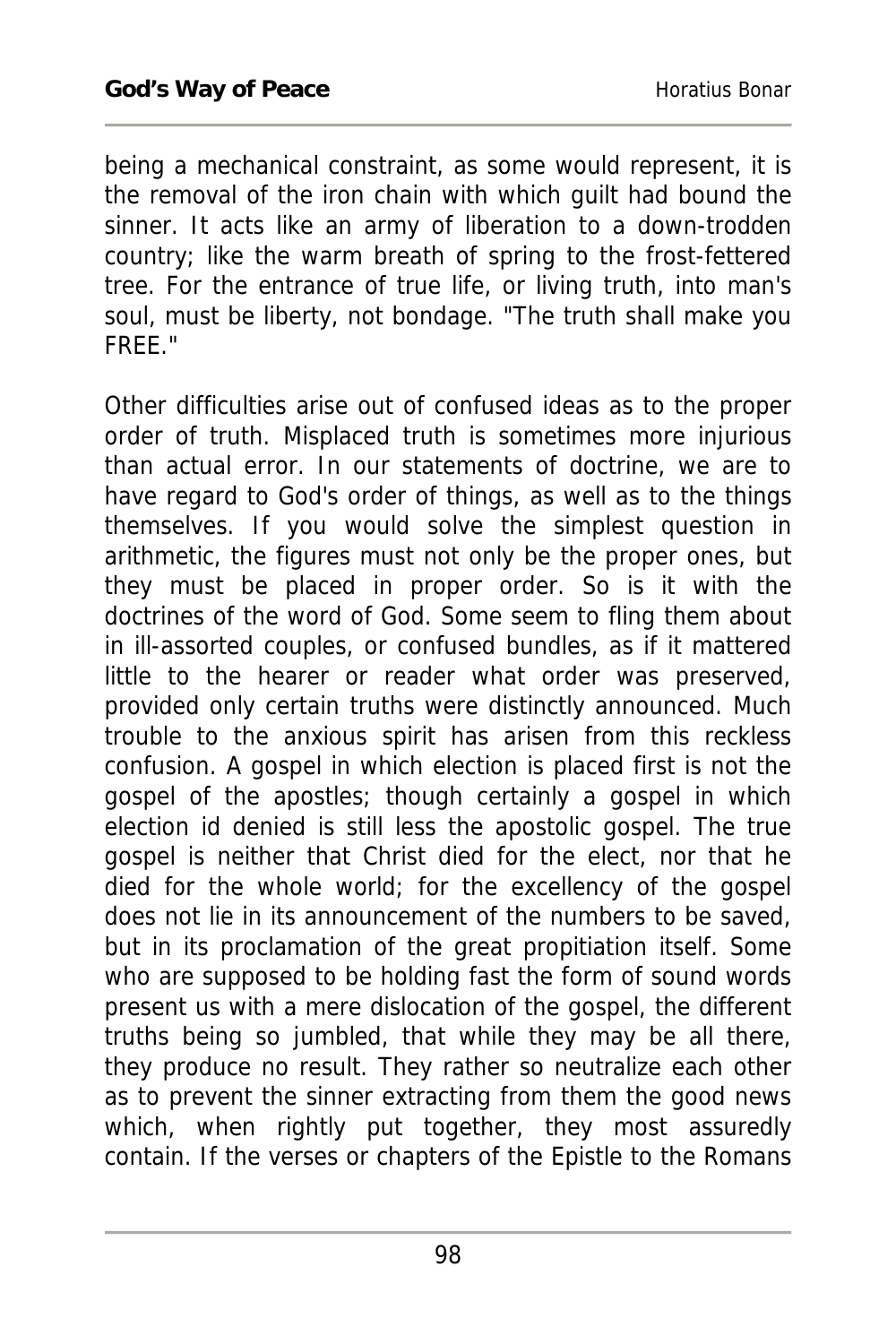were transposed or jumbled together, would it be the Epistle to the Romans, though every word were there? So, if, in teaching the gospel, we do not begin at the beginning; if, for instance, we tell the sinner what he has to do, before we tell him what God has done; if we tell him to examine his own heart before we tell him to study the cross of Christ; we take out the whole gladness from the glad tidings, and preach another gospel.

Do we not often, too, read the Bible as if it were a book of law, and not the revelation of grace? In so doing, we draw a cloud over it, and read it as a volume written by a hard master. So that a harsh tone is imparted in its words, and the legal element is made to obscure the evangelical. We are slow to read it as the expansion of the first graceious promise to man; as a revelation of the love of the Father, Son, and Holy Ghost; as the book of grace, specially written for us by the Spirit of grace. The law is in it, yet the Bible is not law, but gospel. As Mount Sinai rears its head, an isolated mass of hard, red granite, amid a thousand desert mountains of softer and less stern material, so does the law stand in the Bible; - a necessary part of it, - but not the characteristic of it; added because of transgressions till the seed should come. Yet have not our suspicious hearts darkened this book of light? Do we not often read it as the proclamation of a command to do, instead of a declaration of what the love of God has done?

Oh, strange! We believe in Satan's willingness to tempt and injure; but not in God's willingness to deliver and to save! Nay, more, we yield to our great enemy when he seduces into sin, and leads away from Christ and heaven; but we will not yield to our truest friend, when he draws us with the cords of a man, and with bands of love! We will not give God the credit for speaking truly when he speaks in tender mercy, and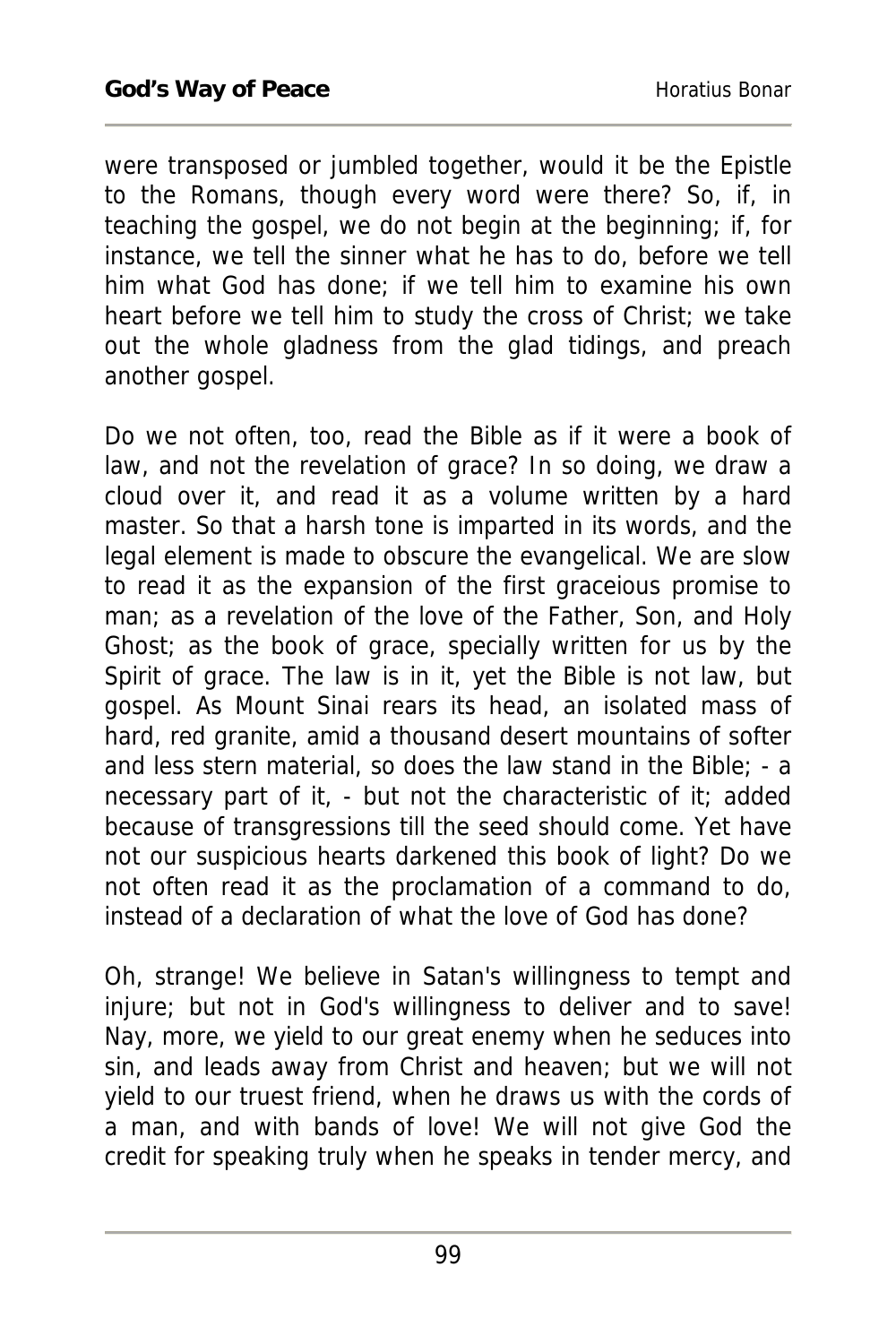utters over the sinner the yearnings of his unfathomable pity. We listen, as if his words were hollow; as if he did not mean what he says; as if his messages of grace, instead of being the most thoroughly sincere that ever fell on human ears, were mere words of course.

There is nothing in the whole Bible to repel the sinner, and yet the sinner will not come! There is everything to draw and to win; yet the sinner stands aloof! Christ receiveth sinners; yet the sinner turns away! He yearns over them, weeps over them, as over Jerusalem; yet the sinner is unmoved! The heavenly compassion is unavailing; the infinite long-suffering touches not the stony heart, and the divine tears are thrown away. The Son of God stretches out his hands all the day long, but the outstretched hands are disregarded. All, all seems in vain to arrest the heedless, and to win back the wanderer.

Oh, the amount of divine love that has been expended upon this sad world, - that has been brought to bear upon the needy sons of men! We sometimes almost doubt whether it be true or possible, that God should lavish such a love on such a world. But the cross is the blessed memorial of the love, and that saying stands unchangeable: "God so loved the world, that he gave his only begotten Son." Sometimes, too, we say, What is the use of throwing away such love? Is not the earnestness of God disproportioned to the littleness of its object, - man? It would be so were this life all; were there no eternity, no heaven, no hell, no endless gladness, and no everlasting woe. But with such a destiny as man's; with an eternity like that which is in store for him, - can any amount of earnestness be too great? Can love or pity exceed their bounds? Can the joy or grief over a sinner saved or lost be exaggerated?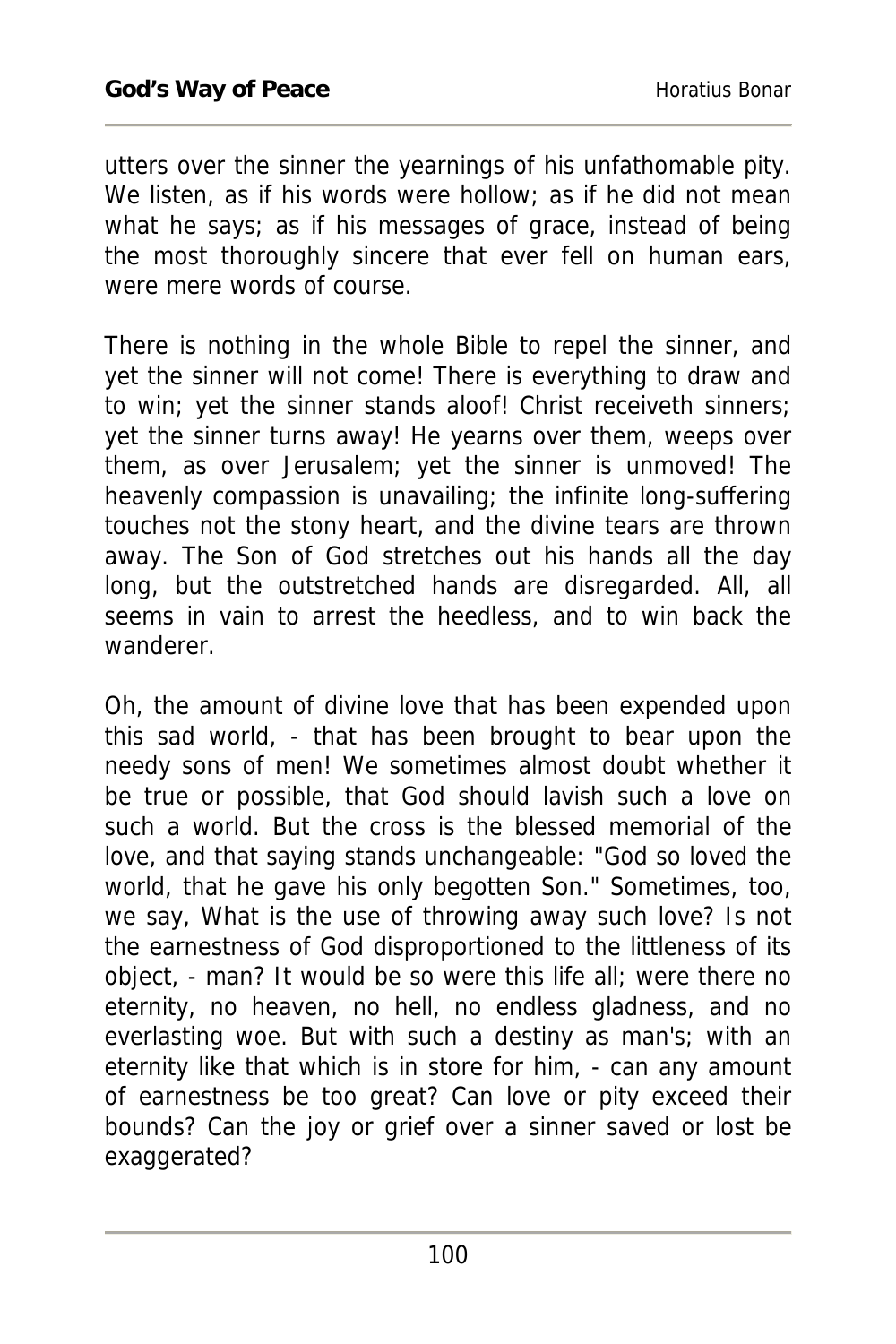He, whose infinite mind knows what heaven is, knows what its loss must be to an immortal being. Can He be too much in earnest about its gain? He whose all-reaching foresight knows what hell is, in all its never-ending anguish, sees afar off, and fathoms the horrors of the lost soul, its weeping and wailing and gnashing of teeth for ever; its horrible sense of condemnation and immitigable woe; its cutting remorse, its too late repentance, its hopeless sighs, its bitter memories of earth's sunny hours; with all the thousand sadnesses that go to make up the sum total of a lost eternity! Can he, then, pity too much? Can he yearn too tenderly over souls that are madly bent on flinging themselves into a doom like this? Can he use words too strong, or too affectionate, in warning them against such a darkness, and such a devil, and such a hell? Can he put forth words too affectionate in beseeching them to make sure of such a heaven as his?

In the minds of some, the idea prevails, that sin quenches pity for the sinner, in the heart of God.

It is not so. That it shall do so hereafter, and that God will cease to pity the lost, is an awful truth. The lost soul's eternity will be an unpitied eternity of woe.

But, meanwhile, God's hatred of the sin is not hatred of the sinner. Nay, the greatness of his sin seems rather to deepen than to lessen the divine compassion. At least we may say that the increasing misery which increasing sin entails calls into new intensity the paternal pity of the God of the spirits of all flesh. "It grieves him at his heart." The farther the prodigal goes into the far country, the more do the yearnings of the father's heart go out after him in unfeigned compassion for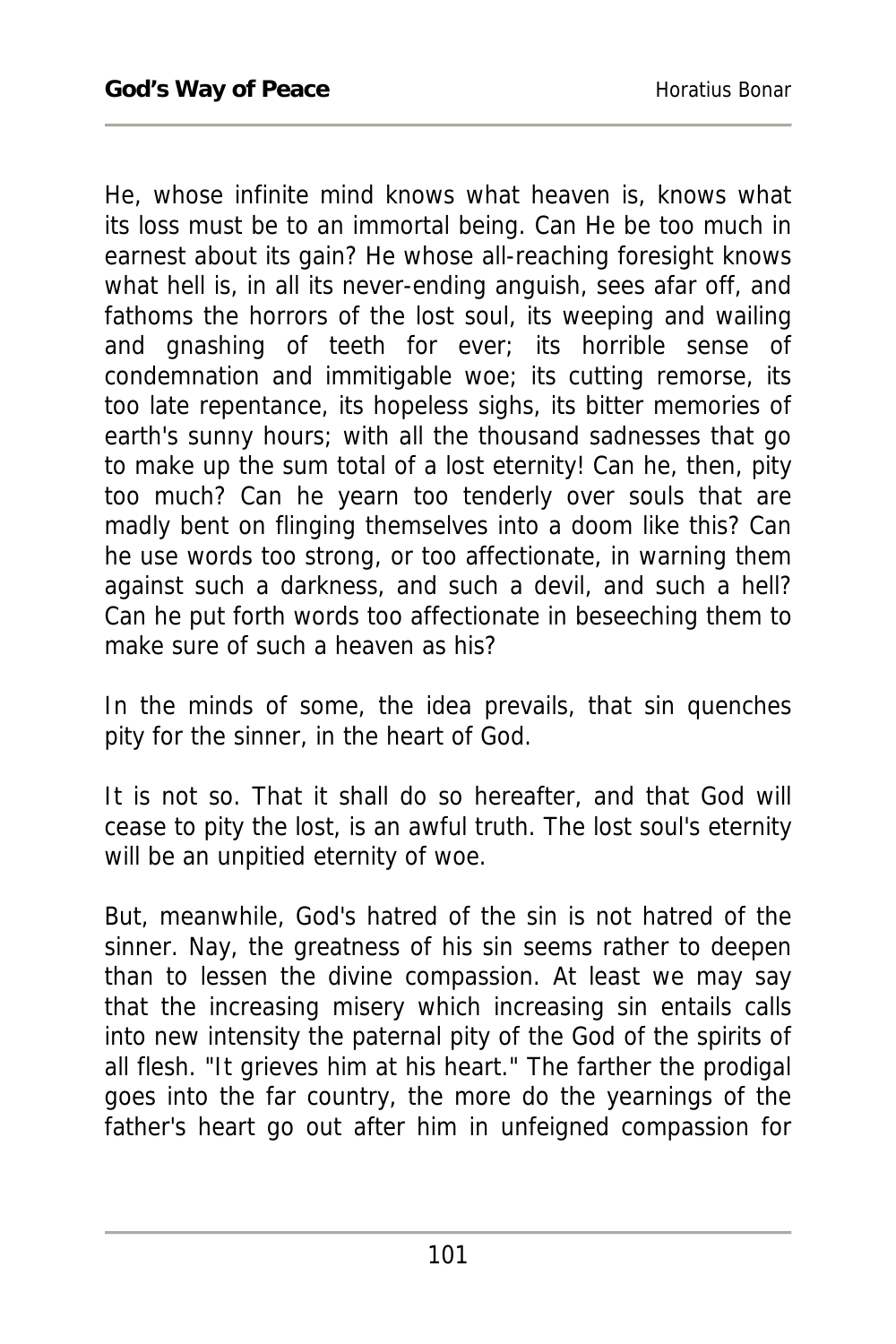the wretched wanderer, in his famine, and nakedness, and degradation, and hopeless grief.

No; sin does not quench the pitying love of God. The kindest words ever spoken to Israel were in the very height of their apostasy and rebellion. The most gracious invitation ever uttered by the Lord was to Capernaum, and Bethsaida, and Chorazin, "Come unto me." The most loving message ever sent to a Church was that to Laodicea, the worst of all the seven, "Behold I stand at the door and knock." It was Jerusalem, in her utmost extremity of guilt, and rebellion, and unbelief, that drew forth the tears of the Son of God. No; sin does not extinguish the love of God to the sinner. Many waters cannot quench it, nor can the floods drown it. From first to last, God pursues the sinner as he flies from him; pursues him not in hatred, but in love; pursues him not to destroy, but to pardon and to save.

God is not a man that he should lie. He means what he says, when he speaks in pity, as truly as when he speaks in wrath. His words are not mere random expressions, such as man often uses when uttering vague sentiment, or trying to produce an impression by exaggerated representations of his feelings. God's words are all true and real. You cannot exaggerate the genuine feeling which they contain; and to understand them as figures, is not only to convert them into unrealities, but to treat them as falsehoods. Let sinners take God's words as they are; the genuine expressions of the mind of that infinitely truthful Being, who never uses but the words of truth and soberness. He is sovereign; but that sovereignty is not at war with grace; nor does it lead to insincerity of speech, as some seem to think it does. Whether we can reconcile the sovereignty with the pity, it matters not. Let us believe them both, because both are revealed in the Bible.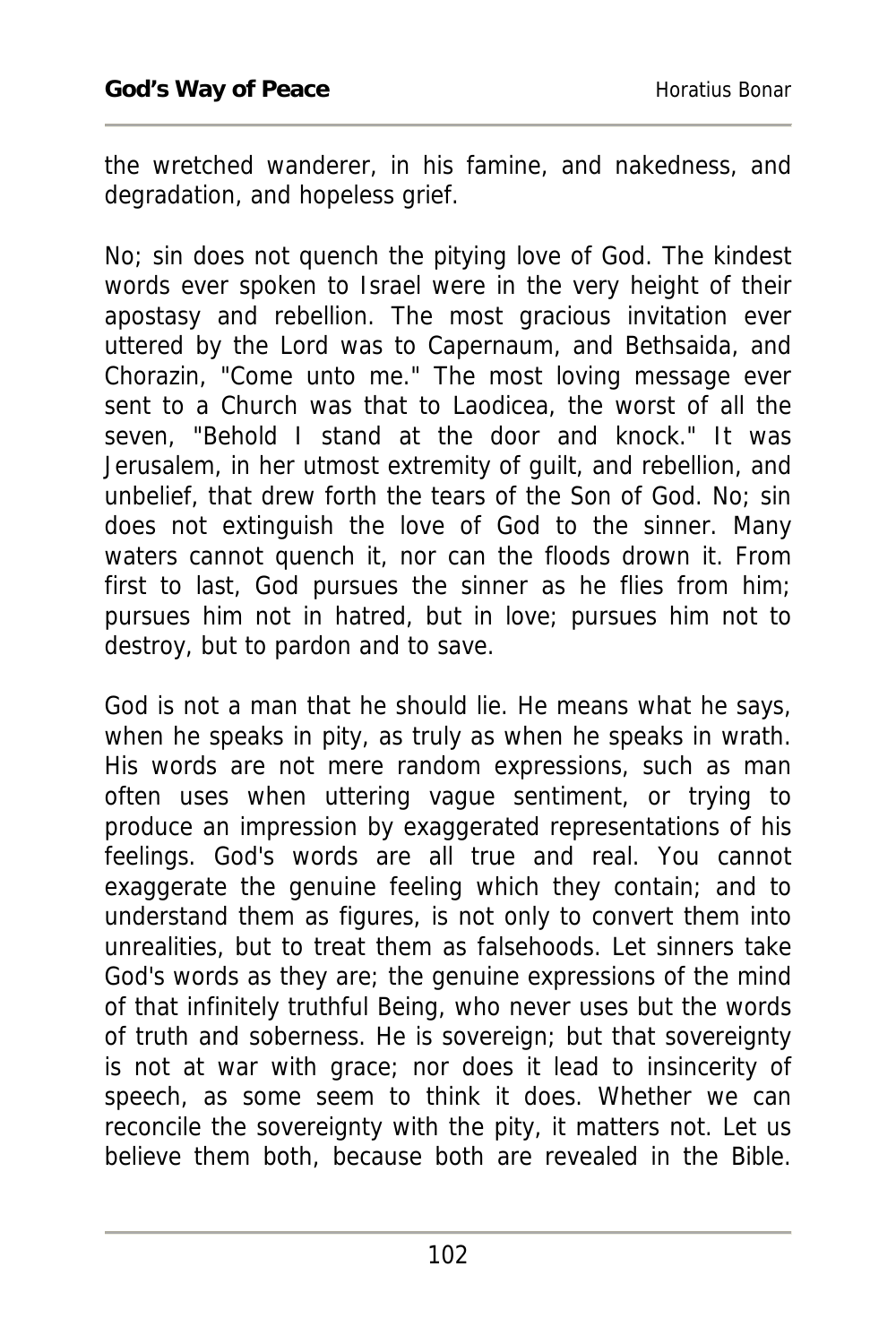Nor let us ever resort to an explanation of the words of pity, which would imply that they were not sincerely spoken; and that if a sinner took them too literally and too simply, he would be sorely disappointed; - finding them at last mere exaggerations, if not empty air.

Oh, let us learn to treat God as not merely the wisest, and the highest, and the holiest, but as the most truthful of all beings. Let the heedless sinner hear his truthful warnings, and tremble; for they shall all be fulfilled. Let the anxious sinner listen to his truthful words of grace, and be at peace. We need to be told this. For there is in the minds of many, a feeling of sad distrust as to the sincerity of the divine utterances, and a proneness to evade their plain and honest meaning. Let us do justice, not merely to the love, but to the truthfulness, of God. There are many who need to be reminded of this; - yes, many, who do not seem to be at all aware of their propensity to doubt even the simple truthfulness of the God of truth.

God is love. Yes, God is love. Can such a God be suspected of insincerity in the declarations of his long-suffering, yearning compassion toward the most rebellious and impenitent of the sons of men? That there is such a thing as righteousness; that there is such a place as hell; that there are such beings as lost angels and lost men, we know to be awful certainties. But, however terrible and however true these things may be, they cannot cast the slightest doubt upon the sincerity of the great oath which God has sworn before heaven and earth, that he has "no pleasure in the death of the wicked; but that the wicked turn from his way and live;" nor in the least blunt the solemn edge of his gracious entreaty, "TURN YE, TURN YE, FOR WHY WILL YE DIE?" FOOTNOTES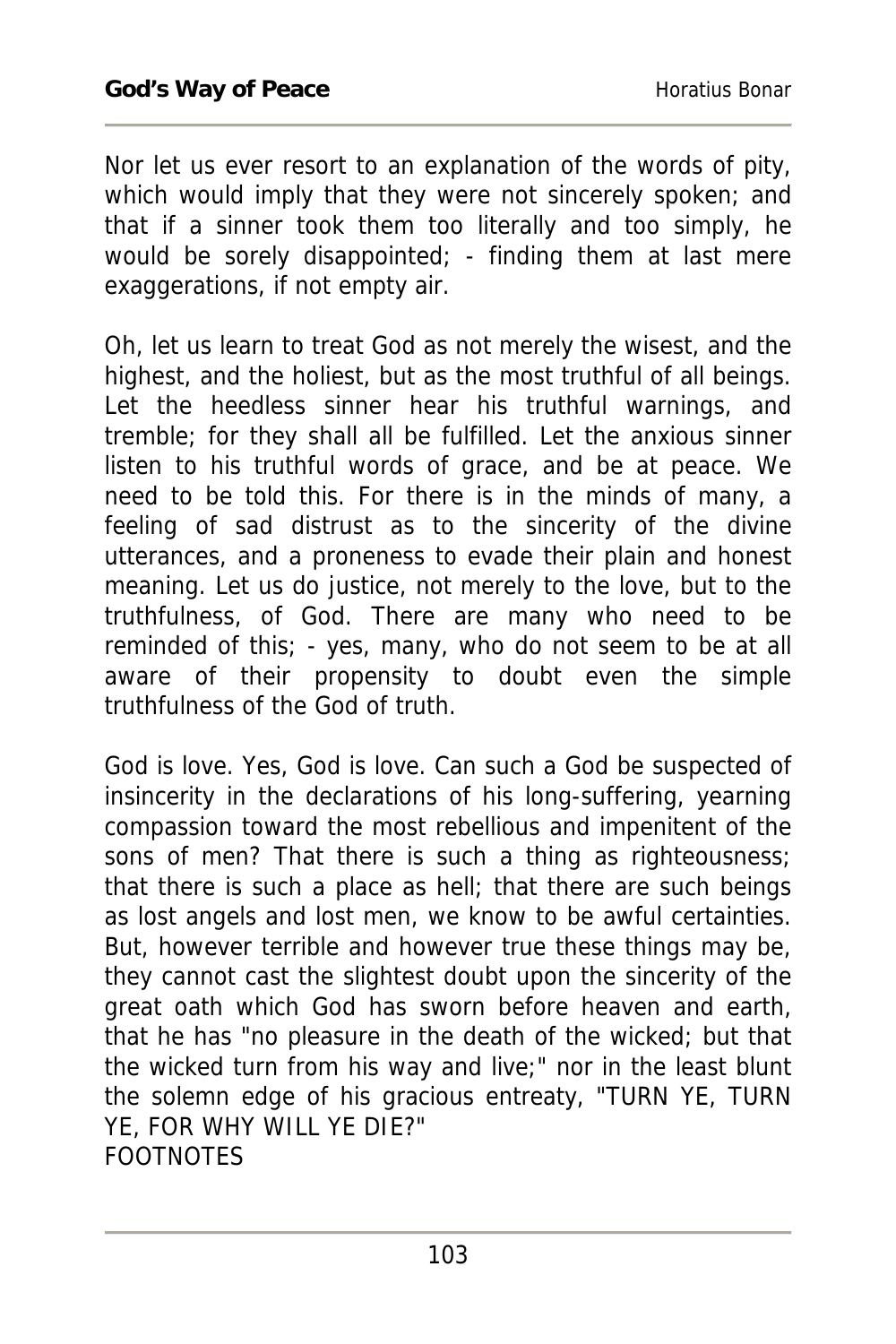- [1] Titus iii.5
- [2] Rom. iv.4
- [3] Gal. ii.16
- [4] Luke xviii 11
- [5] Jer. ii.37
- [6] Psalm xxxii.2
- [7] Job xxii.21
- [8] James ii.19
- [9] John xiv. 8,9
- [10] Job xxxiii. 23
- [11] Is. xiv. 21
- [12] 1 John iii.16
- [13] 1 John iv. 10
- [14] 1 Pet. v.10
- [15] 1 Pet. ii.3
- [16] Heb. ix. 9-14
- [17] Jer. vi. 14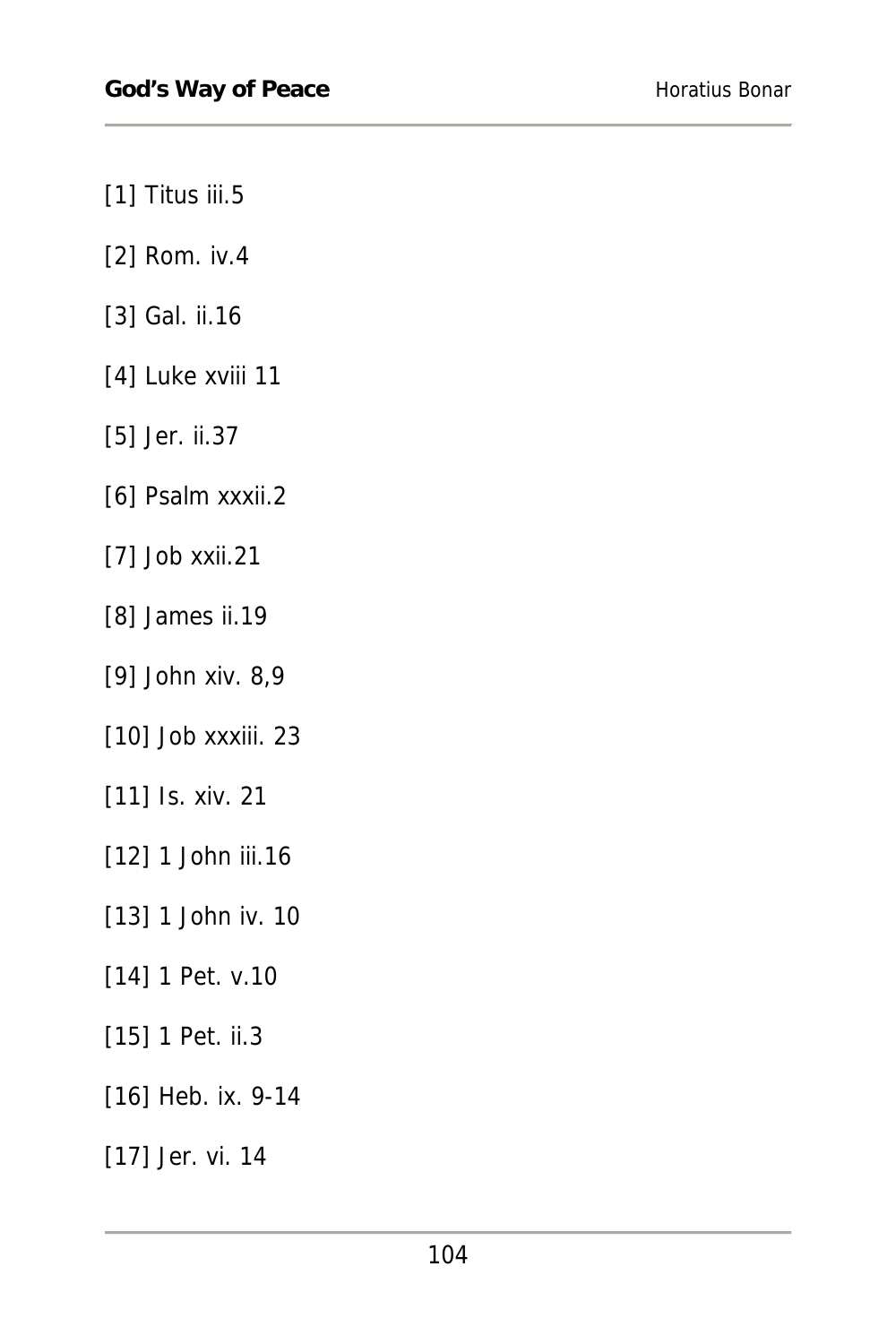[18] Is. xiv. 21

[19] Ezek. xviii.4

[20] Heb. ix.7

[21] Rev. i.5. It is interesting to notice, in connection with this point, that the old Scotch terms in law for acquitting and condemning were "cleanse" and "fyle" (that is, defile). In the assize held upon the faithful ministers of the Church of Scotland in 1606, it was put to the court whether these said ministers should be "clenzed" or "fyled," and the chancellor "declared that they were fyled by manliest votes." See Calderwood, vol. vi. p. 388

[22] We must make a great difference between God's word and the word of man. A man's word is a little sound which flieth into the air and soon vanisheth; but the word of God is greater than heaven and earth, yea, it is greater than death and hell, for it is the power of God, and remaineth everlastingly. Therefore we ought diligently to learn God's word, and we must know certainly and believe that God himself speaketh with us." Luther

[23] As a good memory means the correct remembrance of the very things that have occurred; so the essence of a right faith is a belief of the right thing. And as bad memory is refreshed or corrected by presenting again and again the objects to be remembered, so a wrong faith (or unbelief) requires to have the full testimony of God to be presented to the soul.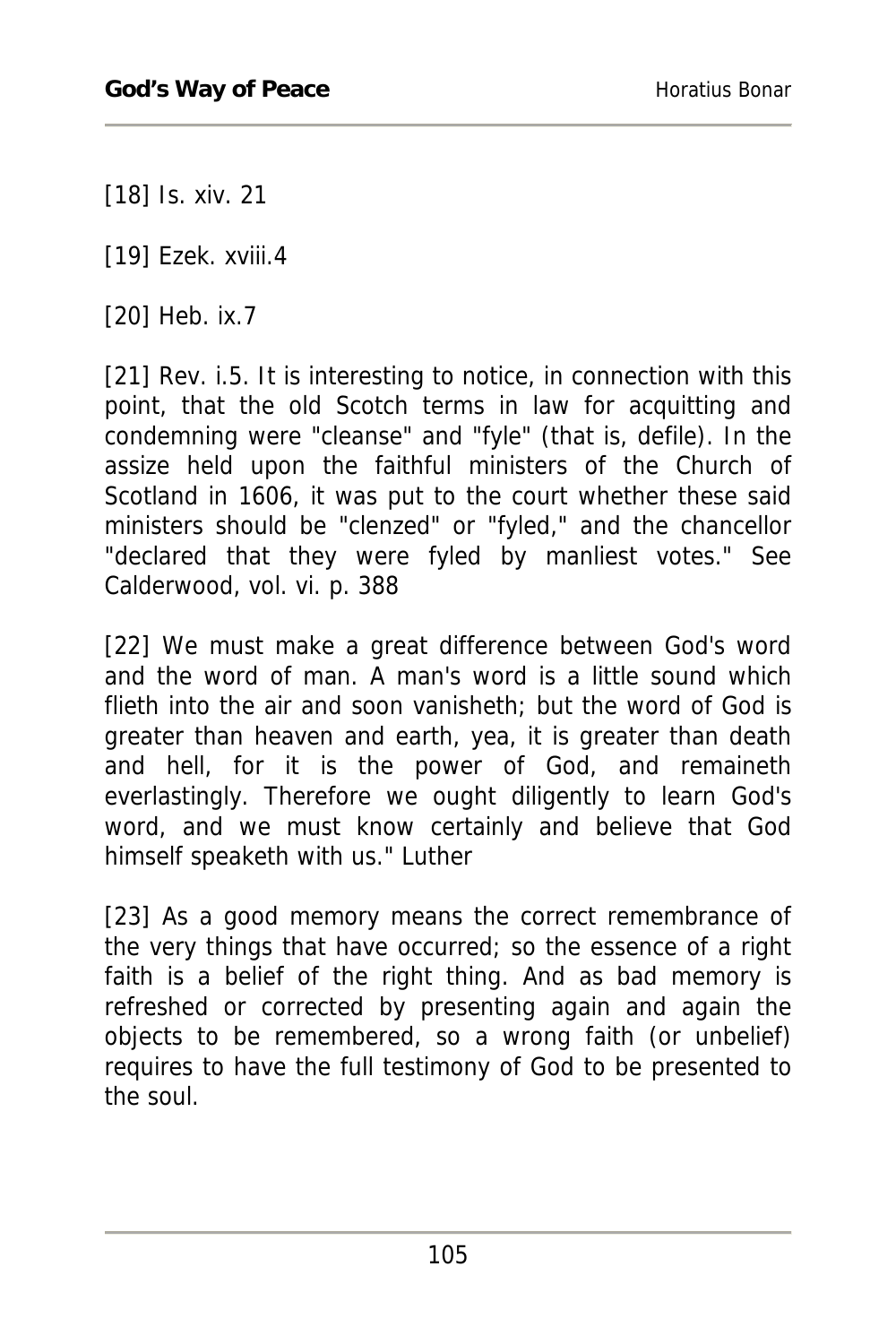[24] There is a tendency among some to undervalue doctrine, to exact morality at the expense of theology, and to deny the importance of a sound creed. I do not doubt that a sound creed has often covered an unsound life, and that much creed, little faith, is true of multitudes. But when we hear it said, "Such a man is far gone in error, but his heart is in its right place; he disbelieves the substitution on the cross, but he rests on Christ himself," - we wonder, and ask, What then was the Bible written for? It may be (if this be the case) a bood of thought like Bacon's Novum Organum, but it is no standard of truth, no infallible expression of the mind of an infallible being! The solemnity with which that book affirms the oneness of truth, and the awful severity with which it condemns every departure from the truth, as a direct attack on God himself, show us the danger of saying that a man's heart may be in its right place though his head contains a creed or error. Faith and unbelief are not mere mental manipulations, to which no moral value is attached. Doctrine is not a mere form of thought or phase of opinion. Within what limits such might have been the case had there been no revelation, I do not say. But, with a revelation, all mental transactions as to truth and error assume a moral character, with which the highest responsibility is connected; their results have a moral value, and are linked with consequences of the most momentous kind. On true doctrine rests the worship of the true God. If, then, Johovah is a jealous God, not giving his glory to another, unbelief must be one of the worst of sins; and error not only a deadly poison to the soul receiving it, but hateful to God as blasphemy against himself, and the same in nature as the blind theologies of paganism, on which is built the worship of Baal, or Brahm, or Jupiter. The real root of all unbelief is atheism. Man's guilty conscience modifies this, turns it into idolatry; or his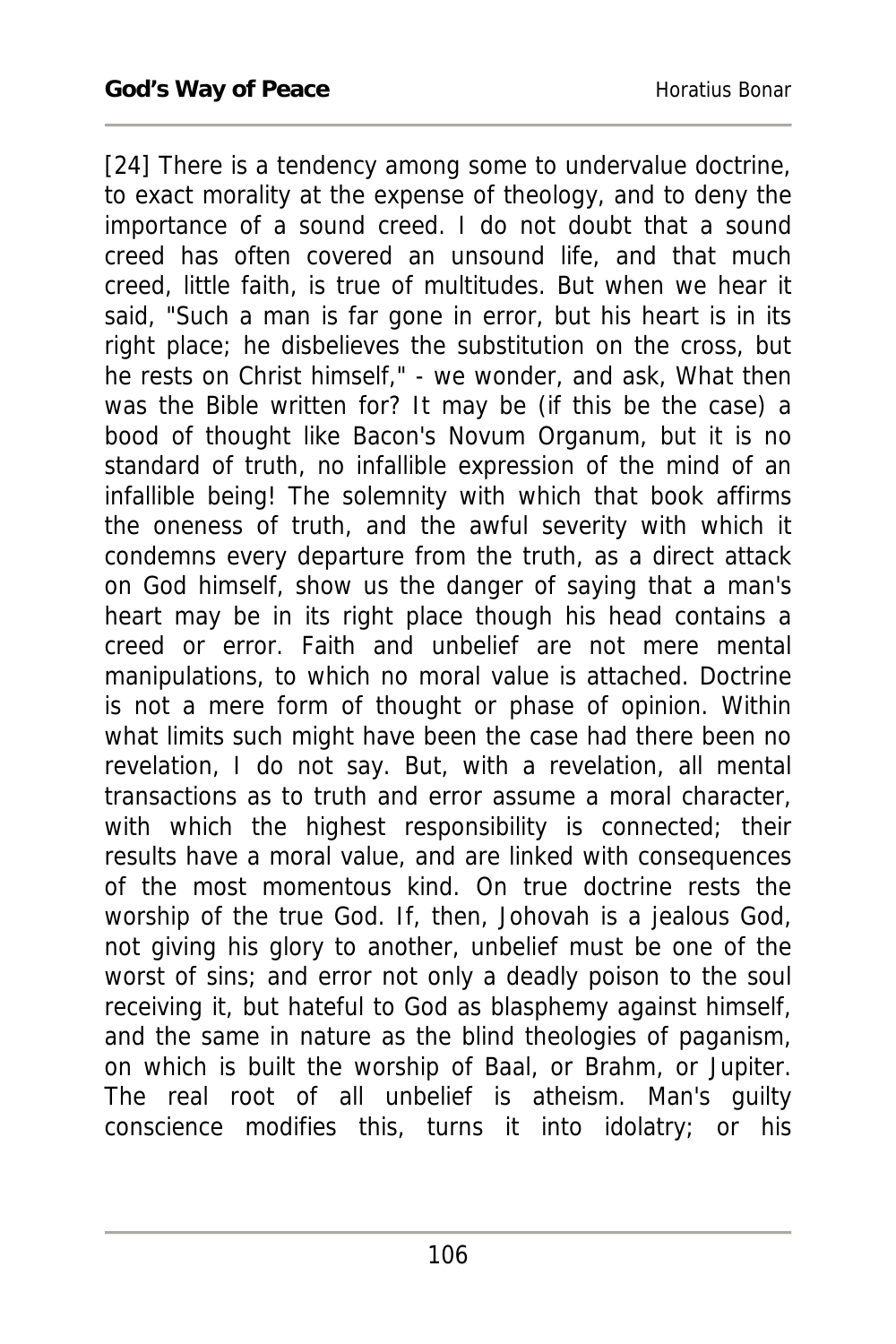sentimental nature modifies it, and turns it into pantheism. The fool's "No God" is really the root of all unbelief.

[25] Yet let me notice a way of speaking of this sovereignty which is not scriptural. Some tell the anxious sinner that the first thing he has to do, in order to faith, is to submit to this sovereignty, and that when he has done so, God will give him faith! This is far wrong surely. Submission to the divine sovereignty is one of the highest results of faith, - how can it be preparatory to faith? The sinner is told that he cannot believe of himself, but he can submit himself to God's sovereignty! He cannot do the lowest thing, but he can do the highest; - nay, and he must begin by doing the highest, in order to prepare himself for doing the lowest! It is faith, not unbelief, that will thus submit; and yet the unconverted sinner is recommended to do, and to do in unbelief, the highest act of faith! This surely is turning theology upside down.

[26] It is not wrong to love God for what he has done for us. Not to do so, would be the very baseness of ingratitude. To love God purely for what he is, is by some spoken of as the highest kind of love, into which enters no element of self. It is not so. For in that case, you are actuated by the pleasure of loving; and this pleasure of loving an infinitely lovable and glorious Being, of necessity introduces self. Besides, to say that we are to love God solely for what he is, and not for what he had done, is to make ingratitude an essential element of pure love. David's love showed itself in not forgetting God's benefits. But this pure love soars beyond David's and finds it a duty to be unthankful, lest perchance some selfish element mingle itself with its superhuman, superangelic purity.